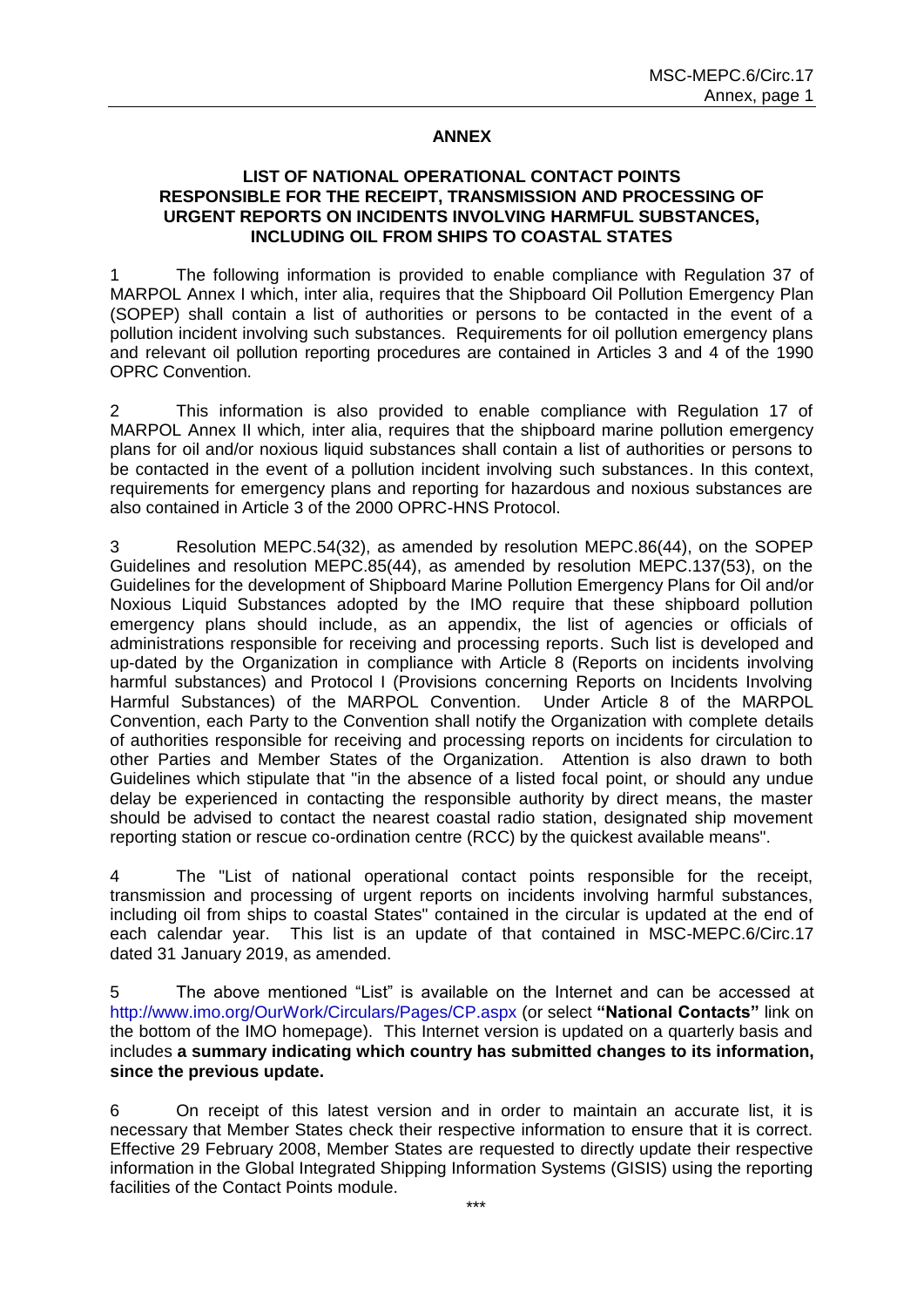## **Changes or Amendments to the**

## **LIST OF NATIONAL OPERATIONAL CONTACT POINTS RESPONSIBLE FOR THE RECEIPT, TRANSMISSION AND PROCESSING OF URGENT REPORTS ON INCIDENTS INVOLVING HARMFUL SUBSTANCES, INCLUDING OIL FROM SHIPS TO COASTAL STATES**

The following updates are based on information from countries that notified us of additions, changes or amendments to MSC-MEPC.6/Circ.17:

## **Updates from 1 February 2019 to 30 April 2019**

BAHAMAS BELIZE BERMUDA (UNITED KINGDOM) CHILE COLOMBIA INDIA ISLE OF MAN (UNITED KINGDOM) ISRAEL KENYA KUWAIT MAURITANIA MEXICO SAUDI ARABIA SERBIA TRINIDAD AND TOBAGO TUVALU UNITED ARAB EMIRATES URUGUAY

Note: This summary page will appear on the Internet whenever changes or amendments are received by the Secretariat before the printed copy of the list is re-issued.

> *If there are any changes or additions to entries please advise: Fax: +44 (0)20 7587 3210 E-mail: [SafePol-contacts@imo.org](mailto:SafePol-contacts@imo.org)*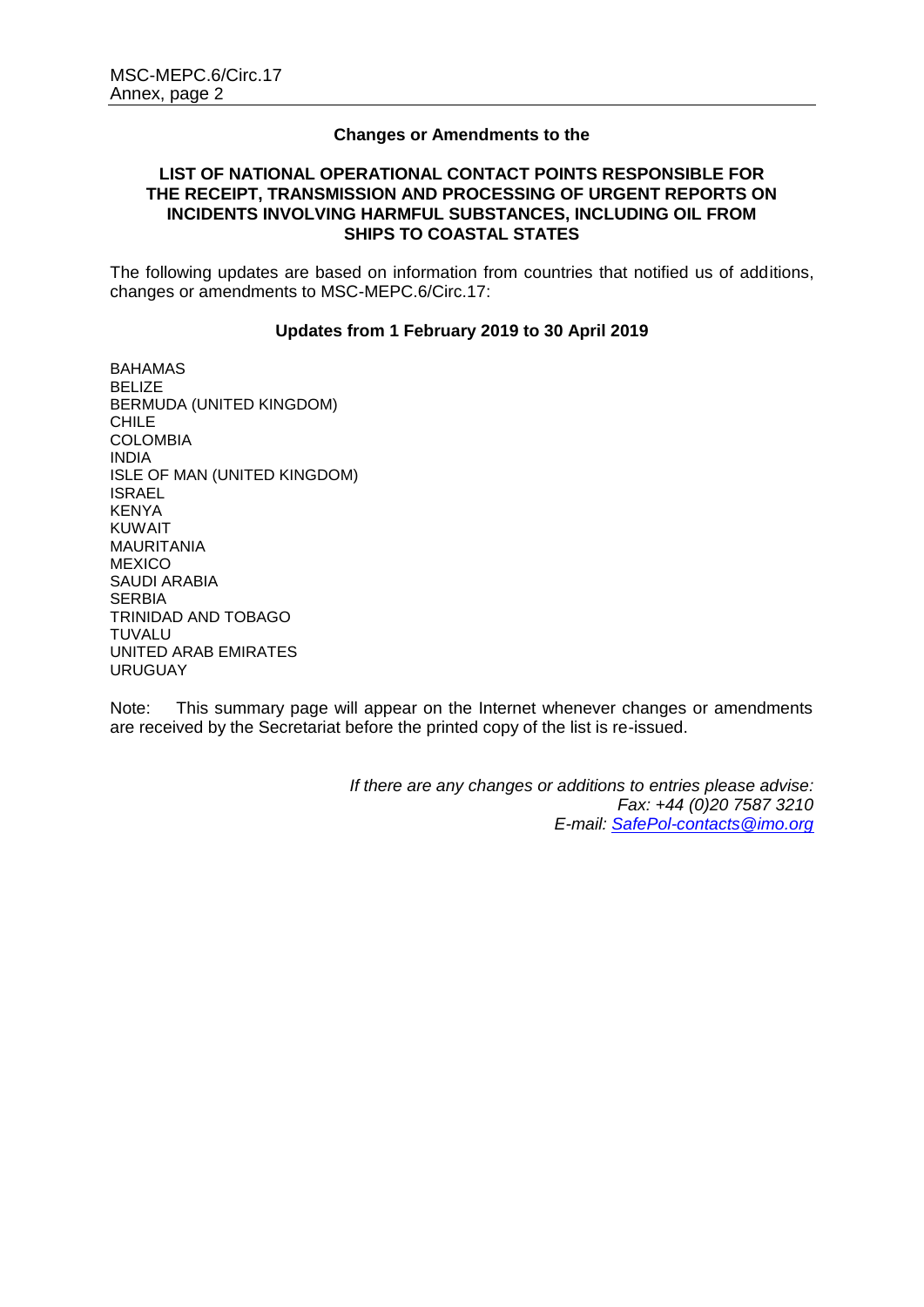MSC-MEPC.6/Circ.17 Annex Page 1 Last update: 30/04/2019

## **LIST OF NATIONAL OPERATIONAL CONTACT POINTS RESPONSIBLE FOR THE RECEIPT, TRANSMISSION AND PROCESSING OF URGENT REPORTS ON INCIDENTS INVOLVING HARMFUL SUBSTANCES, INCLUDING OIL FROM SHIPS TO COASTAL STATES**

| <b>ALBANIA</b>                                                                                                                               |                               |                               |                                                                         |
|----------------------------------------------------------------------------------------------------------------------------------------------|-------------------------------|-------------------------------|-------------------------------------------------------------------------|
| General Maritime Directorate / Ministry of Transport and Infrastructure<br>Lagja No. 1                                                       |                               | Tel:<br>Fax:                  | +355692272186<br>0035552222868                                          |
| Rruga "Taulantia", Porti Detar Durres<br>Durres                                                                                              |                               | Telex:<br><b>Email:</b>       | tomor.harizi@dpdetare.gov.al                                            |
| 2001 Albania<br><b>Radio Call Sign:</b>                                                                                                      | Languages understood: English |                               |                                                                         |
|                                                                                                                                              |                               |                               |                                                                         |
| <b>ALGERIA</b>                                                                                                                               |                               |                               |                                                                         |
| Ministère des Travaux Publics et des Transports/Direction de la Marine Marchande et des Ports                                                |                               | Tel:<br>Fax:                  | $+213(0)21929881$<br>$+213(0)21923046$                                  |
| 1, Chemin Ibn Badis El Mouiz (ex. Poirson)<br>El Biar                                                                                        |                               | Telex:<br>Email:              | cptemm2004@hotmail.com,                                                 |
| Alger                                                                                                                                        |                               |                               | rezalabdelkrim@yahoo.fr                                                 |
| 16000 Algeria<br><b>Radio Call Sign:</b>                                                                                                     | Languages understood:         |                               | Arabic, English, French                                                 |
| Ministère des Travaux Publics et des Transports/Direction de la Marine Marchande et des Ports                                                |                               | Tel:<br>Fax:                  | $+213(0)21929881$<br>$+213(0)21926096$                                  |
| 1, chemin Ibn Badis (Ex Poirson) El Biar Alger-Algérie                                                                                       |                               |                               | $+213(0)21929894$ , $+213(0)2192$                                       |
| Alger<br>16000 Algeria                                                                                                                       |                               | Telex:                        | 3046                                                                    |
|                                                                                                                                              |                               | <b>Email:</b>                 | rezalabdelkrim@yahoo.fr,                                                |
| <b>Radio Call Sign:</b>                                                                                                                      |                               |                               | cptemm2004@hotmail.com<br>Languages understood: Arabic, English, French |
| <b>ANGOLA</b>                                                                                                                                |                               |                               |                                                                         |
| Ministry of Transport                                                                                                                        |                               | Tel:                          | $+244$ 222 390034                                                       |
| Maritime Institute of Ports of Angola (IMPA)<br>Rua: Rainha Ginga, 74 4th Floor                                                              |                               | <b>Fax:</b><br>Telex:         | $+244222311582$                                                         |
| Luanda Angola                                                                                                                                |                               | <b>Email:</b>                 | dnmmp@netangola.ao                                                      |
| <b>Radio Call Sign:</b>                                                                                                                      | Languages understood:         |                               |                                                                         |
|                                                                                                                                              |                               |                               |                                                                         |
| ANTIGUA AND BARBUDA                                                                                                                          |                               |                               |                                                                         |
| Antigua & Barbuda Department of Marine Services and Merchant Shipping (ADOMS)*<br>Corner of Popeshead & Dickenson Bay Streets<br>PO Box 1394 |                               | Tel:<br><b>Fax:</b><br>Telex: | $+1$ 268 462 1273 or 4353<br>$+1$ 268 462 4358                          |
| St John's Antigua Germany                                                                                                                    |                               | <b>Email:</b>                 | marineserv@candw.ag                                                     |
| <b>Radio Call Sign:</b>                                                                                                                      | Languages understood:         |                               |                                                                         |
| Antigua & Barbuda Department of Marine Services and Merchant Shipping (ADOMS)                                                                |                               |                               | <b>Tel:</b> $+4944193959-0$                                             |
| Am Patentbusch 4                                                                                                                             |                               | <b>Fax:</b>                   | +49 441 93959-20/29                                                     |
| Oldenburg<br>26125 Germany                                                                                                                   |                               | Telex:<br><b>Email:</b>       | info@antiguamarine.com                                                  |
| <b>Radio Call Sign:</b>                                                                                                                      | Languages understood:         |                               |                                                                         |
| <b>ARGENTINA</b>                                                                                                                             |                               |                               |                                                                         |
|                                                                                                                                              |                               |                               |                                                                         |
| Prefectura Naval Argentina<br>Dirección de Operaciones                                                                                       |                               | Tel:<br><b>Fax:</b>           | 54 11 4318 7610<br>54 11 4318 7589                                      |
| Departamento Central de Operaciones                                                                                                          |                               | Telex:                        |                                                                         |
| Av. Eduardo Madero 235, Piso 3 Of. 3.31<br>Ciudad Autônoma de Buenos Aires                                                                   |                               | <b>Email:</b>                 | jefepermanencia@prefecturanaval.go<br>v.ar                              |
| C1106ACC Argentina                                                                                                                           |                               |                               |                                                                         |
| <b>Radio Call Sign:</b>                                                                                                                      | Languages understood:         |                               |                                                                         |
| Prefectura Naval Argentina<br>Dirección de Protección Ambiental                                                                              |                               | Tel:<br>Fax:                  | $+54$ 11 4318 7669<br>+54 11 4318 7474, +54 11 4318 7666                |
| Departamento Seguridad Ambiental                                                                                                             |                               | Telex:                        |                                                                         |
| Av. Eduardo madero 235, Piso 4                                                                                                               |                               | <b>Email:</b>                 | dpma-mp@prefecturanaval.gov.ar                                          |
| Ciudad Autónoma de Buenos Aires<br>(C1106ACC) Argentina                                                                                      |                               |                               |                                                                         |
| <b>Radio Call Sign:</b>                                                                                                                      | Languages understood:         |                               |                                                                         |
|                                                                                                                                              |                               |                               |                                                                         |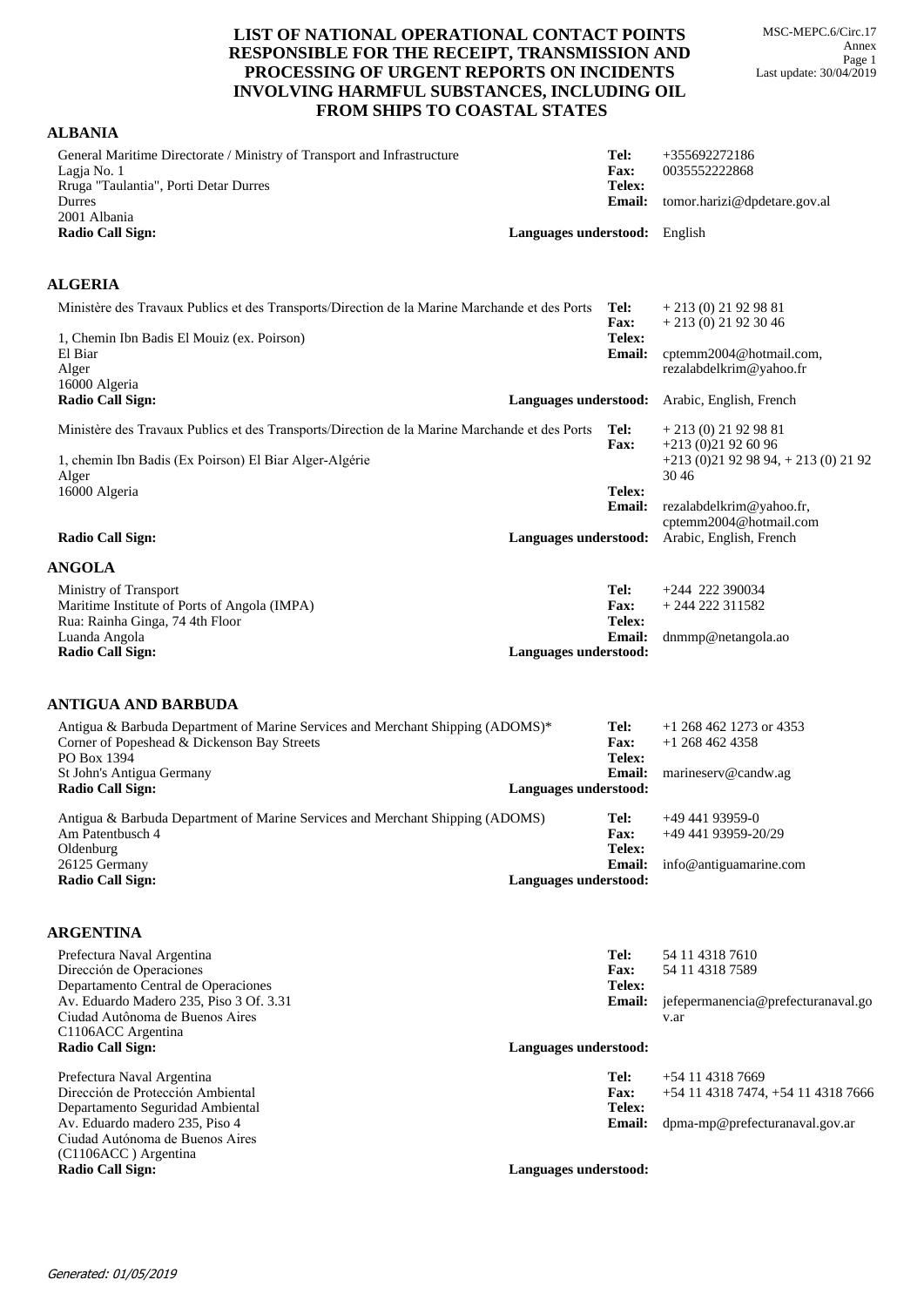| <b>AUSTRALIA</b>                                                                                     |                                        |                                                                                             |
|------------------------------------------------------------------------------------------------------|----------------------------------------|---------------------------------------------------------------------------------------------|
| Maritime Duty Officer<br>Rescue Coodination Centre Australia<br>Australian Maritime Safety Authority | Tel:                                   | $+61$ 2 6230 6811 (24 hrs)<br>freecall 1800 641 792 (in Australia<br>only), +61 2 6279 5000 |
| GPO Box 2181, CANBERRA ACT 2601<br>Canberra Australia                                                | <b>Fax:</b><br>Telex:                  | $+61$ 2 6230 6868                                                                           |
|                                                                                                      | <b>Email:</b>                          | rccaus@amsa.gov.au<br>AMSA web page: www.amsa.gov.au                                        |
| <b>Radio Call Sign:</b>                                                                              | Languages understood: English          |                                                                                             |
| <b>BAHAMAS</b>                                                                                       |                                        |                                                                                             |
| The Bahamas Maritime Authority<br>120 Old Broad Street<br>London EC2N 1AR                            | Tel:<br><b>Fax:</b><br>Telex:          | $+44$ (0)20 7977 471220 (24hrs)<br>$+44(0)2076141300$                                       |
| England UK<br><b>Radio Call Sign:</b>                                                                | <b>Email:</b><br>Languages understood: | tech@bahamasmaritime.com<br>English                                                         |
| Alternatively, spills may be notified in port to:                                                    |                                        |                                                                                             |
| All ports other than Freeport                                                                        |                                        |                                                                                             |
| New Providence Port Department<br>PO Box N-1875<br>Nassau, N.P.                                      | Tel:                                   | +1 242 322 8832<br>$+1$ 242 326 7354<br>+1 242 322 2049<br>$+1$ 242 322 1596 (24hrs)        |
|                                                                                                      | <b>Fax:</b><br>Telex:<br><b>Email:</b> | +1 242 322 5545                                                                             |
| <b>Radio Call Sign:</b>                                                                              | Languages understood:                  |                                                                                             |
| Freeport Harbour Company<br>PO Box N-8175<br>Nassau, N.P. Bahamas                                    | Tel:                                   | $+1$ 242 352 9651<br>+1 242 352 4199<br>$+1$ 242 352 9088 (24hrs)                           |
|                                                                                                      | <b>Fax:</b><br>Telex:<br><b>Email:</b> | +1 242 352 6888                                                                             |
| <b>Radio Call Sign:</b>                                                                              | Languages understood:                  |                                                                                             |
| Freeport                                                                                             |                                        |                                                                                             |
| <b>Freeport Port Department</b>                                                                      | Tel:                                   | $+1$ 242 352 9163                                                                           |
| PO Box F-42044<br>Freeport, G.B.                                                                     | <b>Fax:</b><br>Telex:                  | $+1$ 242 351 4538                                                                           |
| <b>Radio Call Sign:</b>                                                                              | <b>Email:</b><br>Languages understood: |                                                                                             |
| <b>BAHRAIN</b>                                                                                       |                                        |                                                                                             |
| Ministry of Transportation and Telecommunications<br>Manama                                          | Tel:<br>Fax:                           | +973 33152531, +973 39469394<br>$+973$ 17 359558                                            |
| P.O. 75315 Bahrain                                                                                   | Telex:<br><b>Email:</b>                | mohamed.almerbati@mtt.gov.bh                                                                |
| <b>Radio Call Sign:</b>                                                                              | Languages understood:                  |                                                                                             |
| <b>BANGLADESH</b>                                                                                    |                                        |                                                                                             |
| Department of Shipping                                                                               | Tel:                                   | $+88029513305, +88029513306$                                                                |
| Department of Shipping<br>141-143 Motijheel Commercial Area (8th Floor)                              | Fax:<br>Telex:                         | +880 2 9587301                                                                              |
| Dhaka<br>Dhaka<br>1000 Bangladesh                                                                    | <b>Email:</b>                          | dg@dos.gov.bd, info@dos.gov.bd                                                              |

**Languages understood:** English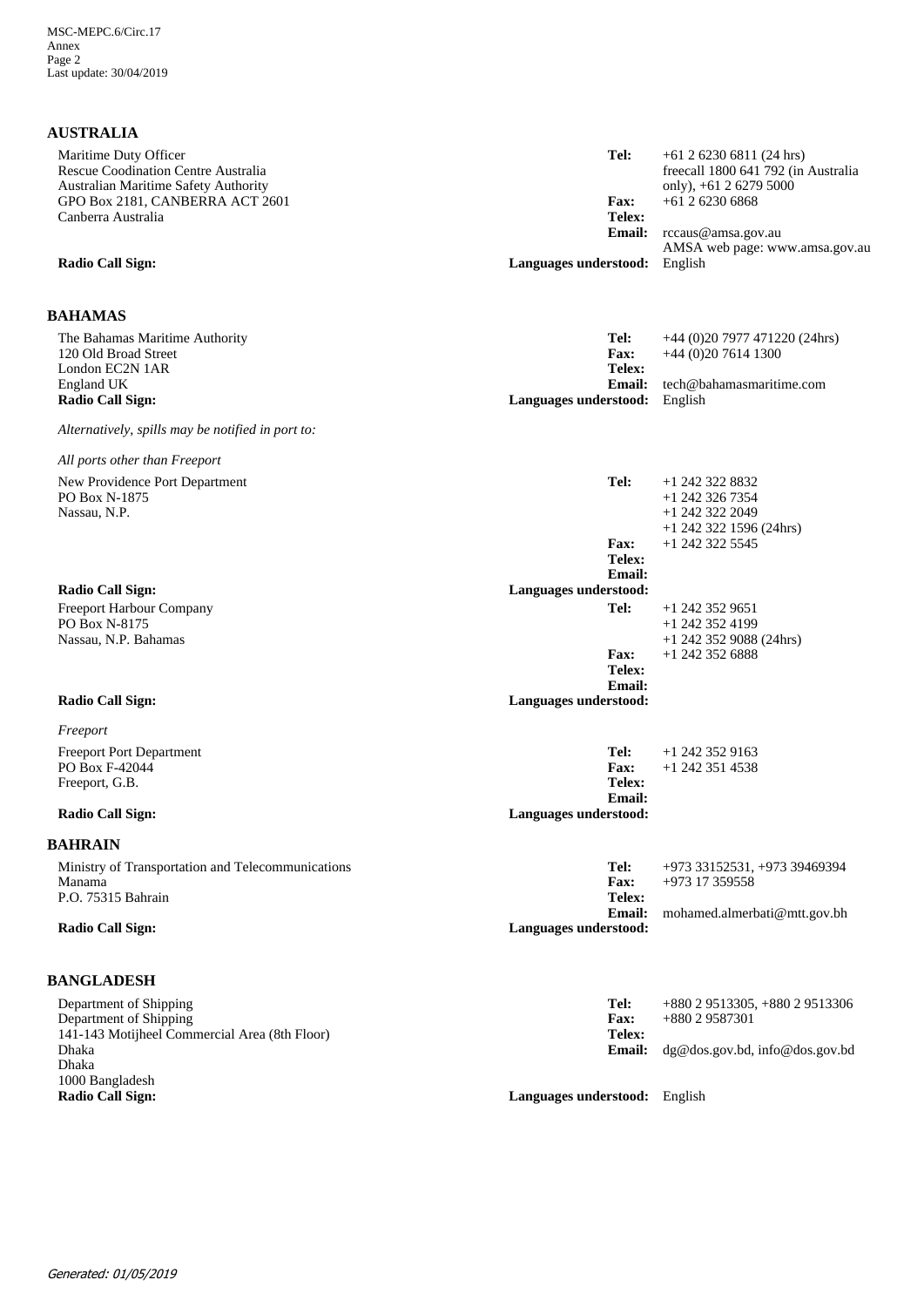**BARBADOS**

| Barbados Defence Force - Barbados Coast Guard*<br><b>Coast Guard Operations Centre</b> | Tel:                                 | 246 536 2948, 246 536 2949, 246 536<br>2945     |
|----------------------------------------------------------------------------------------|--------------------------------------|-------------------------------------------------|
| <b>HMBS PELICAN</b>                                                                    | <b>Fax:</b>                          | 246 536 2953                                    |
| Spring Garden                                                                          | Telex:                               | 2374 DEFENCE WB                                 |
| Bridgetown Barbados                                                                    |                                      | <b>Email:</b> bcg1@bdf.gov.bb, bcg2@bdf.gov.bb, |
|                                                                                        |                                      | bcgdutyopsofficer@bdf.gov.bb                    |
| Radio Call Sign:                                                                       | <b>Languages understood:</b> English |                                                 |
|                                                                                        |                                      |                                                 |

## **BELGIUM**

| Federal Public Service Mobility and Transport | Tel:                                         | $+32(0)22773500$       |
|-----------------------------------------------|----------------------------------------------|------------------------|
| Directorate-General Maritime Transport        | <b>Fax:</b>                                  | $+32(0)22774051$       |
| Rue du Progrès 56                             | Telex:                                       |                        |
| B-1210 Bruxelles                              | <b>Email:</b>                                | dg.max@mobilit.fgov.be |
| <b>Radio Call Sign:</b>                       | <b>Languages understood:</b> English, French |                        |
|                                               |                                              |                        |
|                                               |                                              |                        |
| Marine Rescue Co-ordination Centre            | Tel:                                         | $+32(0)59701000/100$   |
| Maritiem Plein 3                              | <b>Fax:</b>                                  | $+32(0)59703605$       |
| B-8400 Oostende                               | Telex:                                       | 82125 LOODSW B         |
|                                               | Email:                                       | $mrec@mrec$ .be        |

## **BELIZE**

| In relation to incidents within territorial waters of Belize         |                                        |                                         |
|----------------------------------------------------------------------|----------------------------------------|-----------------------------------------|
| The Belize Port Authority<br>National Maritime Communications Center | Tel:<br>Fax:                           | $+15012225664$                          |
| PO Box 633                                                           | Telex:                                 | Mobile $+1$ 501 6105780                 |
| Mile 4 1/12 George Price Highway<br>Belize                           | <b>Email:</b>                          | bzportauth@btl.net                      |
| <b>Belize</b>                                                        |                                        |                                         |
| 0000 Belize                                                          |                                        |                                         |
| <b>Radio Call Sign:</b><br>VHF MAR 16                                | Languages understood: English, Spanish |                                         |
| In relation to vessels registered at IMMARBE                         |                                        |                                         |
| Interational Merchant Marine Registry of Belize                      | Tel:                                   | $+501$ 223 5026                         |
| Marina Towers Suite 204                                              |                                        | $+501$ 223 5031                         |
| <b>Newtown Barracks</b>                                              |                                        | $+5012235047$                           |
| <b>Belize City</b><br><b>Belize Belize</b>                           | <b>Fax:</b>                            | $+5012235048$<br>$+501$ 223 5070        |
|                                                                      | Telex:                                 |                                         |
|                                                                      | Email:                                 | immarbe@btl.net.<br>immarbe@immarbe.com |
| <b>Radio Call Sign:</b>                                              | Languages understood:                  | English, Spanish                        |
| <b>BENIN</b>                                                         |                                        |                                         |
| Port Autonome de Cotonou*                                            | Tel:                                   | $+229312890$                            |
| Boîte Postale 927                                                    |                                        | $+229314387$                            |
| Cotonou                                                              | <b>Fax:</b>                            |                                         |
|                                                                      | Telex:<br>Email:                       | 5004 DIRPORT                            |
| <b>Radio Call Sign:</b>                                              | Languages understood:                  |                                         |
|                                                                      |                                        |                                         |
| <b>BERMUDA (UNITED KINGDOM)</b>                                      |                                        |                                         |
| Bermuda Shipping and Maritime Authority                              | Tel:                                   | $+1$ 441 295 7251                       |

|                                      | +1 441 293 7231                         |
|--------------------------------------|-----------------------------------------|
| Fax:                                 | +1441 295 3718                          |
| Telex:                               |                                         |
|                                      | <b>Email:</b> survey@bermudashipping.bm |
| <b>Languages understood:</b> English |                                         |
|                                      | Tel:                                    |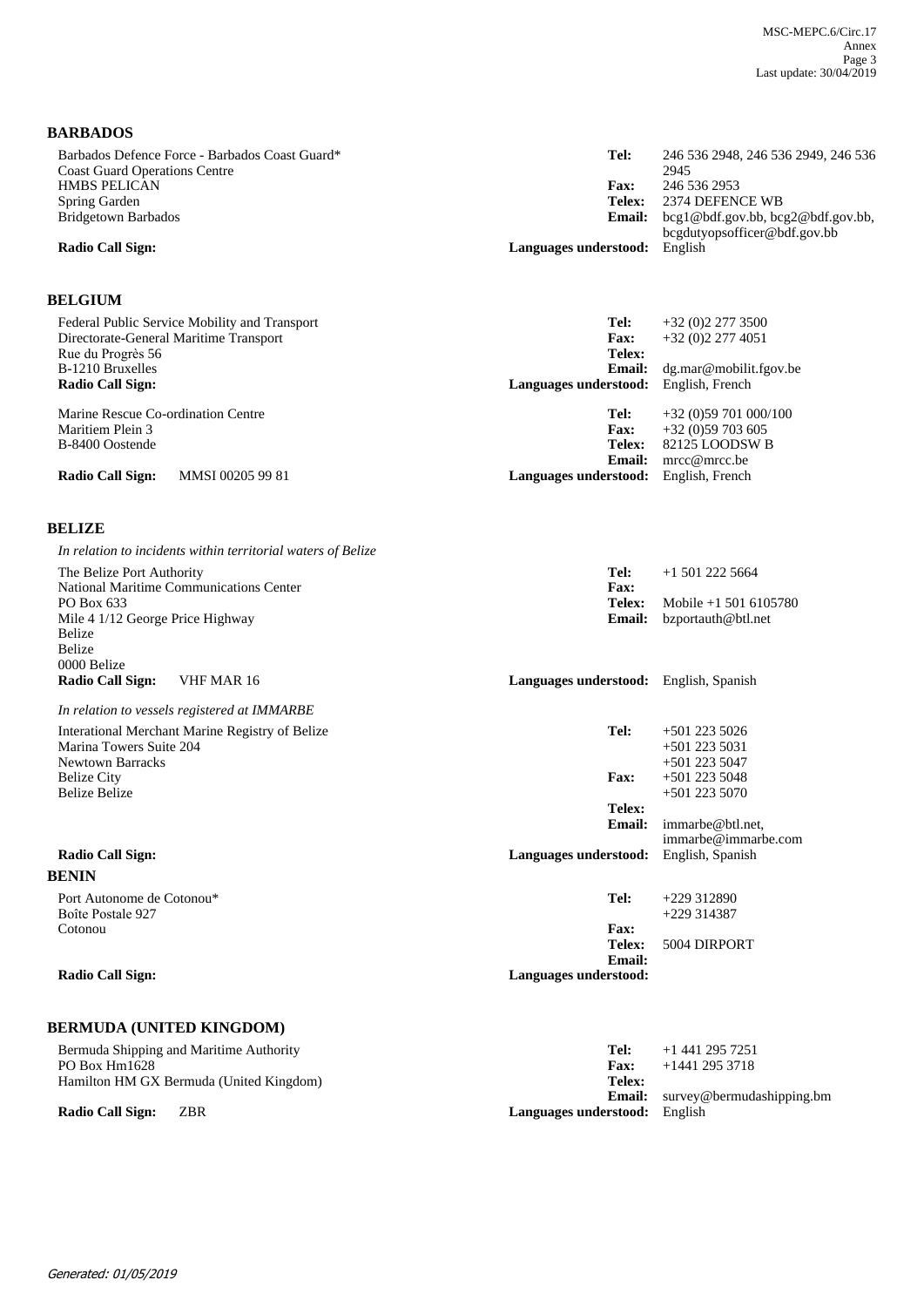## **BOLIVIA (PLURINATIONAL STATE OF)**

| Ministerio de Defensa de Bolivia<br>Av. 20 de Octubre esq. Pedro Salazar<br>Plaza Avaroa<br>Sopocachi<br>La Paz Bolivia (Plurinational State of)<br><b>Radio Call Sign:</b><br>Registro Internacional Boliviano de Buques RIBB<br>Edif. Saenz 1er. Piso | Tel:<br><b>Fax:</b><br>Telex:<br><b>Email:</b><br>Languages understood: English, Spanish<br>Tel:<br><b>Fax:</b> | $+591$ 226 10418<br>+591 226 10469<br>politicas.maritimas@mindef.gob.bo<br>+591 224 07718, +591 224 07732<br>+591 224 07730 |
|---------------------------------------------------------------------------------------------------------------------------------------------------------------------------------------------------------------------------------------------------------|-----------------------------------------------------------------------------------------------------------------|-----------------------------------------------------------------------------------------------------------------------------|
| Calle Mercado 1046<br>Zona Central<br>La Paz<br>1506 Bolivia (Plurinational State of)<br><b>Radio Call Sign:</b>                                                                                                                                        | Telex:<br><b>Email:</b><br>Languages understood:                                                                | jefe_inspeccion@ribb.gob.bo,<br>rrii@ribb.gob.bo,<br>jefe_registro@ribb.gob.bo<br>English, Spanish                          |
| <b>BRAZIL</b>                                                                                                                                                                                                                                           |                                                                                                                 |                                                                                                                             |
| <b>MRCC Brazil</b><br>Rua Teófilo Otoni, 4<br>Centro                                                                                                                                                                                                    | Tel:<br><b>Fax:</b><br>Telex:                                                                                   | +55 21 2104 6681<br>+55 21 2104 5228                                                                                        |
| Rio de Janeiro<br>Rio de Janeiro<br>20090-070 Brazil<br><b>Radio Call Sign:</b>                                                                                                                                                                         | <b>Email:</b><br>Languages understood: English, Portuguese                                                      | mrccbrazil@marinha.mil.br                                                                                                   |
|                                                                                                                                                                                                                                                         |                                                                                                                 |                                                                                                                             |
| <b>BRITISH VIRGIN ISLANDS (UNITED KINGDOM)</b>                                                                                                                                                                                                          |                                                                                                                 |                                                                                                                             |
| <b>BVI Department of Disaster Management</b><br>3 Wailing Road<br>Macnamara                                                                                                                                                                             | Tel:<br><b>Fax:</b><br>Telex:                                                                                   | $+1(284)$ 494-4200                                                                                                          |
| Road Town, Tortola<br>VG1110 British Virgin Islands (United Kingdom)<br>Ch. 16 - EOC<br><b>Radio Call Sign:</b>                                                                                                                                         | <b>Email:</b><br>Languages understood: English                                                                  | bviddm@surfbvi.com                                                                                                          |
|                                                                                                                                                                                                                                                         | Tel:                                                                                                            | $+1(284)$ 494-3435                                                                                                          |
| <b>BVI Ports Authority</b><br>2 Purcell Road<br>Port Purcell                                                                                                                                                                                            | <b>Fax:</b><br>Telex:                                                                                           | $+1(284)$ 494-2642                                                                                                          |
| Road Town, Tortola<br>VG1110 British Virgin Islands (United Kingdom)                                                                                                                                                                                    | <b>Email:</b>                                                                                                   | bviports@bviports.org                                                                                                       |
| <b>Radio Call Sign:</b><br>Ch. 16 - Port Purcell                                                                                                                                                                                                        | Languages understood: English                                                                                   |                                                                                                                             |
| Virgin Islands Shipping Registry<br>Cutlass Tower, 3rd Floor                                                                                                                                                                                            | Tel:                                                                                                            | $+1$ (284) 468-2902, $+1$ (284) 468-<br>2903                                                                                |
| (PO Box 4751)<br>Road Town, Tortola<br>VG1110 British Virgin Islands (United Kingdom)                                                                                                                                                                   | <b>Fax:</b><br>Telex:                                                                                           | $+1(284)468-2913$<br><b>Email:</b> vishipping@gov.vg                                                                        |
| <b>Radio Call Sign:</b>                                                                                                                                                                                                                                 | Languages understood: English                                                                                   |                                                                                                                             |
| <b>BRUNEI DARUSSALAM</b>                                                                                                                                                                                                                                |                                                                                                                 |                                                                                                                             |
| Marine Department, Ministry of Communications<br>Serasa                                                                                                                                                                                                 | Tel:                                                                                                            | $+6732771347$ , $+6732772294$ , 673<br>2770270                                                                              |
| Muara BT 1728<br>Bandar Seri Begawan                                                                                                                                                                                                                    | Fax:<br>Telex:                                                                                                  | $+6732771357$<br><b>BU 2650</b>                                                                                             |
| BT 1728 Brunei Darussalam<br><b>Radio Call Sign:</b>                                                                                                                                                                                                    | <b>Email:</b><br>Languages understood:                                                                          | English                                                                                                                     |
| Marine Department<br>Ministry of Communications<br>Muara 4053                                                                                                                                                                                           | Tel:                                                                                                            | $+673$ 2 771347 to 56<br>$+673$ 2 770293 (After hrs)<br>$+673$ 2 770270 (After hrs)                                         |
|                                                                                                                                                                                                                                                         | <b>Fax:</b><br>Telex:                                                                                           | +673 2 771357<br>2650 MARINE BU                                                                                             |
| <b>Radio Call Sign:</b>                                                                                                                                                                                                                                 | <b>Email:</b><br>Languages understood:                                                                          | English                                                                                                                     |
|                                                                                                                                                                                                                                                         |                                                                                                                 |                                                                                                                             |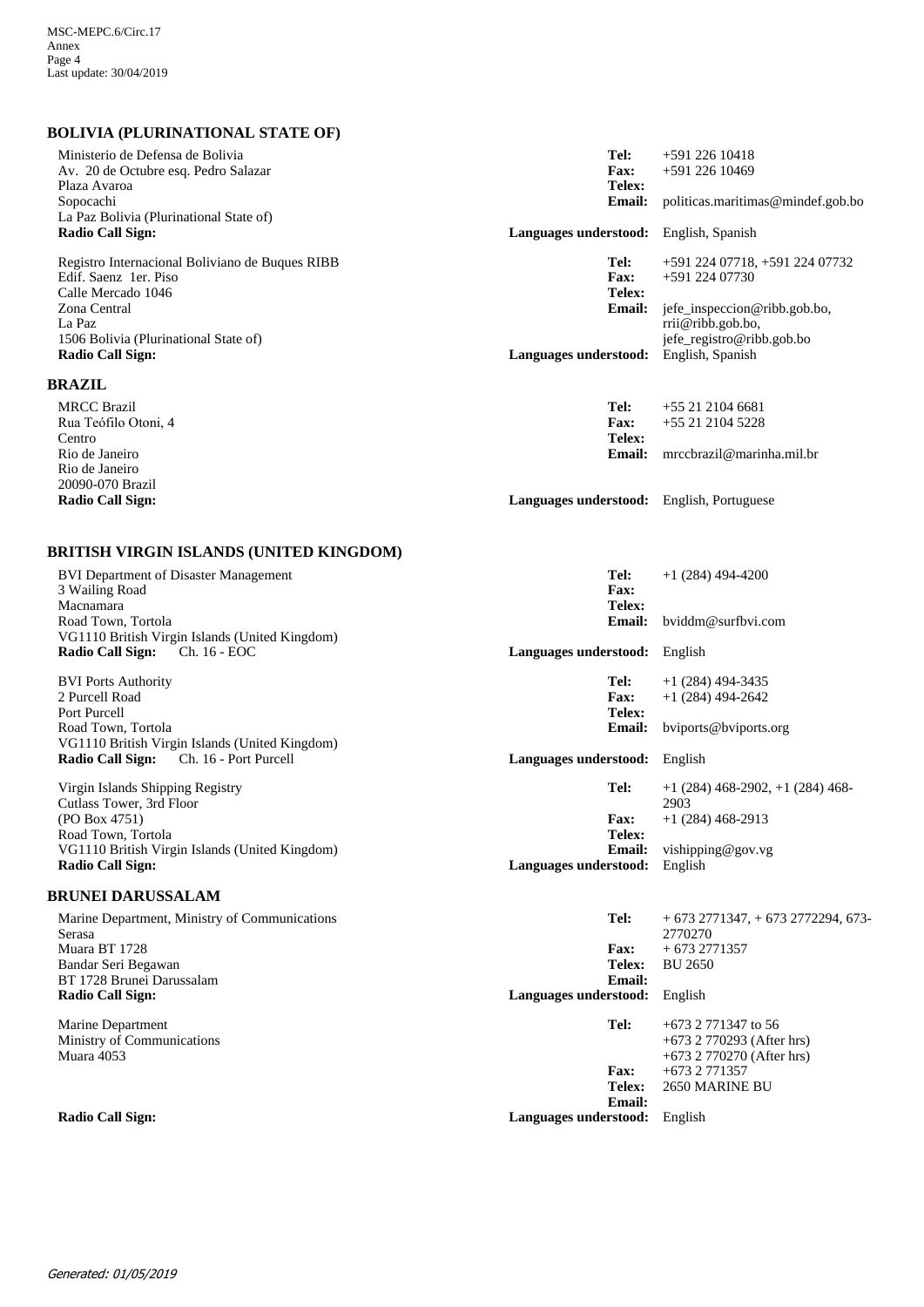## **BULGARIA**

| BULGARIAN MARITIME ADMINISTRATION<br>Asparuhovo Residential Area<br>Coastal Centre - Varna<br><b>VARNA</b>                  | Tel:<br>$+35952603268, +35952633067,$<br>$+359888952113$<br>Fax:<br>$+359$ 52 603 265<br>Telex:                                                                                     |
|-----------------------------------------------------------------------------------------------------------------------------|-------------------------------------------------------------------------------------------------------------------------------------------------------------------------------------|
| 9000 Bulgaria<br>Radio Call Sign:<br><b>MRCC</b> Varna                                                                      | <b>Email:</b><br>$\text{mrec@marad.bg, mrec\_vn@marad.bg}$<br>Languages understood:<br>English                                                                                      |
| BULGARIAN MARITIME ADMINISTRATION<br>Asparuhovo Residential Area<br>Coastal Centre - Varna<br><b>VARNA</b><br>9000 Bulgaria | Tel:<br>$+35952603268, +35952633067,$<br>+359 888 952 113<br>Fax:<br>$+359$ 52 603 265<br>Telex:<br><b>Email:</b><br>$\text{mrec}@\text{marad.bg}, \text{mrec\_vn}@\text{marad.bg}$ |
| <b>Radio Call Sign:</b><br><b>MRCC VARNA</b>                                                                                | Languages understood:<br>English                                                                                                                                                    |
| <b>BULGARIAN MARITIME ADMINISTRATION</b><br>5, Primorski Blvd.<br><b>VARNA</b>                                              | Tel:<br>$+35970010145$<br>Fax:<br>Telex:                                                                                                                                            |
| 9000 Bulgaria<br><b>Radio Call Sign:</b>                                                                                    | <b>Email:</b><br>mep_vn@marad.bg<br>English<br>Languages understood:                                                                                                                |
| <b>BULGARIAN MARITIME ADMINISTRATION</b><br>3 Knyaz A. Batenberg Street<br><b>BOURGAS</b>                                   | Tel:<br>$+35970010145$<br>Fax:<br>Telex:                                                                                                                                            |
| 8000 Bulgaria<br><b>Radio Call Sign:</b>                                                                                    | <b>Email:</b><br>mep_bs@marad.bg<br>Languages understood:<br>English                                                                                                                |
| <b>CABO VERDE</b>                                                                                                           |                                                                                                                                                                                     |
| Inspeccao Maritima*<br>Direccao Geral de Marinha et des Portos<br>Porto Grande<br>San Vicente                               | Tel:<br>$+238314342$<br>$+238316519$<br><b>Fax:</b><br>Telex:<br>3032 MARPOR CV<br>Email:                                                                                           |
| <b>Radio Call Sign:</b>                                                                                                     | Languages understood:                                                                                                                                                               |

# **CAMEROON**

| Office National des Ports du Cameroon (ONPC)*<br>5 Boulevard Leclerc<br>B.P. 4020<br>Douala<br><b>Radio Call Sign:</b> | Tel:<br><b>Fax:</b><br>Telex:<br>Email:<br>Languages understood: | +237 342 5233/7322<br>$+2373426797$<br>5270 DIROPORT KN |
|------------------------------------------------------------------------------------------------------------------------|------------------------------------------------------------------|---------------------------------------------------------|
| Port Authority of Douala<br>Marine Marchande*<br>BP 416<br>Douala<br>Radio Call Sign:                                  | Tel:<br><b>Fax:</b><br>Telex:<br>Email:<br>Languages understood: | $+2373420388$<br>5270 DIROPORT KN                       |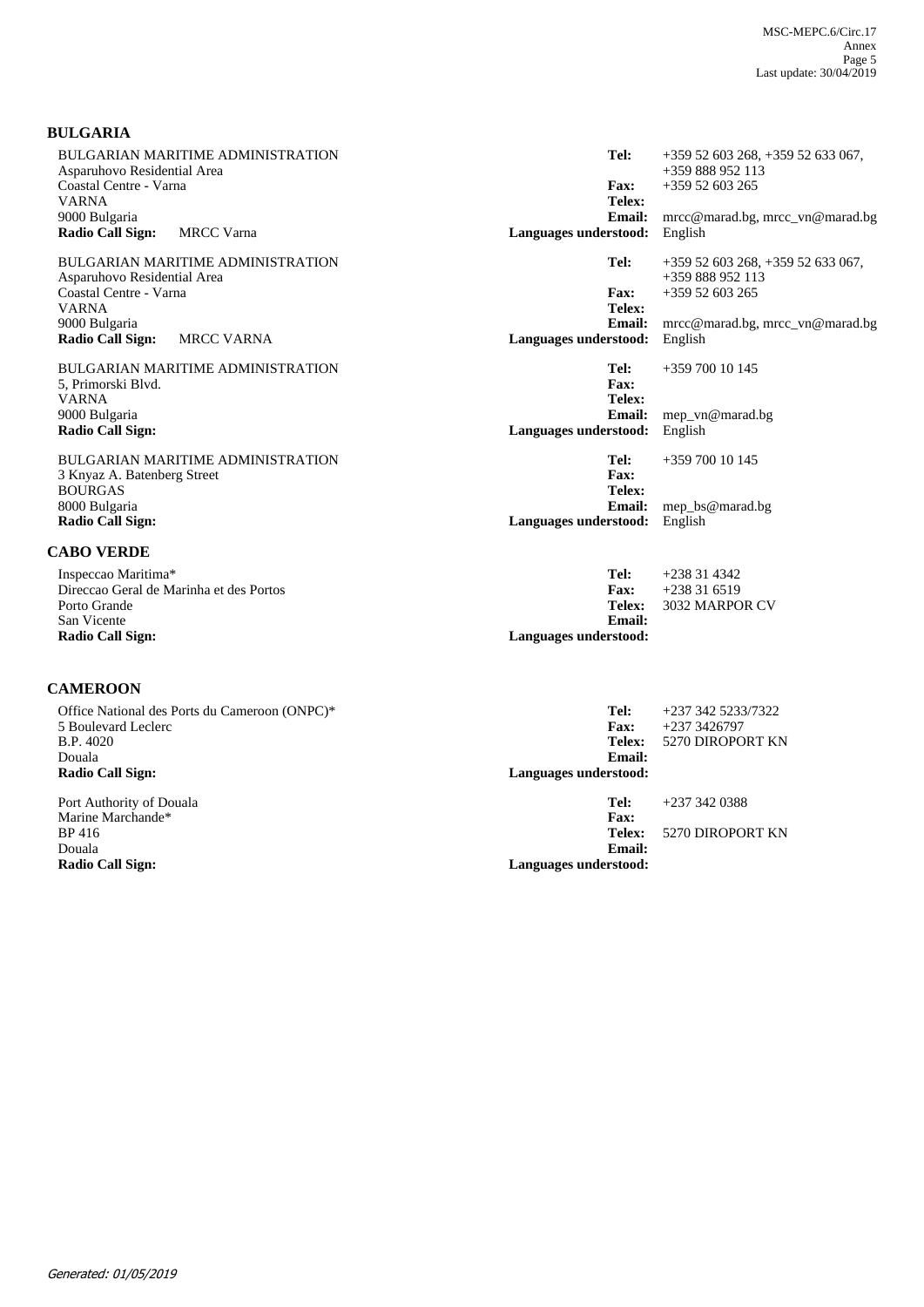## **CANADA**

| Marine Safety and Security, Transport Canada<br><b>Transport Canada</b> | Tel:<br><b>Fax:</b>                   | $+16139913131$<br>$+16139938196$    |
|-------------------------------------------------------------------------|---------------------------------------|-------------------------------------|
| Tower C, Place de Ville                                                 | Telex:                                |                                     |
| 330 Sparks St., 10th floor                                              |                                       | <b>Email:</b> $naim.nazha@tc.gc.ca$ |
| Ottawa, Ontario                                                         |                                       |                                     |
| K <sub>1</sub> A 0N <sub>8</sub> Canada                                 |                                       |                                     |
| <b>Radio Call Sign:</b>                                                 | Languages understood: English, French |                                     |

*The master or owner of a ship must report, without delay, any discharge or anticipated discharge of a pollutant to a Pollution Prevention Officer (PPO). These initial reports should be made to any Marine Communications and Traffic Services (MCTS) Centre on the frequencies listed in the publication, Radio Aids to Marine Navication (RAMN) - DFO 5470 (Great Lakes and Atlantic) and DFO 5471 (Pacific). Alternatively, spill reports can be directed to the nearest CCG 24/7 Regional 1-800 marine spill reporting phone line as identified below:*

| CCG Pacific Region                                                                                                                                                                                                                                                                                                             | Tel:<br>Fax:<br>Telex:<br><b>Email:</b>                                 | $+18008898852$ (toll free)                                                                                 |
|--------------------------------------------------------------------------------------------------------------------------------------------------------------------------------------------------------------------------------------------------------------------------------------------------------------------------------|-------------------------------------------------------------------------|------------------------------------------------------------------------------------------------------------|
| <b>Radio Call Sign:</b>                                                                                                                                                                                                                                                                                                        | Languages understood:                                                   |                                                                                                            |
| CCG Central and Arctic Region<br><b>Radio Call Sign:</b>                                                                                                                                                                                                                                                                       | Tel:<br><b>Fax:</b><br>Telex:<br><b>Email:</b><br>Languages understood: | $+18002650237$ (toll free)                                                                                 |
| CCG Quebec Region<br><b>Radio Call Sign:</b>                                                                                                                                                                                                                                                                                   | Tel:<br><b>Fax:</b><br>Telex:<br><b>Email:</b><br>Languages understood: | $+18003634735$ (toll free)                                                                                 |
| <b>CCG</b> Maritimes Region<br><b>Radio Call Sign:</b>                                                                                                                                                                                                                                                                         | Tel:<br>Fax:<br>Telex:<br>Email:<br>Languages understood:               | $+18005651633$ (toll free)                                                                                 |
| CCG Newfoundland Region                                                                                                                                                                                                                                                                                                        | Tel:<br><b>Fax:</b><br>Telex:<br><b>Email:</b>                          | $+18005639089$ (toll free)                                                                                 |
| <b>Radio Call Sign:</b>                                                                                                                                                                                                                                                                                                        | Languages understood:                                                   |                                                                                                            |
| Enquiries regarding pollution response or requests for response assistance should be directed to:<br>Director, Safety and Environmental Response Systems<br><b>Canadian Coast Guard</b><br>Marine Programs<br>Department of Fisheries and Oceans 200 Kent Street, 5th floor Ottawa, Ontario K1A 0E6<br><b>Radio Call Sign:</b> | Tel:<br><b>Fax:</b><br>Telex:<br>Email:<br>Languages understood:        | $+1$ 613 990 3115 (office hrs)<br>$+1$ 613 996 8902 (office hrs)<br>troys@dfo-mpo.gc.ca<br>English, French |
| CAYMAN ISLANDS (UNITED KINGDOM)                                                                                                                                                                                                                                                                                                |                                                                         |                                                                                                            |
| Cayman Islands 911 Emergency Communication Centre<br>106 Goring Avenue<br>PO Box 2391 GT<br>Grand Cayman                                                                                                                                                                                                                       | Tel:<br>Fax:<br>Telex:<br><b>Email:</b>                                 | $+1$ 345 943 4911<br>$+1$ 345 949 4386<br>CIEC911@gov.ky                                                   |
| George Town<br>KY1-1501 Cayman Islands (United Kingdom)<br><b>Radio Call Sign:</b><br><b>VHF 16</b>                                                                                                                                                                                                                            | Languages understood: English                                           |                                                                                                            |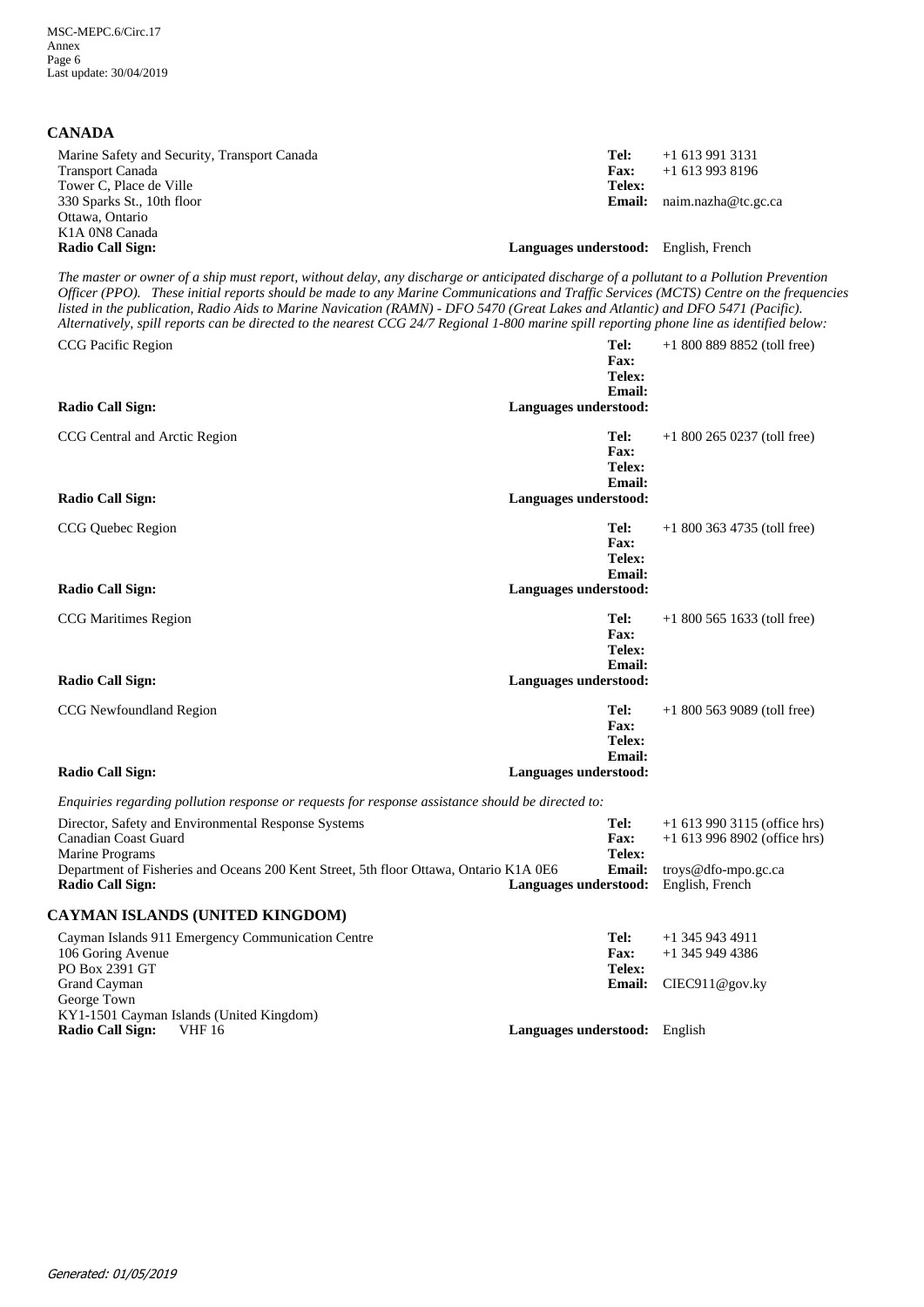## **CHILE**

| Subida Cementerio No. 300                                            | Dirección de Intereses Marítimos y Medio Ambiente Acuático<br>Dirección de Intereses Maritimos y Medio Ambiente Acuático | Tel:<br>Fax:<br>Telex:                 | $+56$ 32 2208303, $+56$ 9 66099830<br>+56 32 2208385                                |
|----------------------------------------------------------------------|--------------------------------------------------------------------------------------------------------------------------|----------------------------------------|-------------------------------------------------------------------------------------|
| Playa Ancha<br>Valparaíso Chile                                      |                                                                                                                          | <b>Email:</b>                          | dirinmar@directemar.cl.<br>mrccchile@directemar.cl,<br>jcontaminacion@directemar.cl |
| <b>Radio Call Sign:</b>                                              | Playa Ancha Radio CBV (24 hrs)                                                                                           | Languages understood:                  | English, Spanish                                                                    |
| <b>CERCONTALC</b><br>Blanco 475                                      | Centro Regional de Contaminación Talcahuano                                                                              | Tel:<br>Fax:<br>Telex:                 | $+56412266101$                                                                      |
| Talcahuano<br>Talcahuano Chile                                       |                                                                                                                          | Email:                                 | mrcctalcahuano@directemar.cl                                                        |
| <b>Radio Call Sign:</b>                                              | Talcahuano Radio CBT (24 hrs)                                                                                            | Languages understood:                  | English, Spanish                                                                    |
| <b>CERCONVALP</b><br>Valparaíso                                      | Centro Regional de Contaminación Valparaíso                                                                              | Tel:<br>Fax:<br>Telex:                 | +56322208901<br>+56 32 220 8916                                                     |
| Subida Carvallo 150<br>Valparaíso Chile                              |                                                                                                                          | <b>Email:</b>                          | mrccvalparaiso@directemar.cl                                                        |
| <b>Radio Call Sign:</b>                                              | Playa Ancha Radio CBV (24 hrs)                                                                                           | Languages understood:                  | English, Spanish                                                                    |
| <b>CERCONPAR</b><br>O'Higgins No.1041                                | Centro Regional de Contaminación Punta Arenas                                                                            | Tel:<br><b>Fax:</b><br>Telex:          | +56 61201104, +56 9 93193006<br>$+5661201196$                                       |
| Punta Arenas<br>Punta Arenas Chile                                   |                                                                                                                          | Email:                                 | mrccpuntaarenas@directemar.cl                                                       |
| <b>Radio Call Sign:</b>                                              | Magallanes Radio CBM (24 hrs)                                                                                            | Languages understood:                  | English, Spanish                                                                    |
|                                                                      | Centro Regional de Contaminación Puerto Montt                                                                            | Tel:                                   | $+56652561126$                                                                      |
| <b>CERCONPMO</b><br>Avenida Angelmo 2201<br><b>Puerto Montt</b>      |                                                                                                                          | Fax:<br>Telex:<br><b>Email:</b>        | Sin Info<br>mrccpuertomontt@directemar.cl                                           |
| <b>Puerto Montt Chile</b><br>Radio Call Sign:                        | Puerto Montt Radio CBP (24 hrs)                                                                                          | Languages understood:                  | English, Spanish                                                                    |
|                                                                      | Centro Regional de Contaminación Iquique                                                                                 | Tel:                                   | $+56572401902$                                                                      |
| <b>CERCONIQUE</b><br>Jorge Barrera 98 Plaza Aduana<br>Iquique        |                                                                                                                          | <b>Fax:</b><br>Telex:<br>Email:        | $+5657401996$<br>iquique@dgtm.cl                                                    |
| Iquique Chile<br><b>Radio Call Sign:</b>                             | Antofagasta Radio CBF (24 hrs)                                                                                           | Languages understood: English, Spanish |                                                                                     |
| <b>CHINA</b>                                                         |                                                                                                                          |                                        |                                                                                     |
| Maritime Safety Administration Jiaxing                               |                                                                                                                          | Tel:                                   | $+8657385583876$                                                                    |
| No.790 Huayuan Road<br>Jiaxing City Zhejiang Province China          |                                                                                                                          | Fax:<br>Telex:                         | +86 573 85583874                                                                    |
| <b>Radio Call Sign:</b>                                              | VHF: 11, 16                                                                                                              | Email:<br>Languages understood:        |                                                                                     |
| Lianyungang<br>222042 China                                          | Maritime Safety Administration Lianyungang<br>No.11 Yuangian Road Lianyun District ,Lianyungang,Jiangsu Province.        | Tel:<br>Fax:<br>Telex:<br>Email:       | +86 518 82231904, 82231894<br>+86 518 82310309                                      |
| <b>Radio Call Sign:</b>                                              | VHF: CH69                                                                                                                | Languages understood:                  | Chinese, English                                                                    |
| Maritime Safety Administration Ningbo                                |                                                                                                                          | Tel:                                   | $+8657487356420 + 86574$                                                            |
| No.355 Renmin Road<br>Ningbo City Zhejiang Province China            |                                                                                                                          | <b>Fax:</b><br>Telex:<br>Email:        | 81851193<br>+86 574 81851432                                                        |
| <b>Radio Call Sign:</b>                                              | VHF: CH6, 8, 16                                                                                                          | Languages understood:                  |                                                                                     |
| Maritime Safety Administration Taizhou<br>No.26 Baiyunshan West Road |                                                                                                                          | Tel:<br>Fax:                           | +86 576 88311695<br>+86 576 88311696                                                |
| Economic Development Zone                                            |                                                                                                                          | Telex:                                 |                                                                                     |
| Taizhou City Zhejiang Province China<br><b>Radio Call Sign:</b>      | VHF: 6, 25                                                                                                               | Email:<br>Languages understood:        |                                                                                     |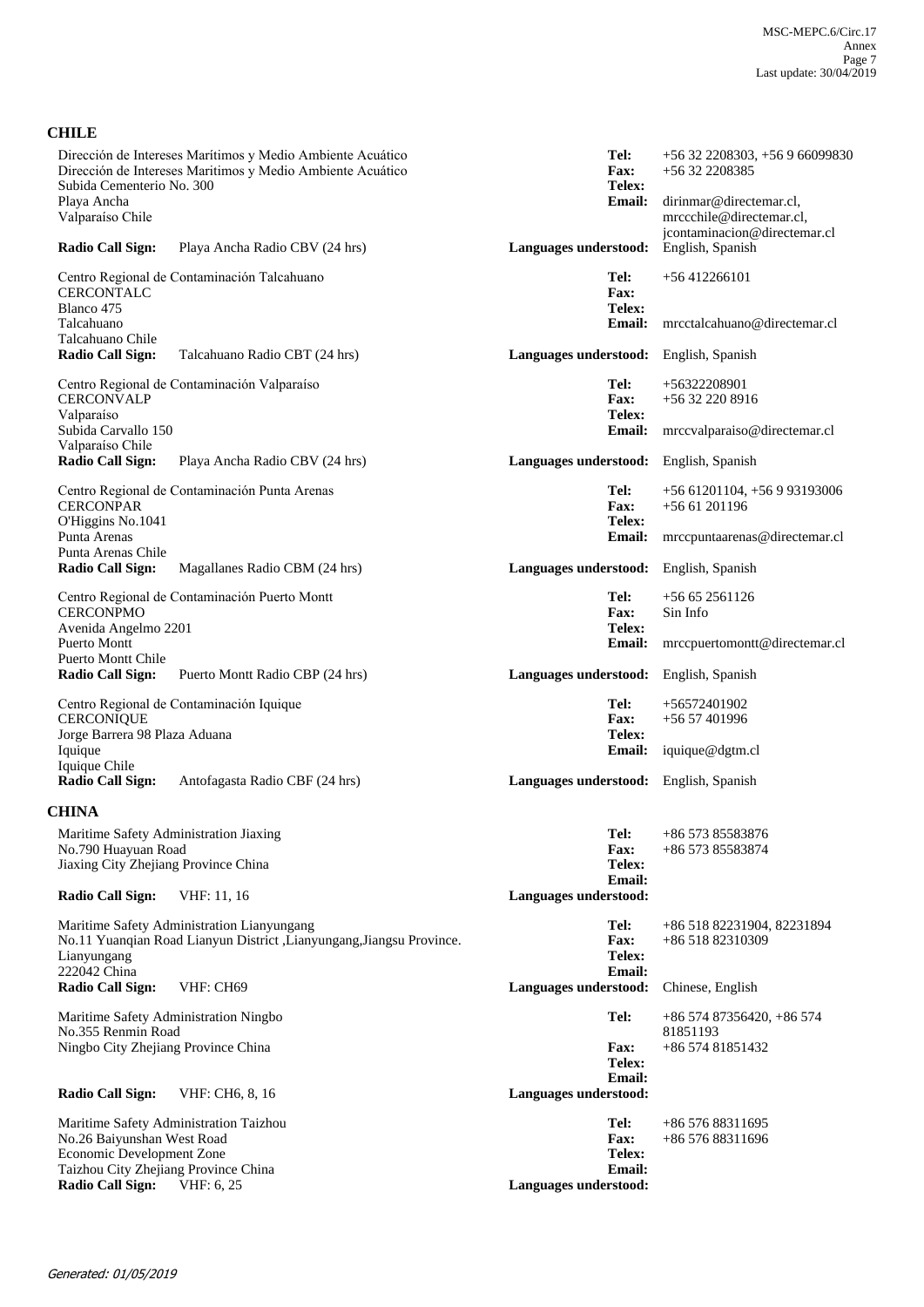| Maritime Safety Administration Wenzhou<br>No.8 Haishi Road<br>Wenzhou City Zhejiang Province China                                                                               | Tel:<br><b>Fax:</b><br>Telex:<br><b>Email:</b>                                 | +86 577 88150095<br>+86 577 88150067                                                                      |
|----------------------------------------------------------------------------------------------------------------------------------------------------------------------------------|--------------------------------------------------------------------------------|-----------------------------------------------------------------------------------------------------------|
| VHF: CH16<br><b>Radio Call Sign:</b>                                                                                                                                             | Languages understood:                                                          |                                                                                                           |
| Maritime Safety Administration Zhejiang<br>NO.1 YEQINGDOU ROAD, HANGZHOU,ZHEJIANG PROVINCE,CHINA<br>Hangzhou<br>310005 China<br><b>Radio Call Sign:</b>                          | Tel:<br><b>Fax:</b><br>Telex:<br><b>Email:</b><br>Languages understood:        | $+86\,571\,85454372, +86\,571$<br>85454179<br>+86 571 85454810<br>OVERSEE@CNZJMSA.GOV.CN                  |
|                                                                                                                                                                                  |                                                                                |                                                                                                           |
| Maritime Safety Administration Zhoushan<br>No.368 Huanchengnan Road<br>Dinghai District<br>Zhoushan City Zhejiang Province China<br><b>Radio Call Sign:</b><br>VHF: CH11, 16, 25 | Tel:<br><b>Fax:</b><br><b>Telex:</b><br><b>Email:</b><br>Languages understood: | +86 580 2025597, +86 580 2063766<br>+86 580 2063781                                                       |
| Maritime Satety Administration Beihai<br>No.23, West Beibu Bay Road , Beihai City<br>Beihai<br>536000 China<br><b>Radio Call Sign:</b>                                           | Tel:<br>Fax:<br>Telex:<br><b>Email:</b><br>Languages understood:               | $+86\,779\,12395, +86\,779\,3085596$<br>0086-779-3085595                                                  |
| Maritime Satety Administration Fangchenggang<br>Maritime Satety Administration Fangcheng Port<br>Fangchenggang<br>538001 China                                                   | Tel:<br><b>Fax:</b><br>Telex:<br><b>Email:</b>                                 | $+8677012395, +867702823141,$<br>0086-770-2825110<br>$+867702826110$                                      |
| <b>Radio Call Sign:</b>                                                                                                                                                          | Languages understood:                                                          |                                                                                                           |
| Maritime Satety Administration Guangxi<br>No.18 Jinpu Road<br>Nanning City Guangxi Province China                                                                                | Tel:<br>Fax:<br>Telex:<br><b>Email:</b>                                        | +86 771 12395, +86 771 5531110<br>+86 771 5537517                                                         |
| <b>Radio Call Sign:</b>                                                                                                                                                          |                                                                                |                                                                                                           |
|                                                                                                                                                                                  | Languages understood:                                                          |                                                                                                           |
| Maritime Satety Administration Qinzhou<br>103 Penglai Ave., Qinnan Dist., Qinzhou City, Guangxi Zhuang Autonomous Region<br>Qinzhou<br>535000 China                              | Tel:<br><b>Fax:</b><br>Telex:<br><b>Email:</b>                                 | +86 777 12395, +86 777 2396066,<br>0086-777-2395173<br>+86 777 2396066, 0086-777-2392889<br>qzmsa@163.com |
| <b>Radio Call Sign:</b>                                                                                                                                                          | Languages understood:                                                          |                                                                                                           |
| The Maritime Safety Administration<br>People's Republic of China<br>11 Jianguomennei Avenue<br>Beijing                                                                           | Tel:<br>Fax:<br>Telex:<br>Email:                                               | +86 10 65292457<br>+86 10 65292218 (After hrs)<br>+86 10 65292456<br>222258 CMSAR CN                      |
| <b>Radio Call Sign:</b>                                                                                                                                                          | Languages understood:                                                          | Chinese, English                                                                                          |
| Maritime Safety Administration Dalian<br>No.29, Changjiang road, Zhongshan zone, Dalian city, Liaoning province. China<br>Dalian                                                 | Tel:<br>Fax:<br>Telex:                                                         | 0411-82623045<br>0411-82624271                                                                            |
| 116001 China<br><b>Radio Call Sign:</b>                                                                                                                                          | <b>Email:</b><br>Languages understood:                                         | liyj@lnmsa.gov.cn                                                                                         |
| Maritime Safety Administration Qingdao<br>1.NingBo Road, QingDao, P.R.CHINA                                                                                                      | Tel:                                                                           | $+86$ 532 82654427 (24 hrs)<br>$+8653282826589$ (Afters hrs),<br>053286671213                             |
| Qingdao City<br>266011 China                                                                                                                                                     | <b>Fax:</b><br>Telex:<br>Email:                                                | +86 532 2654277, 053286671212<br>321017 SAFETY CN<br>SDMSA@SDMSA.GOV.CN                                   |
| <b>Radio Call Sign:</b><br>VHF: CH16                                                                                                                                             | Languages understood:                                                          |                                                                                                           |
| Maritime Safety Administration Tianjin<br>13 BanYi Street<br><b>Tanggu District</b><br><b>Tianjin City</b>                                                                       | Tel:<br><b>Fax:</b><br>Telex:<br>Email:                                        | +86 22 25793420<br>$+86$ 22 25793790 (24 hrs)<br>$+862266707273$<br>23222 JTHAR CN                        |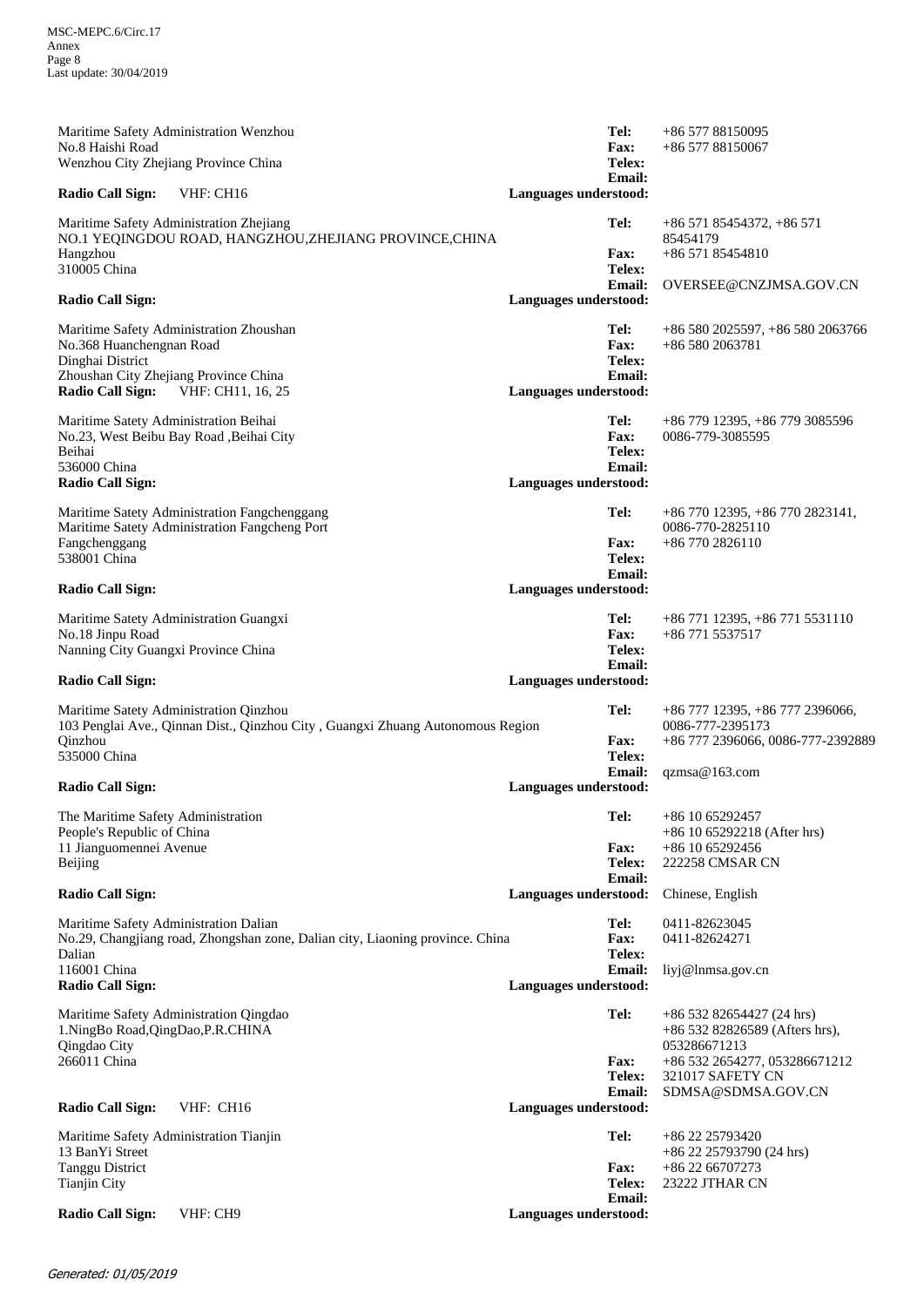| Maritime Safety Administration Shanghai<br>16F, NO.190 SIPING ROAD, SHANGHAI, CHINA<br><b>SHANGHAI</b><br>200086 China | Tel:<br><b>Fax:</b><br>Telex:                    | +86 21 53931548<br>+86 21 53931419<br>+86 21 53931549<br>+86 21 53931512<br>33024 HSASC CN   |
|------------------------------------------------------------------------------------------------------------------------|--------------------------------------------------|----------------------------------------------------------------------------------------------|
| Radio Call Sign:<br><b>VHF: CH 16</b>                                                                                  | <b>Email:</b><br>Languages understood:           | bgs@shmsa.gov.cn                                                                             |
| Maritime Safety Administration Guangzhou<br>No.7, Lixiang Streat, Huangpu District, Guangzhou<br>Guangzhou China       | Tel:<br><b>Fax:</b><br>Telex:<br><b>Email:</b>   | 86-20-12395<br>86-20-82280564<br>441081 GZMSS CN<br>gzmail@gdmsa.gov.cn                      |
| <b>Radio Call Sign:</b><br>VHF: CH 8, 9, 64                                                                            | Languages understood:                            |                                                                                              |
| Maritime Safety Administration Shenzhen<br>229 BINGHE ROAD SHENZHEN, CHINA<br><b>SHENZHEN</b><br>518032 China          | Tel:<br><b>Fax:</b><br>Telex:<br><b>Email:</b>   | 0755-83797020<br>0755-83797021<br>linhaifeng@sz.msa.gov.cn                                   |
| <b>Radio Call Sign:</b>                                                                                                | Languages understood:                            | Chinese                                                                                      |
| Maritime Safety Administration Zhanjiang<br>12, Renmin Dong 1Road, Xiashan, Zhanjiang, Guangdong<br>Zhanjiang          | Tel:<br>Fax:                                     | +86 759 2226320<br>+86 759 2222090<br>+86 759 2286084, 0759-2271961                          |
| 524000 China<br><b>Radio Call Sign:</b>                                                                                | Telex:<br><b>Email:</b><br>Languages understood: | zjbgs@gdmsa.com                                                                              |
| Maritime Safty Administration Hainan<br>137 Binhai Street<br>Haikou City                                               | Tel:<br>Fax:<br>Telex:<br>Email:                 | +86 898 8665330<br>+86 898 8653899                                                           |
| <b>Radio Call Sign:</b>                                                                                                | Languages understood:                            |                                                                                              |
| Maritime Safety Administration Shantou<br>Dong Duan Haibin Road<br>Shantou City                                        | Tel:<br><b>Fax:</b><br>Telex:<br><b>Email:</b>   | +86 754 8900125<br>$+867548900111$<br>$+867548900110$                                        |
| <b>Radio Call Sign:</b>                                                                                                | Languages understood:                            |                                                                                              |
| Maritime Safety Administrtion Qinhuangdao<br>NO.75haibinRoad QinhuangdaoCtiy<br>Qinhuangdao China                      | Tel:<br><b>Fax:</b><br>Telex:<br><b>Email:</b>   | +86 335 3097432<br>+86 335 3093164, 0335-5365555<br>+86 335 3411866, 0335-5365500            |
| Radio Call Sign:                                                                                                       | Languages understood:                            |                                                                                              |
| Maritime Safety Administration Yantai<br>8. HuanHai Road, YaiTai, P.R. CHINA<br>Yan Tai                                | Tel:<br>Fax:<br>Telex:                           | +86 535 6683666<br>$+865356256205$                                                           |
| 264000 China<br><b>Radio Call Sign:</b>                                                                                | <b>Email:</b><br>Languages understood:           | ytmsa@sdmsa.gov.cn                                                                           |
| <b>COLOMBIA</b>                                                                                                        |                                                  |                                                                                              |
| Capitanía de Puerto de Rioacha<br>Carrera 12 No. 5-25<br>Conjunto el Faro                                              | Tel:<br><b>Fax:</b>                              | $(+57)$ 311 5311234, $+57(5)$ 7272488,<br>$+57(5)$ 7270492<br>+57(5) 7272488, +57(5) 7270492 |
| Rioacha Colombia                                                                                                       | Telex:<br><b>Email:</b>                          | jefcp06@dimar.mil.co,<br>cp06@dimar.mil.co                                                   |
| <b>Radio Call Sign:</b>                                                                                                | Languages understood:                            |                                                                                              |
| Dirección General Marítima-DIMAR<br>Carrera 54 No. 26-50 CAN<br>Bogotá Colombia                                        | Tel:<br>Fax:<br>Telex:                           | +57 (1) 2200490 EXT. 2441<br>$(+571)$ 2200490 Ext: 2213                                      |
| <b>Radio Call Sign:</b>                                                                                                | <b>Email:</b><br>Languages understood:           | dimar@dimar.mil.co.<br>grasi@dimar.mil.co<br>English, Spanish                                |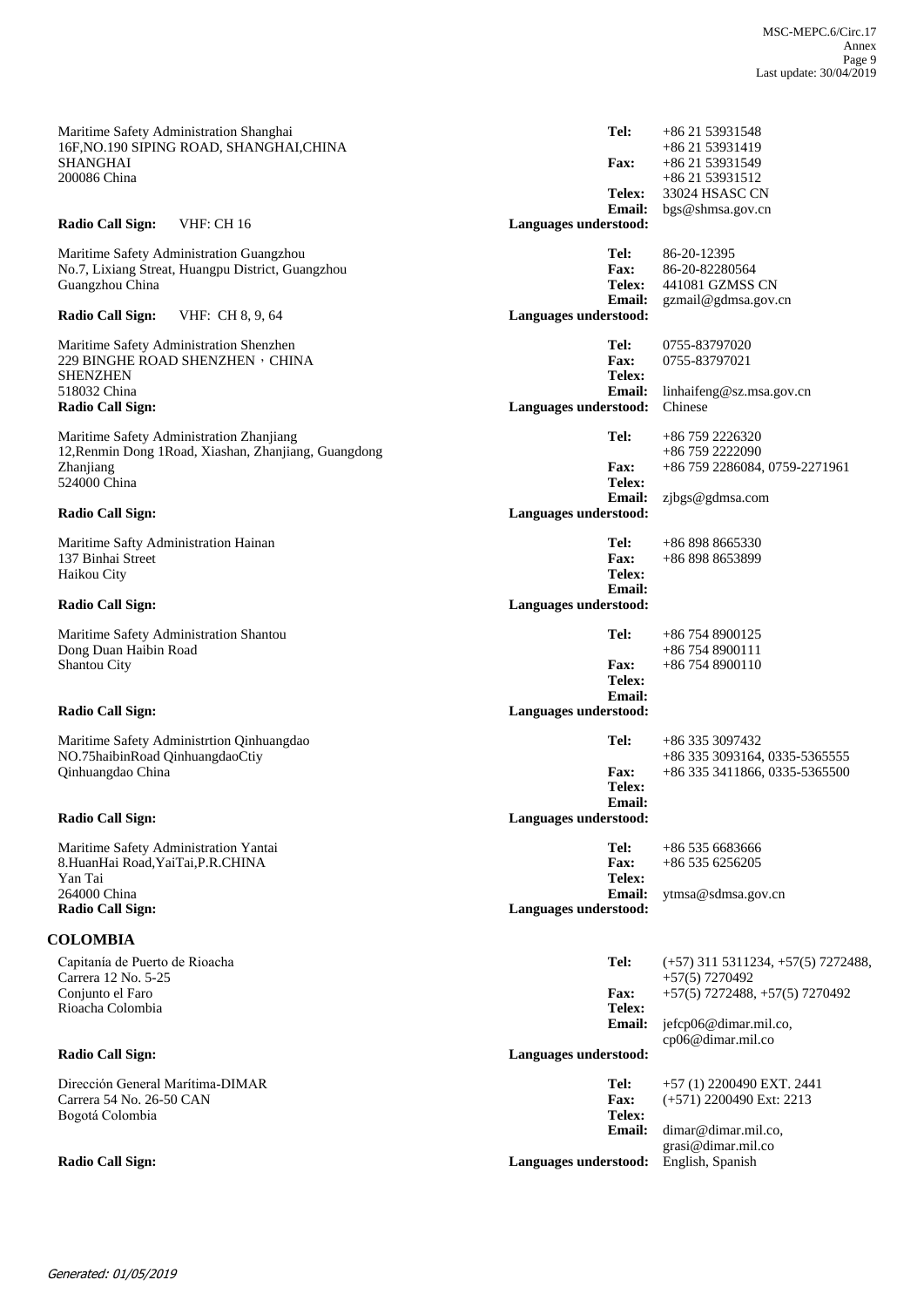| Local contact points:                                                                                                                        |                                                    |                                                                  |                                                                                                                                                               |
|----------------------------------------------------------------------------------------------------------------------------------------------|----------------------------------------------------|------------------------------------------------------------------|---------------------------------------------------------------------------------------------------------------------------------------------------------------|
| Capitanía de Puerto de Barranquilla<br>Via 40 No 85-2202<br>Las Flores                                                                       |                                                    | Tel:<br><b>Fax:</b><br>Telex:                                    | $+573115310024$ , $+57(5)3885131$<br>$+57(5)3885132$                                                                                                          |
| Barranquilla Colombia                                                                                                                        |                                                    | <b>Email:</b>                                                    | jefcp03@dimar.mil.co,<br>cp03@dimar.mil.co                                                                                                                    |
| <b>Radio Call Sign:</b>                                                                                                                      | VHF:16 Ch. 13/14/20                                | Languages understood:                                            | English, Spanish                                                                                                                                              |
| Capitanía de Puerto de Cartegena<br>Edificio BCH - La Matuna<br>Cartagena D. T. y C Colombia                                                 |                                                    | Tel:<br><b>Fax:</b><br>Telex:                                    | $+57(5)6643237, +57(5)6646125,$<br>$+57$ (5) 6649282 ext. 3533, $+57$<br>3115310028<br>$(+575)$ 6644303                                                       |
| <b>Radio Call Sign:</b>                                                                                                                      | VHF:16 Ch.14                                       | <b>Email:</b><br>Languages understood:                           | jefcp05@dimar.mil.co<br>English, Spanish                                                                                                                      |
| Capitanía de Puerto de Coveñas<br>Carrera 2 No. 8C-55<br>Barrio Guayabal<br>Coveñas Colombia                                                 |                                                    | Tel:<br><b>Fax:</b><br>Telex:<br><b>Email:</b>                   | $+57(5)$ 2880199, $+57(5)$ 2880221,<br>$+57(5)$ 2880303, $+57$ 3115311246<br>$+57(5)$ 2880199, $+57(5)$ 2880221<br>jefcp09@dimar.mil.co,<br>cp09@dimar.mil.co |
| <b>Radio Call Sign:</b>                                                                                                                      | VHF:16 Ch.10                                       | Languages understood:                                            | English, Spanish                                                                                                                                              |
| Capitanía de Puerto de Buenaventura<br>Calle 2 No.1-02<br>Antiguo edificio La Pagoda<br>Buenaventura Colombia                                |                                                    | Tel:<br>Fax:<br>Telex:<br><b>Email:</b>                          | $+573115310034$ , $+57(2)2423702$ ,<br>$+57(2)$ 2434447<br>$+57(2)$ 2417867, $+57(2)$ 2423702<br>jefcp01@dimar.mil.co,                                        |
| <b>Radio Call Sign:</b>                                                                                                                      | VHF:16 Ch.14, 12                                   | Languages understood:                                            | cp01@dimar.mil.co<br>English, Spanish                                                                                                                         |
| Capitanía de Puerto de Tumaco<br>Vía del Morro -Tumaco<br>Tumaco Colombia                                                                    |                                                    | Tel:<br><b>Fax:</b><br>Telex:<br><b>Email:</b>                   | $(+57)$ 3124857291, $+57(2)$ 7275796,<br>$+57(2)$ 7272788<br>$+57(2)272785$<br>jefcp02@hotmail.co,<br>cp02@dimar.mil.co                                       |
| <b>Radio Call Sign:</b>                                                                                                                      | VHF:16 Ch. 71                                      | <b>Languages understood:</b>                                     | English, Spanish                                                                                                                                              |
| Capitanía del Puerto de San Andrés<br>San Andrés Isla Colombia                                                                               | Carrera 1 No.14-109 Interior 40 Contiguo a la DIAN | Tel:<br><b>Fax:</b><br>Telex:<br><b>Email:</b>                   | $(+57)$ 3115310017, $+57(8)$ 5125613,<br>+57 (8) 5122380 Ext 116<br>+57 (8) 5122380 Ext 116<br>jefcp07@dimar.mil.co,<br>cp07@dimar.mil.co                     |
| <b>Radio Call Sign:</b>                                                                                                                      | VHF-16 Ch. 12, 14                                  | Languages understood:                                            | English, Spanish                                                                                                                                              |
| Capitanía de Puerto de Turbo<br>Avenida la Playa, Punta las Vacas<br>Turbo Colombia                                                          |                                                    | Tel:<br>Fax:<br>Telex:<br><b>Email:</b>                          | $(+57)$ 3115311257, $+57$ (4) 8279372<br>Ext 101-106, +57 (4) 8279371<br>$+57$ (4) 8279372 Ext 101-106<br>jefcp08@dimar.mil.co,<br>cp08@dimar.mil.co          |
| <b>Radio Call Sign:</b>                                                                                                                      | VHF:16 Ch.14, 17                                   | Languages understood:                                            | English, Spanish                                                                                                                                              |
| Capitanía de Puerto de Puerto Bolívar<br>Carrera 46 #53-30<br>Edificio Nelmar Local 12<br>Puerto Bolívar Colombia<br><b>Radio Call Sign:</b> | <b>VHF CH.16 CH.14</b>                             | Tel:<br>Fax:<br>Telex:<br><b>Email:</b><br>Languages understood: | $+57(5)$ 3506511, $+57$ 3115311239<br>$(+575)$ 3502151<br>jefcp14@dimar.mil.co<br>English, Spanish                                                            |
| Capitanía de Puerto de Santa Marta<br>Calle 15 No. 3-25 Piso 11 Edificio BCH<br>Santa Marta Colombia                                         |                                                    | Tel:<br>Fax:<br>Telex:<br><b>Email:</b>                          | +57 3115310032, +57 (5) 4210739,<br>$+57(5)$ 4210711, $+57(5)$ 4311876<br>$(+575)$ 4210711<br>jefcp04@dimar.mil.co,                                           |
| <b>Radio Call Sign:</b>                                                                                                                      | VHF:16 Ch. 09                                      | Languages understood:                                            | cp04@dimar.mil.co<br>English, Spanish                                                                                                                         |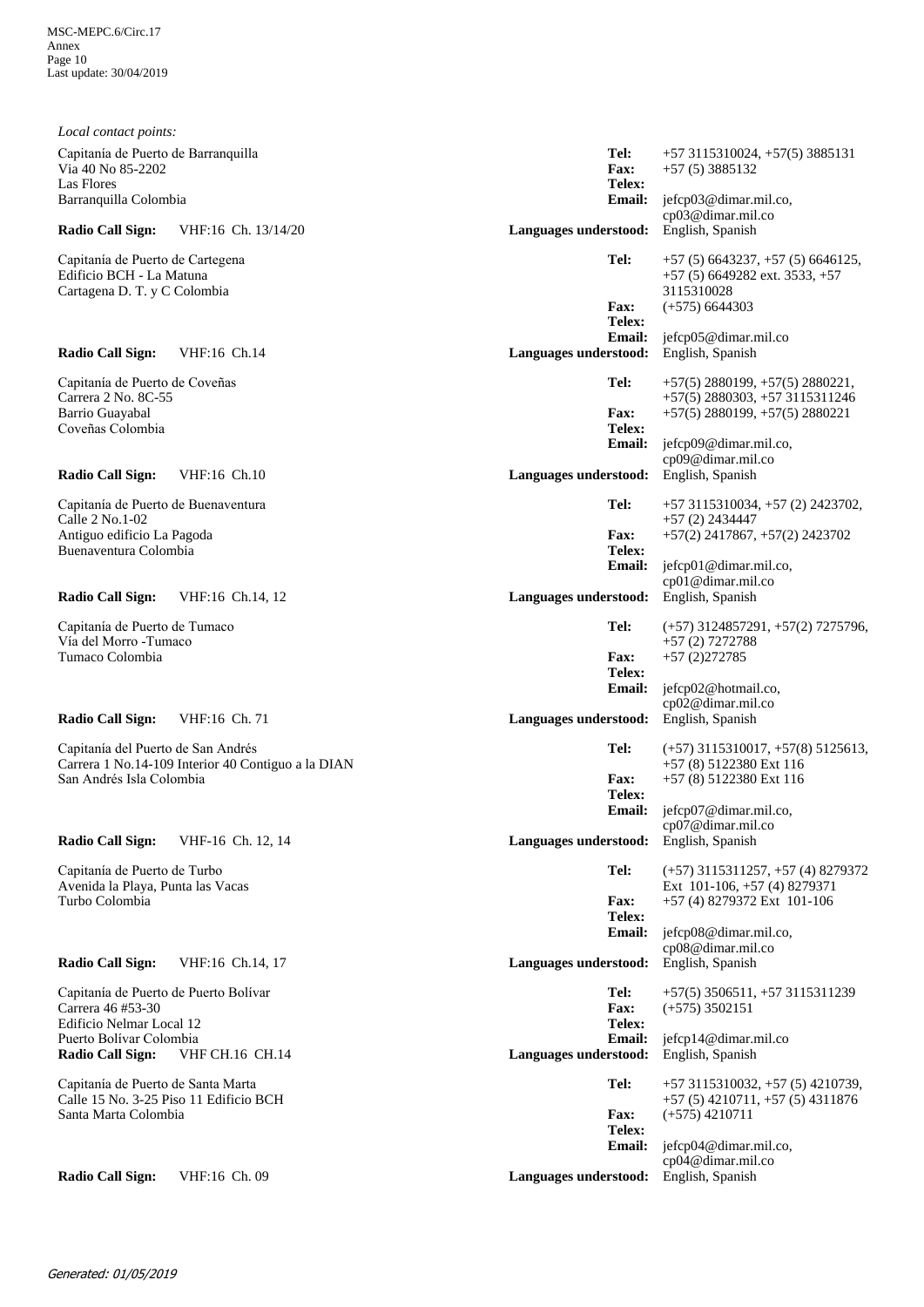| <b>CONGO</b>                                                                                                      |                                        |                                                                |
|-------------------------------------------------------------------------------------------------------------------|----------------------------------------|----------------------------------------------------------------|
| Direction Générale de la Marine Marchande<br>(DIGEMAR)                                                            | Tel:                                   | $+242940107$<br>$+242942326$                                   |
| BP 1107,<br>Pointe-Noire Congo                                                                                    | <b>Fax:</b><br>Telex:<br><b>Email:</b> | $+242944832$<br>8278 KG                                        |
| <b>Radio Call Sign:</b>                                                                                           | Languages understood:                  | English, French                                                |
| <b>COOK ISLANDS</b>                                                                                               |                                        |                                                                |
| Maritime Cook Islands                                                                                             | Tel:                                   | $+682$ 23848, $+682$ 55156                                     |
| 1st Floor, Browne's Building                                                                                      | <b>Fax:</b>                            | $+682$ 23846                                                   |
| Maritime Cook Islands<br>P.O. Box 882                                                                             | Telex:<br><b>Email:</b>                | glenn@maritimecookislands.com                                  |
| Rarotonga                                                                                                         |                                        |                                                                |
| 0000 Cook Islands                                                                                                 |                                        |                                                                |
| <b>Radio Call Sign:</b>                                                                                           | Languages understood:                  | English                                                        |
| Maritime Cook Islands                                                                                             | Tel:                                   | $+682$ 23840, $+682$ 54538                                     |
| 1st Floor, Browne's Building                                                                                      | <b>Fax:</b>                            | $+682$ 23846                                                   |
| Maritime Cook Islands<br>P.O. Box 882                                                                             | Telex:                                 |                                                                |
| Rarotonga                                                                                                         | <b>Email:</b>                          | fleet@maritimecookislands.com,<br>info@maritimecookislands.com |
| 0000 Cook Islands                                                                                                 |                                        |                                                                |
| <b>Radio Call Sign:</b>                                                                                           | Languages understood:                  | English                                                        |
| Ministry of Transport                                                                                             | Tel:                                   | $+68228810$                                                    |
| The Secretary                                                                                                     | <b>Fax:</b>                            |                                                                |
| Ministry of Transport                                                                                             | Telex:                                 |                                                                |
| P.O. Box 61<br>Rarotonga                                                                                          | <b>Email:</b>                          | john.hosking@cookislands.gov.ck                                |
| 0000 Cook Islands                                                                                                 |                                        |                                                                |
| <b>Radio Call Sign:</b>                                                                                           | Languages understood: English          |                                                                |
| <b>COSTA RICA</b>                                                                                                 |                                        |                                                                |
| Dirección de Navegación y Seguridad                                                                               | Tel:                                   | $+5062335022$                                                  |
| División Maritimo Portuaria                                                                                       | <b>Fax:</b>                            | $+5062336510$                                                  |
| Ministerio de Obras Públicas y Transportes (MOPT)<br>50 metros sur Blvd Liceo de Costa Rica PO Box 10176 San José | Telex:<br><b>Email:</b>                | 2493 MOP CR                                                    |
| <b>Radio Call Sign:</b>                                                                                           | Languages understood:                  |                                                                |
|                                                                                                                   |                                        |                                                                |
| Alternatively, spills on the Caribbean Coast could be reported to:                                                |                                        |                                                                |
| Junta Administrativa de Portuaria y de<br>Desarollo Económico de la Vertiente                                     | Tel:                                   | $+5067990017$<br>$+5067990215$                                 |
| Atlántica (JAPDEVA)                                                                                               | <b>Fax:</b>                            | $+5067984661$                                                  |
| Apartado T Puerto Limon                                                                                           | Telex:                                 | 8518/2435 CR                                                   |
| <b>Radio Call Sign:</b>                                                                                           | <b>Email:</b>                          |                                                                |
|                                                                                                                   | Languages understood:                  |                                                                |
| <b>CÔTE D'IVOIRE</b>                                                                                              |                                        |                                                                |
| Centre Ivorien Anti-Pollution (CIAPOL)                                                                            | Tel:                                   | $+225371835$                                                   |
| Ministère du Logement, du Cadre de Vie<br>et de l'Environnement                                                   | <b>Fax:</b>                            | $+225372919$<br>$+225376503$                                   |
| Abidjan                                                                                                           |                                        | $+225316500$                                                   |
| B.P. 153 Côte d'Ivoire                                                                                            | Telex:                                 |                                                                |
|                                                                                                                   | Email:                                 |                                                                |
| <b>Radio Call Sign:</b>                                                                                           | Languages understood:                  |                                                                |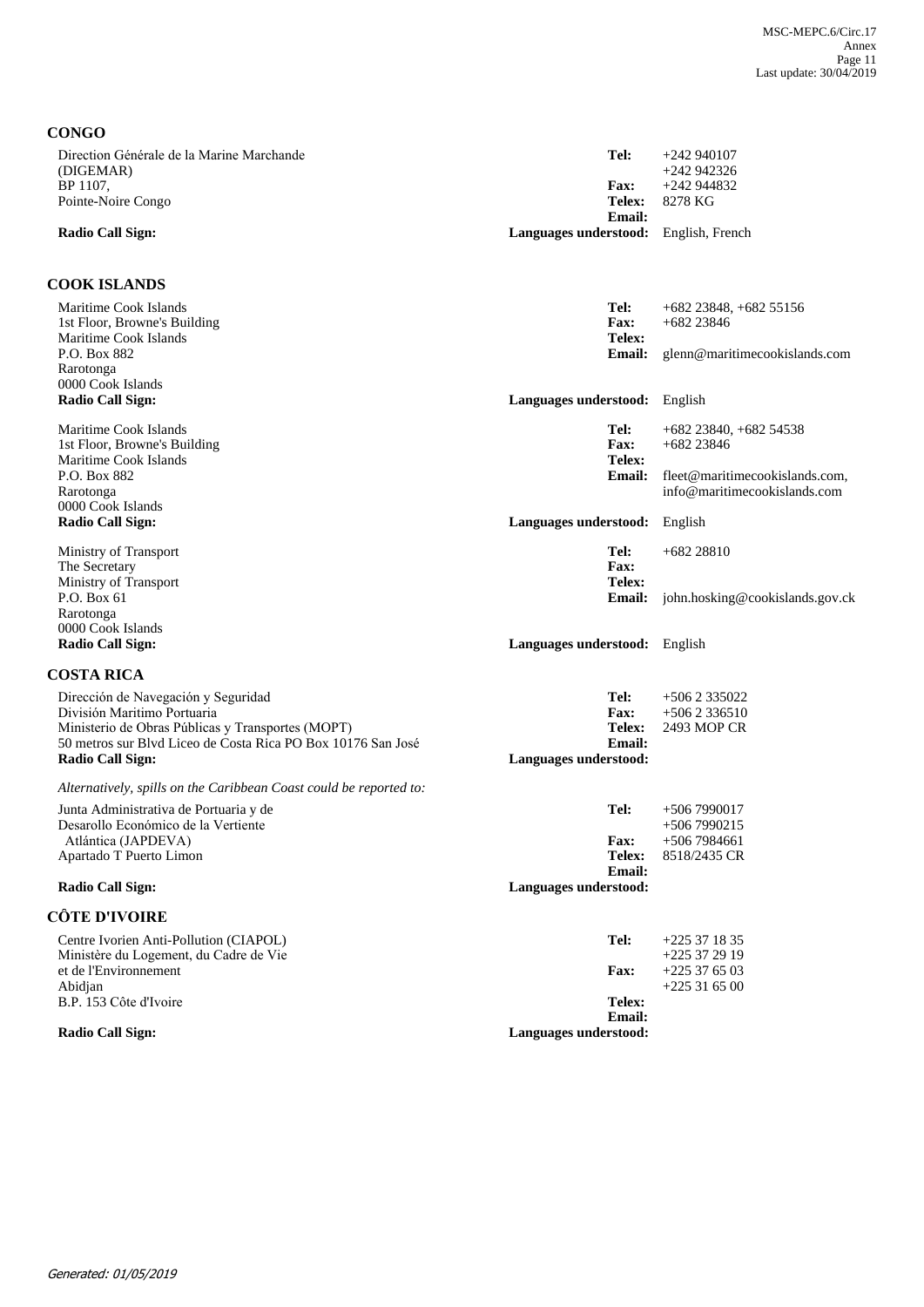## **CROATIA**

| Ministry of the Maritime Affairs, Transport and Infrastructure<br>Harbour Master's Office Rijeka                                                            | Tel:                                                    | +385 51 214 113<br>+385 51 212 474                                                                                 |
|-------------------------------------------------------------------------------------------------------------------------------------------------------------|---------------------------------------------------------|--------------------------------------------------------------------------------------------------------------------|
| Senjsko pristaniste 3<br>Rijeka<br>51000 Croatia                                                                                                            | <b>Fax:</b>                                             | +385 51 312 253 MRCC<br>$+38551214031$ (after hours)<br>+385 51 312 254 MRCC<br>+385 51 313 265<br>+385 51 211 660 |
|                                                                                                                                                             | Telex:                                                  | +385 51 212 696<br>24634 KAP RI RH                                                                                 |
| <b>Radio Call Sign:</b>                                                                                                                                     | <b>Email:</b><br>Languages understood:                  | mrcc@pomorstvo.hr<br>English                                                                                       |
| <b>CUBA</b>                                                                                                                                                 |                                                         |                                                                                                                    |
| Dirección de Seguridad Marítima<br>Dirección de Seguridad Marítima Ministerio del Transporte Ave. Rancho Boyeros y Tulipán,<br>PlazaCiudad de La HabanaCuba | Tel:<br><b>Fax:</b>                                     | $+5378816607$ , $+5378819498$ ,<br>$+5352853840$<br>$+ 5378811514$ , $+ 5376902070$                                |
| La Habana<br>Nacional                                                                                                                                       | Telex:<br><b>Email:</b>                                 | dsim@mitrans.transnet.cu,                                                                                          |
| 10600 Cuba<br><b>Radio Call Sign:</b>                                                                                                                       | Languages understood:                                   | pozo.sm@amc.transnet.cu                                                                                            |
| Distrito de Seguridad e Inspección Marítima de Occidente<br>Via Blanca #613<br>e/ Prensa y Colón                                                            | Tel:<br><b>Fax:</b><br>Telex:                           | 537 6417465, 537 6417517 ext. 111                                                                                  |
| Cerro<br>La Habana<br>10500 Cuba                                                                                                                            | <b>Email:</b>                                           | dmoc.upt@uptsieto.transnet.cu                                                                                      |
| <b>Radio Call Sign:</b>                                                                                                                                     | Languages understood: English, Spanish                  |                                                                                                                    |
| Distrito de Seguridad e Inspeccion<br>Maritima de Centro Este<br>Avenida La Libertad No.210                                                                 | Tel:<br><b>Fax:</b><br>Telex:                           | $+53$ 3229 4920<br>$+53$ 3229 4920                                                                                 |
| entre Domingo Puente e Pancha Agramonte Camaguey<br><b>Radio Call Sign:</b>                                                                                 | <b>Email:</b><br>Languages understood:                  | dmce@utceste.ferronet.cu                                                                                           |
| Distrito de Seguridad e Inspeccion<br>Maritima de Oriente<br>Enramada#10                                                                                    | Tel:<br><b>Fax:</b>                                     | $+53$ 2262 3495<br>$+5322623548$                                                                                   |
| Peralejo y Callejon Cuba Santiago de Cuba                                                                                                                   | Telex:<br><b>Email:</b>                                 | elieser@utoriente.ciges.inf.cu                                                                                     |
| <b>Radio Call Sign:</b><br>Distrito de Seguridad e Inspeccion Maritima                                                                                      | Languages understood:<br>Tel:                           | $+53$ 740 6597                                                                                                     |
| Maritima de Occidente<br>Via Blanca#613                                                                                                                     | Fax:                                                    | $+537401540$                                                                                                       |
| /Prensa y Colodon Cerro Cuidad de la Habana<br><b>Radio Call Sign:</b>                                                                                      | Telex:<br><b>Email:</b><br>Languages understood:        | edi.dmoc@uptsieto.transnet.cu                                                                                      |
| Distrito de Seguridad e Inspeccion Maritima<br>Maritima de Centro                                                                                           | Tel:                                                    | $+53$ 4351 9234<br>$+53$ 4351 6035                                                                                 |
| Calle 35<br>Esq.42 Cienfuegos                                                                                                                               | <b>Fax:</b><br>Telex:<br><b>Email:</b>                  | dmcfgos@sicen.ferronet.cu                                                                                          |
| Radio Call Sign:                                                                                                                                            | Languages understood:                                   |                                                                                                                    |
| Distrito de Seguridad e Inspección Marítima de Centro Este<br>Oficina Grupo Seguridad Marítima CEste<br>Pto. Tarafa                                         | Tel:<br><b>Fax:</b><br>Telex:                           | 53 5 286 7890                                                                                                      |
| <b>Nuevitas</b><br>70100 Cuba                                                                                                                               | <b>Email:</b>                                           | pablosanabria145@gmail.com                                                                                         |
| <b>Radio Call Sign:</b>                                                                                                                                     | Languages understood: English, Spanish                  |                                                                                                                    |
| Distrito de Seguridad e Inspección Marítima de Oriente<br>Enramada No. 10<br>e/ Callejón Cuba y Peralejo                                                    | Tel:<br>Fax:<br>Telex:                                  | 53 22 623495, 53 22 623548                                                                                         |
| Santiago de Cuba<br>90100 Cuba<br><b>Radio Call Sign:</b>                                                                                                   | <b>Email:</b><br>Languages understood: English, Spanish | eliecer@utoriente.transnet.cu                                                                                      |
|                                                                                                                                                             |                                                         |                                                                                                                    |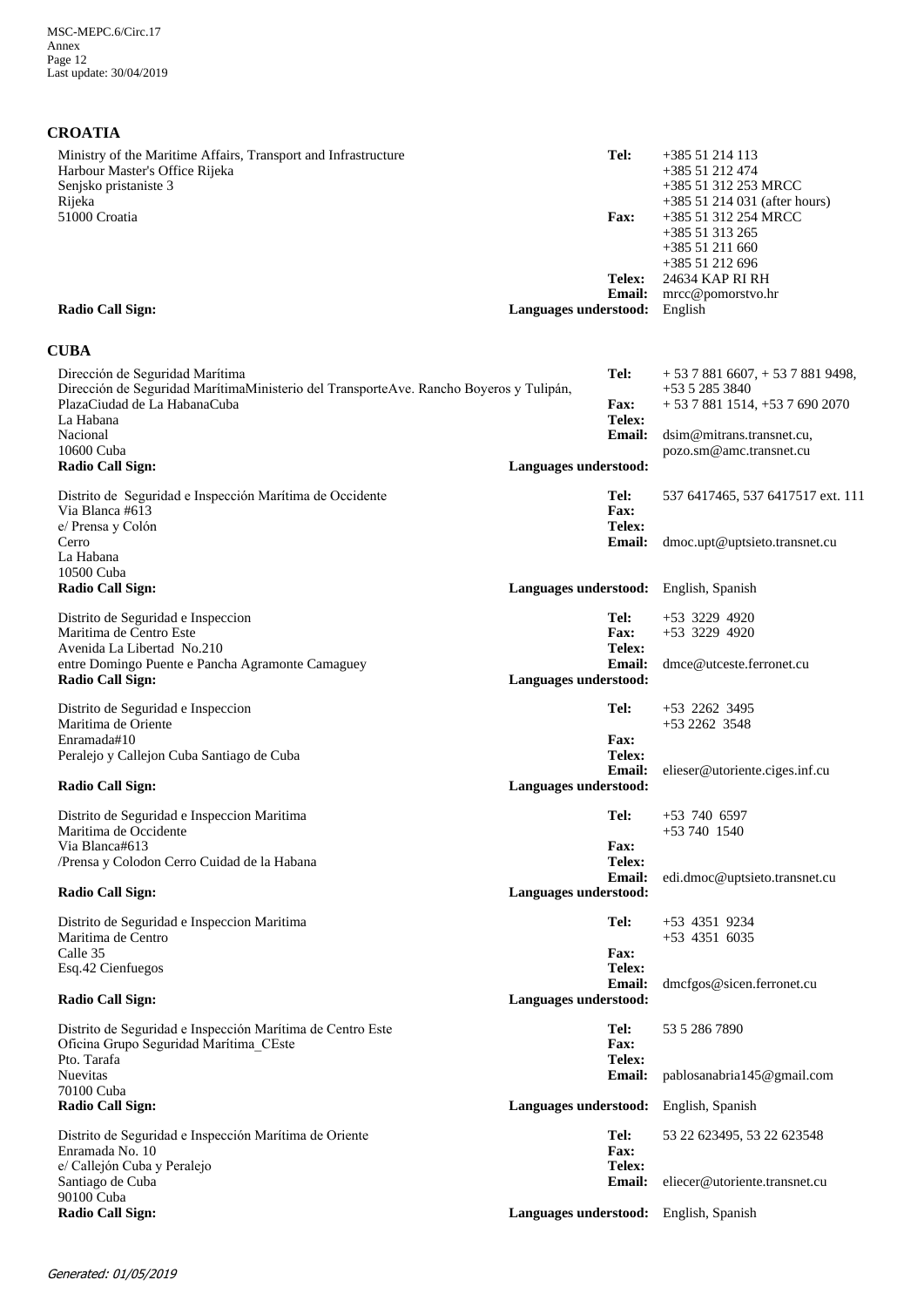| Distrito de Seguridad Marítima de Centro<br>Calle 35 esq. A 42 s/n<br>Cienguegos<br>55100 Cuba<br><b>Radio Call Sign:</b>     | Tel:<br><b>Fax:</b><br>Telex:<br><b>Email:</b><br>Languages understood: | 53 43 519234, 53 43 518840<br>53 43 518840<br>simcf@cfg.transnet.cu<br>English, Spanish |
|-------------------------------------------------------------------------------------------------------------------------------|-------------------------------------------------------------------------|-----------------------------------------------------------------------------------------|
| Oficina de Seguridad e Inspección Marítima de Mariel<br>Ave. 65 No. 12412<br>e/ 124 y 126<br>Mariel                           | Tel:<br><b>Fax:</b><br>Telex:<br>Email:                                 | 53 47 392131, 53 47 392245<br>ompmariel@transnet.cu                                     |
| 32100 Cuba<br><b>Radio Call Sign:</b>                                                                                         | Languages understood:                                                   | English, Spanish                                                                        |
| Oficina de Seguridad e Inspección Marítima de Matanzas<br>Espigón Reynold García<br>Empresa de Servicios Portuarios Matanzas  | Tel:<br><b>Fax:</b><br>Telex:                                           | 53 45 282812                                                                            |
| Zona Industrial<br>Matanzas<br>40100 Cuba                                                                                     | <b>Email:</b>                                                           | ompmtz@mtz.transnet.cu                                                                  |
| <b>Radio Call Sign:</b>                                                                                                       | Languages understood:                                                   | English, Spanish                                                                        |
| Oficina de Seguridad e Inspección Marítima de Moa<br>Ave. Litoral del Puerto s/n<br>Reparto Rolo Monterrey                    | Tel:<br><b>Fax:</b><br>Telex:                                           | 53 24607107                                                                             |
| Moa<br>83310 Cuba                                                                                                             | Email:                                                                  | smmoa@hol.transnet.cu                                                                   |
| <b>Radio Call Sign:</b>                                                                                                       | Languages understood:                                                   | English, Spanish                                                                        |
| Oficina de Seguridad e Inspección Marítima de Nuevitas<br>Calle Laura No. 5<br>esq. Coronel Tarafa                            | Tel:<br><b>Fax:</b><br>Telex:                                           | 53 32 412077                                                                            |
| Puerto de Tarafa<br>Nuevitas<br>74260 Cuba                                                                                    | <b>Email:</b>                                                           | ompnuevitas@utceste.transnet.cu                                                         |
| <b>Radio Call Sign:</b>                                                                                                       | Languages understood:                                                   | English, Spanish                                                                        |
| Direccion de Seguridad e Inspeccion Maritima<br>Ministry of Transport                                                         | Tel:                                                                    | $+5378816607$<br>+53 7 881 9498                                                         |
| Boyeros y Tulipan, Plaza<br>Cuidad de la Habana                                                                               | <b>Fax:</b><br><b>Telex:</b>                                            | $+5378810149$<br>511 229 MITRANS CU                                                     |
| <b>Radio Call Sign:</b>                                                                                                       | <b>Email:</b><br>Languages understood:                                  | dsim@mitrans.transnet.cu                                                                |
| Dirección de Seguridad Marítima - Ministerio del Transporte<br>Ave. Independencia No. 740 y Tulipan<br>Plaza de la Revolución | Tel:<br><b>Fax:</b><br>Telex:                                           | +53 5 385 2478, +53 7 881 9498<br>+53 7 690 2104                                        |
| La Habana<br>La Habana<br>10600 Cuba                                                                                          | <b>Email:</b>                                                           | jimenez.sm@mitrans.gob.cu                                                               |
| <b>Radio Call Sign:</b>                                                                                                       | Languages understood:                                                   | English, Spanish                                                                        |
| <b>CURAÇAO (KINGDOM OF THE NETHERLANDS)</b>                                                                                   |                                                                         |                                                                                         |
| JRCC Curaçao<br>Marine Basis Parera                                                                                           | Tel:<br><b>Fax:</b>                                                     | $+59994637700$<br>$+59994637950$                                                        |
| Florence Nightingaleweg<br>Willemstad Curaçao (Kingdom of the Netherlands)                                                    | <b>Telex:</b><br><b>Email:</b>                                          | rcc.curacao@mindef.nl                                                                   |
| <b>Radio Call Sign:</b><br>PJC; voice VHF CH.16; DSC MF2187.5kHz and<br>VHF/FM Ch.70                                          | Languages understood:                                                   | English, Spanish                                                                        |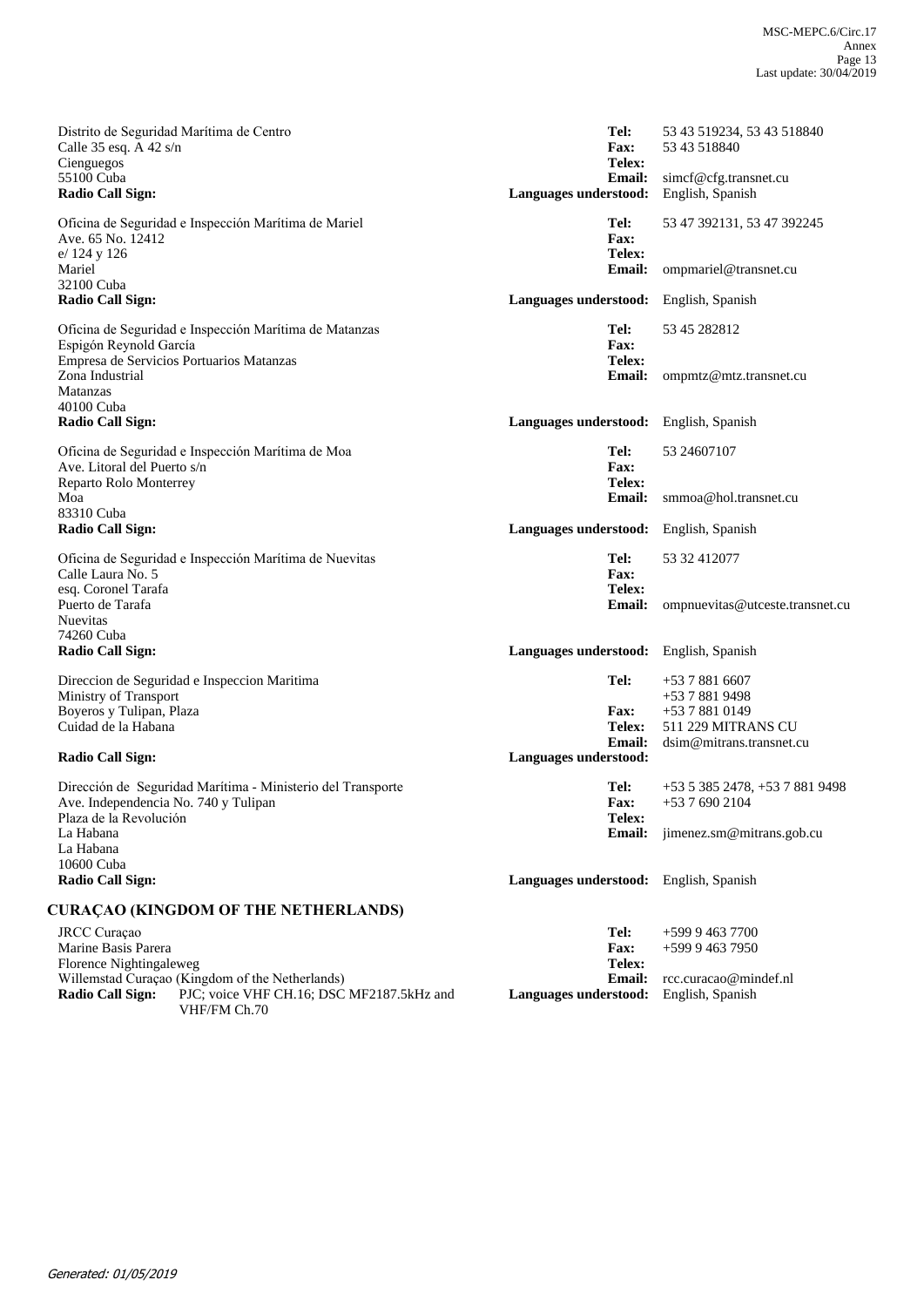## **CYPRUS**

| Kylinis Street<br>Mesa Geitonia<br>Limassol<br>CY 4007 Cyprus<br><b>Radio Call Sign:</b><br>Department of Fisheries and Marine Research<br>Ministry of Agriculture, Natural Resources and Environment | <b>Fax:</b><br>Telex:<br><b>Email:</b> | +357 25848200                                  |
|-------------------------------------------------------------------------------------------------------------------------------------------------------------------------------------------------------|----------------------------------------|------------------------------------------------|
|                                                                                                                                                                                                       |                                        |                                                |
|                                                                                                                                                                                                       |                                        | maritimeadmin@dms.gov.cy,                      |
|                                                                                                                                                                                                       |                                        | environment@dms.gov.cy                         |
|                                                                                                                                                                                                       | Languages understood:                  | English                                        |
|                                                                                                                                                                                                       | Tel:                                   | +357 22807868/807, +357 22 807                 |
|                                                                                                                                                                                                       |                                        | 807, +357 99 489 651 (24hrs -                  |
| Bethlehem 101                                                                                                                                                                                         |                                        | <b>EMERGENCY - POLLUTION)</b>                  |
| Nicosia                                                                                                                                                                                               | <b>Fax:</b>                            | +357 22775955                                  |
| CY 2033 Cyprus                                                                                                                                                                                        | Telex:                                 |                                                |
| <b>Radio Call Sign:</b>                                                                                                                                                                               | Languages understood:                  | Email: director@dfmr.moa.gov.cy<br>English     |
|                                                                                                                                                                                                       |                                        |                                                |
| <b>CZECHIA</b>                                                                                                                                                                                        |                                        |                                                |
| Ministry of Transport                                                                                                                                                                                 | Tel:                                   | +420 2 23031225                                |
| Navigation and Waterways Division                                                                                                                                                                     | <b>Fax:</b>                            | +420 2 24810596                                |
| L. Svobody 12                                                                                                                                                                                         | <b>Telex:</b>                          | 121096                                         |
| Prague 1 110 15<br><b>Radio Call Sign:</b>                                                                                                                                                            | <b>Email:</b>                          |                                                |
|                                                                                                                                                                                                       | Languages understood: English          |                                                |
| <b>DEMOCRATIC PEOPLE'S REPUBLIC OF KOREA</b>                                                                                                                                                          |                                        |                                                |
| Maritime Administration of the DPR Korea                                                                                                                                                              | Tel:                                   | 00850 2 18111 ext 381 8059                     |
| Ryonhwa-dong, No.2                                                                                                                                                                                    | <b>Fax:</b>                            | 00850 2 381 4410                               |
| Central District,                                                                                                                                                                                     | <b>Telex:</b>                          | 38041 HS KP                                    |
| P.O.Box 416                                                                                                                                                                                           |                                        | Email: mab@silibank.net.kp                     |
| Pyongyang Democratic People's Rep. of Korea                                                                                                                                                           |                                        |                                                |
| <b>Radio Call Sign:</b>                                                                                                                                                                               | Languages understood: English          |                                                |
| DEMOCRATIC REPUBLIC OF THE CONGO                                                                                                                                                                      |                                        |                                                |
| Ministère des Transports et Communications                                                                                                                                                            | Tel:<br><b>Fax:</b>                    | $+243927710$                                   |
| 117 Boulevard du 30 juin                                                                                                                                                                              | Telex:                                 |                                                |
|                                                                                                                                                                                                       |                                        |                                                |
| <b>Building ONATRA</b>                                                                                                                                                                                |                                        |                                                |
| Kinshasa-Gombe<br><b>Radio Call Sign:</b>                                                                                                                                                             | <b>Email:</b><br>Languages understood: | dmvnrdc@yahoo.fr                               |
|                                                                                                                                                                                                       |                                        |                                                |
| <b>DENMARK</b>                                                                                                                                                                                        |                                        |                                                |
| <b>Admiral Danish Fleet</b>                                                                                                                                                                           | Tel:                                   | $+4572850370$                                  |
| <b>Joint Rescue Coordination Centre AARHUS</b><br>PO Box 483                                                                                                                                          | <b>Fax:</b><br>Telex:                  | +45 72 85 04 63<br>66471 SOK DK                |
| DK-8100 Århus C Denmark                                                                                                                                                                               | <b>Email:</b>                          | mas@sok.dk                                     |
| <b>Radio Call Sign:</b>                                                                                                                                                                               | Languages understood:                  | Danish, English, German, Norwegian,<br>Swedish |
| <b>Island Commander Greenland</b>                                                                                                                                                                     | Tel:                                   | $+299364000, +299364010$                       |
| Arctic Commando                                                                                                                                                                                       |                                        |                                                |
|                                                                                                                                                                                                       | Fax:<br>Telex:                         | $+299364099$                                   |
| Aalisatur Aqquttaa 47<br><b>NUUK</b>                                                                                                                                                                  | <b>Email:</b>                          | ako@mil.dk, mrcc-nuuk@mil.dk                   |
| 3900 Greenland (Denmark)                                                                                                                                                                              |                                        |                                                |
| <b>Radio Call Sign:</b>                                                                                                                                                                               | Languages understood: Danish, English  |                                                |
| for FAROE ISLANDS                                                                                                                                                                                     |                                        |                                                |
| Faroe Islands MRCC Torshavn                                                                                                                                                                           | Tel:                                   | 298351300, 298351302                           |
| Tinghusvegur 64                                                                                                                                                                                       | Fax:                                   | 298351301                                      |
| FO-100 Torshavn                                                                                                                                                                                       | Telex:                                 |                                                |
| <b>Torshavn Denmark</b><br><b>Radio Call Sign:</b><br>Torshavn Radio OXJ VHF16                                                                                                                        | <b>Email:</b><br>Languages understood: | mrcc@mrcc.fo<br>Danish, English                |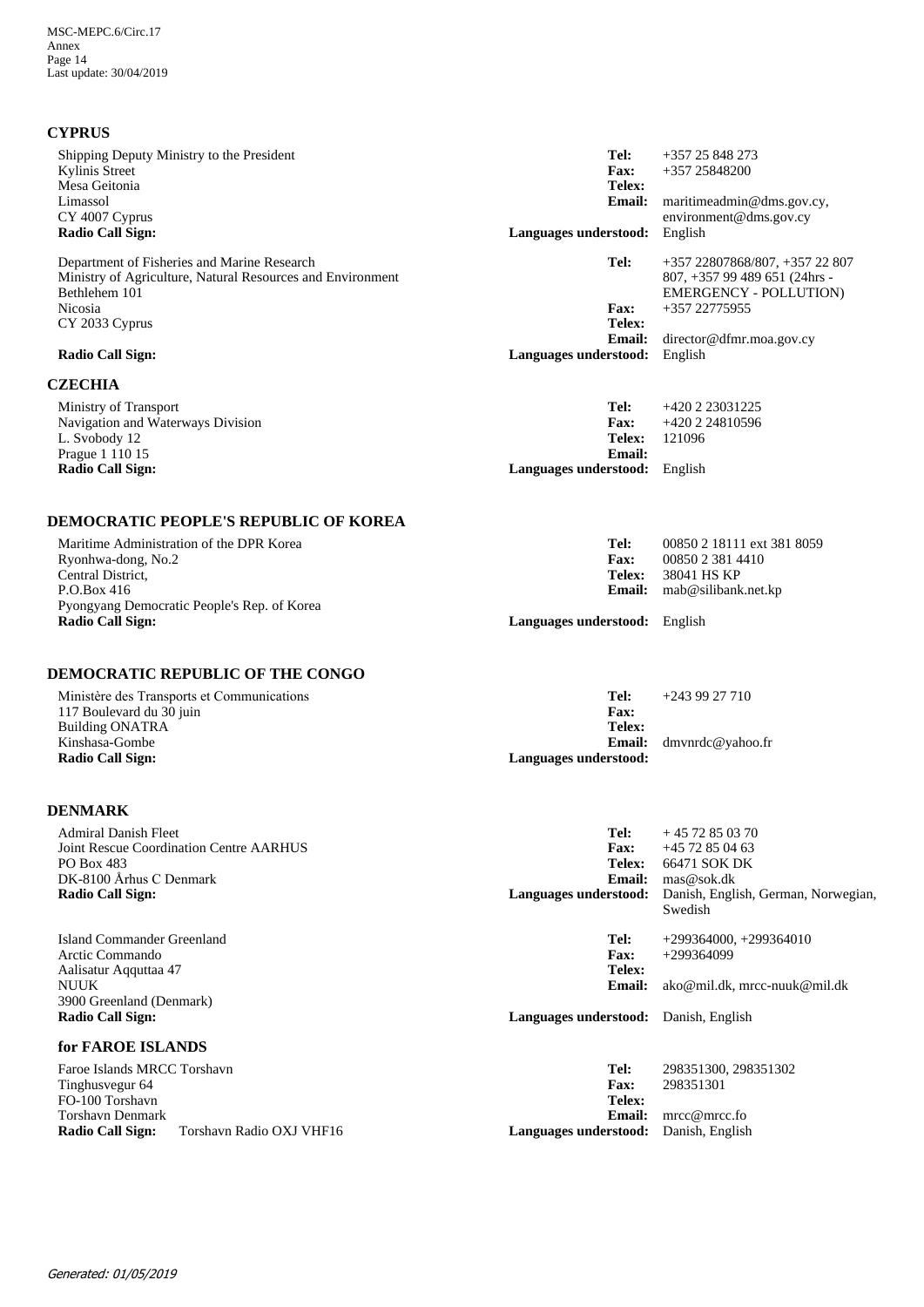| Port Autonome International de Djibouti*<br>B.P. 2107<br>Djibouti<br><b>Radio Call Sign:</b>  |                                                                                    | Languages understood: | Tel:<br><b>Fax:</b><br>Telex:<br><b>Email:</b> | $+253352331$<br>$+253351031$<br>$+253353266$<br>$+253356187$<br>5836 PORTAUTO DJ          |
|-----------------------------------------------------------------------------------------------|------------------------------------------------------------------------------------|-----------------------|------------------------------------------------|-------------------------------------------------------------------------------------------|
| DOMINICA                                                                                      |                                                                                    |                       |                                                |                                                                                           |
| 32 Washington St.<br>Fairhaven, Massacusetts                                                  | Dominica Maritime Administration, Office of Maritime Affairs                       |                       | Tel:<br>Fax:<br>Telex:                         | 0015089927170<br>0015089927120                                                            |
| 02719 United States<br><b>Radio Call Sign:</b>                                                |                                                                                    | Languages understood: | <b>Email:</b>                                  | Technical@dominica-registry.com                                                           |
| DOMINICAN REPUBLIC                                                                            |                                                                                    |                       |                                                |                                                                                           |
| Calle Euclides Morillo 65<br>Edificio No. 2 Caasd<br>Santo Domingo<br><b>Radio Call Sign:</b> | Comision Nacional de Saneamiento Ecológico*                                        | Languages understood: | Tel:<br><b>Fax:</b><br>Telex:<br><b>Email:</b> | $+18095623500$<br>$+18095417600$                                                          |
|                                                                                               |                                                                                    |                       |                                                |                                                                                           |
| <b>ECUADOR</b>                                                                                | Dirección Nacional de los Espacios Acuáticos                                       |                       | Tel:                                           | +593 42 320 400, +593 99 546 1842                                                         |
| Elizalde 101 y Malecón<br>Guayaquil<br>Guayas                                                 |                                                                                    |                       | <b>Fax:</b><br>Telex:<br><b>Email:</b>         | vbernis@armada.mil.ec                                                                     |
| 090307 Ecuador<br><b>Radio Call Sign:</b>                                                     |                                                                                    | Languages understood: |                                                | English, Spanish                                                                          |
|                                                                                               | SUBSECRETARIA DE PUERTOS Y TRANSPORTE MARITIMO Y FLUVIAL (SPTMF)                   |                       | Tel:                                           | +593-62723008                                                                             |
| Guayaquil Ecuador                                                                             | Av. del Bombero y Leopoldo Carrera - Cdla. Ceibos. Edif. EP-Petroecuador. 1er piso |                       | Fax:<br>Telex:                                 |                                                                                           |
| <b>Radio Call Sign:</b>                                                                       | HC                                                                                 | Languages understood: | Email:                                         | rvillacis@mtop.gob.ec<br>Spanish                                                          |
| Terminal Petrolero de Balao<br>Esmeraldas Ecuador                                             | Superintendencia del Terminal Petrolero de "Balao" (SUINBA)                        |                       | Tel:                                           | 00593-6-2720664 / 00593-6-2726452<br>(after hrs) 00593980495020,<br>00593997104178        |
|                                                                                               |                                                                                    |                       | Fax:<br>Telex:                                 | 0059362786730                                                                             |
|                                                                                               |                                                                                    |                       | <b>Email:</b>                                  | suinba_operaciones@mtop.gob.ec,<br>suinba_radio@mtop.gob.ec,                              |
| <b>Radio Call Sign:</b>                                                                       | HC                                                                                 | Languages understood: |                                                | rvillacis61@hotmail.com<br>English, Spanish                                               |
| Terminal Petrolero de el Salitral<br>Guayaquil Ecuador                                        | Superintendencia del Terminal Petrolero de "El Salitral" (SUINSA)                  |                       | Tel:<br><b>Fax:</b><br>Telex:                  | 0059345504901<br>0059342504901 Ext. 102 / 109                                             |
|                                                                                               |                                                                                    |                       | <b>Email:</b>                                  | suinsa_operaciones@mtop.gob.ec,<br>suinsa_radio@mtop.gob.ec,<br>raguirreb2000@hotmail.com |
| <b>Radio Call Sign:</b>                                                                       | HC                                                                                 | Languages understood: |                                                | Spanish                                                                                   |
| Terminal Petrolero de la Libertad                                                             | Superintendencia del Terminal Petrolero de la Libertad (SUINLI)                    |                       | Tel:<br>Fax:                                   | 00592342785785<br>0059342785781                                                           |
| La Libertad Ecuador                                                                           |                                                                                    |                       | Telex:<br><b>Email:</b>                        | suinli_operaciones@mtop.gob.ec,                                                           |
| <b>Radio Call Sign:</b>                                                                       | HC                                                                                 | Languages understood: |                                                | suinli_radio@mtop.gob.ec,<br>rruiz@mtop.gob.ec<br>Spanish                                 |
|                                                                                               |                                                                                    |                       |                                                |                                                                                           |

**DJIBOUTI**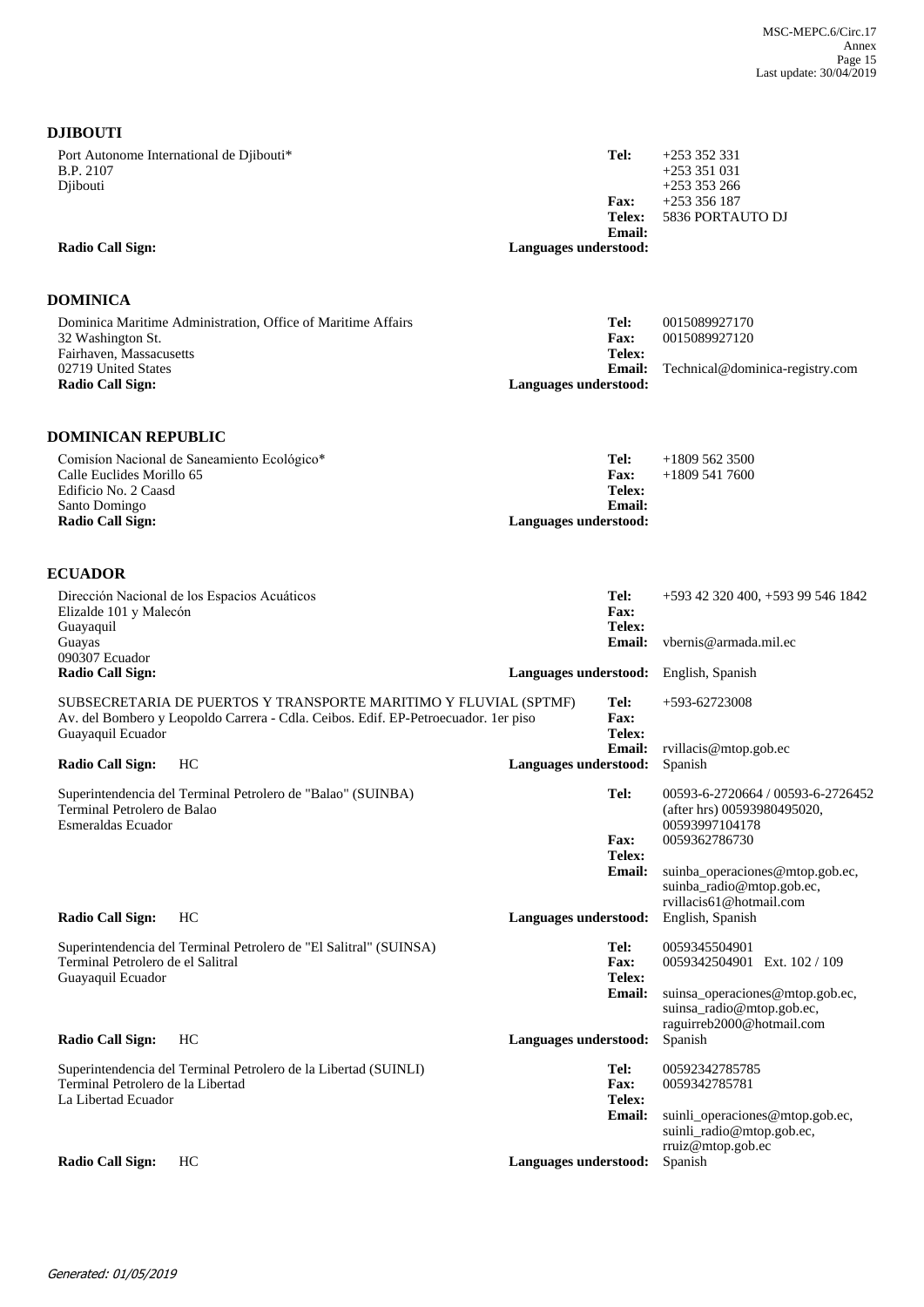## **EGYPT**

| <b>Egyptian Authority for Maritime Safety</b><br>Maritime Safety Information Center<br>Bab El Gomrok (1) - Ras El Tin<br>Alexandria<br>Alexandria<br>21513 Egypt<br><b>Radio Call Sign:</b> | Tel:<br><b>Fax:</b><br>Telex:<br><b>Email:</b><br>Languages understood: Arabic, English, French | $+2034863650$<br>$+2034837627$<br>54407 FANARUN<br>opercent@eams.gov.eg |
|---------------------------------------------------------------------------------------------------------------------------------------------------------------------------------------------|-------------------------------------------------------------------------------------------------|-------------------------------------------------------------------------|
| Egyptian Authority for Maritime Safety (EAFMS)                                                                                                                                              | Tel:                                                                                            | 002034863650                                                            |
| Bab Gomrok 1 Ras El Tin<br>Alexandria                                                                                                                                                       | Fax:<br><b>Telex:</b>                                                                           | 002034837627<br>54407                                                   |
| 21513 Egypt                                                                                                                                                                                 | <b>Email:</b>                                                                                   | opercent@eams.gov.eg                                                    |
| <b>Radio Call Sign:</b>                                                                                                                                                                     | Languages understood:                                                                           | Arabic, English                                                         |
| <b>EL SALVADOR</b>                                                                                                                                                                          |                                                                                                 |                                                                         |
| Ministry of National Defence<br><b>Naval Force</b>                                                                                                                                          | Tel:<br><b>Fax:</b>                                                                             | $+5032762605$                                                           |
| Direccion General de Capitanias de Puerto                                                                                                                                                   | Telex:                                                                                          |                                                                         |
| San Salvador                                                                                                                                                                                | <b>Email:</b>                                                                                   |                                                                         |
| <b>Radio Call Sign:</b>                                                                                                                                                                     | Languages understood:                                                                           |                                                                         |
| <b>ESTONIA</b>                                                                                                                                                                              |                                                                                                 |                                                                         |
| Joint Rescue Coordination Centre (JRCC) Tallinn                                                                                                                                             | Tel:                                                                                            | $+372$ 619 1224, $+372$ 692 2500                                        |
| Estonian Police and Border Guard Board                                                                                                                                                      | Fax:                                                                                            | $+3726922501$                                                           |
| <b>Border Guard Department</b><br>Süsta 15                                                                                                                                                  | Telex:<br><b>Email:</b>                                                                         | jrcc@politsei.ee                                                        |
| Tallinn                                                                                                                                                                                     |                                                                                                 |                                                                         |
| 11712 Estonia                                                                                                                                                                               |                                                                                                 |                                                                         |
| <b>Radio Call Sign:</b>                                                                                                                                                                     | Languages understood: English, Russian                                                          |                                                                         |
| <b>ETHIOPIA</b>                                                                                                                                                                             |                                                                                                 |                                                                         |
| Ethiopian Maritime Affairs Authority                                                                                                                                                        | Tel:                                                                                            | $+25111503638/+251115503640/$                                           |
| Ethiopian Maritime Affairs Authority                                                                                                                                                        |                                                                                                 | $+251115588237/$                                                        |
| Tadesse Tefera Bldg, 5th floor<br>infront of hotel De' Afrique, near Mexico square                                                                                                          | <b>Fax:</b><br>Telex:                                                                           | +251115503960                                                           |
| Addis Ababa                                                                                                                                                                                 | <b>Email:</b>                                                                                   | maritimeadministration@maritimeaff.                                     |
| Addis Ababa                                                                                                                                                                                 |                                                                                                 | gov.et                                                                  |
| P.O. 1861 Ethiopia<br><b>Radio Call Sign:</b><br>EТ                                                                                                                                         | Languages understood: English                                                                   |                                                                         |
|                                                                                                                                                                                             |                                                                                                 |                                                                         |
| <b>FAROES, DENMARK</b>                                                                                                                                                                      |                                                                                                 |                                                                         |
| Faroese Maritime Authority (FMA)<br>Inni á Støð 22                                                                                                                                          | Tel:<br>Fax:                                                                                    | $+298$ 355600, $+298$ 351300<br>$+298355601$                            |
| P.O.Box 26                                                                                                                                                                                  | <b>Telex:</b>                                                                                   |                                                                         |
| Miðvágur                                                                                                                                                                                    | Email:                                                                                          | fma@fma.fo, mrcc@mrcc.fo                                                |
| FO-375 Faroes, Denmark<br><b>Radio Call Sign:</b>                                                                                                                                           | Languages understood:                                                                           |                                                                         |
| Vørn                                                                                                                                                                                        | Tel:                                                                                            | $+298$ 311065, $+298$ 311065                                            |
| Yviri við Strond                                                                                                                                                                            | Fax:                                                                                            | +298 313981                                                             |
| Postrúm 1238                                                                                                                                                                                | Telex:                                                                                          |                                                                         |
| Tórshavn<br>100 Faroes, Denmark                                                                                                                                                             | <b>Email:</b>                                                                                   | vorn@vorn.fo, elmarh@vorn.fo                                            |
| <b>Radio Call Sign:</b>                                                                                                                                                                     |                                                                                                 | Languages understood: Danish, English, Norwegian, Swedish               |
|                                                                                                                                                                                             |                                                                                                 |                                                                         |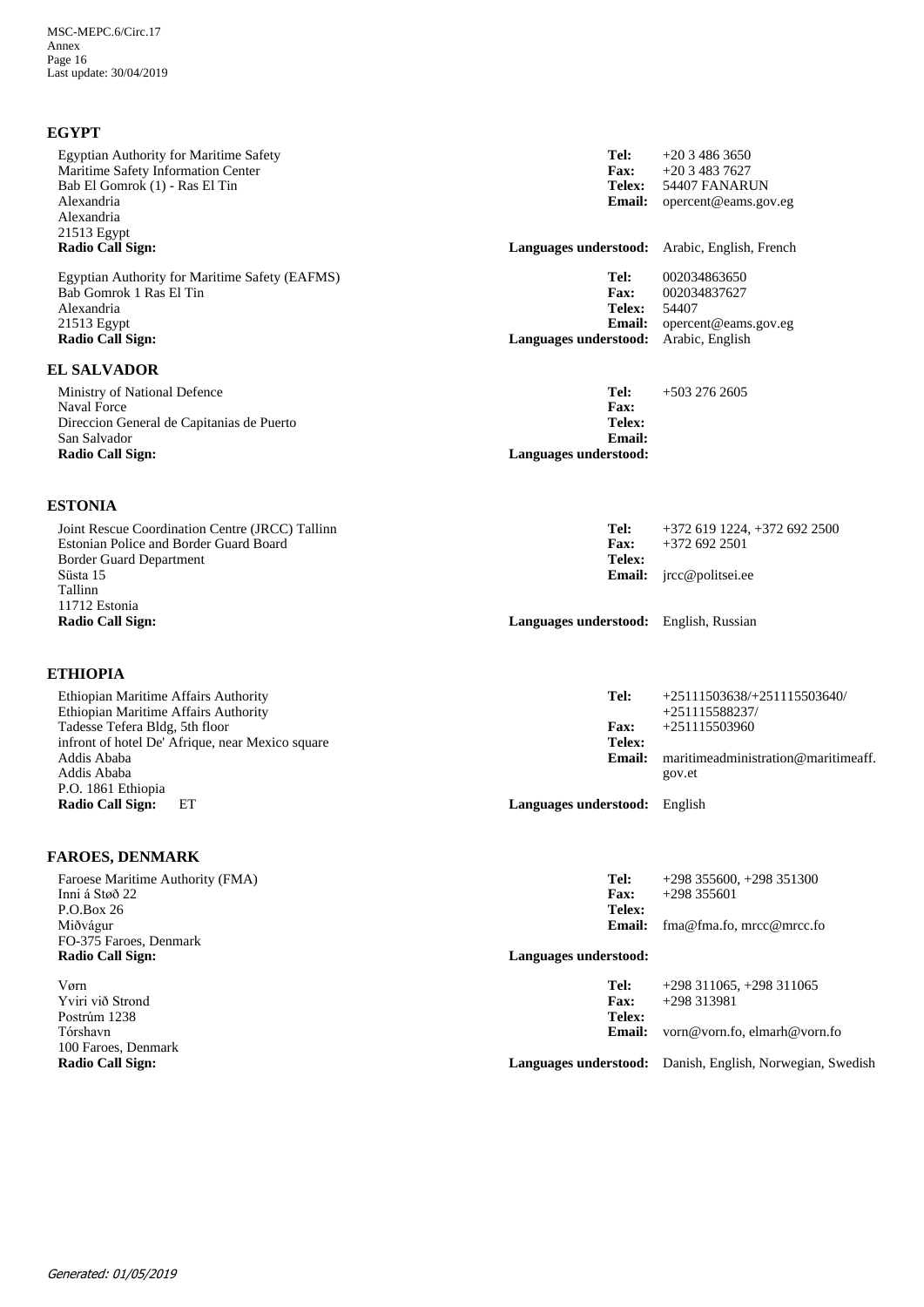| <b>FIJI</b>                                                                           |                  |                                        |                                                                           |
|---------------------------------------------------------------------------------------|------------------|----------------------------------------|---------------------------------------------------------------------------|
| Maritime Safety Authority of Fiji<br>GPO Box 326<br>Suva                              |                  | Tel:<br><b>Fax:</b><br>Telex:          | $+6793315266$<br>$+6793303251$                                            |
| 679 Fiji<br><b>Radio Call Sign:</b><br>3DP Suva Radio                                 |                  | <b>Email:</b><br>Languages understood: | jtunidau@msaf.com.fj<br>English                                           |
| Maritime Safety Authority of Fiji<br>PO Box 326                                       |                  | Tel:<br>Fax:                           | +679 331 5266<br>$+6793303251$                                            |
| 414 Victoria Parade, Level 4 Kadavu House,<br>Suva<br>679 Fiji                        |                  | Telex:<br><b>Email:</b>                | jtunidau@msaf.com.fj                                                      |
| <b>Radio Call Sign:</b>                                                               |                  | Languages understood:                  | English                                                                   |
| Maritime Safety Administration Fiji<br><b>Casualty Investigation</b><br>GPO Box 326   |                  | Tel:<br>Fax:<br>Telex:                 | $(679)$ 3315266<br>$(679)$ 330 3251                                       |
| 414 Victoria Parade, Kadavu House, Level 4<br>Suva                                    |                  | <b>Email:</b>                          | phill@msaf.com.fj                                                         |
| $+679$ Fiji<br><b>Radio Call Sign:</b><br>3DP                                         |                  | Languages understood: English          |                                                                           |
| Maritime Safety Authority of Fiji<br>POBox 326<br>Suva                                |                  | Tel:<br>Fax:<br>Telex:                 | 3315266<br>3303251, 3313127                                               |
| Fiji<br>suva<br>679 Fiji                                                              |                  | <b>Email:</b>                          | info@msaf.com.fj,<br>akua@msaf.com.fj                                     |
| <b>Radio Call Sign:</b><br>3DP Suva Radio                                             |                  | Languages understood:                  | English                                                                   |
| Maritime Safety Authority of Fiji<br>GPO Box 326<br>Suva                              |                  | Tel:<br><b>Fax:</b><br>Telex:          | 679 331 5266<br>679 330 3251                                              |
| Fiji<br>Suva                                                                          |                  | <b>Email:</b>                          | info@msaf.com.fj                                                          |
| 679 Fiji<br>Radio Call Sign:<br>3DP Suva Radio                                        |                  | Languages understood: English          |                                                                           |
| <b>FINLAND</b>                                                                        |                  |                                        |                                                                           |
| Maritime Rescue Coordination Centre (MPCC Turku)<br>West Finland Coast Guard District |                  | Tel:                                   | +358 71 872 7010, +358 204 1001<br>(alarm)                                |
| P.O. Box 16<br><b>FIN-20101</b><br>Turku Finland                                      |                  | <b>Fax:</b><br><b>Telex:</b>           | +358 071 872 7019<br>Inmarsat C: 423002211 (AOR-E)<br>Email: mrcc@raja.fi |
| <b>Radio Call Sign:</b>                                                               |                  | Languages understood: English, Swedish |                                                                           |
| Maritime Assistance Services (MAS)<br>Finnish Maritime Administration                 |                  | Tel:<br><b>Fax:</b>                    | +358 7187 20111                                                           |
| Turku Maritime Traffic Center<br>Turku Radio FIN-21670 Pärnäinen<br>Turku Finland     |                  | Telex:<br>Email:                       |                                                                           |
| <b>Radio Call Sign:</b>                                                               |                  | Languages understood:                  | English, Swedish                                                          |
| Finnish Environment Institute (SYKE)<br>P.O. Box 140<br>FIN-00251 Helsinki            |                  | Tel:<br><b>Fax:</b>                    | +358 400 319 390<br>+358 071 872 7019 (via MRCC<br>Turku)                 |
| Helsinki Finland                                                                      |                  | Telex:<br>Email:                       | oilduty@ymparisto.fi<br>English                                           |
| <b>Radio Call Sign:</b>                                                               |                  | Languages understood:                  |                                                                           |
| <b>FRANCE</b>                                                                         |                  |                                        |                                                                           |
| <b>MRCC LA REUNION</b><br>Base navale du port des galets                              |                  | Tel:<br><b>Fax:</b>                    | +262 43 43 43, 422799193<br>$+262711595$                                  |
| Le Port cedex                                                                         |                  | <b>Telex:</b>                          | 916140                                                                    |
| 97821 Réunion (France)<br><b>Radio Call Sign:</b>                                     | CROSS La Réunion | <b>Email:</b><br>Languages understood: | reunion@mrccfr.eu<br>French                                               |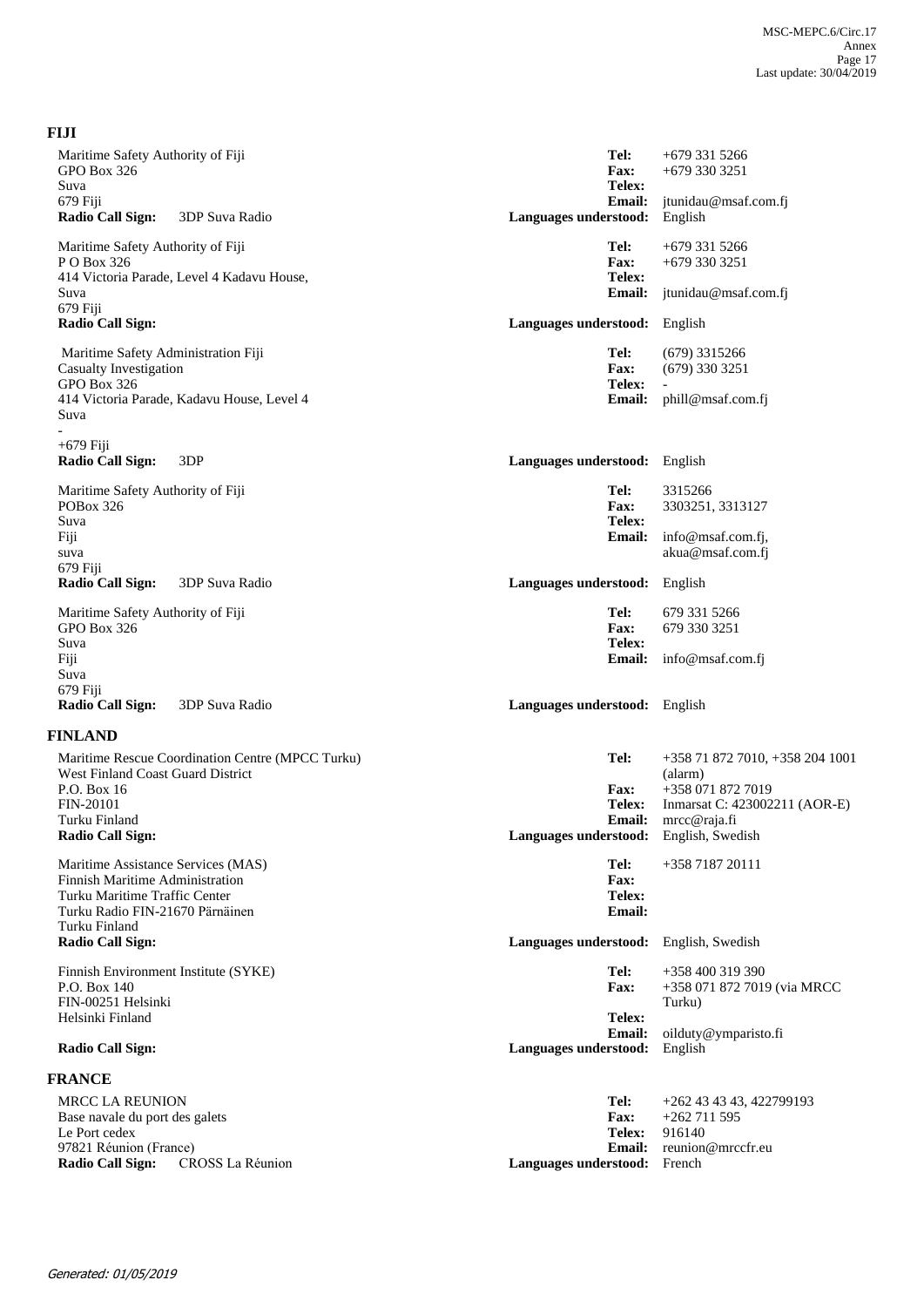| <b>East Channel:</b>                                     |                                                    |                                                  |                                                               |
|----------------------------------------------------------|----------------------------------------------------|--------------------------------------------------|---------------------------------------------------------------|
| <b>MRCC GRIS NEZ</b><br>Le Cap Gris Nez,                 |                                                    | Tel:                                             | +33 3 21 87 21 87<br><b>INMARSAT C: 422799256</b>             |
| Audinghen<br>62179 France                                |                                                    | <b>Fax:</b><br>Telex:                            | +33 3 21 87 78 55<br>130680                                   |
| <b>Radio Call Sign:</b>                                  | MMSI 002275100                                     | <b>Email:</b><br>Languages understood:           | gris-nez@mrccfr.eu<br>English, French                         |
| <b>Central Channel</b>                                   |                                                    |                                                  |                                                               |
| <b>MRCC JOBOURG</b><br>14 route d'Auderville             |                                                    | Tel:<br><b>Fax:</b>                              | $+33$ 233 521 616<br>+33 2 33 52 71 72                        |
| Jobourg<br>50440 France<br><b>Radio Call Sign:</b>       | MMSI: 002275200                                    | <b>Telex:</b><br>Email:<br>Languages understood: | 130680<br>jobourg@mrccfr.eu<br>English, French                |
| <b>West Channel</b>                                      |                                                    |                                                  |                                                               |
| <b>MRCC CORSEN</b>                                       |                                                    | Tel:                                             | $+33298893131$                                                |
| Route de Corsen<br>29229 Plouarzel                       |                                                    | <b>Fax:</b><br><b>Telex:</b>                     | +33 2 98 89 65 75<br>940086                                   |
| 29229 France                                             |                                                    | <b>Email:</b>                                    | corsen@mrccfr.eu                                              |
| <b>Radio Call Sign:</b>                                  | <b>MMSI 002275300</b>                              | <b>Languages understood:</b>                     | English, French                                               |
| <b>Atlantic Ocean:</b>                                   |                                                    |                                                  |                                                               |
| <b>MRCC ETEL</b><br>Avenue Louis Bougo,                  |                                                    | Tel:                                             | $+33297553535$<br><b>INMARSAT C: 422799025</b>                |
| Château de la Garenne, Etel                              |                                                    | <b>Fax:</b>                                      | +33 2 97 55 49 34                                             |
| 56410 France                                             |                                                    | Telex:<br><b>Email:</b>                          | 940519<br>etel.mrcc@developpement-                            |
|                                                          |                                                    |                                                  | durable.gouv.fr                                               |
| <b>Radio Call Sign:</b>                                  | <b>MMSI 002275000</b>                              | Languages understood:                            | English, French                                               |
| <b>Mediterranean Sea</b>                                 |                                                    |                                                  |                                                               |
| MRCC LA GARDE                                            |                                                    | Tel:<br><b>Fax:</b>                              | $+33494617110$<br>+33 4 94 27 11 49                           |
| Fort Sainte-Marguerite<br>BP 70069                       |                                                    | Telex:                                           | 430024                                                        |
| La Garde<br>83130 France                                 |                                                    | <b>Email:</b>                                    | lagarde@mrccfr.eu                                             |
| <b>Radio Call Sign:</b>                                  | CROSS La Garde VHF16                               | Languages understood: English, French            |                                                               |
|                                                          | <b>French West Indies, French Guiana:</b>          |                                                  |                                                               |
| MRCC FORT DE FRANCE                                      |                                                    | Tel:                                             | +596 70 92 92                                                 |
| 16 bd de la Marne<br>BP 621<br>Fort-de-France Cedex      |                                                    |                                                  | <b>INMARSAT C: 422799024 (AOR-</b><br>W)<br>422799244 (AOR-E) |
| 97261 French Guiana (France)                             |                                                    | <b>Fax:</b>                                      | +596 63 24 50, +596 735 730                                   |
|                                                          |                                                    | Telex:<br>Email:                                 | 912008<br>fortdefrance.mrcc@developpement-<br>durable.gouv.fr |
| Radio Call Sign:                                         | <b>CROSS La Garde</b>                              | Languages understood:                            | English, French                                               |
|                                                          | New Caledonia, Wallis and Futuna:                  |                                                  |                                                               |
| Inmarsat-C 4227991194                                    | Radio Call sign: MRCC Nouméa on VHF 16 or 2182 Khz |                                                  |                                                               |
| <b>MRCC NOUMEA</b><br>Base Navale Chaleix<br><b>BP38</b> |                                                    | Tel:<br><b>Fax:</b><br>Telex:                    | $+687292303, 4227991194$<br>$+689$ 292 303                    |
| Nouméa Cédex                                             |                                                    | <b>Email:</b>                                    | mrcc.nc@lagoon.nc                                             |
| 98843 New Caledonia (France)<br><b>Radio Call Sign:</b>  | <b>MRCC</b> Nouméa                                 | Languages understood: English, French            |                                                               |
| <b>French Polynesia (Tahiti):</b>                        |                                                    |                                                  |                                                               |
| <b>INMARSATC: 422799192</b>                              |                                                    |                                                  |                                                               |
| <b>MRCC PAPEETE</b><br><b>CMP</b>                        |                                                    | Tel:<br>Fax:                                     | $+689465316$<br>$+689423915$                                  |
| BP 9435                                                  |                                                    | Telex:                                           |                                                               |
| Papeete, Tahiti<br>98715 French Polynesia (France)       |                                                    | <b>Email:</b>                                    | mrccpapeete@mail.pf                                           |
| <b>Radio Call Sign:</b>                                  | MRCC Papeete VHF16 or 2182 Khz                     | Languages understood: English, French            |                                                               |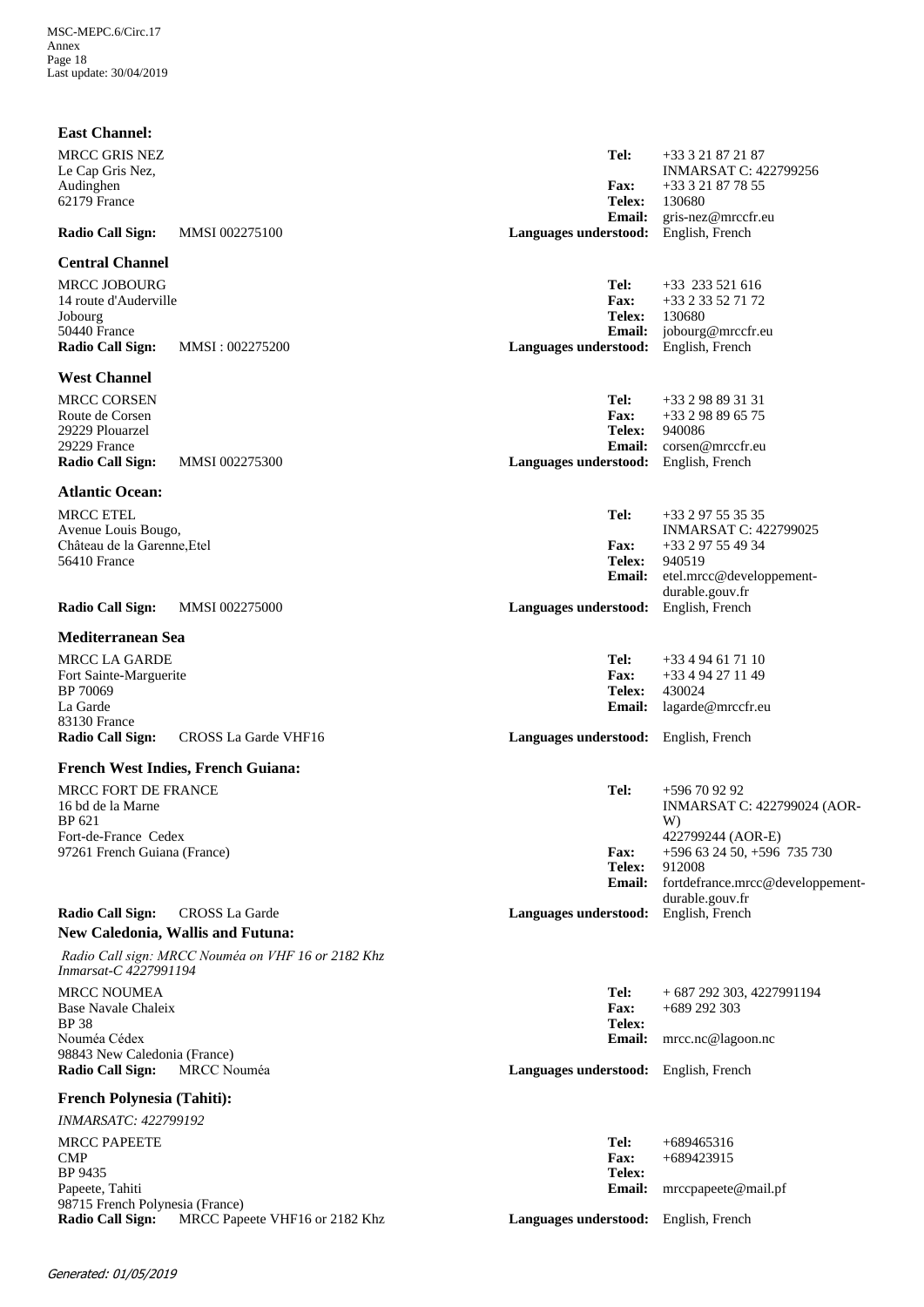| <b>GABON</b>                                                                                                                                                                                                                                   |                                                                         |                                                                                                                                                          |
|------------------------------------------------------------------------------------------------------------------------------------------------------------------------------------------------------------------------------------------------|-------------------------------------------------------------------------|----------------------------------------------------------------------------------------------------------------------------------------------------------|
| Direction du Port de Port Gentil*<br><b>B.P.</b> 43<br>Port Gentil                                                                                                                                                                             | Tel:<br><b>Fax:</b><br>Telex:                                           | $+241753563$                                                                                                                                             |
| <b>Radio Call Sign:</b>                                                                                                                                                                                                                        | <b>Email:</b><br>Languages understood:                                  |                                                                                                                                                          |
| GAMBIA                                                                                                                                                                                                                                         |                                                                         |                                                                                                                                                          |
| Gambia Maritime Administration (GMA)<br>Gambia Maritime Administration (GMA)<br>#5 AOU Boulevard<br>Duwa Jabi Building<br>Banjul Gambia<br><b>Radio Call Sign:</b>                                                                             | Tel:<br><b>Fax:</b><br>Telex:<br><b>Email:</b><br>Languages understood: | $(+220)$ 4229943, $(+220)$ 4229978<br>$(+220)$ 4229943<br>gabrielndow@hotmail.com,<br>info@gambiamaritime.org,<br>gabyndow@gmail.com<br>English, Russian |
| <b>GEORGIA</b>                                                                                                                                                                                                                                 |                                                                         |                                                                                                                                                          |
| LEPL Maritime Transport Agency of the Ministry of Economy and Sustainable Development<br>of Georgia<br>50 Bako Str                                                                                                                             | Tel:<br>Fax:<br>Telex:                                                  | +995577221631, +995 (422) 274925                                                                                                                         |
| Batumi<br>6000 Georgia<br><b>Radio Call Sign:</b><br><b>MRCC GEORGIA</b>                                                                                                                                                                       | <b>Email:</b><br>Languages understood: English                          | $\text{mrcc}@mta.gov.$ ge                                                                                                                                |
|                                                                                                                                                                                                                                                |                                                                         |                                                                                                                                                          |
| <b>GERMANY</b><br>Havariekommando-Central Command for Maritime Emergencies<br>Maritime Emergency Reporting and Assessment Centre<br>c/o Wasser und Schiffahrtsamtes Cuxhaven<br>(Waterways and Shipping Board of Cuxhaven)<br>Am Alten Hafen 2 | Tel:<br><b>Fax:</b><br><b>Telex:</b><br><b>Email:</b>                   | $+49$ 4721 567485 (24 hrs)<br>+49 4721 554 744<br>mlz@havariekommando.de                                                                                 |
| Cuxhaven<br>D-27474 Germany<br><b>Radio Call Sign:</b>                                                                                                                                                                                         | Languages understood: English, German                                   |                                                                                                                                                          |
| <b>GHANA</b>                                                                                                                                                                                                                                   |                                                                         |                                                                                                                                                          |
| Ghana Maritime Authority<br><b>PMB 34</b><br>Ministries<br>Accra Ghana<br><b>Radio Call Sign:</b>                                                                                                                                              | Tel:<br><b>Fax:</b><br>Telex:<br><b>Email:</b><br>Languages understood: | +233302662122, +233244037367<br>+233302677702<br>inusahnash@yahoo.com<br>English                                                                         |
| Ghana Ports and Harbours Authority<br>Port of Tema<br>P.O. Box 150<br>Tema Ghana<br><b>Radio Call Sign:</b>                                                                                                                                    | Tel:<br><b>Fax:</b><br>Telex:<br><b>Email:</b><br>Languages understood: | $+233$ 22 202631-9<br>+233 22 202812<br>Gpha@Ghan.com<br>English                                                                                         |
| Ghana Ports & Harbours Authority<br>Port of Takoradi<br>P.O. Box 249<br>Takoradi<br><b>Radio Call Sign:</b>                                                                                                                                    | Tel:<br><b>Fax:</b><br>Telex:<br><b>Email:</b><br>Languages understood: | +233 31 24073/24304<br>+233 31 22814                                                                                                                     |
| <b>GIBRALTAR (UNITED KINGDOM)</b>                                                                                                                                                                                                              |                                                                         |                                                                                                                                                          |
| Gibraltar Maritime Administration<br>Watergate House<br>2/8 Casemates Square<br>Gibraltar<br>GX11 1AA Gibraltar (United Kingdom)<br><b>Radio Call Sign:</b>                                                                                    | Tel:<br><b>Fax:</b><br>Telex:<br><b>Email:</b><br>Languages understood: | 00350 200 46862, 00350 56939000<br>00350 200 47770<br>maritime.survey@gibraltar.gov.gi,<br>richard.montado@gibraltar.gov.gi<br>English                   |
|                                                                                                                                                                                                                                                |                                                                         |                                                                                                                                                          |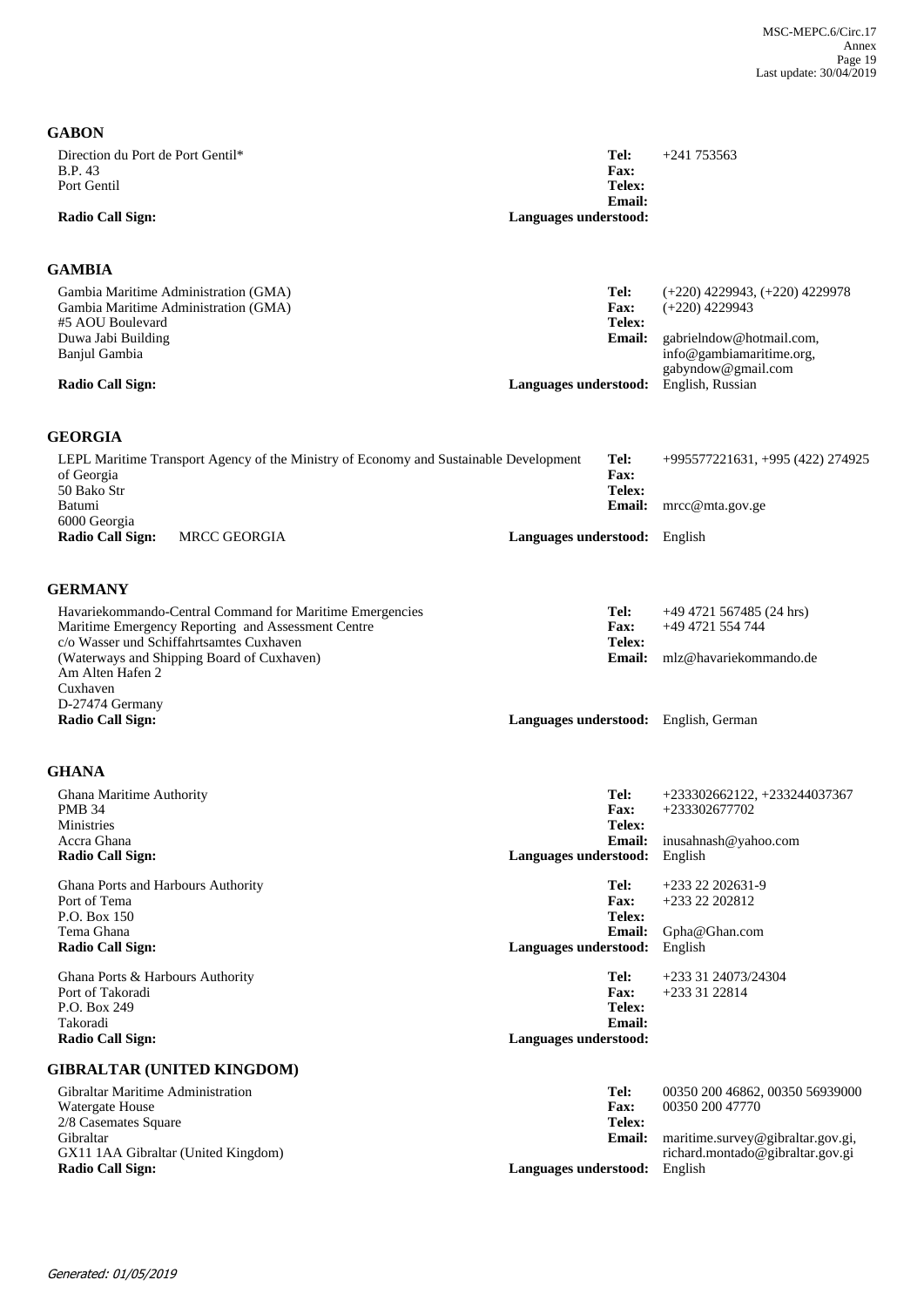| <b>GREECE</b>                |  |
|------------------------------|--|
| Ministry of Maritime Affairs |  |
| Operations Centre of $H C G$ |  |

| Ministry of Maritime Affairs and Insular Policy/ Hellenic Coast Guard (H.C.G)<br>Operations Centre of H.C.G. (for not working hours and days)<br>Akti Vasiliadi, Gates E1-E2<br>(inside port of Piraeus)<br>Piraeus<br>185 10 Greece              | Tel:<br><b>Fax:</b><br>Telex:<br><b>Email:</b>                           | +302131371626, +302104112500<br>$+302104633096$<br>kepix@hcg.gr                   |
|---------------------------------------------------------------------------------------------------------------------------------------------------------------------------------------------------------------------------------------------------|--------------------------------------------------------------------------|-----------------------------------------------------------------------------------|
| <b>Radio Call Sign:</b>                                                                                                                                                                                                                           | <b>Languages understood:</b> English                                     |                                                                                   |
| Ministry of Maritime Affairs and Insular Policy/ Hellenic Coast Guard<br>Marine Environment Protection Directorate (for working hours)<br>Akti Vasiliadi, Gates E1-E2<br>(inside port of Piraeus)<br>Piraeus<br>185 10 Greece<br>Radio Call Sign: | Tel:<br>Fax:<br>Telex:<br><b>Email:</b><br>Languages understood: English | +302131371132, +302131371351<br>+30 210 4220440/4191561/4191563<br>dipthap@heg.gr |
| <b>GRENADA</b>                                                                                                                                                                                                                                    |                                                                          |                                                                                   |
| Grenada Coast Guard*<br>True Blue<br>St. George's<br>Radio Call Sign:                                                                                                                                                                             | Tel:<br><b>Fax:</b><br>Telex:<br>Email:<br>Languages understood:         | $+1$ 473 444 1931/2<br>+1 473 444 2839                                            |
|                                                                                                                                                                                                                                                   |                                                                          |                                                                                   |
| <b>GUATEMALA</b>                                                                                                                                                                                                                                  |                                                                          |                                                                                   |
| DIRECCION GENERAL DE ASUNTOS MARITIMOS<br>2Av. 1-47 Antiguas instalaciones Escuela Politecnica<br>Guatemala Guatemala                                                                                                                             | Tel:<br>Fax:<br>Telex:                                                   | $+502$ 31285494, $+502$ 44974255                                                  |
| <b>Radio Call Sign:</b>                                                                                                                                                                                                                           | <b>Email:</b><br>Languages understood:                                   | jefatura@dgam.gob.gt<br>English, Spanish                                          |
| Direccion General de Capitanias de Puerto<br>Avenida Reforma 1-45 zona 10 Antigua Escuela Politécnica<br>Guatemala                                                                                                                                | Tel:<br>Fax:<br>Telex:                                                   | +502 4497 4253, +502 4497 4252                                                    |
| Guatemala<br>01010 Guatemala<br><b>Radio Call Sign:</b>                                                                                                                                                                                           | <b>Email:</b><br>Languages understood:                                   | digecap.mdn@gmail.com,<br>informacion@dgam.gob.gt<br>English, Spanish             |
| <b>GUINEA</b>                                                                                                                                                                                                                                     |                                                                          |                                                                                   |
| Marine Marchande*<br><b>B.P.</b> 6<br>Conakry<br><b>Radio Call Sign:</b>                                                                                                                                                                          | Tel:<br><b>Fax:</b><br>Telex:<br><b>Email:</b><br>Languages understood:  | $+224443540$                                                                      |
| <b>GUINEA-BISSAU</b>                                                                                                                                                                                                                              |                                                                          |                                                                                   |
| Junta Autonoma dos Portos da Guinea-Bissau*                                                                                                                                                                                                       | Tel:                                                                     | $+2452797$                                                                        |

Junta Autonoma dos Portos da Guinea-Bissau\* P.O. Box 382 Bissau

**Radio Call Sign: Languages understood:**

## **GUYANA**

| Maritime Administration Department | Tel:                  | 592-226-7842, 592-227-5271        |
|------------------------------------|-----------------------|-----------------------------------|
| Boathouse                          | <b>Fax:</b>           |                                   |
| <b>Stabroek</b>                    | Telex:                |                                   |
| Georgetown Guyana                  |                       | <b>Email:</b> $hm@mard.gov.gov$ , |
|                                    |                       | info@marad.gov.gy                 |
| <b>Radio Call Sign:</b>            | Languages understood: | English                           |

**Email: Telex: Fax:**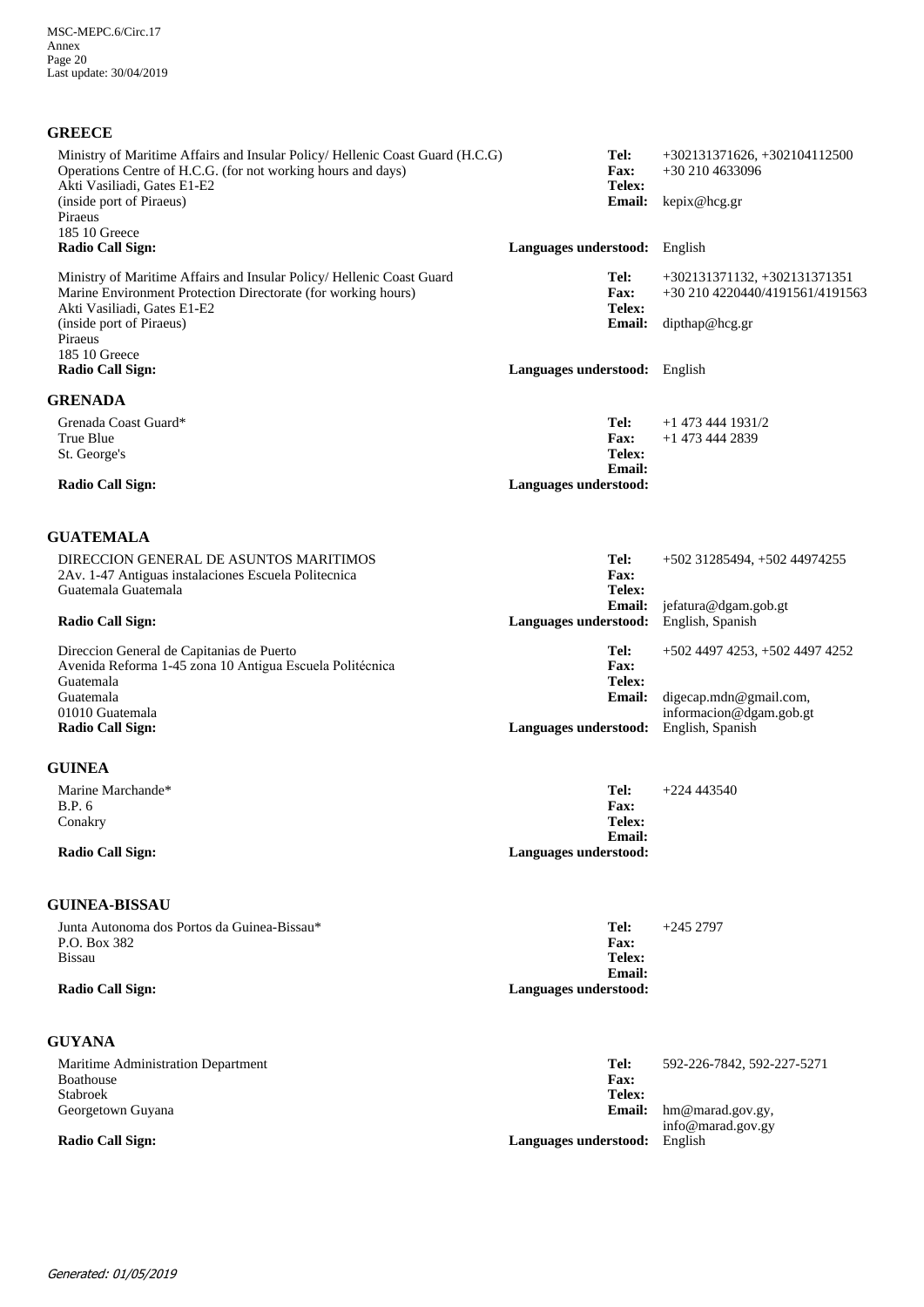| Service Maritime et de Navigation d'Haiti* (SEMANAH)<br>PO Box 1563<br><b>Boulevard La Saline</b>                          | Tel:<br>Fax:<br><b>Telex:</b>          | $+5092244368$<br>$+509226336$<br>2030523 A/B SEMANAH             |
|----------------------------------------------------------------------------------------------------------------------------|----------------------------------------|------------------------------------------------------------------|
| Port-au-Prince<br><b>Radio Call Sign:</b>                                                                                  | <b>Email:</b><br>Languages understood: | apromap@yahoo.fr                                                 |
| <b>HONDURAS</b>                                                                                                            |                                        |                                                                  |
| Dirección General de la Marina Mercante<br><b>Boulevard Suyapa</b><br>Edificio Pietra, Contiguo a ALUPAC                   | Tel:<br>Fax:<br>Telex:                 | $(504)$ 2239-8228                                                |
| Tegucigalpa                                                                                                                | <b>Email:</b>                          | segumar@marinamercante.gob.hn,                                   |
| Apdo. Postal 3625 Honduras<br><b>Radio Call Sign:</b>                                                                      | Languages understood:                  | prevencion@marinamercante.gob.hn<br>English, Spanish             |
| Dirección General de la Marina Mercante<br>Edificio Pietra<br><b>Boulevard Suyapa</b>                                      | Tel:<br>Fax:<br>Telex:                 | $(504)$ 2239-8228, $(504)$ 9650-8261                             |
| Tegucigalpa<br>Apdo. Postal 3625 Honduras                                                                                  | <b>Email:</b>                          | prevencion@marinamercante.hn,<br>segmaritima@yahoo.com,          |
| Radio Call Sign:                                                                                                           | Languages understood:                  | psc.cortes@marinamercante.gob.hn<br>English, Spanish             |
| HONG KONG, CHINA                                                                                                           |                                        |                                                                  |
| MRCC Hong Kong<br>Marine Emergency and Maritime Rescue Co-ordination Centre<br>5th Floor, Outer Pier, Macau Ferry Terminal | Tel:<br><b>Fax:</b><br>Telex:          | $+852$ 2233 7999 (24 hrs)<br>$+852$ 2541 7714 (24 hrs)           |
| Sheung Wan Hong Kong, China<br><b>Radio Call Sign:</b><br><b>VRC</b>                                                       | <b>Email:</b><br>Languages understood: | hkmrcc@mardep.gov.hk<br>Chinese, English                         |
| <b>HUNGARY</b>                                                                                                             |                                        |                                                                  |
| <b>National Transport Authority</b>                                                                                        | Tel:                                   | $+3618159646$                                                    |
| <b>National Transport Authority</b><br>1066 Budapest Teréz krt. 62                                                         | Fax:<br>Telex:                         | $+3613111412$                                                    |
| H-1387 Budapest<br><b>Budapest</b><br>P.O.Box 102 Hungary                                                                  | Email:                                 | hajo.hf@nkh.gov.hu                                               |
| <b>Radio Call Sign:</b>                                                                                                    | Languages understood:                  |                                                                  |
| <b>ICELAND</b>                                                                                                             |                                        |                                                                  |
| Icelandic Coast Guard (ICG)                                                                                                | Tel:                                   | $+35452000$                                                      |
| Skógarhlíð 14<br>Reykjavik                                                                                                 | Fax:<br>Telex:                         | $+35452001$                                                      |
| 105 Iceland<br><b>Radio Call Sign:</b>                                                                                     | <b>Email:</b><br>Languages understood: | sar@lhg.is, reyrad@icg.is<br>Danish, English, Norwegian, Swedish |

**HAITI**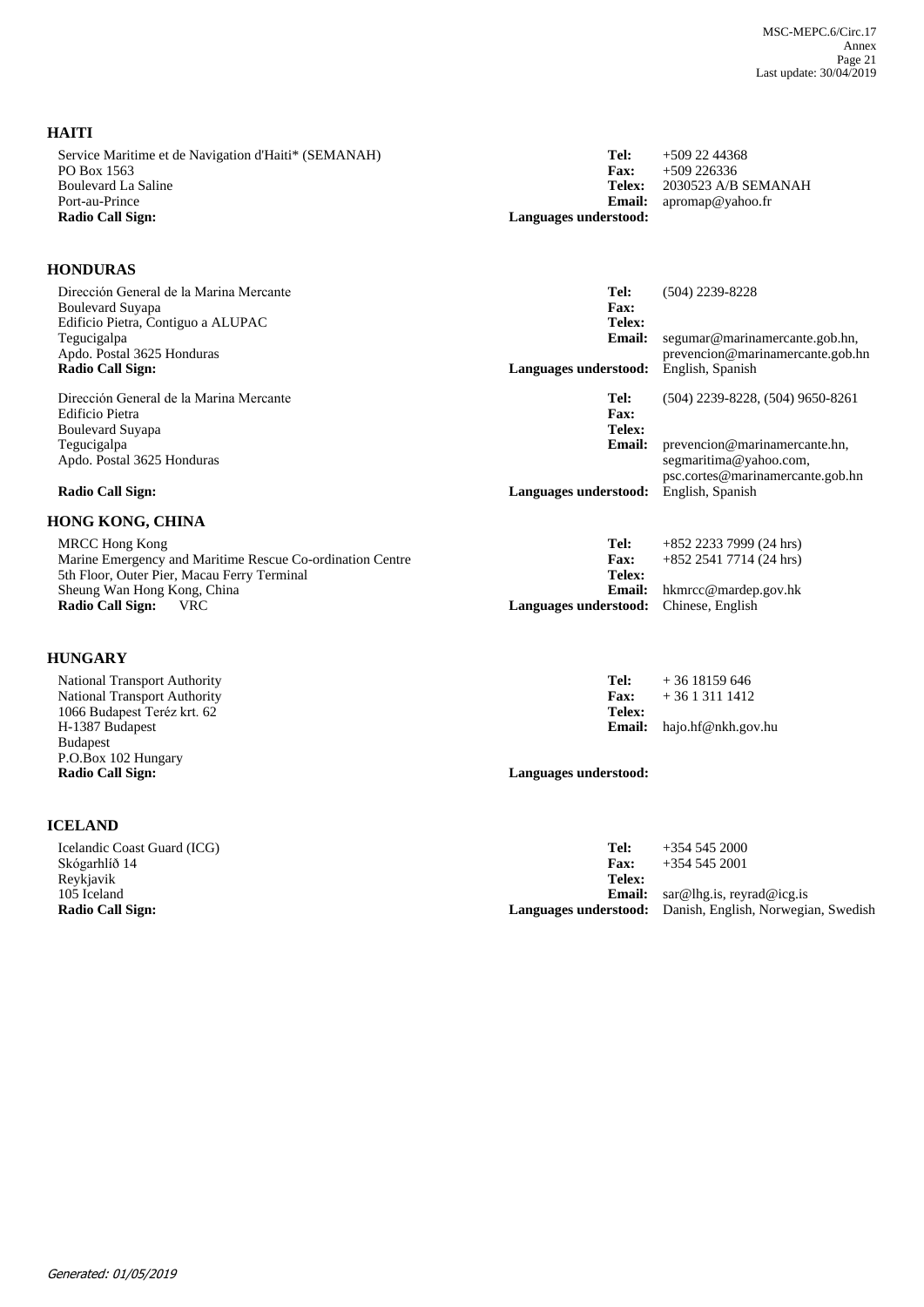## **INDIA**

| Directorate General of Shipping<br>Directorate General of Shipping, 9th Floor Beta Building, i-Think Techno Campus,<br>Kanjurmarg (East),<br>Kanjurmarg (East),                                | Tel:<br>Fax:<br>Telex:<br><b>Email:</b>                                         | +91 22 25752009<br>+91 22 25752032<br>jayakumar-dgs@gov.in, dgship-                                                       |
|------------------------------------------------------------------------------------------------------------------------------------------------------------------------------------------------|---------------------------------------------------------------------------------|---------------------------------------------------------------------------------------------------------------------------|
| Mumbai<br>Maharashtra<br>400 042 India                                                                                                                                                         |                                                                                 | dgs@nic.in                                                                                                                |
| <b>Radio Call Sign:</b>                                                                                                                                                                        | Languages understood:                                                           |                                                                                                                           |
| <b>Indian Coast Guard</b><br><b>Coast Guard Headquarters</b><br>National Stadium Complex<br>Purana Quilla Road New Delhi 110 001<br>New Delhi<br>110001 India                                  | Tel:<br><b>Fax:</b><br><b>Telex:</b><br><b>Email:</b>                           | $+91$ 11 2338 4934 (24 hrs)<br>+91 11 2338 6700 (24 hrs)<br>+91 11 2338 3196<br>+81 31 65359 CGHQ IN<br>vprotect@vsnl.com |
| <b>Radio Call Sign:</b>                                                                                                                                                                        | Languages understood:                                                           | English                                                                                                                   |
| Directorate General of Shipping<br>Directorate General of Shipping<br>9th Floor, Beta Building,<br>i-Think Techno Campus, Kanjurmarg East<br>Mumbai<br>400042 India<br><b>Radio Call Sign:</b> | Tel:<br><b>Fax:</b><br>Telex:<br><b>Email:</b><br>Languages understood: English | +912225752009<br>+912225752032<br>na-dgs@nic.in                                                                           |
| <b>INDONESIA</b>                                                                                                                                                                               |                                                                                 |                                                                                                                           |
| Directorate of Sea and Coast Guard<br>Gedung Karya lt. 12 Kementerian Perhubungan Jl. Medan Merdeka Barat No.8<br>Jakarta<br>10110 Indonesia                                                   | Tel:<br>Fax:<br>Telex:<br><b>Email:</b>                                         | +62213505705<br>+62213507574, +62213506530<br>kplp_mci@dephub.go.id,<br>kplp_psc@dephub.go.id                             |
| <b>Radio Call Sign:</b>                                                                                                                                                                        | Languages understood:                                                           | English                                                                                                                   |
| Oil Pollution Response<br>Director, Guard and Rescue<br>The Directorate General of Sea Communication<br>Merdeka Barat No. 8 Jakarta<br><b>Radio Call Sign:</b>                                 | Tel:<br><b>Fax:</b><br>Telex:<br>Email:<br>Languages understood:                | $+62$ 21 3506207<br>$+62$ 21 3506207                                                                                      |
| Operational Center for Oil Pollution<br>Jakarta                                                                                                                                                | Tel:<br>Fax:<br><b>Telex:</b><br>Email:                                         | +62 21 345 6614<br>$+62$ 21 345 1364<br>40783 DJPL IA                                                                     |
| <b>Radio Call Sign:</b>                                                                                                                                                                        | Languages understood:                                                           |                                                                                                                           |
| <b>Regional Contact Points:</b>                                                                                                                                                                |                                                                                 |                                                                                                                           |
| Manado<br>Sulawesi                                                                                                                                                                             | Tel:<br><b>Fax:</b><br>Telex:<br><b>Email:</b>                                  | +62 431 867 050<br>$+62431867052$<br>$+62431860083$                                                                       |
| <b>Radio Call Sign:</b>                                                                                                                                                                        | Languages understood:                                                           |                                                                                                                           |
| Ambon<br>Moluccas                                                                                                                                                                              | Tel:<br><b>Fax:</b><br>Telex:<br><b>Email:</b>                                  | +62 911 352 852<br>+62 911 352 852                                                                                        |
| <b>Radio Call Sign:</b>                                                                                                                                                                        | Languages understood:                                                           |                                                                                                                           |
| Sorong<br>Irian Jaya                                                                                                                                                                           | Tel:<br><b>Fax:</b><br>Telex:<br><b>Email:</b>                                  | +62 951 218 39/218 44<br>+62 951 21302                                                                                    |
| <b>Radio Call Sign:</b>                                                                                                                                                                        | Languages understood:                                                           |                                                                                                                           |
| Jayapura<br>Irian Jaya                                                                                                                                                                         | Tel:<br><b>Fax:</b><br>Telex:<br>Email:                                         | $+6296753436$<br>$+62967533701$                                                                                           |
| <b>Radio Call Sign:</b>                                                                                                                                                                        | Languages understood:                                                           |                                                                                                                           |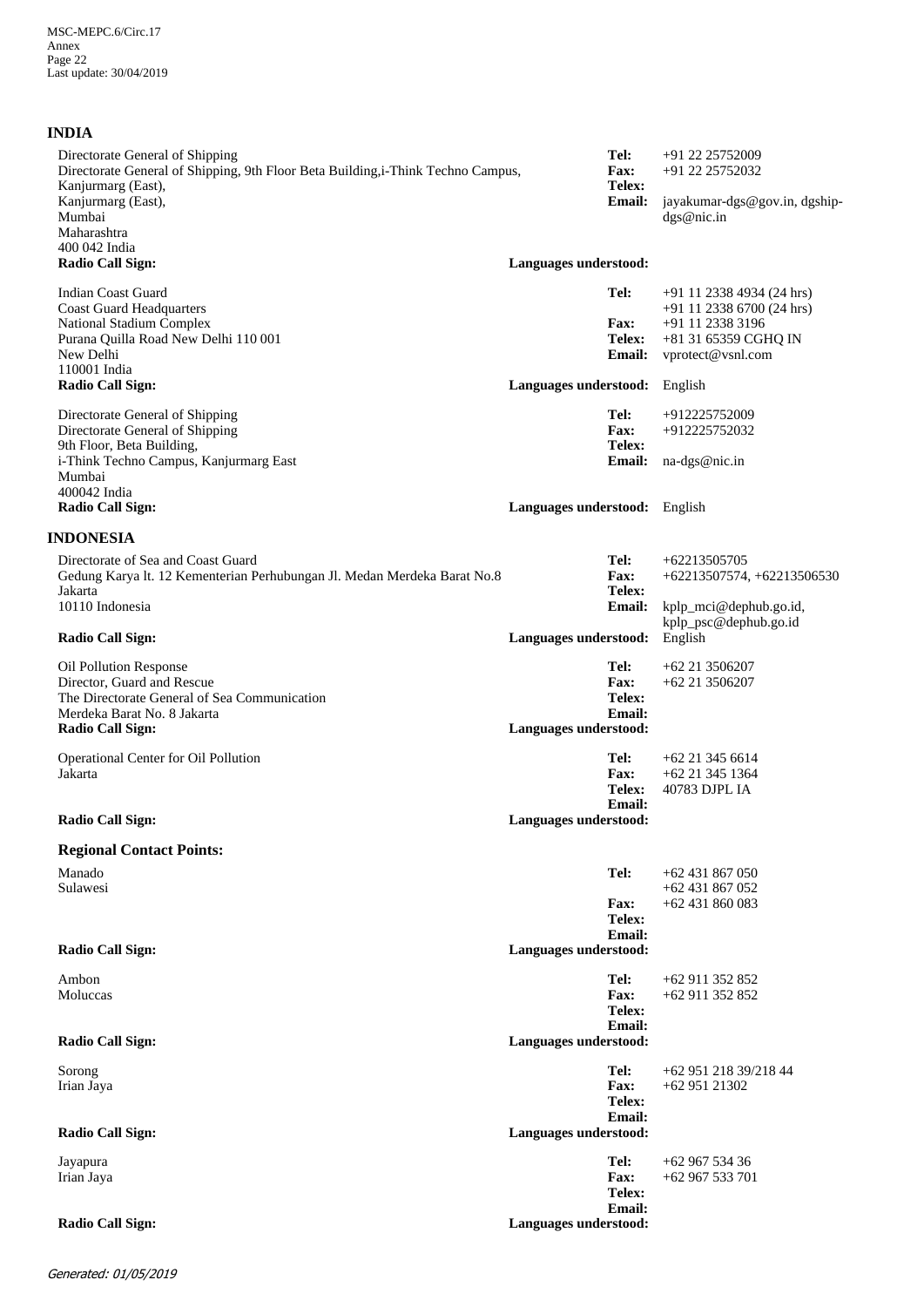| Medan<br>Sumatera                                                                                                                                   | Tel:<br><b>Fax:</b><br>Telex:<br>Email:        | $+62$ 61 323 357/568 206<br>$+6261323357$                                                                         |
|-----------------------------------------------------------------------------------------------------------------------------------------------------|------------------------------------------------|-------------------------------------------------------------------------------------------------------------------|
| <b>Radio Call Sign:</b>                                                                                                                             | Languages understood:                          |                                                                                                                   |
| Dumai<br>Sumatera                                                                                                                                   | Tel:<br>Fax:<br>Telex:<br><b>Email:</b>        | +62 765 311 62/320 86<br>$+6276532086$                                                                            |
| <b>Radio Call Sign:</b>                                                                                                                             | Languages understood:                          |                                                                                                                   |
| Jakarta<br>Java                                                                                                                                     | Tel:<br>Fax:<br>Telex:<br><b>Email:</b>        | +62 21 494 552/492 244<br>$+62$ 21 494 463                                                                        |
| <b>Radio Call Sign:</b>                                                                                                                             | Languages understood:                          |                                                                                                                   |
| Surabaya<br>Java                                                                                                                                    | Tel:<br><b>Fax:</b><br>Telex:<br><b>Email:</b> | $+62318433018$<br>+62 31 841 8187                                                                                 |
| <b>Radio Call Sign:</b>                                                                                                                             | Languages understood:                          |                                                                                                                   |
| Barjarmasin<br>Kalimantan                                                                                                                           | Tel:<br>Fax:<br>Telex:<br><b>Email:</b>        | $+6251152640$<br>+62 511 53734                                                                                    |
| <b>Radio Call Sign:</b>                                                                                                                             | Languages understood:                          |                                                                                                                   |
| <b>Balik Papan</b><br>Kalimantan                                                                                                                    | Tel:<br><b>Fax:</b><br>Telex:<br>Email:        | $+6254222096$<br>+62 542 22872                                                                                    |
| <b>Radio Call Sign:</b>                                                                                                                             | Languages understood:                          |                                                                                                                   |
| <b>Ujung Pandang</b><br>Sulawesi                                                                                                                    | Tel:<br><b>Fax:</b><br>Telex:<br>Email:        | +62 411 514 158/514 539<br>$+62$ 411 514 493                                                                      |
| <b>Radio Call Sign:</b>                                                                                                                             | Languages understood:                          |                                                                                                                   |
| <b>IRAN (ISLAMIC REPUBLIC OF)</b>                                                                                                                   |                                                |                                                                                                                   |
| Ports and Maritime Organization<br>Ports & Maritime Organization<br>No. 1, Shahidi Street<br>Haghani Expressway, Vanak Square<br>Tehran             | Tel:<br>Fax:<br>Telex:<br><b>Email:</b>        | +98 2184932171, +98 2184932170<br>+98 21 84932190<br>akhojasteh@pmo.ir,<br>khojastehport@gmail.com                |
| 1518663111 Iran (Islamic Republic of)<br><b>Radio Call Sign:</b>                                                                                    | Languages understood:                          |                                                                                                                   |
| Ports & Marirtime Organization Headquarters<br>Ports & Maritime Organization<br>No. 1, Shahidi Street<br>Haghani Expressway, Vanak Square<br>Tehran | Tel:<br>Fax:<br>Telex:<br><b>Email:</b>        | +98 21 8493 2171, +98 21 8493 2175,<br>+98 9126930049<br>+98 21 8493 2190, +98 21 8865 1117<br>akhojasteh@pmo.ir, |
| 1518663111 Iran (Islamic Republic of)<br><b>Radio Call Sign:</b>                                                                                    | Languages understood:                          | mmirnejad1393@yahoo.com<br>English                                                                                |
| MRCC Amirabad (Caspian Sea)<br>Amirabad Port Complex<br>Amirabad Port Iran (Islamic Republic of)                                                    | Tel:<br>Fax:<br>Telex:<br><b>Email:</b>        | +98 1134 623511, +98 1134 512233<br>+98 1134 623501<br>amirabad-radio@iran.ir,                                    |
| <b>Radio Call Sign:</b><br>EQC                                                                                                                      | Languages understood:                          | amirabadradio@yahoo.com<br>English                                                                                |
| MRCC Anzali (Caspian Sea)<br>Anzali Port<br>Bandar Anzali Iran (Islamic Republic of)                                                                | Tel:<br>Fax:<br>Telex:                         | +98 1344 425540<br>+98 1344 441303                                                                                |
| <b>Radio Call Sign:</b><br><b>EQL</b>                                                                                                               | <b>Email:</b><br>Languages understood:         | anzaliradio@anzaliport.ir<br>English                                                                              |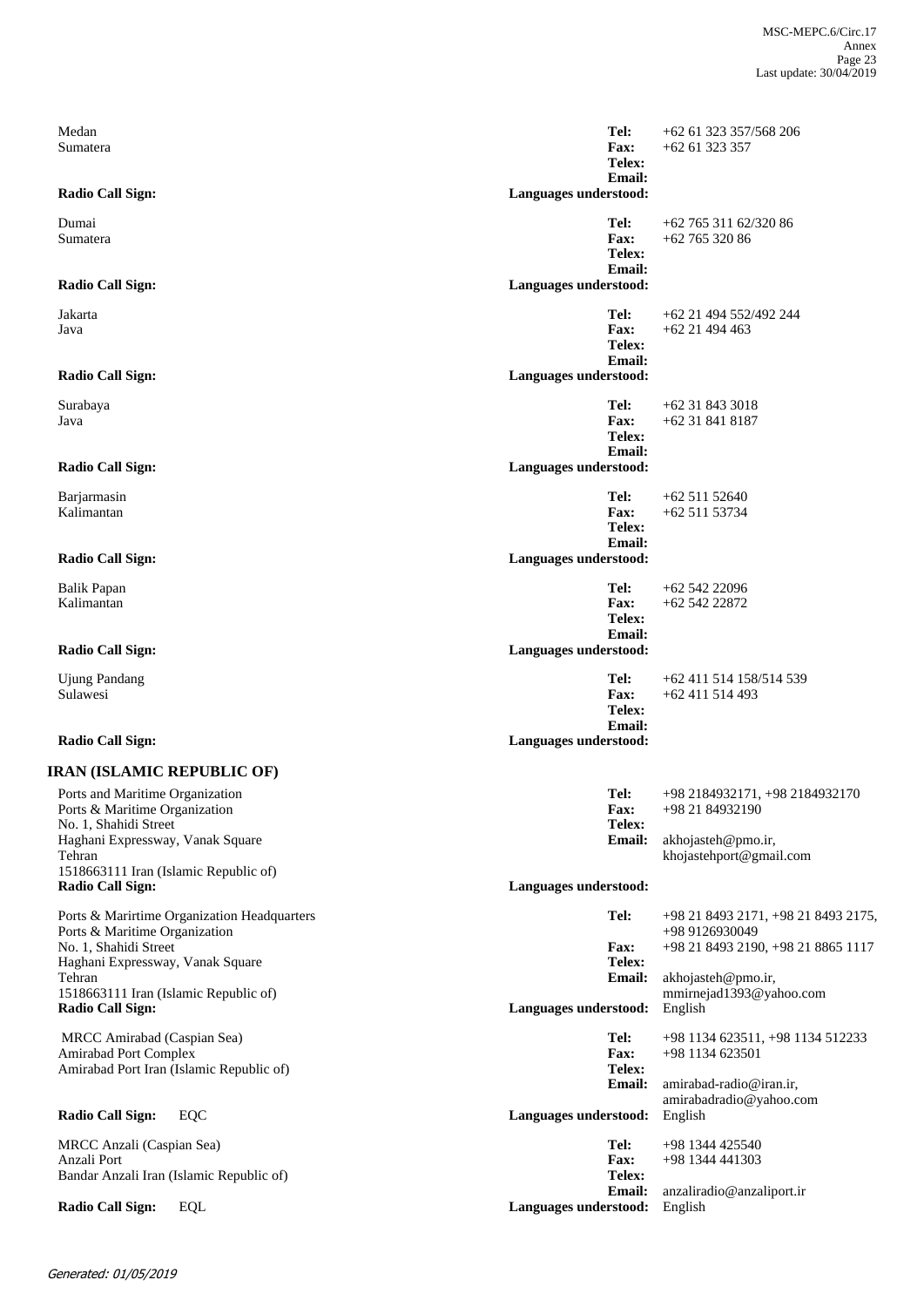MRCC Bandar Abbas (Persian Gulf) Bandar Abbas Port Bandar Abbas Iran (Islamic Republic of)

MRCC Imam Khomeini (Persian Gulf) Imam Khomeini Port Imam Khomeini Port Iran (Islamic Republic of)

MRCC Bushehr (Persian Gulf) Bushehr Port Bushehr Iran (Islamic Republic of)

 MRCC Chabahar (Gulf of Oman) Chabahar Port Chabahar Iran (Islamic Republic of)

 MRCC Noshahr (Caspian Sea) Noshahr Port Noshahr Iran (Islamic Republic of)

MRSC Assaluyeh (Persian Gulf) Assaluyeh Port Assaluyeh Iran (Islamic Republic of)

MRSC Khark Island (Persian Gulf) Khark Island Port Khark Island Iran (Islamic Republic of)

 MRSC Khorramshahr (Persian Gulf) Khorramshahr Port Khorramshahr Iran (Islamic Republic of)

## **IRELAND**

| <b>MRCC Dublin</b><br>Irish Coast Guard | Tel:<br><b>Fax:</b>                  | $+35316620922, +35316620923$<br>$+35316620795$ |
|-----------------------------------------|--------------------------------------|------------------------------------------------|
| Department of Transport                 | Telex:                               |                                                |
| Leeson Lane                             |                                      | <b>Email:</b> mrccdublin@irishcoastguard.ie,   |
| Dublin 2 Ireland                        |                                      | mrccdublin@transport.ie                        |
| <b>Radio Call Sign:</b>                 | <b>Languages understood:</b> English |                                                |

radio@bpa.ir, bandarabbasmrcc@bpa.ir +98 763 3514036 **Email: Telex: Fax: Radio Call Sign:** EQI **Languages understood:** English **Tel:** +98 763 3514032-5 khomeiniradio@pmo.ir +98 615 2282456, +98 615 2226902 **Email: Telex: Fax: Radio Call Sign:** EQN **Languages understood: Tel:** +98 615 2282452-3, +98 615 2282455, +98 615 2282429, +98 615 2282439, +98 615 2282268 bushehrmrcc@bpmo.ir +98 773 3330077 **Email: Telex: Fax: Radio Call Sign:** EQM **Languages understood:** English **Tel:** +98 773 3330075, +98 773 1666549, +98 773 1666550 chabaharradio@pmo.ir +98 543 5321215 **Email: Telex: Fax: Radio Call Sign:** EQJ **Languages understood:** English **Tel:** +98 543 5321415, +98 543 5321216 nowshahrradio@pmo.ir, nowshahrradio@yahoo.com +98 1152 333120 **Email: Telex: Fax: Radio Call Sign:** EQO **Languages understood:** English English English English English English English English English English English English English English English English English English English English English English **Tel:** +98 1152 350984, +98 1152 350986 asal.control@gmail.com +98 7731 377670 **Email: Telex: Fax: Radio Call Sign:** EQP **Languages understood: Tel:** +98 7731 377682 psa.sks10@yahoo.com +98 7333 822680 **Email: Telex: Fax: Radio Call Sign:** EQQ **Languages understood:** English **Tel:** +98 7333 822680 seftyatsea@gmail.com +98 61 535 07424 **Email: Telex: Fax: Radio Call Sign:** EQK **Languages understood:** English **Tel:** +98 61 535 21526

| Generated: 01/05/2019 |  |
|-----------------------|--|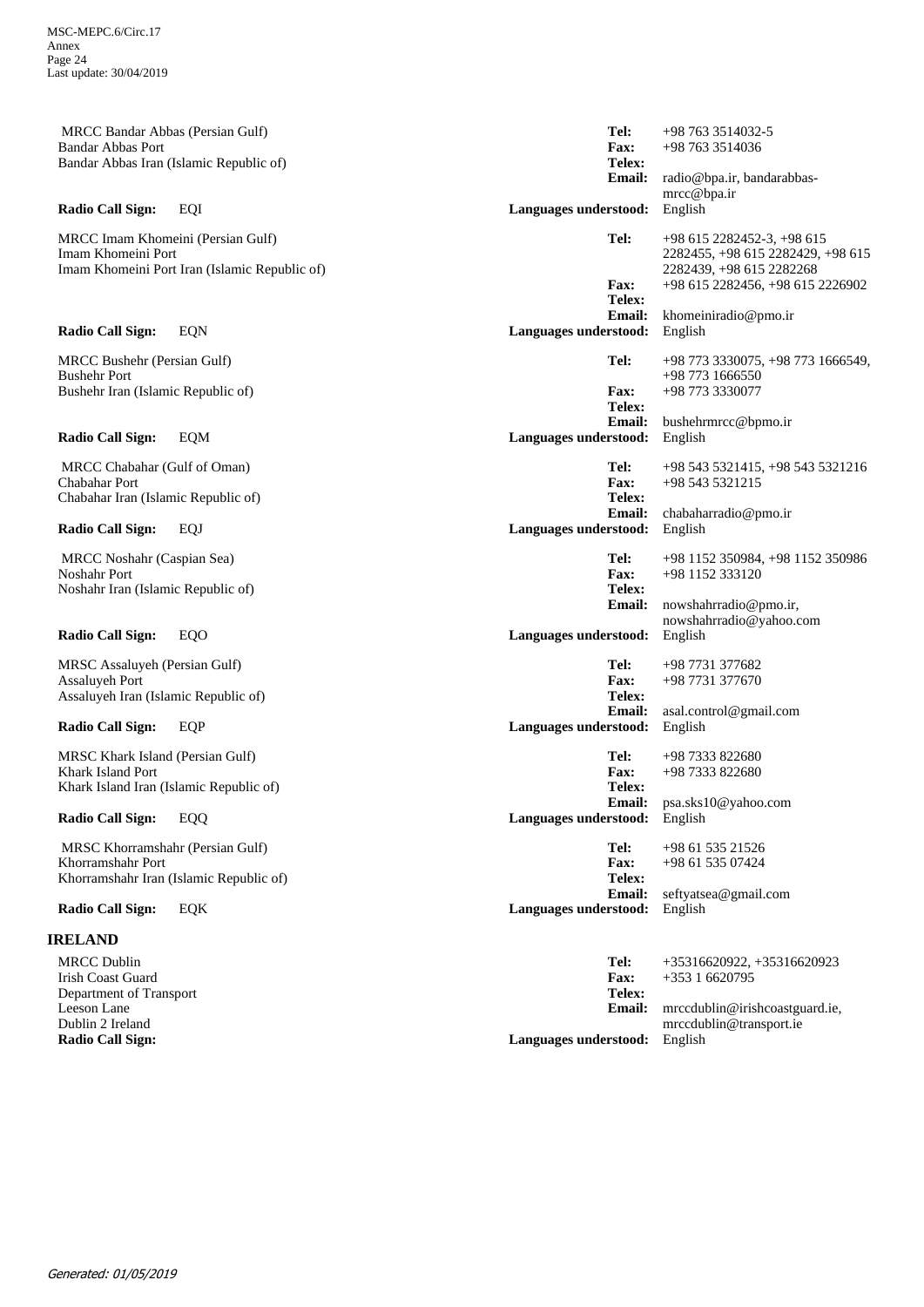## **ISLE OF MAN (UNITED KINGDOM)**

| Department for Enterprise<br><b>St Georges Court</b><br><b>Upper Church Street</b>                                                                   | Tel:<br><b>Fax:</b><br>Telex:                  | +44 1624 688500<br>$+44$ 1624 688501                                                                           |
|------------------------------------------------------------------------------------------------------------------------------------------------------|------------------------------------------------|----------------------------------------------------------------------------------------------------------------|
| Douglas<br>IM1 1EX Isle of Man (United Kingdom)                                                                                                      |                                                | Email: marine.survey@gov.im                                                                                    |
| <b>Radio Call Sign:</b>                                                                                                                              | Languages understood: English                  |                                                                                                                |
| Department for Enterprise<br><b>St George's Court</b><br><b>Upper Church Street</b>                                                                  | Tel:<br><b>Fax:</b><br>Telex:                  | +44 1624 688500                                                                                                |
| Douglas<br>Douglas<br>IM1 1EX Isle of Man (United Kingdom)                                                                                           | <b>Email:</b>                                  | marine.survey@gov.im                                                                                           |
| <b>Radio Call Sign:</b>                                                                                                                              | Languages understood: English                  |                                                                                                                |
| <b>ISRAEL</b>                                                                                                                                        |                                                |                                                                                                                |
| Administration of Shipping and Ports<br>P.O. Box 806<br>Haifa                                                                                        | Tel:<br>Fax:<br>Telex:                         | +972 4 8632 080, +972 4 8632 087<br>+972 4 8632 118                                                            |
| 31077 Israel<br><b>Radio Call Sign:</b>                                                                                                              | <b>Email:</b><br>Languages understood:         | yohanay@mot.gov.il                                                                                             |
| <b>RCC</b><br>Haifa Israel                                                                                                                           | Tel:<br><b>Fax:</b><br>Telex:                  | 972-4-8632145, 972-4-8632072<br>972-4-8632117                                                                  |
| Radio Call Sign:                                                                                                                                     | <b>Email:</b><br>Languages understood:         | rcc@mot.gov.il<br>English                                                                                      |
| Ministry of Transport - Administration of Shipping and Ports<br>Itzhak Rabin Government complex building 2<br>15A Pal-Yam St.<br>P.O.B. 806<br>Haifa | Tel:<br><b>Fax:</b><br>Telex:<br><b>Email:</b> | 972-4-8632080, 972-4-8632077<br>972-4-8632118<br>yohanay@mot.gov.il,<br>techni@mot.gov.il                      |
| 31999 Israel<br><b>RCC HAIFA</b><br><b>Radio Call Sign:</b>                                                                                          | Languages understood: English                  |                                                                                                                |
| Ministry of Transport , Administration of Shipping and Ports<br><b>POB 806</b><br>Haifa                                                              | Tel:<br>Fax:<br>Telex:                         | 972-4-8632085, 972-53-7351316                                                                                  |
| 31007 Israel<br><b>Radio Call Sign:</b>                                                                                                              | <b>Email:</b><br>Languages understood:         | goldwassers@mot.gov.il<br>English                                                                              |
| <b>ITALY</b>                                                                                                                                         |                                                |                                                                                                                |
| Ministero dell'Ambiente e della Tutela del Territorio e del Mare<br>via Cristoforo Colombo 44<br>Roma<br>00147 Italy                                 | Tel:<br>Fax:                                   | $+390657223467, +390657223466,$<br>+39 06 5722 3465, +39 329 3810327<br>$(24 \text{ hrs})$<br>+39 06 5722 3472 |
|                                                                                                                                                      | Telex:<br><b>Email:</b>                        | coimar@minambiente.it, PNM-<br>III@pec.minambiente.it, PNM-<br>3@minambiente.it                                |
| <b>Radio Call Sign:</b>                                                                                                                              | Languages understood:                          | English                                                                                                        |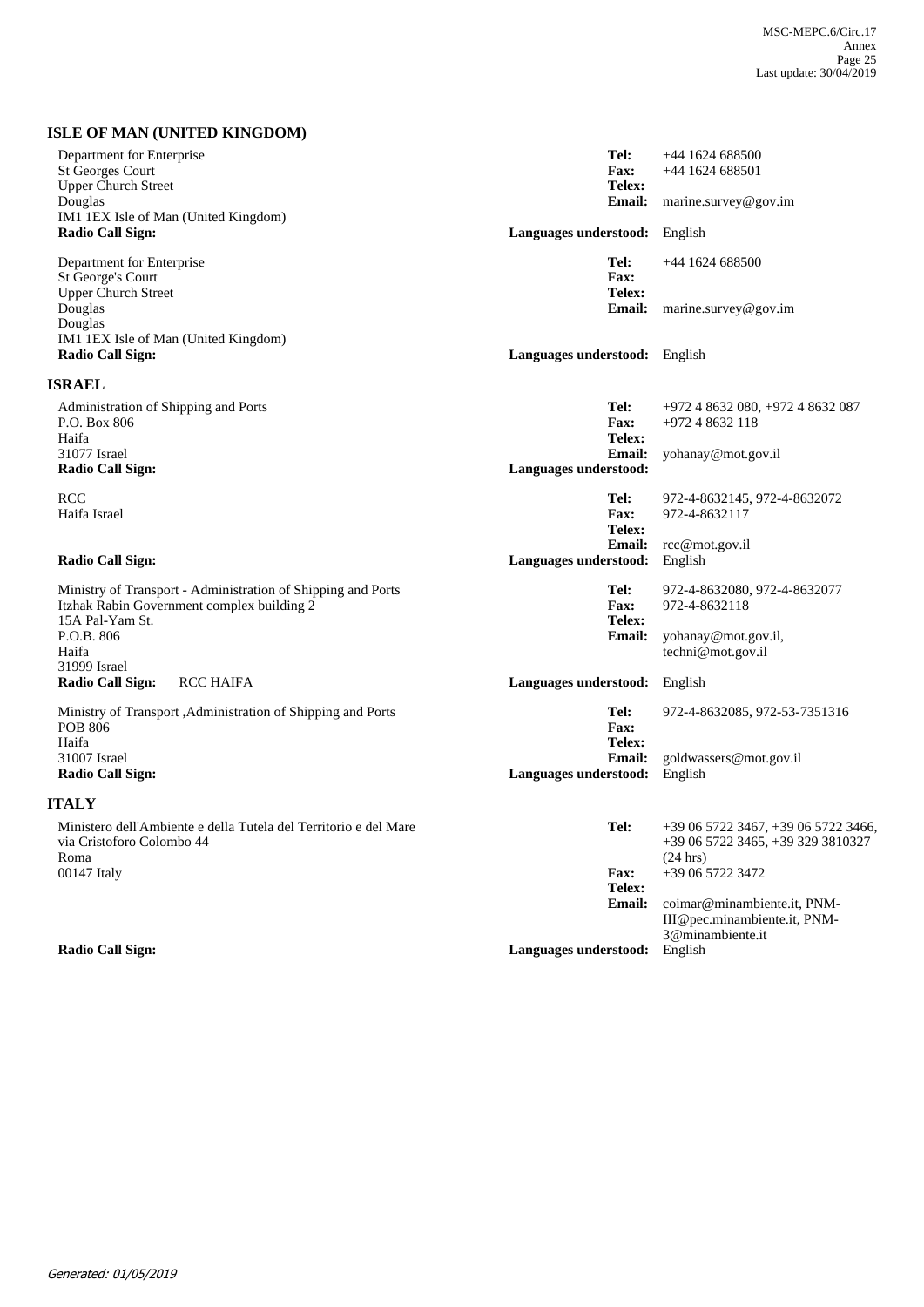## **JAMAICA**

| The Jamaica Defense Force Coast Guard<br><b>HMJS</b> Cagway<br>Port Royal                                                                                   |                                                                                                       | Tel:<br><b>Fax:</b>                                                      | $+18769678031-3$<br>$+18769678193(24 hrs)$<br>$+18769678278$                 |
|-------------------------------------------------------------------------------------------------------------------------------------------------------------|-------------------------------------------------------------------------------------------------------|--------------------------------------------------------------------------|------------------------------------------------------------------------------|
| Kingston 1<br><b>Radio Call Sign:</b><br>6YX (24 hrs)                                                                                                       |                                                                                                       | Telex:<br><b>Email:</b><br>Languages understood:                         |                                                                              |
| 12 Camp Road<br>Kingston 4                                                                                                                                  | The Office of Disaster Preparedness and Emergency Management                                          | Tel:<br><b>Fax:</b><br>Telex:<br><b>Email:</b>                           | $+18769285111-4$<br>$+18769382250-1$<br>$+18769285503$                       |
| <b>Radio Call Sign:</b>                                                                                                                                     |                                                                                                       | Languages understood:                                                    |                                                                              |
| The Maritime Authority of Jamaica<br>2nd Floor, The Office Centre Building<br>12 Ocean Boulevard<br>Kingston<br>Kingston Jamaica<br><b>Radio Call Sign:</b> |                                                                                                       | Tel:<br>Fax:<br>Telex:<br><b>Email:</b><br>Languages understood: English | $+18769671060$ , $+18769671065$<br>$+18769225765$<br>safety@jamaicaships.com |
| <b>JAPAN</b>                                                                                                                                                |                                                                                                       |                                                                          |                                                                              |
| Operations Center/Administration Division<br>Guard and Rescue Department<br>Japan Coast Guard<br><b>Radio Call Sign:</b>                                    |                                                                                                       | Tel:<br><b>Fax:</b><br><b>Telex:</b><br>Email:<br>Languages understood:  | +81 3 3591 9000<br>+81 3 3591 8701<br>722 2853 JAMCC                         |
|                                                                                                                                                             | In the event of an incident, report should be made to the nearest MRCC as the first point of contact: |                                                                          |                                                                              |
| 1st Regional Coast Guard HQ<br>Otaru                                                                                                                        |                                                                                                       | Tel:<br><b>Fax:</b><br>Telex:<br>Email:                                  | +81 1 34270118<br>952716 JMSAOT J                                            |
| <b>Radio Call Sign:</b>                                                                                                                                     |                                                                                                       | Languages understood:                                                    |                                                                              |
| 2nd Regional Coast Guard HQ<br>Shiogama                                                                                                                     |                                                                                                       | Tel:<br><b>Fax:</b><br>Telex:                                            | $+81$ 22 3630111/3<br>859227 JMSASI J                                        |
| <b>Radio Call Sign:</b>                                                                                                                                     |                                                                                                       | Email:<br>Languages understood:                                          |                                                                              |
| 3rd Regional Coast Guard HQ<br>Yokohama                                                                                                                     |                                                                                                       | Tel:<br>Fax:<br>Telex:                                                   | $+81$ 45 2110773/4<br>3822586 JMSAYO J                                       |
| <b>Radio Call Sign:</b>                                                                                                                                     |                                                                                                       | <b>Email:</b><br>Languages understood:                                   |                                                                              |
| 4th Regional Coast Guard HQ<br>Nagoya                                                                                                                       |                                                                                                       | Tel:<br>Fax:                                                             | $+81526611611/2$                                                             |
| <b>Radio Call Sign:</b>                                                                                                                                     |                                                                                                       | <b>Telex:</b><br>Email:<br>Languages understood:                         | 4934961 JMSANA J                                                             |
| 5th Regional Coast Guard HQ<br>Kobe                                                                                                                         |                                                                                                       | Tel:<br>Fax:                                                             | $+81783916551/2$                                                             |
|                                                                                                                                                             |                                                                                                       | Telex:<br>Email:                                                         | 5663797 JMSAKO J                                                             |
| <b>Radio Call Sign:</b>                                                                                                                                     |                                                                                                       | Languages understood:                                                    |                                                                              |
| 6th Regional Coast Guard HQ<br>Hiroshima                                                                                                                    |                                                                                                       | Tel:<br><b>Fax:</b><br>Telex:                                            | $+81822515111/5$<br>652905 JMSAHI J                                          |
| <b>Radio Call Sign:</b>                                                                                                                                     |                                                                                                       | Email:<br>Languages understood:                                          |                                                                              |
| 7th Regional Coast Guard HQ<br>from Koji to Moji                                                                                                            |                                                                                                       | Tel:<br><b>Fax:</b>                                                      | +81 933 212931/2/3                                                           |
| <b>Radio Call Sign:</b>                                                                                                                                     |                                                                                                       | Telex:<br><b>Email:</b><br>Languages understood:                         | 713440 JMSAKI J                                                              |
|                                                                                                                                                             |                                                                                                       |                                                                          |                                                                              |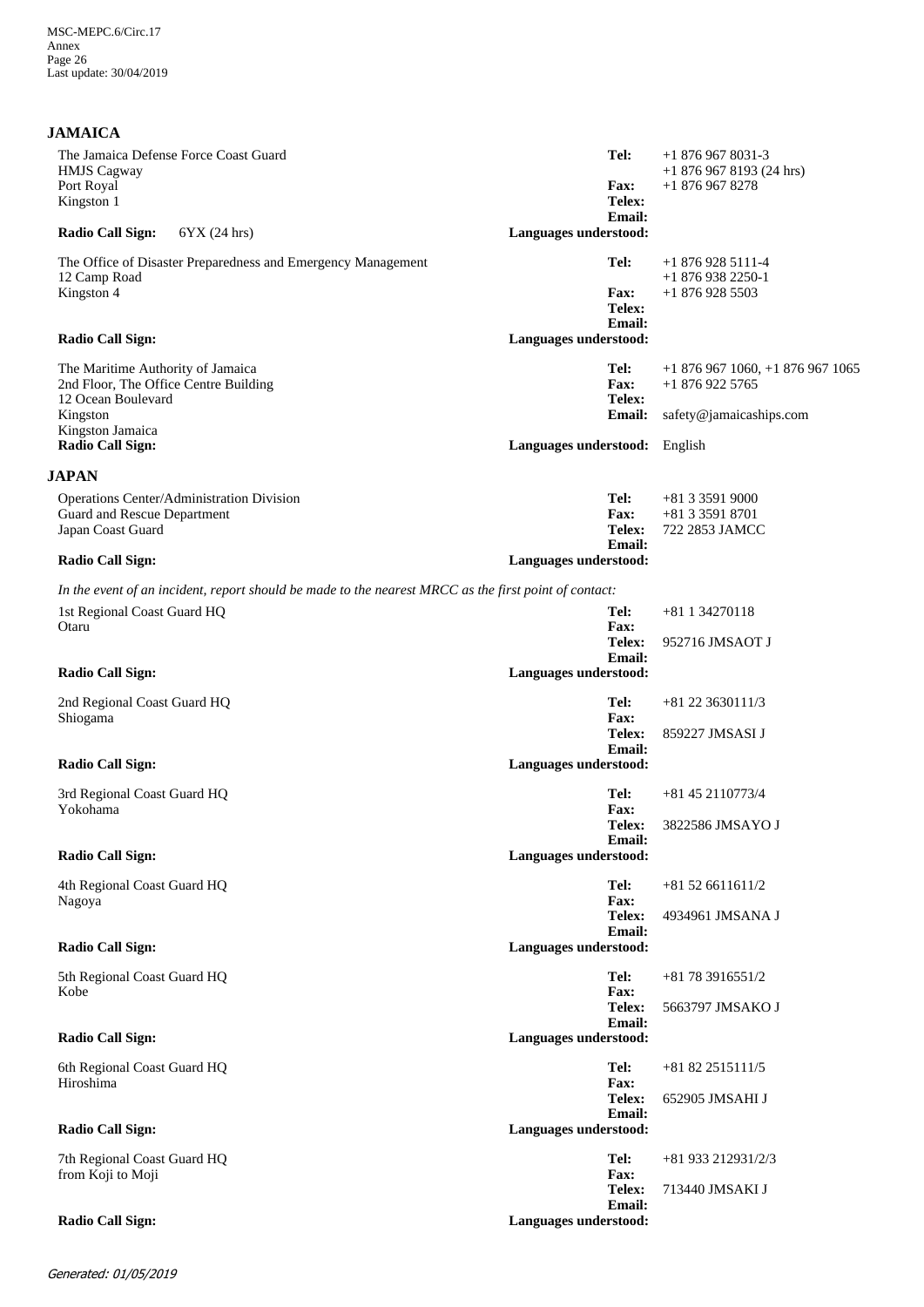| 8th Regional Coast Guard HQ<br>Maizuru    |                       | Tel:<br>Fax:            | $+81$ 773 764100/1 |
|-------------------------------------------|-----------------------|-------------------------|--------------------|
|                                           |                       | Telex:<br>Email:        | 5734455 JMSAMA J   |
| Radio Call Sign:                          | Languages understood: |                         |                    |
| 9th Regional Coast Guard HQ<br>Niigata    |                       | Tel:<br>Fax:            | $+81$ 25 2444151   |
|                                           |                       | Telex:<br>Email:        | 3122472 JMSANI J   |
| Radio Call Sign:                          | Languages understood: |                         |                    |
| 10th Regional Coast Guard HQ<br>Kagoshima |                       | Tel:<br>Fax:            | $+81988670118$     |
|                                           |                       | Telex:<br>Email:        | 782266 JMSAKA J    |
| <b>Radio Call Sign:</b>                   | Languages understood: |                         |                    |
| 11th Regional Coast Guard HQ<br>Naha      |                       | Tel:<br><b>Fax:</b>     | $+81988664999$     |
|                                           |                       | Telex:<br><b>Email:</b> | 795211 JMSANH J    |
| <b>Radio Call Sign:</b>                   | Languages understood: |                         |                    |

*In the case of incidents from any fixed or floating drilling rig or other offshore installation when engaged in the exploration, exploitation or associated offshore processing of sea-bed mineral water resources, the present national operational contact points are listed below, in addition to the above:*

| Hokkaido Mine Safety and Inspection Bureau         | Tel:                  | +81 11 709 2311   |
|----------------------------------------------------|-----------------------|-------------------|
| Sapporo                                            |                       | $+81$ 11 709 2481 |
|                                                    | <b>Fax:</b>           | $+81$ 11 709 2486 |
|                                                    | Telex:                |                   |
|                                                    | Email:                |                   |
| Radio Call Sign:                                   | Languages understood: |                   |
| Kanto-Tohoku Mine Safety and Inspection Department | Tel:                  | $+81$ 22 263 111  |
| Sendai                                             |                       | $+81$ 22 221 4840 |
|                                                    | <b>Fax:</b>           | $+81$ 22 263 0590 |
|                                                    | Telex:                |                   |
|                                                    | Email:                |                   |
| <b>Radio Call Sign:</b>                            | Languages understood: |                   |
| Kanto-Tohoku Mine Safety and Inspection Department | Tel:                  | $+81332165641$    |
| Kanto Branch                                       |                       | +81 3 3213 7907   |
| Tokyo                                              | <b>Fax:</b>           | $+81332112770$    |
|                                                    | Telex:                |                   |
|                                                    | Email:                |                   |
| <b>Radio Call Sign:</b>                            | Languages understood: |                   |
| Ministry of International Trade and Industry       | Tel:                  | $+81335011870$    |
| <b>Industrial Location and Environmental</b>       | Fax:                  | $+81335016565$    |
| <b>Protection Bureau</b>                           | Telex:                |                   |
| Mine Safety Division                               | Email:                |                   |
| <b>Radio Call Sign:</b>                            | Languages understood: |                   |
| Chubu-Kinki Mine Safety and Inspection Department  | Tel:                  | $+81529512661$    |
| Nagoya                                             |                       | $+81528610558$    |
|                                                    | <b>Fax:</b>           | +81 52 961 8578   |
|                                                    | Telex:                |                   |
|                                                    | <b>Email:</b>         |                   |
| Radio Call Sign:                                   | Languages understood: |                   |
| Kinki Branch of Chubu-Kinki Mine Safety            | Tel:                  | $+8169419261$     |
| and Inspection Department                          |                       | $+8169413481$     |
| Osaka                                              | Fax:                  | $+8169419481$     |
|                                                    | Telex:                |                   |
|                                                    | <b>Email:</b>         |                   |
| <b>Radio Call Sign:</b>                            | Languages understood: |                   |
|                                                    |                       |                   |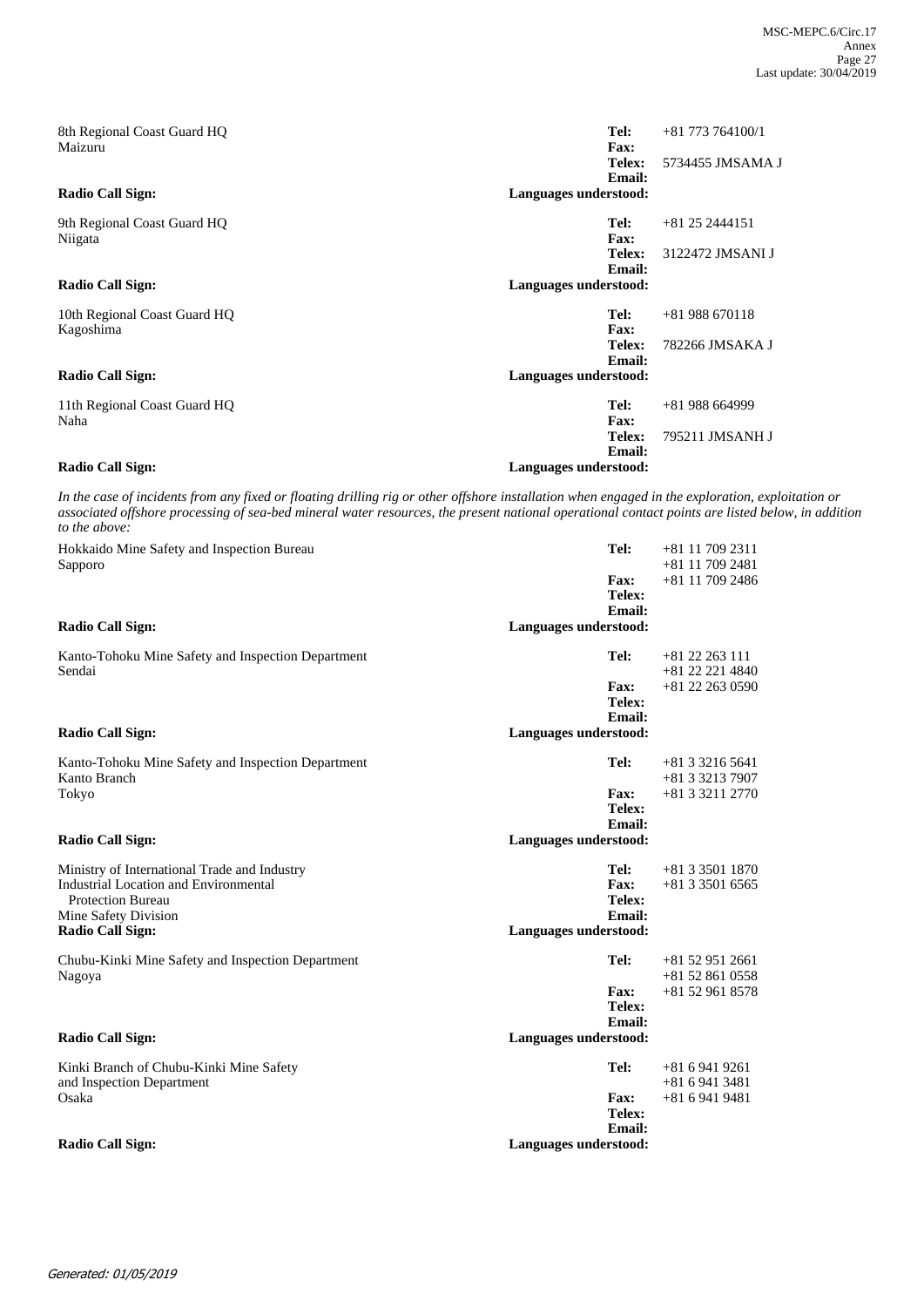| <b>JORDAN</b>                                                              |                                        |                                    |
|----------------------------------------------------------------------------|----------------------------------------|------------------------------------|
| JE1 1HB Jersey (United Kingdom)<br><b>Radio Call Sign:</b><br><b>GUD</b>   | Languages understood: English          |                                    |
| La Route du Port Elizabeth<br>St Helier                                    | <b>Email:</b>                          | jerseycoastguard@ports.je          |
| Maritime House                                                             | Telex:                                 |                                    |
| Maritime Operations Centre                                                 | Fax:                                   | 00 44 1534 499089                  |
| Ports of Jersey Ltd                                                        | Tel:                                   | 00 44 1534 447705                  |
| <b>JERSEY (UNITED KINGDOM)</b>                                             |                                        |                                    |
| <b>Radio Call Sign:</b>                                                    | Languages understood:                  |                                    |
|                                                                            | Telex:<br>Email:                       |                                    |
| Naha                                                                       | Fax:                                   | $+81988886478$                     |
| Naha Mine Safety Inspection Office                                         | Tel:                                   | $+81988888465$                     |
| <b>Radio Call Sign:</b>                                                    | Languages understood:                  |                                    |
|                                                                            | Email:                                 |                                    |
|                                                                            | <b>Fax:</b><br>Telex:                  | +81 92 471 7436                    |
| Fukuoka                                                                    |                                        | $+81924317767$                     |
| Kyushu Mine Safety and Inspection Bureau                                   | Tel:                                   | $+81924811801$                     |
| <b>Radio Call Sign:</b>                                                    | Languages understood:                  |                                    |
|                                                                            | Email:                                 |                                    |
| Hiroshima                                                                  | Telex:                                 |                                    |
| Chugoku-Shikoku Mine and Safety<br><b>Inspection Department</b>            | Tel:<br>Fax:                           | +81 82 224 5753<br>+81 82 228 8588 |
|                                                                            |                                        |                                    |
| <b>Radio Call Sign:</b>                                                    | <b>Email:</b><br>Languages understood: |                                    |
|                                                                            | Telex:                                 |                                    |
| Takamatsu                                                                  | Fax:                                   | $+81878362604$                     |
| Shikoku Branch of Chugoku-Shikoku Mine<br>Safety and Inspection Department | Tel:                                   | $+81878313141$<br>$+81878318736$   |
|                                                                            |                                        |                                    |

| Jordan Maritime Commission<br>Jordan Maritime Commission | Tel:<br><b>Fax:</b>                          | 00962 3 2015858<br>00962 3 2031553 |
|----------------------------------------------------------|----------------------------------------------|------------------------------------|
| P.O.Box 171                                              | Telex:                                       | 62262 PORT JO                      |
| Aqaba                                                    |                                              | 62352 PORT JO                      |
| AOABA                                                    |                                              | <b>Email:</b> $ima@ima.gov.io$     |
| 77110 Jordan                                             |                                              |                                    |
| <b>Radio Call Sign:</b>                                  | <b>Languages understood:</b> Arabic, English |                                    |

## **KAZAKHSTAN**

| Republican State Enterprise "Aktau and Bautino ports' maritime administration" | Tel:                                 | $+77785601114$ , $+77292310300$ |
|--------------------------------------------------------------------------------|--------------------------------------|---------------------------------|
| 13 microdistrict                                                               | Fax:                                 |                                 |
| Aktau                                                                          | Telex:                               |                                 |
| 130000 Kazakhstan                                                              | Email:                               | map aktau bautino@mid.gov.kz    |
| <b>Radio Call Sign:</b>                                                        | <b>Languages understood:</b> Russian |                                 |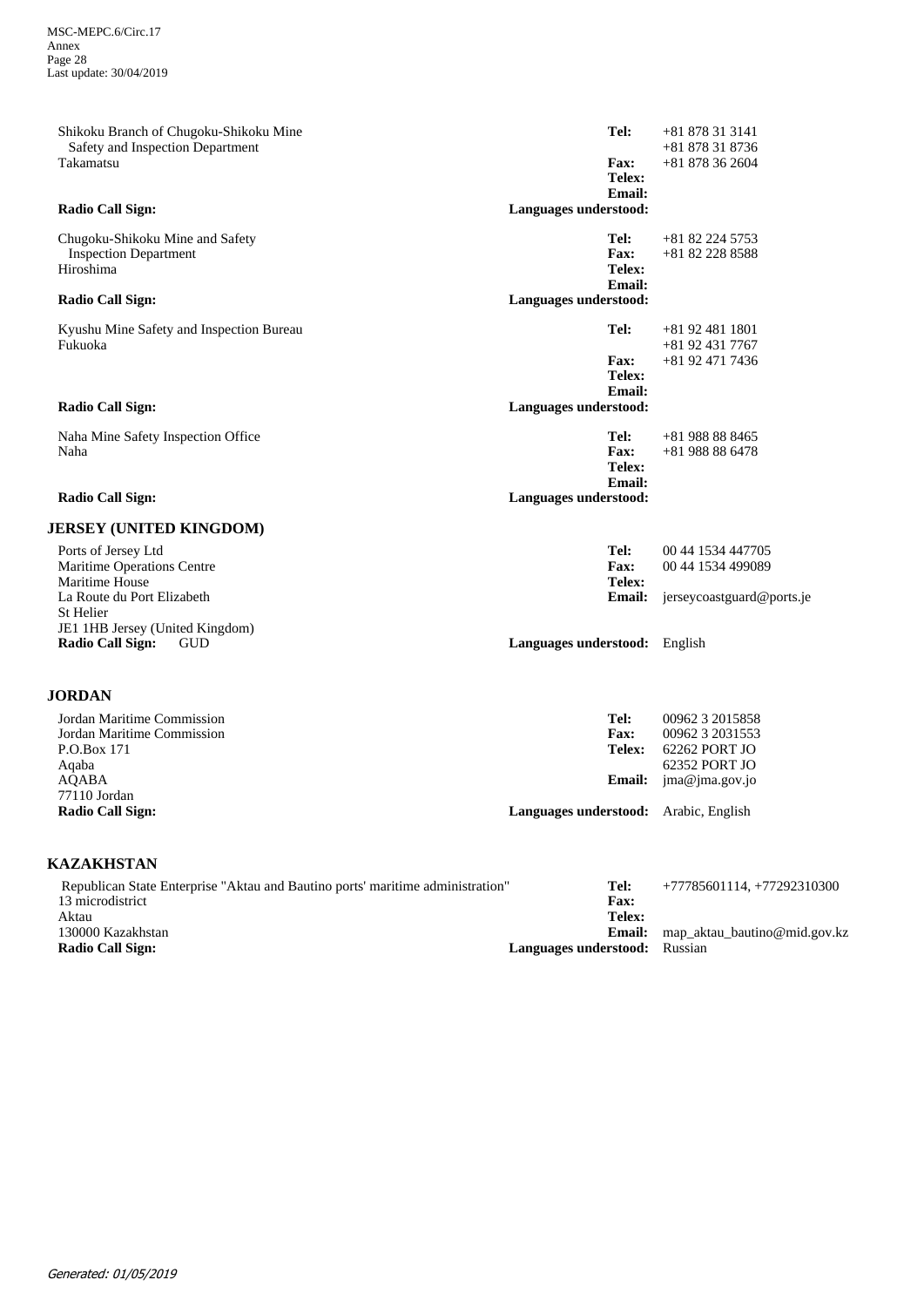## **KENYA**

| Contact may also be made directly with: |                       |                                 |
|-----------------------------------------|-----------------------|---------------------------------|
| Ministry of Transport                   | Tel:                  | Main +254 20 2729200            |
| P.O. Box 52692-00200                    | <b>Fax:</b>           | $+254$ 20 2724553               |
| Kenya                                   | Telex:                |                                 |
| Nairobi Kenya                           | <b>Email:</b>         | info@transport.go.ke            |
| <b>Radio Call Sign:</b>                 | Languages understood: |                                 |
| Kenya Maritime Authority                | Tel:                  | $+254202381203, +254724319344,$ |
| P.O Box 95076                           |                       | $+254202381204$                 |
| White House, Moi Avenue                 | Fax:                  |                                 |
| Mombasa                                 | Telex:                |                                 |
| Kenya                                   | <b>Email:</b>         | info@kma.go.ke, dg@kma.go.ke    |
| 80104 Kenya                             |                       |                                 |
| <b>Radio Call Sign:</b>                 | Languages understood: | English                         |
| <b>KENYA MARITIME AUTHORITY</b>         | Tel:                  | $+254202381203, +254202381204,$ |
| P.O. Box 95076-80104 MOMBASA            |                       | +254724319344                   |
| Mombasa                                 | <b>Fax:</b>           | +254 41 2318397                 |
| <b>MOMBASA</b>                          | Telex:                |                                 |
| 80104 Kenya                             | <b>Email:</b>         | info@kma.go.ke, dg@kma.go.ke    |
| <b>Radio Call Sign:</b>                 | Languages understood: | English                         |
| KIRIBATI                                |                       |                                 |
| Ministry of Transport Communications*   | Tel:                  | $+68626003/26468$               |
| and Tourism                             | Fax:                  | +686 26187/26512                |

Languages understood:

**Email: Telex:**

**Email: Telex: Fax:**

**Languages understood:** English, Russian

sar@mrcc.lv / www.mrcc.lv Inmarsat-C: 581 427518510 +371 67320100, +371 29270690

## **KUWAIT**

Marine Division P.O. Box 487 BETIO Tarawa<br>Radio Call Sign:

| Ministry of Communications<br>PO Box 318<br>jamal abdullnaser street, KPA buliding |                                                                                                                    | Tel:<br><b>Fax:</b><br>Telex: | $+965-99626263$                                 |
|------------------------------------------------------------------------------------|--------------------------------------------------------------------------------------------------------------------|-------------------------------|-------------------------------------------------|
| marine transport dep. 5th floor<br>kuwait<br>shuwaiykh                             |                                                                                                                    | Email:                        | jarrah.alali@moc.gov.kw                         |
| 11111 Kuwait<br><b>Radio Call Sign:</b>                                            | VHF.CH 73/77 or 16 (24 hrs)                                                                                        | Languages understood:         | Arabic, English                                 |
| kuwait oil company<br>k.o.c<br>p.o.box 975 ahmadi                                  |                                                                                                                    | Tel:<br><b>Fax:</b><br>Telex: | $+965-90006050$                                 |
| kuwait<br>61008 Kuwait                                                             |                                                                                                                    | Email:                        | pfso@kockw.com                                  |
| Radio Call Sign:                                                                   | VHF.CH 73/77 or 16 (24 hrs)                                                                                        | Languages understood:         | Arabic, English                                 |
| <b>LATVIA</b>                                                                      |                                                                                                                    |                               |                                                 |
|                                                                                    | Latvian Coast Guard Service Maritime Rescue Co-ordination Centre Riga<br>Maritime Rescue Co-ordination Centre Riga | Tel:                          | $+37167323103, +37167082070,$<br>$+37129476101$ |

| RIGA RESCUE RADIO 2182 kHz / Ch 16 VHF |
|----------------------------------------|
|                                        |

## **LEBANON**

| Ministry of Public Works & Transport*<br>Directorate General of Land & Maritime Transport | Tel:<br><b>Fax:</b>   | +961 1 371 644/5/6<br>$+961$ 1 371647 |
|-------------------------------------------------------------------------------------------|-----------------------|---------------------------------------|
| George pcot Street<br>Starco Building 3rd floor Beirut                                    | Telex:<br>Email:      | ministry@transportation.gov.lb        |
| <b>Radio Call Sign:</b>                                                                   | Languages understood: |                                       |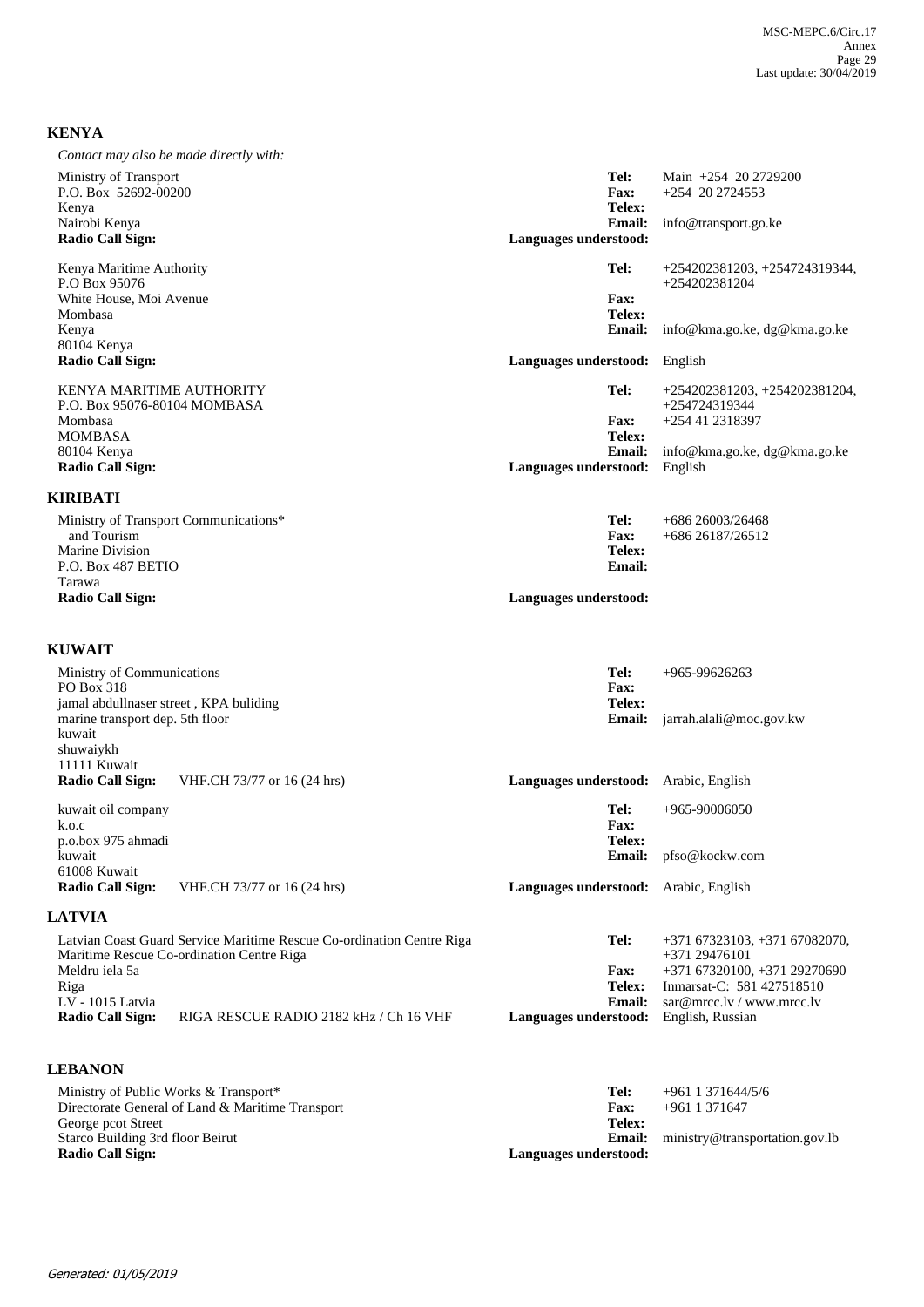## **LIBERIA**

| Liberia Maritime Authority (LiMA)<br><b>MRCC</b> - Monrovia<br>Division of Monotoring, Surveillance & Rescue, Liberia Coast Guard Headquarter<br>1000 Monrovia Liberia                                | Tel:<br>00-231-777-092229, 00-777-290158<br>Fax:<br>Telex:<br>Email:<br>MRMRCC@LIMA-LIBERIA.COM,<br>MRCC.MONROVIA@YAHOO.CO<br>M                 |
|-------------------------------------------------------------------------------------------------------------------------------------------------------------------------------------------------------|-------------------------------------------------------------------------------------------------------------------------------------------------|
| <b>Radio Call Sign:</b><br>(+870) 772222715/772222716                                                                                                                                                 | Languages understood:<br>English                                                                                                                |
| Liberia Maritime Authority (LiMA)<br>MRCC-Monrovia, Division of Monitoring, Surveillance & Rescue<br>MRMRCC, Liberia Coast Guard Headquarters, Bushrod Island<br>1000 Monrovia Liberia                | Tel:<br>00-231-886-284317<br>Fax:<br>Telex:<br><b>Email:</b><br>omascobotoe@gmail.com,<br>omascob78@yahoo.com                                   |
| <b>Radio Call Sign:</b><br>+870-772222715/772222716                                                                                                                                                   | English<br>Languages understood:                                                                                                                |
| For incidents involving all ships, occurring within the territorial waters of the Republic of Liberia, the office to contact is:                                                                      |                                                                                                                                                 |
| Office of the Commissioner of Maritime Affairs<br>Bureau of Maritime Affairs, R.L.<br>Tubman Boulevard<br>PO Box 10-9042 1000 Monrovia 10<br>Monrovia Liberia                                         | Tel:<br>231 77 206 108<br>+231 227044/226069<br><b>Fax:</b><br>Telex:<br><b>Email:</b>                                                          |
| <b>Radio Call Sign:</b>                                                                                                                                                                               | Languages understood:                                                                                                                           |
| Permanent Mission of the Republic of Liberia to the IMO<br>107 Frenchchurch Street<br>3rd Floor                                                                                                       | Tel:<br>$+44(0)2077021243$<br><b>Fax:</b><br>+44 (0)20 7702 2639<br>Telex:                                                                      |
| London<br>EC3M 5JF United Kingdom                                                                                                                                                                     | <b>Email:</b><br>info@liberianpm.org.uk                                                                                                         |
| <b>Radio Call Sign:</b>                                                                                                                                                                               | Languages understood:<br>English                                                                                                                |
| Office of the Deputy Commissioner of<br>Maritime Affairs, R.L.<br>Liberian International Ship & Corporate Registry 8619 Westwood Center Drive<br>Suite 300<br>Vienna, Virginia<br>22182 United States | Tel:<br>$+1$ 703 790 3434, $+1$ 703 963 6216<br><b>Fax:</b><br>$+1$ 703 790 5655 (24hrs)<br>Telex:<br><b>Email:</b><br>investigations@liscr.com |
| <b>Radio Call Sign:</b>                                                                                                                                                                               | Languages understood:                                                                                                                           |
| <b>LIBYA</b>                                                                                                                                                                                          |                                                                                                                                                 |
| Ports and Maritime Transport Authority<br>Castle Road<br>Janzour City<br>Tripoli<br>Tripoli Libya                                                                                                     | Tel:<br>Fax:<br>Telex:<br><b>Email:</b>                                                                                                         |
| <b>Radio Call Sign:</b><br><b>NA</b>                                                                                                                                                                  | Languages understood: Arabic, English                                                                                                           |
| <b>Environment General Authority</b><br>Janzour<br>Box 83618<br>Tripoli<br>Tripoli<br>Tripoli<br>218 Libya                                                                                            | Tel:<br>+218 21 4448452, +218 21 4445795<br><b>Fax:</b><br>+218 21 3338098/97<br>Telex:<br>20138 TCEP LY<br><b>Email:</b>                       |
| <b>Radio Call Sign:</b><br>NA                                                                                                                                                                         | Languages understood: Arabic, English                                                                                                           |
| <b>LITHUANIA</b>                                                                                                                                                                                      |                                                                                                                                                 |
| Maritime Rescue Co-ordination Centre of Lithuanian Naval Force<br>N. Uosto str. 24<br>Klaipeda<br>LT-92244 Lithuania                                                                                  | Tel:<br>+370 46 391 257, +370 46 391 258<br><b>Fax:</b><br>+370 46 391 259<br>Telex:<br>mrec@mil.lt<br><b>Email:</b>                            |
| <b>Radio Call Sign:</b><br>Klaipeda rescue                                                                                                                                                            | English, Russian<br>Languages understood:                                                                                                       |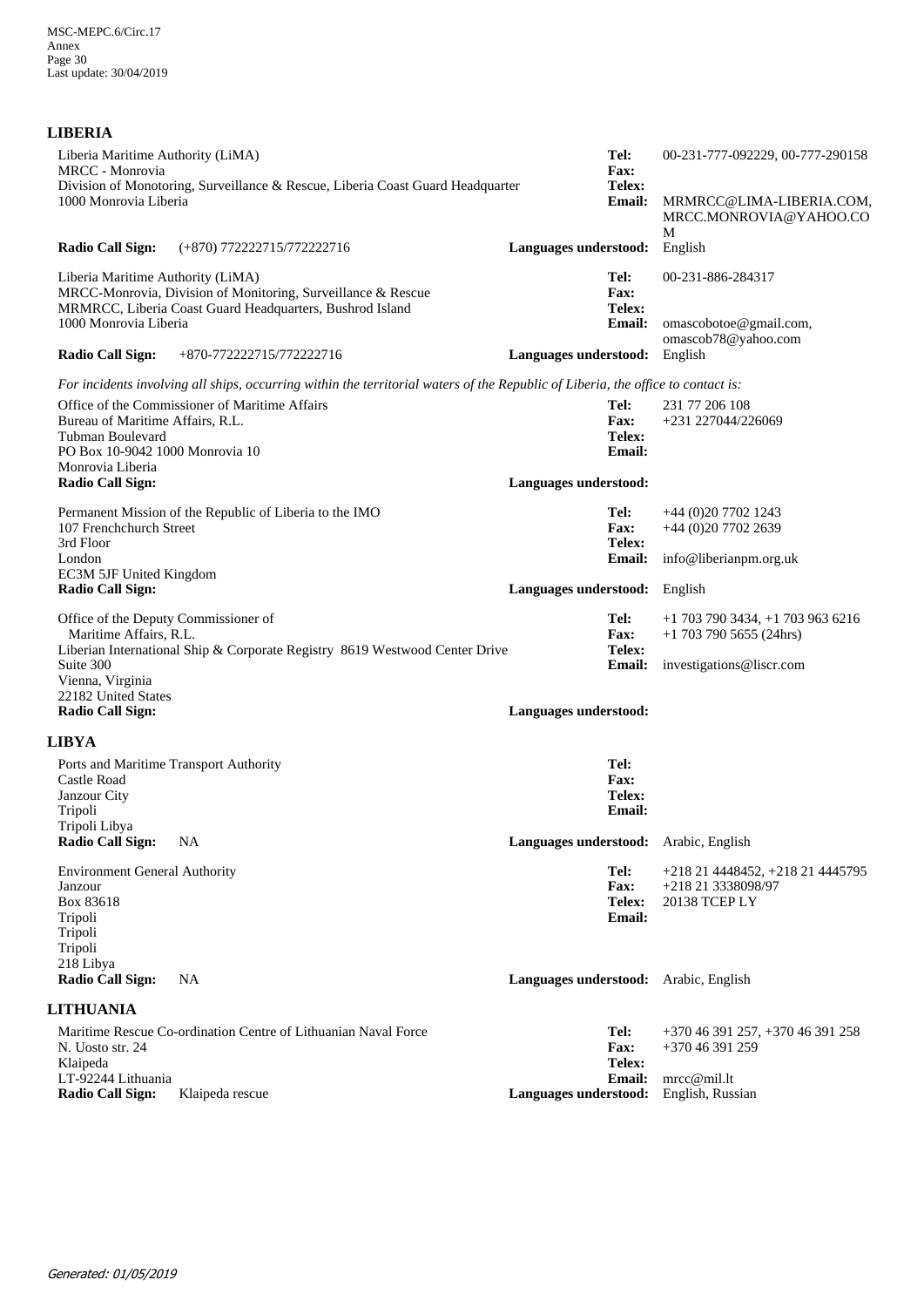## **MADAGASCAR**

| AGENCE PORTUAIRE, MARITIME ET FLUVIALE (APMF)<br><b>APMF</b> Siège<br>Route des hydrocarbures, Près LNTPB                    | Tel:<br>Fax:<br>Telex:                                  | $+261321125759, +261321125700$<br>+261 20 22 539 34                      |
|------------------------------------------------------------------------------------------------------------------------------|---------------------------------------------------------|--------------------------------------------------------------------------|
| Alarobia<br><b>ANTANANARIVO</b><br>101 Madagascar                                                                            | <b>Email:</b>                                           | adonistafangy@yahoo.fr,<br>apmf@apmf.mg, adonis@apmf.mg                  |
| <b>Radio Call Sign:</b>                                                                                                      | Languages understood: English, French                   |                                                                          |
| <b>MALAYSIA</b>                                                                                                              |                                                         |                                                                          |
| Marine Department Headquarters<br>Marine Department Malaysia<br>P.O. Box 12 Jalan Limbungan                                  | Tel:<br>Fax:<br>Telex:                                  | $+60331695161$                                                           |
| Port Klang<br>Selangor<br>42007 Malaysia                                                                                     | <b>Email:</b>                                           | fairoz@marine.gov.my                                                     |
| <b>Radio Call Sign:</b>                                                                                                      | Languages understood:                                   | English                                                                  |
| Marine Department Malaysia<br><b>Vessel Traffic Services (VTS)</b><br>Marine Department Malaysia, Marine Headquarters        | Tel:<br>Fax:<br>Telex:                                  | 603 31695233, 603 31670530<br>603 31671334                               |
| P.O.Box 12, Jalan Limbungan<br>Port Klang<br>Selangor<br>42007 Malaysia                                                      | <b>Email:</b>                                           | fairoz@marine.gov.my                                                     |
| <b>Radio Call Sign:</b>                                                                                                      | Languages understood: English                           |                                                                          |
| Department of Environment<br>Ministry of Natural Resources and Environment<br>Level 1-4, Podium 2 & 3, Block 4G3, Precinct 4 | Tel:<br>Fax:<br>Telex:                                  | 603 88891972<br>603 88891973                                             |
| Putrajaya<br>62574 Malaysia<br><b>Radio Call Sign:</b>                                                                       | <b>Email:</b><br>Languages understood: English          | aduan_k@doe.gov.my                                                       |
| <b>MALDIVES</b>                                                                                                              |                                                         |                                                                          |
| <b>MNDF</b> Coastguard<br><b>Coast Guard Building</b><br>2nd Floor                                                           | Tel:<br><b>Fax:</b>                                     | $+9603338898, +9603325981,$<br>+9603398898<br>+9603325134                |
| Henveyru<br>Male' Maldives<br><b>Radio Call Sign:</b><br>8Q                                                                  | <b>Telex:</b><br><b>Email:</b><br>Languages understood: | nil<br>emeye1@hotmail.com<br>English                                     |
| <b>Maldives Transport Authority</b><br>Huravee Building                                                                      | Tel:<br><b>Fax:</b>                                     | +9603343408, +9607772319<br>+9603343434, +9603303925                     |
| 1st Floor<br>Henveyru<br>Male'<br>20114 Maldives                                                                             | Telex:<br><b>Email:</b>                                 | nil<br>anasir@transport.gov.mv                                           |
| Radio Call Sign:<br>8Q                                                                                                       | <b>Languages understood:</b>                            | English                                                                  |
| <b>Maldives Transport Authority</b><br>Huravee Building 1st Floor<br>Male'<br>Maldives<br>Male'                              | Tel:<br>Fax:<br>Telex:<br><b>Email:</b>                 | +9603343411<br>+9603343434, +9603303925<br>nil<br>yasir@transport.gov.mv |
| 20114 Maldives<br><b>Radio Call Sign:</b><br>8Q                                                                              | Languages understood:                                   | English                                                                  |
| Maldives Ports Ltd<br>Ports Building<br>2nd Floor<br>Mafannu                                                                 | Tel:<br>Fax:<br>Telex:<br><b>Email:</b>                 | +9604429339, +9607771966<br>+9603325293<br>nil<br>hm@port.com.mv         |
| Male' Maldives<br><b>Radio Call Sign:</b><br>8Q                                                                              | Languages understood: English                           |                                                                          |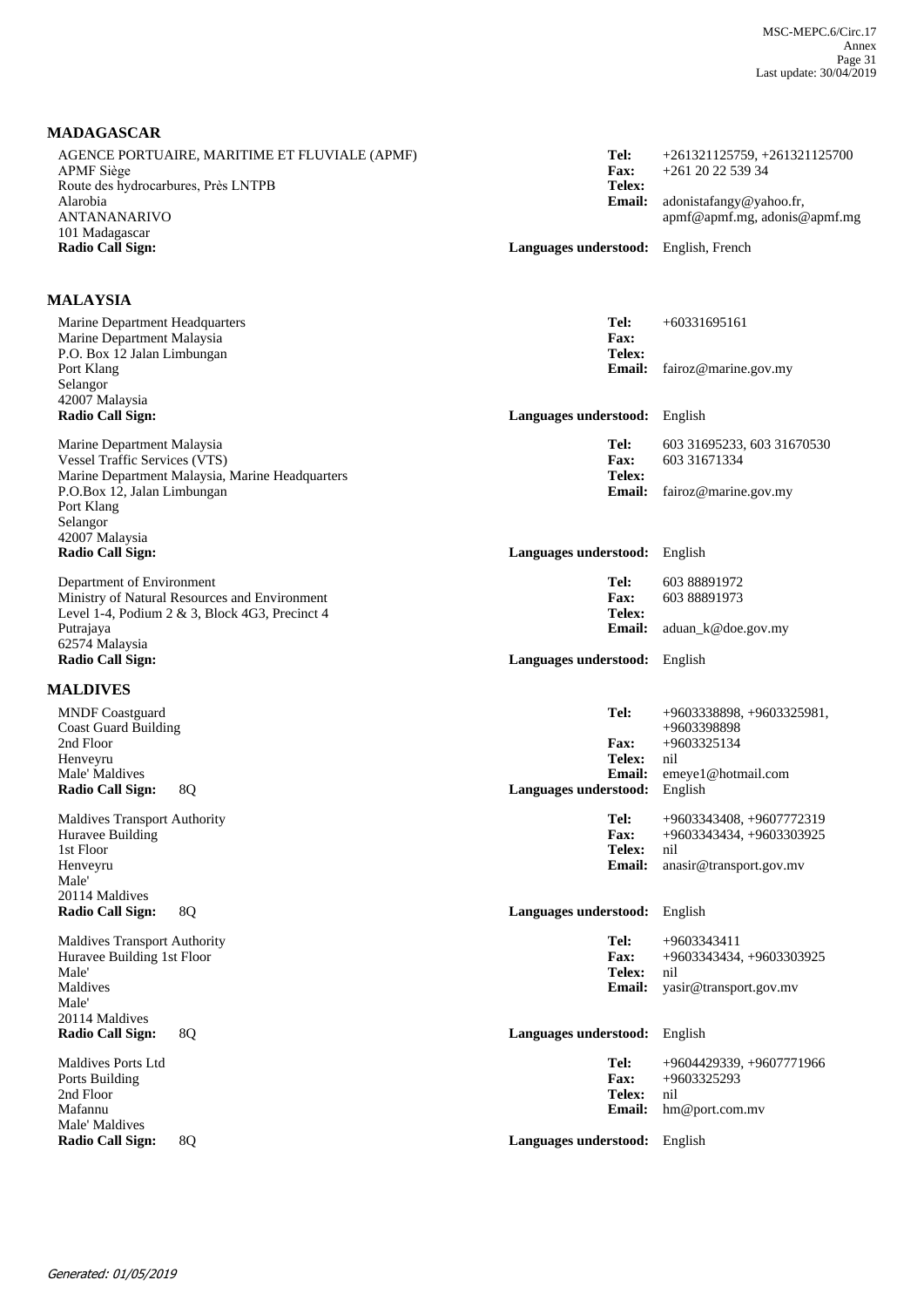| <b>MALTA</b>                                                                                                                        |                                        |                                        |
|-------------------------------------------------------------------------------------------------------------------------------------|----------------------------------------|----------------------------------------|
| <b>Transport Malta</b><br><b>Merchant Shipping Directorate</b>                                                                      | Tel:<br><b>Fax:</b>                    | 00356 21250360<br>0035621241460        |
| Malta Transport Centre<br>Lija                                                                                                      | Telex:<br><b>Email:</b>                | mershipmalta.tm@transport.gov.mt       |
| LJA 2021 Malta<br><b>Radio Call Sign:</b>                                                                                           | Languages understood:                  | English                                |
| Armed Forces of Malta                                                                                                               | Tel:                                   | +356 2249 4202, +356 21809279          |
| <b>Operations Centre</b><br>Luqa Malta                                                                                              | <b>Fax:</b><br>Telex:                  | +356 21809860                          |
| <b>Radio Call Sign:</b>                                                                                                             | <b>Email:</b><br>Languages understood: | opsroom.afm@gov.mt<br>English          |
| <b>MARSHALL ISLANDS</b>                                                                                                             |                                        |                                        |
| Marshall Islands Maritime Administrator<br>International Registries, Inc.                                                           | Tel:<br><b>Fax:</b>                    | $+1$ 703 620 4880<br>$+1$ 703 860 2284 |
| 11495 Commerce Park Drive                                                                                                           | Telex:                                 |                                        |
| Reston                                                                                                                              | <b>Email:</b>                          | rlorigan@register-iri.com,             |
| Virginia<br>20191 United States                                                                                                     |                                        | dutyofficer@register-iri.com           |
| <b>Radio Call Sign:</b>                                                                                                             | Languages understood: English          |                                        |
| For incidents involving all ships, occurring within the territorial waters of the Republic of the Marshall Islands, please contact: |                                        |                                        |
| Ministry of Transport and Communications*                                                                                           | Tel:                                   | $+692$ 625 8869                        |
| PO Box 1079                                                                                                                         | <b>Fax:</b><br>Telex:                  | $+6926256083$                          |
| Majuro<br>Majuro                                                                                                                    |                                        | Email: mimotc@ntamar.net               |
| MH 96960 Marshall Islands<br><b>Radio Call Sign:</b>                                                                                | Languages understood: English          |                                        |
|                                                                                                                                     |                                        |                                        |
| Marshall Islands Port Authority*<br>PO Box 3265                                                                                     | Tel:                                   | $+692$ 625 8269<br>$+6926258569$       |
| Majuro                                                                                                                              |                                        | $+6926258805$                          |
| 96960 Marshall Islands                                                                                                              | <b>Fax:</b><br>Telex:                  | $+692$ 625 4269                        |
|                                                                                                                                     | <b>Email:</b>                          | import@ntamar.net                      |
| <b>Radio Call Sign:</b>                                                                                                             | Languages understood:                  | English                                |
| <b>Environmental Protection Authority</b>                                                                                           | Tel:                                   | $+692$ 625 3035                        |
| PO Box 1322<br>Majuro                                                                                                               | <b>Fax:</b>                            | $+692$ 625 5203<br>$+692$ 625 5202     |
| MH 96960 Marshall Islands                                                                                                           | Telex:                                 |                                        |
|                                                                                                                                     | <b>Email:</b>                          | rmiepa@ntamar.net /                    |
| <b>Radio Call Sign:</b>                                                                                                             | Languages understood:                  | eparmi@ntamar.net<br>English           |
| <b>MAURITANIA</b>                                                                                                                   |                                        |                                        |
| Ministère des Pêches et de l'Economie Maritime                                                                                      | Tel:                                   | 00 222 36361300                        |
| Direction de la Marine Marchande                                                                                                    | Fax:                                   |                                        |
| Minstère des Pêches et de l'Economie Maritime                                                                                       | Telex:                                 | 00 222 45297104                        |
| Nouakchott<br>nouakchott                                                                                                            | <b>Email:</b>                          | tolbamoctar@yahoo.fr                   |
| 137 Mauritania                                                                                                                      |                                        |                                        |
| <b>Radio Call Sign:</b>                                                                                                             | Languages understood:                  | Arabic, French                         |
| Port Autonome de Nouadhibou*                                                                                                        | Tel:                                   | $+22252134$                            |
| P.O. Box 236<br>Nouadhibou                                                                                                          | Fax:<br>Telex:                         | 441                                    |
|                                                                                                                                     | <b>Email:</b>                          |                                        |
| <b>Radio Call Sign:</b>                                                                                                             | Languages understood:                  |                                        |
| Directeur du Port de Nouakchott*                                                                                                    | Tel:                                   | $+22252274$                            |
| Ministère de l'Equipment Nouakchott                                                                                                 | Fax:<br>Telex:                         | 551                                    |
|                                                                                                                                     | <b>Email:</b>                          |                                        |
| <b>Radio Call Sign:</b>                                                                                                             | Languages understood:                  |                                        |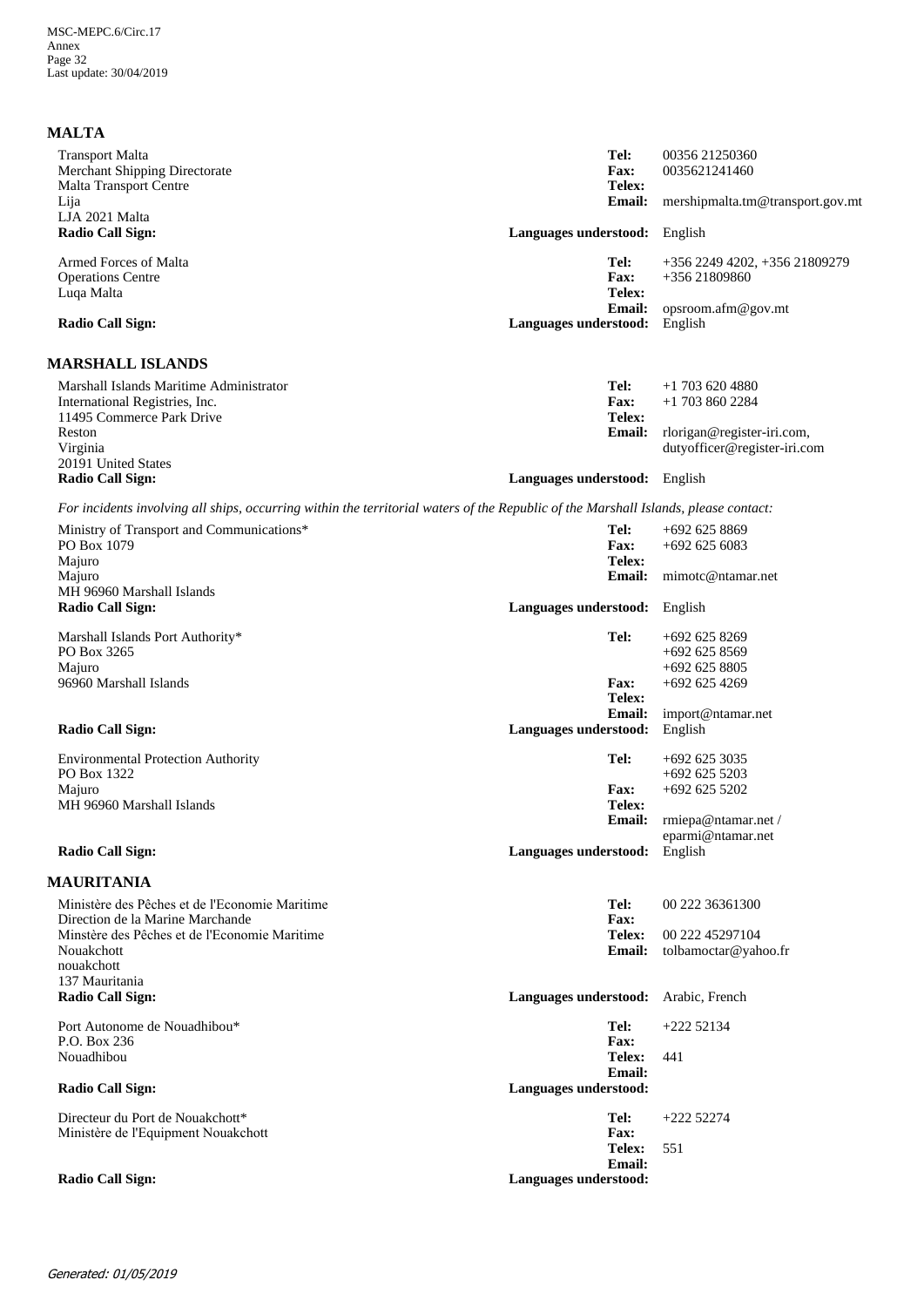| <b>MAURITIUS</b>                               |                                        |                                      |
|------------------------------------------------|----------------------------------------|--------------------------------------|
| <b>Mauritius Ports Authority</b>               | Tel:                                   | $+2302400415$                        |
| Port Administration Building                   |                                        | $+230\,216\,3504$                    |
| Mer Rouge                                      |                                        | $+230\,206\,5400$                    |
| Port Louis                                     | <b>Fax:</b>                            | $+230\,240\,0856$                    |
|                                                |                                        | +230 242 8314                        |
|                                                | <b>Telex:</b><br><b>Email:</b>         | 4238 MAUPORT IW<br>mauport@intnet.mu |
| Radio Call Sign:                               | Languages understood:                  | English, French                      |
| <b>National Coast Guard</b>                    | Tel:                                   | +230 212 2747                        |
| The Commandant                                 |                                        | $+230\,208\,8317$                    |
| Headquarters                                   | <b>Fax:</b>                            | +230 212 2770                        |
| Fort William Port Louis                        | Telex:                                 | 4880                                 |
|                                                | <b>Email:</b>                          | comdneg:intnet.mu                    |
| Radio Call Sign:                               | Languages understood:                  | English, French                      |
| Department of Environment                      | Tel:                                   | +230 212 8332                        |
| Ken Lee Tower                                  | <b>Fax:</b>                            | $+2302129407$                        |
| cnr Barracks & St Georges Streets              | Telex:                                 |                                      |
| Port Louis                                     | <b>Email:</b>                          |                                      |
| <b>Radio Call Sign:</b>                        | Languages understood:                  | English, French                      |
| <b>MEXICO</b>                                  |                                        |                                      |
| Secretaría de Comunicaciones y Transportes     | Tel:                                   | $+52(55)52653257, +52(55)5723$       |
| Boulevard Adolfo López Mateos No. 1990, Piso 5 |                                        | 93 00 Ext. 26006                     |
| Colonia Tlacopac, Delegación Álvaro Obregón    | Fax:                                   |                                      |
| Distrito Federal                               | Telex:                                 |                                      |
| 01049 Mexico                                   | <b>Email:</b>                          | ecasarru@sct.gob.mx                  |
| <b>Radio Call Sign:</b>                        | Languages understood:                  | English, Spanish                     |
| Secretaría de Marina                           | Tel:                                   | 52 (55) 5624 6500 Ext. 7723, 52 (55) |
| Av. Heroica Escuela Naval Militar #669         |                                        | 5624 6500 Ext. 1797                  |
| Col. Presidentes Ejidales, 2da. Sección        | Fax:                                   |                                      |
| Delegación Coyoacán                            | Telex:                                 |                                      |
| México<br>04470 Mexico                         | <b>Email:</b>                          | unicapam.doram@semar.gob.mx          |
| <b>Radio Call Sign:</b>                        | Languages understood: English, Spanish |                                      |
| <b>MONACO</b>                                  |                                        |                                      |
| Direction des Ports*                           | Tel:                                   | +377 93158678/58577                  |
| Service de la Marine                           | Fax:                                   | +377 93153715                        |
| Departement des Travaux Publics et des         | Telex:                                 | 489035 SERMAR MC                     |
| Affaires Sociales B.P. 468 98012 Monaco Cedex  | <b>Email:</b>                          |                                      |
| <b>Radio Call Sign:</b>                        | Languages understood:                  |                                      |
| <b>MONGOLIA</b>                                |                                        |                                      |
|                                                |                                        |                                      |
| Maritime Administration of Mongolia            | Tel:                                   | 976-51-261490                        |

| Government Building 11<br>Sambuu's street 11<br>Chingeltei district | <b>Fax:</b><br><b>Telex:</b><br>Email: | 976-11-310642<br>info@monmarad.gov.mn, |
|---------------------------------------------------------------------|----------------------------------------|----------------------------------------|
| Ulaanbaatar<br>211238 Mongolia                                      |                                        | operation@mngship.org                  |
| <b>Radio Call Sign:</b>                                             | Languages understood: English          |                                        |
| <b>MONTENEGRO</b>                                                   |                                        |                                        |

| Maritime Safety Department of Montenegro<br>Marsala Tita st. nr 7 | Tel:                  | 38230313240, 38230313241,<br>38269632930, 38267642179 |
|-------------------------------------------------------------------|-----------------------|-------------------------------------------------------|
| PO 14 Bar                                                         | <b>Fax:</b>           | 38230313274                                           |
| Bar                                                               | Telex:                | $+200\,61445$                                         |
| 85000 Montenegro                                                  | <b>Email:</b>         | predrag.ratkovic@msd-ups.org,                         |
|                                                                   |                       | info@msd-ups.org                                      |
| Radio Call Sign:                                                  | Languages understood: | English                                               |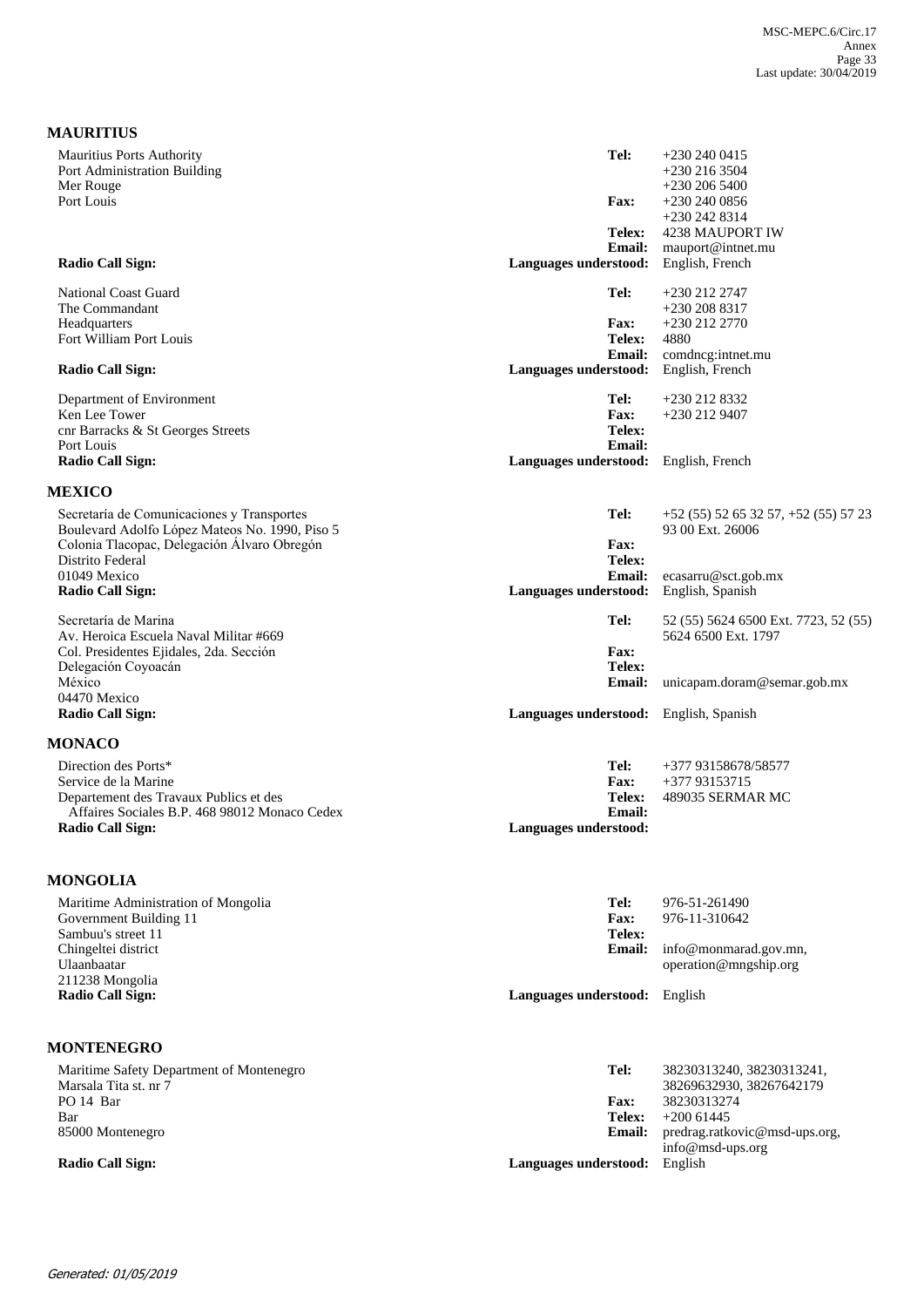# **MOROCCO**

| Direction de la Marine Marchande, DNM-SPP                                  | Tel:                                  | $+212$ 529 028 602, $+212$ 6 64 69 71                       |
|----------------------------------------------------------------------------|---------------------------------------|-------------------------------------------------------------|
| Boulevard Felix Houphouët Boigny<br>Casablanca                             | <b>Fax:</b>                           | 35<br>$+212$ 522 273 340                                    |
| 20000 Morocco                                                              | Telex:                                |                                                             |
|                                                                            | <b>Email:</b>                         | f.hakimy@mtpnet.gov.ma                                      |
| <b>Radio Call Sign:</b>                                                    | Languages understood:                 | Arabic, English, French                                     |
|                                                                            |                                       |                                                             |
| <b>MOZAMBIQUE</b>                                                          |                                       |                                                             |
| Servico Nacional de Administracao e Fiscalizacao Maritma (SAFMAR)          | Tel:                                  | $+25821494396$                                              |
| Rua Marques de Pombal No.297                                               | <b>Fax:</b><br>Telex:                 | +258 21 494396                                              |
| Maputo                                                                     | <b>Email:</b>                         | safmar@zebra.uem.mz                                         |
| <b>Radio Call Sign:</b>                                                    | Languages understood:                 |                                                             |
|                                                                            |                                       |                                                             |
| <b>MYANMAR</b>                                                             |                                       |                                                             |
| Ministry of Transport and Communications                                   | Tel:                                  | +95 1 397640, +95 1 397642                                  |
| No. 363/421                                                                | <b>Fax:</b>                           | $+951397641$                                                |
| Corner of Merchant and Theinbyu Road                                       | Telex:                                |                                                             |
| <b>Botataung Township</b>                                                  | <b>Email:</b>                         | d-nd@myanmar.com.mm,                                        |
| Yangon<br>Yangon                                                           |                                       | dma.myan@gmail.com                                          |
| 11161 Myanmar                                                              |                                       |                                                             |
| <b>Radio Call Sign:</b>                                                    | Languages understood: English         |                                                             |
|                                                                            |                                       |                                                             |
| NAMIBIA                                                                    |                                       |                                                             |
| The Directorate Maritime Affairs                                           | Tel:                                  | $+264$ 61 208 8025/6                                        |
| Private Bag 12005                                                          |                                       | $+264$ 61 208 8037                                          |
| Ausspannplatz                                                              | <b>Fax:</b>                           | $+264$ 61 240024                                            |
| Windhoek                                                                   | <b>Telex:</b><br><b>Email:</b>        | mmnangolo@mwtc.gov.na                                       |
| <b>Radio Call Sign:</b>                                                    | Languages understood:                 |                                                             |
|                                                                            |                                       |                                                             |
| Namibian Ports Authority                                                   | Tel:                                  | $+264$ 61 208 2263                                          |
| PO Box 361                                                                 | Fax:                                  | +264 61 208 2325                                            |
| Walvis Bay                                                                 | <b>Telex:</b><br><b>Email:</b>        | portcontrol@namport.com.na                                  |
| <b>Radio Call Sign:</b>                                                    | Languages understood:                 |                                                             |
| Namibian Ports Authority                                                   | Tel:                                  | $+264$ 63 200 2007                                          |
| <b>PO Box 836</b>                                                          | <b>Fax:</b>                           | $+264$ 63 200 2004                                          |
| Lüderitz                                                                   | Telex:                                |                                                             |
|                                                                            | <b>Email:</b>                         | portl@namport.com.na                                        |
| <b>Radio Call Sign:</b>                                                    | Languages understood:                 |                                                             |
| <b>NETHERLANDS</b>                                                         |                                       |                                                             |
| Netherlands Coastguard Centre                                              | Tel:                                  | $+31$ 223 542 300 (24hrs)                                   |
| <b>JRCC</b> Den Helder<br><b>MHKC Building</b>                             | <b>Fax:</b>                           | $+31$ 223 658358 (24 hrs), $+31$ 223<br>658303 (office hrs) |
| PO Box 10000                                                               | Telex:                                |                                                             |
| Den Helder                                                                 | <b>Email:</b>                         | ccc@kustwacht.nl                                            |
| 1780 CA Netherlands                                                        |                                       |                                                             |
| <b>Radio Call Sign:</b><br>PBK, VHF Ch.16VHF DSC Ch.70MF DSC<br>2187.5 kHz | Languages understood: English, German |                                                             |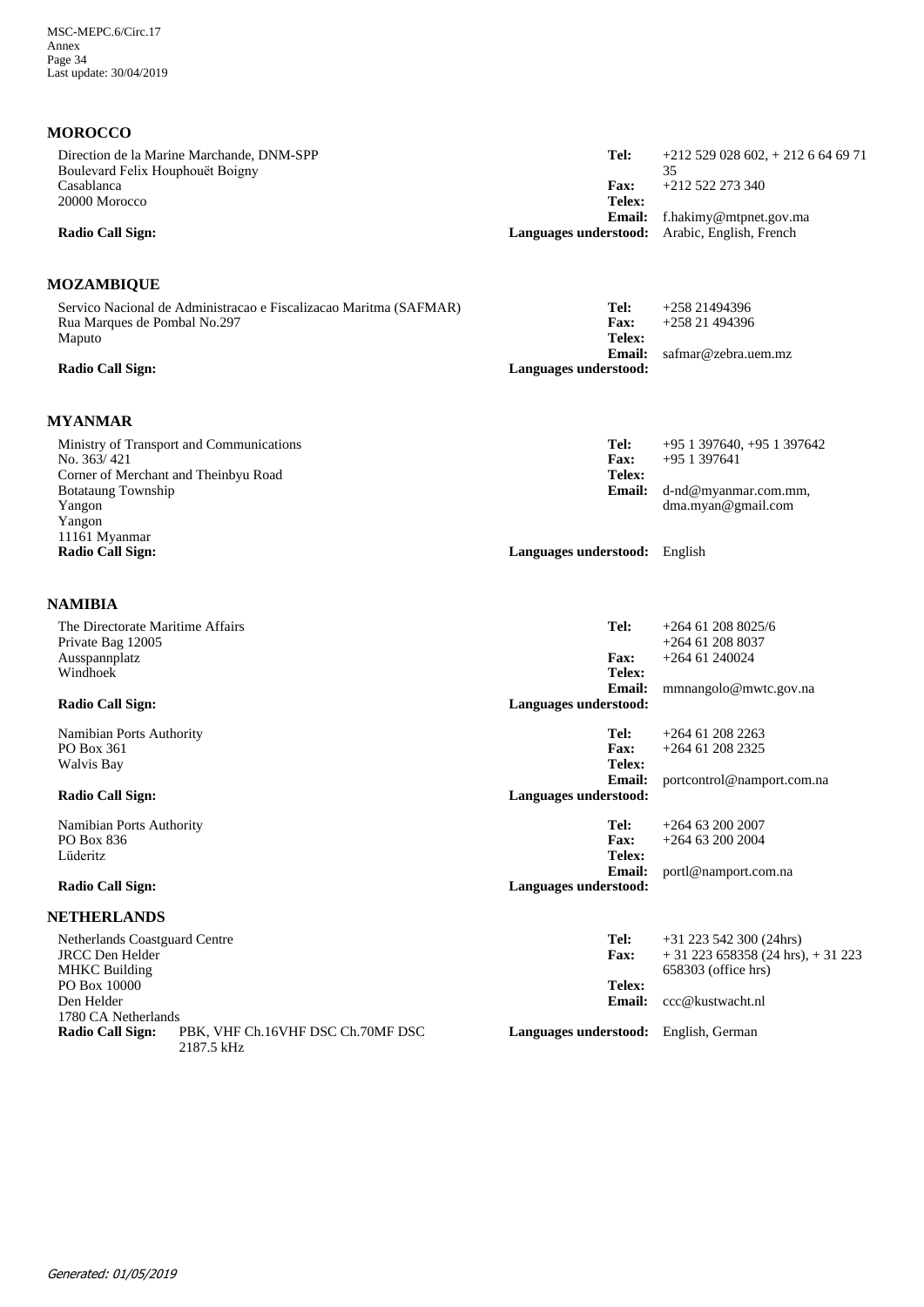| <b>NEW ZEALAND</b>                                                                                                                                        |                                                  |                                                                        |
|-----------------------------------------------------------------------------------------------------------------------------------------------------------|--------------------------------------------------|------------------------------------------------------------------------|
| Maritime New Zealand<br>Level 11, 1 Grey Street,<br>PO Box 25620,<br>Wellington<br>6046 New Zealand                                                       | Tel:<br>Fax:<br>Telex:<br><b>Email:</b>          | $+6444730111$<br>$+64$ 4 4 9 4 1 2 6 3<br>enquiries@maritimenz.govt.nz |
| <b>Radio Call Sign:</b><br>HF Radio: Taupo Maritime Radio/ZLM; VHF<br>Radio: Maritime Radio; Inmarsat C: 582 451 200<br>067; Ans Back: MRNZ - X           | Languages understood: English                    |                                                                        |
| <b>NICARAGUA</b>                                                                                                                                          |                                                  |                                                                        |
| Ministerio de Transporte*<br>Dirección General de Transporte Acuatico Nacional<br>3er Piso, Edificio 17<br>Plaza España Managua                           | Tel:<br><b>Fax:</b><br>Telex:<br><b>Email:</b>   | $+505260572/96067$<br>1339 MITRANS                                     |
| <b>Radio Call Sign:</b>                                                                                                                                   | Languages understood:                            |                                                                        |
|                                                                                                                                                           |                                                  |                                                                        |
| <b>NIGERIA</b><br>Nigerian Maritime Administration and Safety Agency<br>NIGERIAN MARITIME RESOUCRES DEVELOPMENT CENTRE (NMRDC)<br><b>KIRIKIRI</b> Phase 2 | Tel:<br><b>Fax:</b><br>Telex:                    | +2347034172913                                                         |
| APAPA.<br>Lagos                                                                                                                                           | <b>Email:</b>                                    | s.umoren@yahoo.com                                                     |
| LAGOS Nigeria<br><b>Radio Call Sign:</b>                                                                                                                  | Languages understood: English                    |                                                                        |
| <b>NIMASA</b><br><b>NO 4 BURMA ROAD</b><br>APAPA, LAGOS Nigeria                                                                                           | Tel:<br><b>Fax:</b><br><b>Telex:</b>             | +2348033123801, +2349055255555                                         |
| <b>Radio Call Sign:</b>                                                                                                                                   | <b>Email:</b><br>Languages understood:           | dakuku.peterside@nimasa.gov.ng,<br>dakuku3@yahoo.com<br>English        |
| Federal Ministry of Transport<br>MARITIME SERVICES DEPARTMENT, Federal Ministry of Transport<br>4th Floor Bukar Dipcharima House                          | Tel:<br><b>Fax:</b><br>Telex:                    | +2348062729902                                                         |
| <b>Central Business District</b><br><b>ABUJA</b> Nigeria                                                                                                  | <b>Email:</b>                                    | adigunphilip@yahoo.com                                                 |
| <b>Radio Call Sign:</b>                                                                                                                                   | Languages understood: English                    |                                                                        |
| The Petroleum Inspectorate*<br>44 Eric Moore                                                                                                              | <b>Fax:</b>                                      | Tel: $+2341802490 - 4$                                                 |
| Suru-Lere<br>PMB 12701 Lagos<br><b>Radio Call Sign:</b>                                                                                                   | Telex:<br><b>Email:</b><br>Languages understood: | 27478 NNPC NG                                                          |
| NIGERIA MARITIME ADMINSTRATION AND SAFETY AGENCY<br>4th FLOOR ROOM 412, NIMASA BUILDING, KIRIKIRI PHASE 2<br>OLODI APAPA                                  | Tel:<br><b>Fax:</b><br>Telex:                    | +23472894401, +23472894401                                             |
| <b>LAGOS</b><br><b>APAPA</b> Nigeria<br><b>Radio Call Sign:</b>                                                                                           | <b>Email:</b><br>Languages understood:           | suday.umoren@nimasa.gov.ng,<br>sumoren@yahoo.com<br>English            |
| <b>NIUE</b>                                                                                                                                               |                                                  |                                                                        |
| NIUE SHIP REGISTRY<br>10 Anson Road #25-15 International Plaza, Singapore 079903<br>Singapore Singapore                                                   | Tel:<br><b>Fax:</b><br>Telex:                    | $+656226-2001$<br>$+656226-3001$                                       |
| <b>Radio Call Sign:</b>                                                                                                                                   | <b>Email:</b><br>Languages understood:           | technical@niueship.com<br>English                                      |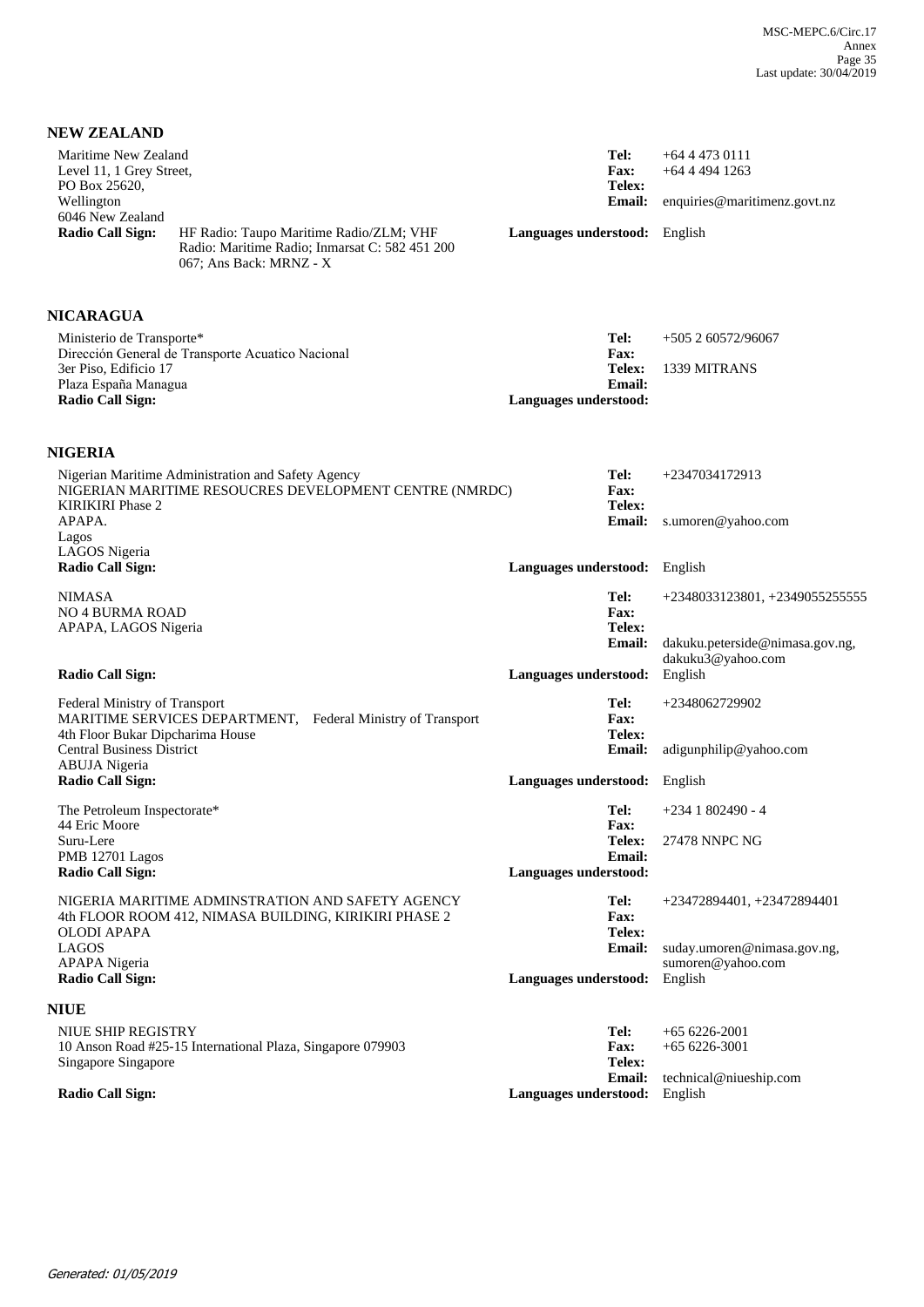## **NORWAY**

| Kystverket/Norwegian Coastal Administration<br>Department of Emergency and Response<br>PO Box 125 | Tel:<br><b>Fax:</b><br>Telex:        | $+4733034800(24hrs)$<br>$+47$ 33 03 4949 (office hours only) |
|---------------------------------------------------------------------------------------------------|--------------------------------------|--------------------------------------------------------------|
| N-3191 Horten                                                                                     | <b>Email:</b>                        | vakt@kystverket.no                                           |
| Radio Call Sign:                                                                                  | <b>Languages understood:</b> English |                                                              |
|                                                                                                   |                                      |                                                              |

## **OMAN**

| Ministry of Environment & Climate Affairs<br>P.O.Box: 323 Postal Code: 100<br>Muscat Oman                                                                    | Tel:<br>Fax:<br>Telex:                  | $+96824693666$<br>+968 24 691082                                            |
|--------------------------------------------------------------------------------------------------------------------------------------------------------------|-----------------------------------------|-----------------------------------------------------------------------------|
| Radio Call Sign:                                                                                                                                             | <b>Email:</b><br>Languages understood:  | peleleza@mail.com<br>Arabic, English                                        |
| Royal Navy of Oman<br>P.O Box 723<br>Seeb<br>111 Oman                                                                                                        | Tel:<br>Fax:<br>Telex:<br>Email:        | +968 24 338806, +968 24 338805<br>+968 24 334730                            |
| <b>Radio Call Sign:</b><br>A4L                                                                                                                               | Languages understood:                   | Arabic, English                                                             |
| Royal Oman Police Coast Guard Headquarters<br>Royal Oman Police, Coast Guard Hedquarters<br>Port Sultan Oaboos<br>Post.Box 362<br>Mutrah, Muscat<br>114 Oman | Tel:<br>Fax:<br>Telex:<br><b>Email:</b> | +968 24 714661<br>+968 24 714937<br><b>NIL</b><br>costguard@rop.gov.om      |
| <b>Radio Call Sign:</b><br>A4E2/COSTGUARD                                                                                                                    | Languages understood:                   | Arabic, English                                                             |
| PAKISTAN                                                                                                                                                     |                                         |                                                                             |
| Directorate General, Technical Wing Ministry of Ports and Shipping<br>1st Floor, KDLB Building, West Wharf Road<br>Karachi Pakistan                          | Tel:<br>Fax:<br>Telex:<br>Email:        | 092 21 920 6406/920 4196<br>092 21-920 6407/920 4191<br>$d$ gpspk@gmail.com |
| <b>Radio Call Sign:</b>                                                                                                                                      | Languages understood:                   |                                                                             |
| Ministry of Ports & Shipping, Directorate General, Technical Wing<br>1st Floor, KDLB Building, West Wharf Road<br>Karachi Pakistan                           | Tel:<br>Fax:<br>Telex:<br><b>Email:</b> | $+92$ 21 99206406<br>+92 21 99206407<br>dgpspk@gmail.com                    |
| <b>Radio Call Sign:</b>                                                                                                                                      | Languages understood:                   | English                                                                     |
| Maritime Security Agency<br>MSA Headquarters,<br>PO Box 13333                                                                                                | Tel:<br>Fax:<br>Telex:                  | +922199214619, +922123198941<br>+922199214625, +922199214621                |
| West Wharf Road Karachi-74000<br>Karachi Pakistan                                                                                                            | <b>Email:</b>                           | mrccpmsa@cyber.net.pk                                                       |
| <b>Radio Call Sign:</b><br><b>BEYL</b>                                                                                                                       | Languages understood: English           |                                                                             |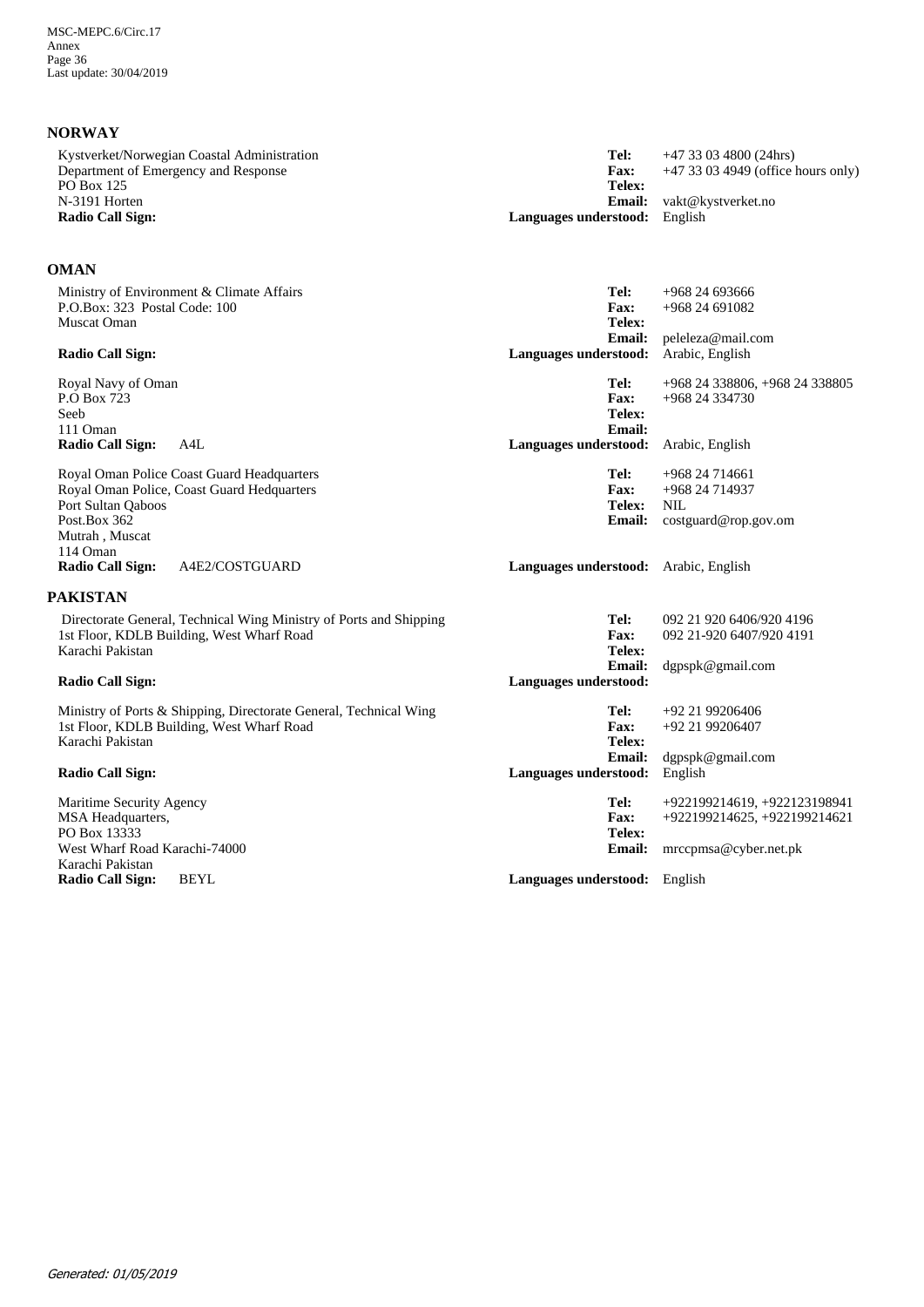## **PALAU**

| Palau International Ship Registry-<br>Europe Head Office- 5, Sachtouri Street, 6th floor Piraeus Greece 18536<br>USA Head Office-Six Pines Drive, Suite 8210, Office 277 The Woodlands, TX 77380, 9595 | Tel:<br><b>Fax:</b><br>Telex: | $+18326316061, +302104293500$<br>$+302104293505$ , $+18326316061$ |
|--------------------------------------------------------------------------------------------------------------------------------------------------------------------------------------------------------|-------------------------------|-------------------------------------------------------------------|
| <b>United States</b><br>Piraeus<br>Greece                                                                                                                                                              | <b>Email:</b>                 | info@palaureg.com                                                 |
| 18536 Greece                                                                                                                                                                                           |                               |                                                                   |
| <b>Radio Call Sign:</b>                                                                                                                                                                                |                               | Languages understood: English, Spanish                            |
| <b>Environment Quality Protection Board*</b>                                                                                                                                                           | Tel:                          | $+6804882620$                                                     |
| P.O. Box 100                                                                                                                                                                                           | Fax:                          | $+6804882963$                                                     |
| Koror                                                                                                                                                                                                  | Telex:                        |                                                                   |
| 96940 Palau                                                                                                                                                                                            | <b>Email:</b>                 | whayesm@gmail.com                                                 |
| <b>Radio Call Sign:</b>                                                                                                                                                                                | Languages understood:         | English                                                           |
| Alternatively spills can be notified to:                                                                                                                                                               |                               |                                                                   |
| Malakal Port Authority*                                                                                                                                                                                | Tel:                          | $+6804882496$                                                     |
| Address as above                                                                                                                                                                                       | Fax:                          |                                                                   |
| Palau Palau                                                                                                                                                                                            | Telex:                        |                                                                   |
|                                                                                                                                                                                                        | <b>Email:</b>                 | whayesm@gmail.com                                                 |
| <b>Radio Call Sign:</b>                                                                                                                                                                                | Languages understood:         | English                                                           |
| <b>PANAMA</b>                                                                                                                                                                                          |                               |                                                                   |
| Panama Maritime Authority General Directorate of Ports and Maritime Ancilliary Industries                                                                                                              | Tel:                          | $+5075015154$ , $+5075015155$ , $+507$                            |
| Diablo Heights, Building 5534<br>Balboa, Ancon                                                                                                                                                         | Fax:                          | 501 5253                                                          |
| Panama                                                                                                                                                                                                 | Telex:                        | +507 501 5457, +507 501 5213                                      |
| 0843-0533 Panama                                                                                                                                                                                       | <b>Email:</b>                 | sgonzalez@amp.gob.pa                                              |
| Radio Call Sign:<br>VHF Channels 14 and 16                                                                                                                                                             | Languages understood:         | Spanish                                                           |
|                                                                                                                                                                                                        |                               |                                                                   |
| <b>PAPUA NEW GUINEA</b>                                                                                                                                                                                |                               |                                                                   |
| National Maritime Safety Authority                                                                                                                                                                     | Tel:                          | $+6753054602, +67572045402,$                                      |
| Level 3, Defens Haus,                                                                                                                                                                                  |                               | $+6753054600$                                                     |
| P.O. Box 668,<br>$\mathbf{D}$ $\mathbf{M}$ 1                                                                                                                                                           | <b>Fax:</b><br>m. 1.          | $+6753210873$                                                     |

| Level 3. Defens Haus.     | $+6753054600$                        |  |
|---------------------------|--------------------------------------|--|
| P.O. Box 668,             | $+6753210873$<br><b>Fax:</b>         |  |
| Port Moresby              | Telex:                               |  |
| National Capital District | <b>Email:</b> korlowski@nmsa.gov.pg. |  |
| 121 Papua New Guinea      | enquiries@nmsa.gov.pg                |  |
| Radio Call Sign:          | English<br>Languages understood:     |  |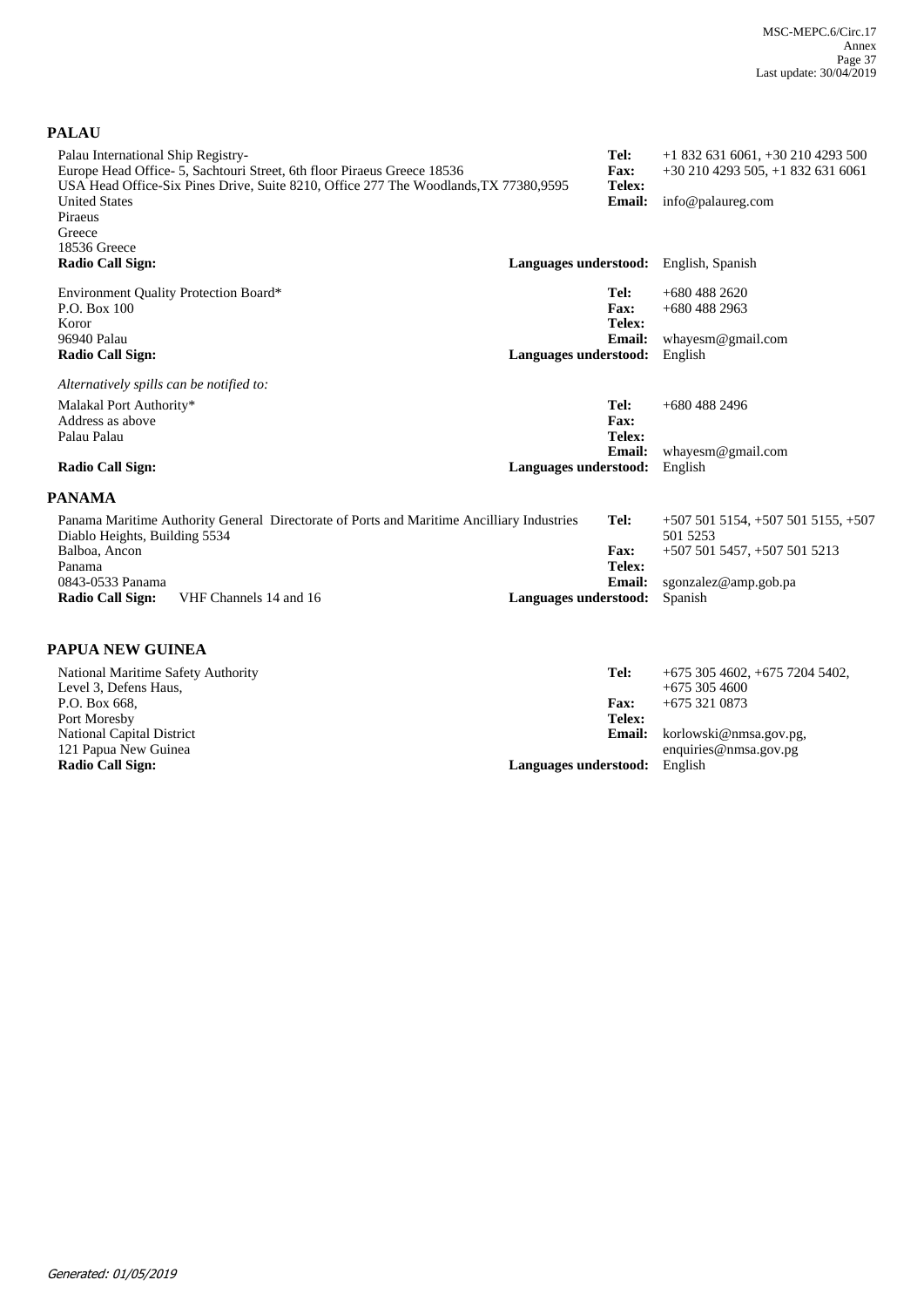| <b>PERU</b>                                                                               |                                                                                                                                                  |                               |                                                |                                                                                                                                                                  |
|-------------------------------------------------------------------------------------------|--------------------------------------------------------------------------------------------------------------------------------------------------|-------------------------------|------------------------------------------------|------------------------------------------------------------------------------------------------------------------------------------------------------------------|
| Callao                                                                                    | Dirección General de Capitanías y Guardacostas - Comandancía de Operaciones Guardacostas<br>Av. Contralmirante Mora S/N° - Base Naval del Callao |                               | Tel:<br>Fax:<br>Telex:                         | +51 1 4200766, 51 941898241<br>$+5114200766$                                                                                                                     |
| Callao 01 Peru                                                                            |                                                                                                                                                  |                               | <b>Email:</b>                                  | comoperguard@dicapi.mil.pe,<br>edgar.patterson@dicapi.mil.pe                                                                                                     |
| <b>Radio Call Sign:</b>                                                                   |                                                                                                                                                  | Languages understood:         |                                                | English, Spanish                                                                                                                                                 |
| <b>COSTERA PAITA</b><br>Paita - Piura Peru                                                | Caleta Tierra Colorada S/N Ex-Cuartel Naval de Paita - Parte Alta - Paita                                                                        |                               | Tel:<br>Fax:<br>Telex:<br>Email:               | +51 73 211670, 989259249<br>$+5173211670$<br>26043-PE, MMSI: 007600121<br>costerapaita@dicapi.mil.pe,<br>dobbe001@dicapi.mil.pe                                  |
| <b>Radio Call Sign:</b>                                                                   | OBY <sub>2</sub>                                                                                                                                 | Languages understood:         |                                                | English, Spanish                                                                                                                                                 |
| <b>COSTERA CALLAO</b><br>Callao<br>Callao 01 Peru<br><b>Radio Call Sign:</b>              | Av. Contralmirante Mora S/N° - Base Naval del Callao<br>OBC <sub>3</sub>                                                                         |                               | Tel:<br><b>Fax:</b><br>Telex:<br><b>Email:</b> | +51 1 4200177, 996600825 RPM.<br>#513565<br>$+5114299798$<br>26-042-PE, MMSI: 007600125<br>costeracallao@dicapi.mil.pe<br>Languages understood: English, Spanish |
| <b>COSTERA MOLLENDO</b>                                                                   |                                                                                                                                                  |                               | Tel:                                           | +51 54 534383, 959299791 RPM                                                                                                                                     |
| Carretera Matarani - Mollendo S/N.<br>Mollendo - Arequipa Peru<br><b>Radio Call Sign:</b> | OBF4                                                                                                                                             |                               | <b>Fax:</b><br>Telex:<br><b>Email:</b>         | #523073<br>$+5154534383$<br>59-655-PE, MMSI: 007600129<br>costeramollendo@dicapi.mil.pe,<br>corne001@dicapi.mil.pe<br>Languages understood: English, Spanish     |
| <b>PHILIPPINES</b>                                                                        |                                                                                                                                                  |                               |                                                |                                                                                                                                                                  |
| Headquarters Philippine Coast Guard<br>139 25th Street, Port Area<br>Manila Philippines   |                                                                                                                                                  |                               | Tel:<br><b>Fax:</b>                            | $+63$ 2 527 3880 - 88, $+63$ 2 527 8481,<br>$+63$ 2 556 3002                                                                                                     |
| <b>Radio Call Sign:</b>                                                                   |                                                                                                                                                  | Languages understood:         | Telex:<br><b>Email:</b>                        | cg9@coastguard.gov.ph<br>English                                                                                                                                 |
| <b>Coast Guard Base</b><br>Farola<br><b>Binondo</b>                                       | National Headquarters Philippine Coast Guard                                                                                                     |                               | Tel:<br><b>Fax:</b><br>Telex:                  | $+632245-9165, +632527-8481$ loc<br>7401                                                                                                                         |
| Manila<br>1006 Philippines                                                                |                                                                                                                                                  |                               | <b>Email:</b>                                  | mepcom_pcg2006@yahoo.com                                                                                                                                         |
| <b>Radio Call Sign:</b>                                                                   |                                                                                                                                                  | Languages understood: English |                                                |                                                                                                                                                                  |
| <b>POLAND</b>                                                                             |                                                                                                                                                  |                               |                                                |                                                                                                                                                                  |
| Hryniewickiego 10;<br>PO BOX 375                                                          | Maritime Rescue Coordination Centre (MRCK) Gdynia                                                                                                |                               | Tel:                                           | +48 58 620 55 51, ISDN: +48 58 661<br>01 96, cell phone (24hrs): +48 505<br>050 971                                                                              |
| Gdynia<br>81-340 Poland                                                                   |                                                                                                                                                  |                               | <b>Fax:</b><br>Telex:                          | +48 58 660 76 40                                                                                                                                                 |
| <b>Radio Call Sign:</b>                                                                   | POLRATOK 1; VHF Ch. 11 or 16; DSC Ch. 70<br>or 74                                                                                                | Languages understood:         | <b>Email:</b>                                  | polratok.1@sar.gov.pl<br>English                                                                                                                                 |
| Maritime Rescue Sub-Centre<br>Wladyslawa IV 7;<br>Swinoujscie<br>72-600 Poland            |                                                                                                                                                  |                               | Tel:<br>Fax:<br>Telex:                         | $+48913214917$ , cell phone (24hrs):<br>+48 505 050 969<br>+48 91 321 59 29                                                                                      |
| <b>Radio Call Sign:</b>                                                                   | POLRATOK 2; VHF Ch. 11 or 16; DSC Ch. 70<br>or 74                                                                                                | Languages understood:         | <b>Email:</b>                                  | polratok.2@sar.gov.pl<br>English                                                                                                                                 |
| Nowy Świat 6/12<br>Warszawa                                                               | Ministry of Maritime Economy and Inland Navigation                                                                                               |                               | Tel:<br>Fax:<br>Telex:                         | +48 22 583 85 70<br>+48 22 583 85 71                                                                                                                             |
| 00-400 Poland<br><b>Radio Call Sign:</b>                                                  |                                                                                                                                                  | Languages understood:         | <b>Email:</b>                                  | sekretariatDGM@mgm.gov.pl<br>English                                                                                                                             |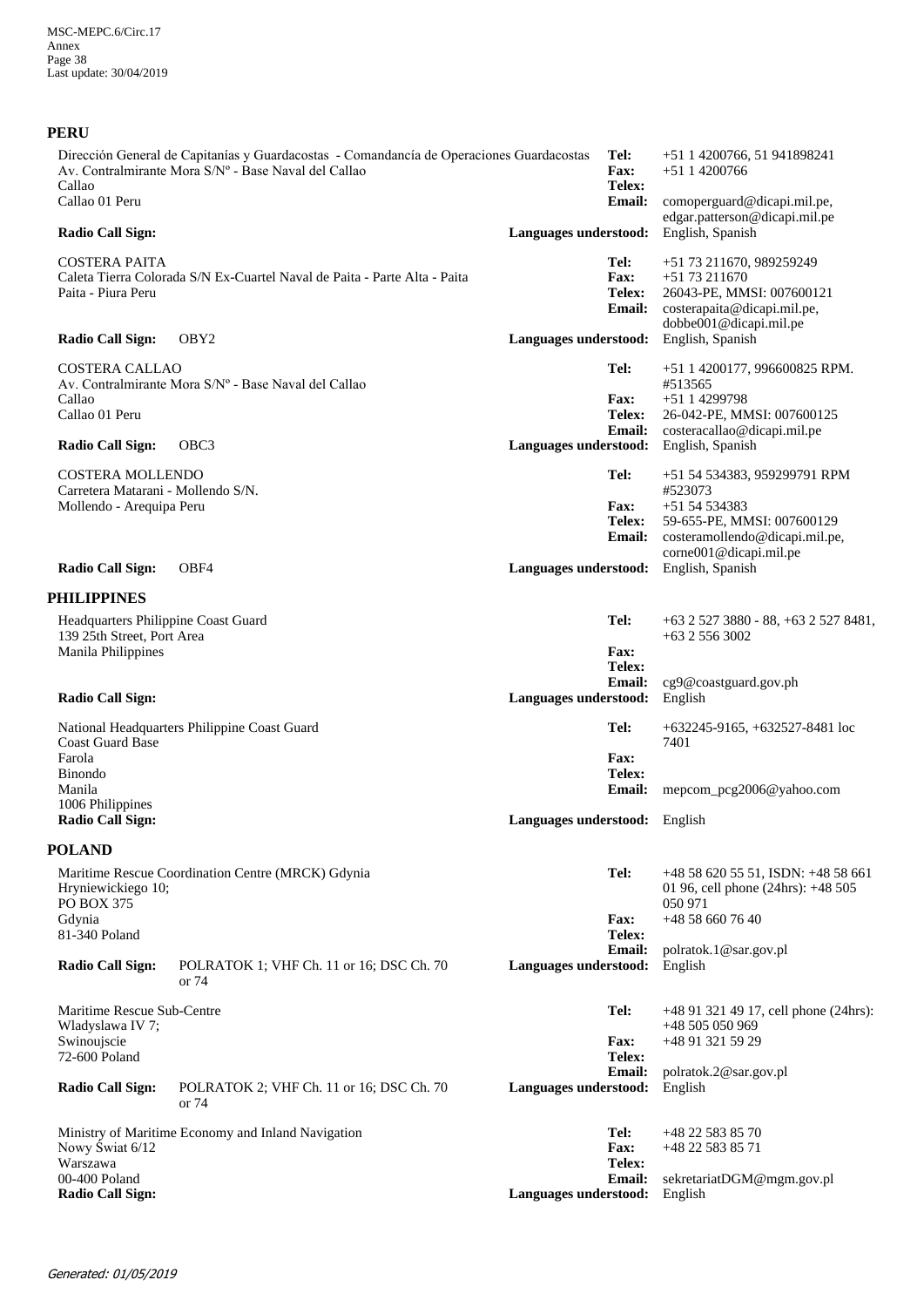## **PORTUGAL**

| <b>Radio Call Sign:</b>                                                                                                              | Languages understood:                                                                                                                        |
|--------------------------------------------------------------------------------------------------------------------------------------|----------------------------------------------------------------------------------------------------------------------------------------------|
| Direcção-Geral da Autoridade Marítima<br>Direcção-Geral da Autoridade Marítima<br>Edifício da Marinha<br>Praça do Comércio<br>Lisboa | Tel:<br>+351 21 098 4038, +351 91 759 2700<br>Fax:<br>+351 21 342 4137<br>Telex:<br>43536 DIRMAR P<br><b>Email:</b><br>dgam.scpmh@marinha.pt |
| 1100-148 LISBOA Portugal<br>Radio Call Sign:                                                                                         | Languages understood:                                                                                                                        |
| MRCC Ponta Delgada (Açores)*<br><b>MRCC</b> Ponta Delgada<br>Ponta Delgada Portugal                                                  | Tel:<br>$+351$ 296 281777<br><b>Fax:</b><br>+351 296 205239<br>Telex:<br>+404 82479 MRCC PD P<br>Email:<br>mrc. delgada @marinha. pt         |
| Radio Call Sign:                                                                                                                     | Languages understood:                                                                                                                        |
| <b>MRCC</b> Lisboa<br><b>MRCC</b> Lisboa<br>Lisboa Portugal                                                                          | Tel:<br>+351 21 440 1919<br>Fax:<br>+351 21 440 1954<br>Telex:<br>$(+404)$ 60747 P<br>mrcc.lisboa@marinha.pt<br><b>Email:</b>                |
| Radio Call Sign:                                                                                                                     | Languages understood:                                                                                                                        |
| <b>MRSC Funchal Madeira</b><br><b>MRSC</b> Funchal Madeira<br><b>Funchal Portugal</b><br>Radio Call Sign:                            | Tel:<br>+351 291 213 110<br>Fax:<br>+351 291 228232<br>Telex:<br><b>Email:</b><br>mrsc.funchal@marinha.pt<br>Languages understood:           |
|                                                                                                                                      |                                                                                                                                              |

**Email: Telex: Fax:**

**Tel:**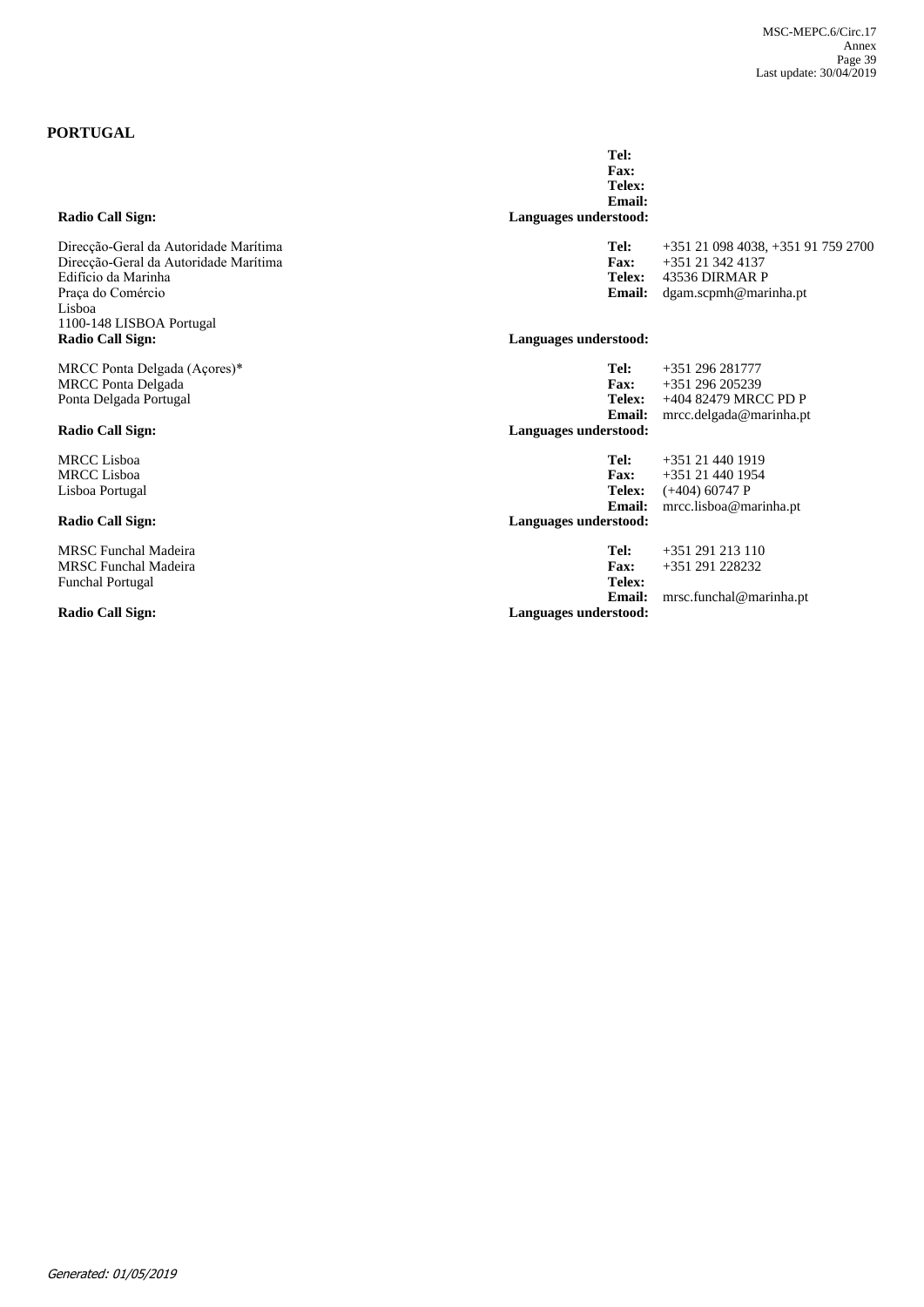# **QATAR**

| Dept. of Marine Regulations, Ministry of Transport & Communications<br>Dept. of Marine Regulations<br>PO Box 23024                                  | Tel:<br>+974 40451666<br>Fax:<br>+974 44371109<br>Telex:                                                   |
|-----------------------------------------------------------------------------------------------------------------------------------------------------|------------------------------------------------------------------------------------------------------------|
| Doha Qatar<br><b>Radio Call Sign:</b>                                                                                                               | <b>Email:</b><br>mrd@motc.gov.qa,<br>Hilal.AlNaimi@motc.gov.qa<br>Languages understood:<br>Arabic, English |
| Dept. of Marine Regulations, Ministry of Transport & Communications<br>The Director<br>Dept. of Marine Regulations<br>P.O. Box 23024, Doha          | Tel:<br>$+97440451666$<br><b>Fax:</b><br>+974 44371109<br>Telex:<br><b>Email:</b><br>mrd@motc.gov.qa,      |
| Qatar Qatar<br><b>Radio Call Sign:</b>                                                                                                              | Hilal.AlNaimi@motc.gov.qa<br>Languages understood:<br>Arabic, English                                      |
| Dept. of Marine Regulations, Ministry of Transport & Communications<br>P.O.Box 23024<br>Doha Qatar                                                  | Tel:<br>$+97440451666$<br>Fax:<br>+974 44371109<br>Telex:<br><b>Email:</b><br>mrd@motc.gov.qa,             |
| <b>Radio Call Sign:</b>                                                                                                                             | Hilal.AlNaimi@motc.gov.qa<br>Languages understood:<br>Arabic, English                                      |
| <b>Qatar Spill Response Centre</b><br>Qatar Petroleum<br>PO Box 47                                                                                  | Tel:<br>+974 40134497, +974 40134481<br>Fax:<br>+974 40139766<br>Telex:                                    |
| Doha-Qatar<br>Doha-Qatar Qatar                                                                                                                      | <b>Email:</b><br>hm_alkater@qp.com.qa                                                                      |
| <b>Radio Call Sign:</b><br>Alpha Seven Sierra A7S - Single-sided band<br>frequency 2370 KHZ (SSB) - CH 16 International<br>Marine Emergency Channel | Languages understood: Arabic, English                                                                      |
| Ministry of Interior, Coasts & Borders security-Operations Department<br>Doha, Qatar<br>P.O.Box 8610                                                | Tel:<br>+974 235 4666, +974 235 4664<br>Fax:<br>$+974 - 4443$ 1777<br><b>Telex:</b>                        |
| Doha Qatar<br><b>Radio Call Sign:</b>                                                                                                               | Email:<br>haalsulaiti@moi.gov.qa<br>Languages understood:<br>Arabic, English                               |
| Ministry of Municipalty and Environment<br>PO Box 7634                                                                                              | Tel:<br>+974-4420 7777/4420 7137<br>Fax:<br>+974-4420 7000                                                 |
| Doha Qatar<br><b>Radio Call Sign:</b>                                                                                                               | Telex:<br><b>Email:</b><br>hskubaisi@moe.gov.qa<br>Languages understood:<br>Arabic, English                |
| <b>REPUBLIC OF KOREA</b>                                                                                                                            |                                                                                                            |
| Boreoyng Coast Guard Station<br>Boreoyng<br>Boreoyng Republic of Korea                                                                              | Tel:<br>$+8241122$<br><b>Fax:</b><br>$+82$ 41 402 2942 (24hr), $+82$ 41 402<br>2991                        |
| <b>Radio Call Sign:</b>                                                                                                                             | Telex:<br><b>Email:</b><br>Languages understood:<br>English                                                |
| <b>Buan Coast Guard Station</b><br>15, Dongjung 2-gil, Buan-eup, Buan-gun                                                                           | Tel:<br>$+8263122$<br><b>Fax:</b><br>$+82$ 63 928 2900(24hr), $+82$ 63 928                                 |
| Jeollabuk-do<br>Korea<br>15, Dongjung 2-gil, Buan-eup, Buan-gun                                                                                     | 2991<br>Telex:<br>Email:                                                                                   |
| 56308 Republic of Korea<br><b>Radio Call Sign:</b>                                                                                                  | Languages understood:<br>English                                                                           |
| <b>Busan Coast Guard Station</b><br>Busan<br><b>Busan Republic of Korea</b>                                                                         | Tel:<br>$+8251122$<br><b>Fax:</b><br>+82 51 664 2900(24hr), +82 51 664<br>2991                             |
| <b>Radio Call Sign:</b>                                                                                                                             | Telex:<br>Email:<br>Languages understood:<br>English                                                       |
| Central Regional Headquaters, Korea Coast Guard<br><b>Central Regional Headquaters</b><br>Central Regional Headquaters of Korea                     | Tel:<br>$+82$ 32 122 (24hr)<br><b>Fax:</b><br>+82 32 835 2942 (24hr), +82 32 835<br>2491                   |
| Incheon Republic of Korea                                                                                                                           | Telex:<br><b>Email:</b>                                                                                    |
| <b>Radio Call Sign:</b>                                                                                                                             | Languages understood:<br>English                                                                           |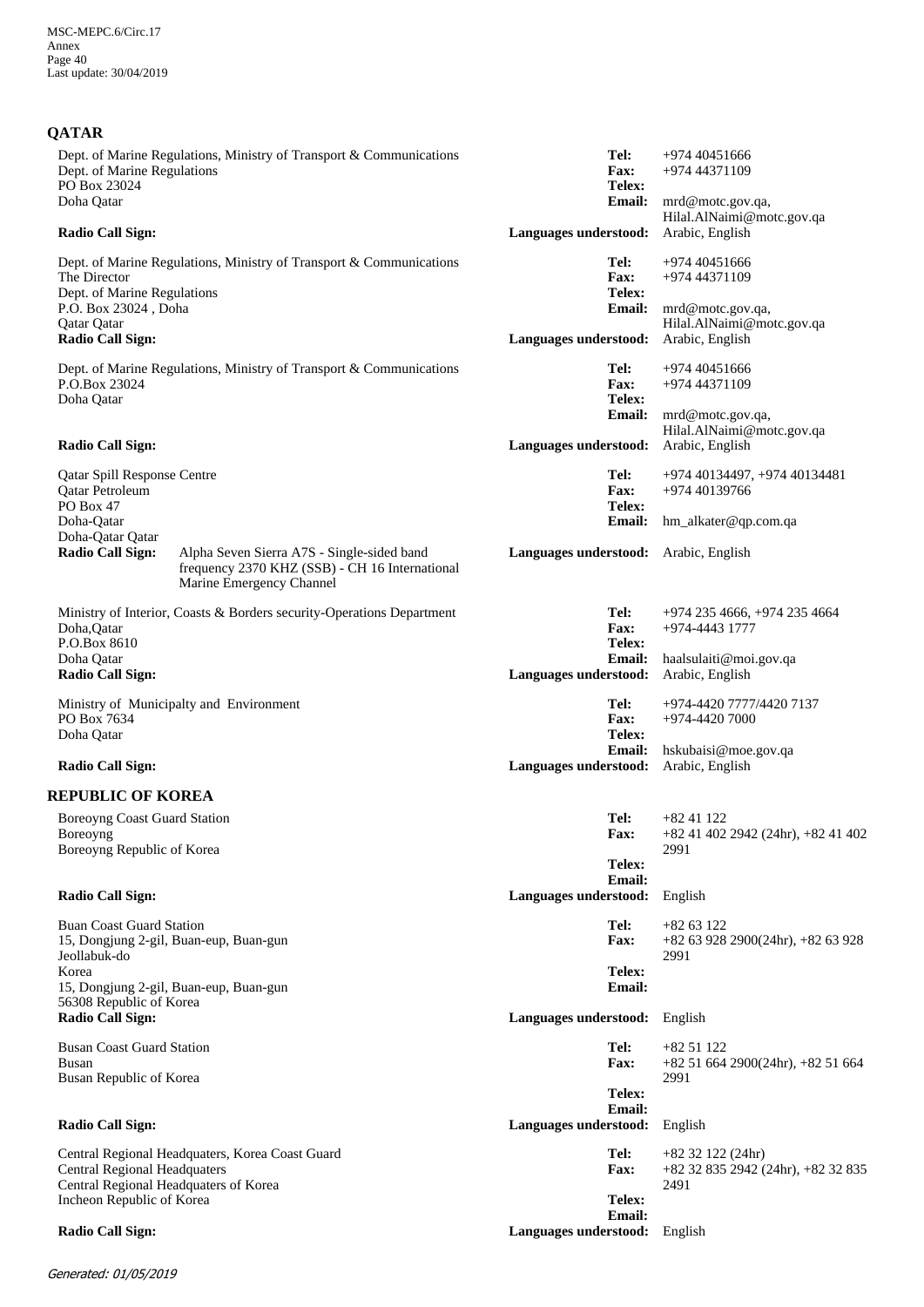| <b>Changwon Coast Guard Station</b><br>Changwon                                                                                             | Tel:<br><b>Fax:</b>                       | $+8255122$<br>+82 55 981 2942 (24hr), +82 55 981                 |
|---------------------------------------------------------------------------------------------------------------------------------------------|-------------------------------------------|------------------------------------------------------------------|
| Changwon Republic of Korea                                                                                                                  | Telex:<br><b>Email:</b>                   | 2991                                                             |
| <b>Radio Call Sign:</b>                                                                                                                     | Languages understood:                     | English                                                          |
| Donghae Coast Guard Station<br>Donghae<br>Donghae (briefing room)                                                                           | Tel:<br><b>Fax:</b>                       | $+8233122$<br>$+82$ 33 531 9595(24hr), $+82$ 33 741<br>2991      |
| Donghae Republic of Korea                                                                                                                   | Telex:                                    |                                                                  |
| Radio Call Sign:                                                                                                                            | <b>Email:</b><br>Languages understood:    | English                                                          |
| East Regional Headquarters, Korea Coast Guard<br><b>East Regional Headquarters</b><br>East Regional Headquarters of Korea Republic of Korea | Tel:<br><b>Fax:</b>                       | $+82-33-122$<br>$+82$ 33 680 2942 (24 hrs), $+82$ 33 680<br>2997 |
| <b>Radio Call Sign:</b>                                                                                                                     | Telex:<br>Email:<br>Languages understood: | English                                                          |
| Gunsan Coast Guard Station<br>Gunsan                                                                                                        | Tel:<br><b>Fax:</b>                       | $+8263122$<br>+82 63 539 2942(24hr), +82 63 539                  |
| Janghang<br>Gunsan Republic of Korea                                                                                                        | Telex:<br>Email:                          | 2991                                                             |
| <b>Radio Call Sign:</b>                                                                                                                     | Languages understood:                     | English                                                          |
| HO, Korea Coast Guard<br>Korea Coast Guard<br>13, Jeongbu 2Cheongsa-ro, Sejong-si                                                           | Tel:<br>Fax:<br>Telex:                    | $+82$ 44 122, $+82$ 44 205 2594<br>$+82448681761$                |
| Republic of Korea<br>Sejong-si<br>30128 Republic of Korea                                                                                   | <b>Email:</b>                             | mcckorea@korea.kr                                                |
| <b>Radio Call Sign:</b>                                                                                                                     | Languages understood:                     | English                                                          |
| <b>Incheon Coast Guard Station</b><br>Incheon                                                                                               | Tel:<br><b>Fax:</b>                       | $+8233122$<br>$+82$ 32 650 2942(24hr), $+82$ 32 650              |
| Incheon<br>Incheon Republic of Korea                                                                                                        | Telex:                                    | 2991                                                             |
| <b>Radio Call Sign:</b>                                                                                                                     | <b>Email:</b><br>Languages understood:    | English                                                          |
| Jeju Coast Guard Station<br>Jeju<br>Jeju Republic of Korea                                                                                  | Tel:<br><b>Fax:</b>                       | $+8264122$<br>$+82$ 64 756 9595(24hr), $+82$ 64 766              |
|                                                                                                                                             | Telex:                                    | 2991                                                             |
| <b>Radio Call Sign:</b>                                                                                                                     | Email:<br>Languages understood:           | English                                                          |
| Jeju Regional Headquarter, Korea Coast Guard<br>Jeju Island<br>Jeju Island Republic of Korea                                                | Tel:<br>Fax:                              | $+8264122$<br>$+82$ 64 801 2900(24hr), $+82$ 64 801<br>2991      |
|                                                                                                                                             | Telex:                                    |                                                                  |
| <b>Radio Call Sign:</b>                                                                                                                     | Email:<br>Languages understood:           | English                                                          |
| Mokpo Coast Guard Station<br>Mokpo                                                                                                          | Tel:<br>Fax:                              | $+8261122$<br>$+82$ 61 241 2742(24hr), $+82$ 61 241              |
| Mokpo Republic of Korea                                                                                                                     | Telex:<br>Email:                          | 2991                                                             |
| <b>Radio Call Sign:</b>                                                                                                                     | Languages understood:                     | English                                                          |
| Pohang Coast Guard Station<br>Pohang<br>Pohang Republic of Korea                                                                            | Tel:<br>Fax:                              | $+8254122$<br>$+82$ 54 750 2900(24hr), $+82$ 54 750<br>2991      |
|                                                                                                                                             | Telex:<br>Email:                          |                                                                  |
| <b>Radio Call Sign:</b>                                                                                                                     | Languages understood: English             |                                                                  |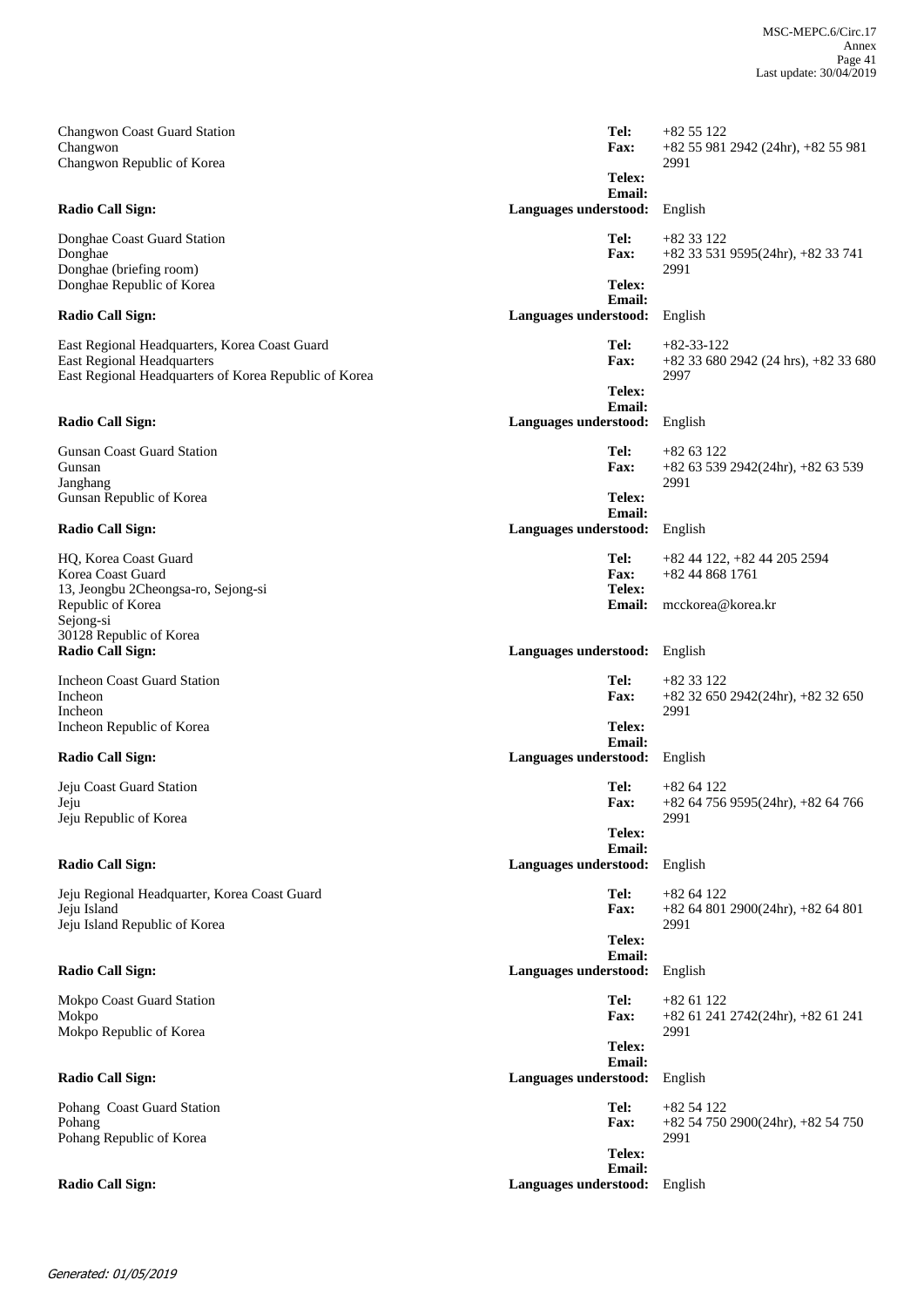+82 31 8046 2900 (24hr), +82 31 8046 2991 **Email: Telex: Fax:** Pyongteak Coast Guard Station Pyongteak Pyongteak Republic of Korea **Radio Call Sign: Languages understood:** English **Tel:** +82 31 122 +82 64 793 2900 (24hr), +82 64 793 2991 **Email: Telex: Fax:** Seogwipo Coast Guard Station Seogwipo Seogwipo Republic of Korea **Radio Call Sign: Languages understood:** English **Tel:** +82 64 122 +82 33 634 2942(24hr), +82 33 634 2991 **Email: Telex: Fax:** Sokcho Coast Guard Station Sokcho (briefing room) Sokcho Republic of Korea **Radio Call Sign: Languages understood:** English **Tel:** +82-33-122 +82 51 639 3519 (24hr), +82 51 663 2997 **Email: Telex: Fax:** South Regional Headquarters, Korea Coast Guard South Regional Headquarters Busan Republic of Korea **Radio Call Sign: Languages understood:** English **Tel:** +82-51-122 +82 41 950 2942(24hr), +82 41 950 2991 **Email: Telex: Fax:** Taean Coast Guard Station Daesan Taean Daesan Republic of Korea **Radio Call Sign: Languages understood:** English **Tel:** +82-41-122 +82 55 648 6112(24hr), +82 55 647 2991 **Email: Telex: Fax:** Tongyeong Coast Guard Station Masan Tongyeong Samcheonpo Tongyeong Republic of Korea **Radio Call Sign: Languages understood:** English **Tel:** +82-55-122 +82 52 230 2942(24hr), +82 52 230 2991 **Email: Telex: Fax:** Ulsan Coast Guard Station Ulsan Onsan ulsan Republic of Korea **Radio Call Sign: Languages understood:** English **Tel:** +82-52-122 +82 61 550 2942(24hr), +82 61 550 2991 **Email: Telex: Fax:** Wando Coast Guard Station Wando Wando Republic of Korea **Radio Call Sign: Languages understood:** English **Tel:** +82-61-122 +82 61 288 2942(24hr), +82 61 288 2991 **Email: Telex: Fax:** West Regional Headquarters, Korea Coast Guard West Regional headquarters west coast of Korea Republic of Korea **Radio Call Sign: Languages understood:** English **Tel:** +82-61-122 +82 61 840 2942(24hr), +82 61 840 2994 **Email: Telex: Fax:** Yeosu Coast Guard Station Yeosu Gwangyang Yeosu Republic of Korea **Radio Call Sign: Languages understood:** English **Tel:** +82-61-122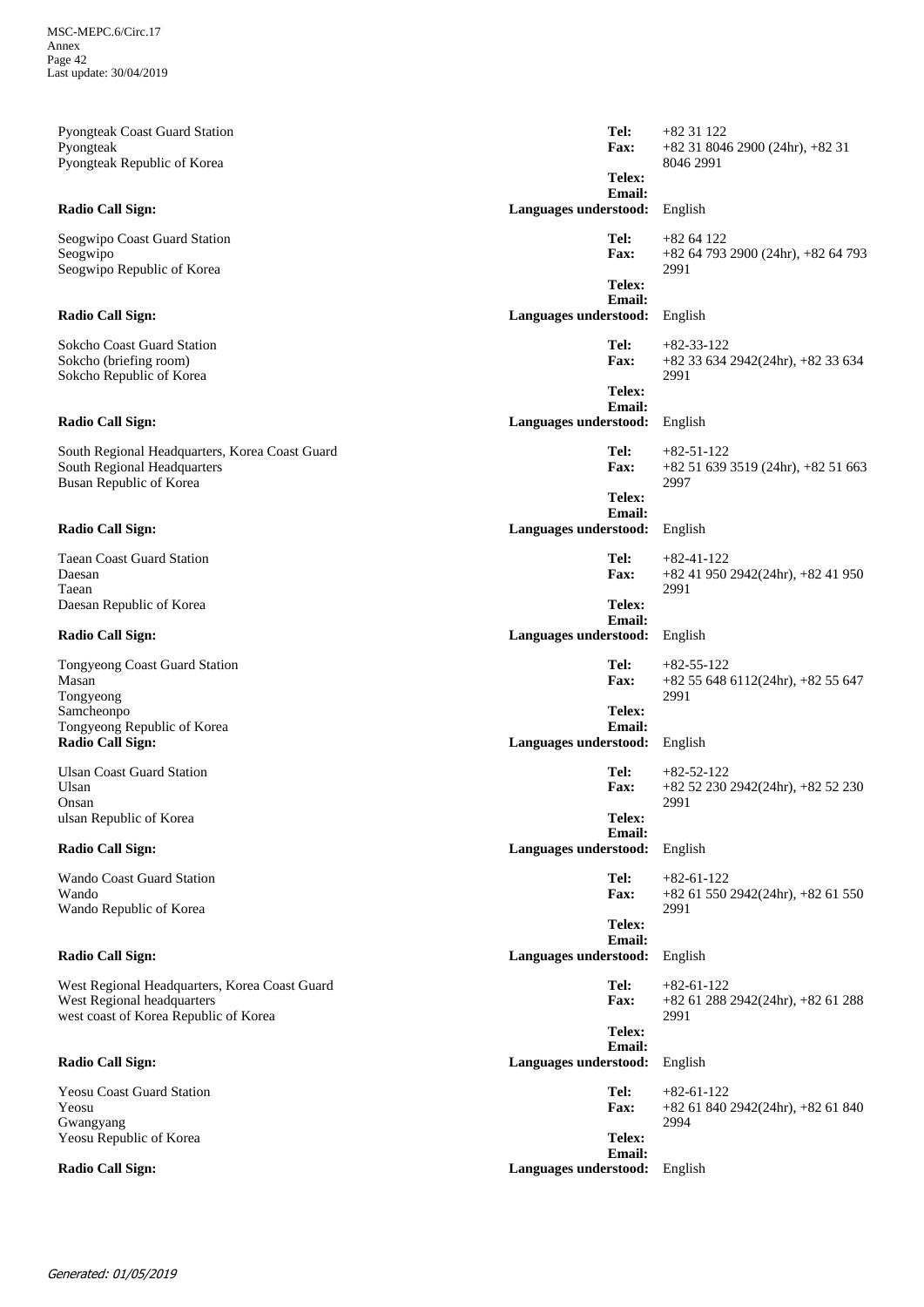| <b>REPUBLIC OF MOLDOVA</b>                                                                                    |                               |                               |                                                                                  |
|---------------------------------------------------------------------------------------------------------------|-------------------------------|-------------------------------|----------------------------------------------------------------------------------|
| Public Institution "Harbour Master Giurgiulesti"<br>Hincesti Ave. 53, of. 504<br>Chisinau Republic of Moldova |                               | Tel:<br><b>Fax:</b><br>Telex: | +37379361222<br>+373 22 735345                                                   |
|                                                                                                               |                               | <b>Email:</b>                 | info@maradmoldova.md,<br>admin.nav.moldova@gmail.com,<br>andrusca.victor@mail.ru |
| <b>Radio Call Sign:</b>                                                                                       | Languages understood:         |                               | English, Russian                                                                 |
| Public Institution "Harbour Master Giurgiulesti"<br>Hincesti 53 ave<br>Chisinau                               |                               | Tel:<br>Fax:<br>Telex:        | +37322735345<br>+37322735345                                                     |
| Md-2012 Republic of Moldova                                                                                   |                               | <b>Email:</b>                 | info@maradmoldova.md,<br>andrusca.victor@mail.ru,<br>admin.nav.moldova@gmail.com |
| <b>Radio Call Sign:</b>                                                                                       | Languages understood:         |                               | English, Russian                                                                 |
| <b>ROMANIA</b>                                                                                                |                               |                               |                                                                                  |
| Constanta MRCC<br>Romanian Naval Authority<br>Constanta Port nr.1                                             |                               | Tel:<br><b>Fax:</b><br>Telex: | +40 241 615949, +40 723 634122<br>$+40241606065$                                 |
| Constanta<br>900900 Romania                                                                                   |                               | Email:                        | mrcc@rna.ro                                                                      |
| YOT MMSI: 002640579<br><b>Radio Call Sign:</b>                                                                | Languages understood: English |                               |                                                                                  |
| Coastal Radio Station                                                                                         |                               |                               |                                                                                  |
| CNRN RADIONAV S.A.                                                                                            |                               | Tel:                          | +40 241 737102                                                                   |
| Str. Ecluzei nr.3<br>Agigea                                                                                   |                               | Fax:<br>Telex:                | +40 241 737103, +40 241 602789<br><b>INMARSAT C 492260041</b>                    |
| 907015 Romania<br>Radio Call Sign:<br>YQI MMSI: 002640570                                                     |                               | <b>Email:</b>                 | arrivalro@constanta-radio.ro                                                     |
|                                                                                                               | Languages understood:         |                               | English                                                                          |
| <b>RUSSIAN FEDERATION</b>                                                                                     |                               |                               |                                                                                  |
| Federal Agency of Maritime and River Transport<br>3/6 Petrovka Street                                         |                               | Tel:<br>Fax:                  | $+74956261100$ , $+74956261344$<br>$+74956261562$                                |
| <b>Moscow</b><br>125993 Russian Federation                                                                    |                               | Telex:<br><b>Email:</b>       | ud@morflot.ru                                                                    |
| <b>Radio Call Sign:</b>                                                                                       | Languages understood:         |                               | English, Russian                                                                 |
| Federal service for supervision on transport (Rostransnadzor)                                                 |                               | Tel:                          | +7 499 231 50 09                                                                 |
| 37 Leningradski prospect<br>A-167, GSP-2                                                                      |                               | Fax:<br>Telex:                | +7 499 231 55 35                                                                 |
| <b>Moscow</b>                                                                                                 |                               | <b>Email:</b>                 | head@rostransnadzor.ru                                                           |
| 125993 Russian Federation<br><b>Radio Call Sign:</b>                                                          |                               |                               | Languages understood: English, Russian                                           |
| State Marine Pollution Control - Salvage and Rescue Administration of the Russian Federation                  |                               | Tel:                          | +7 495 626 18 08                                                                 |
| (SMPCSA)<br>3/6 Petrovka Street                                                                               |                               | Fax:<br>Telex:                | $+74956261809$                                                                   |
| Moscow                                                                                                        |                               | <b>Email:</b>                 | 411197 MORFLOT RF<br>mpcsa@smpcsa.ru                                             |
| 125993 Russian Federation<br><b>Radio Call Sign:</b>                                                          | Languages understood:         |                               | English, Russian                                                                 |
| State Maritime Rescue Co-ordination Centre of MPCSA (SRMCC Moscow)<br>3/6 Petrovka Street                     |                               | Tel:<br>Fax:                  | $+7$ 495 626 10 52, $+7$ 495 626 10 55<br>+7 495 623 74 76                       |
| <b>Moscow</b>                                                                                                 |                               | Telex:                        | 4111369 SMT RU                                                                   |
| 125993 Russian Federation<br><b>Radio Call Sign:</b>                                                          | Languages understood:         | <b>Email:</b>                 | od_smrcc@morflot.ru<br>English, Russian                                          |
| <b>MRCC St. Petersburg</b>                                                                                    |                               | Tel:                          | +7 812 327 41 45, +7 812 327 41 47                                               |
| Gapsalskaya Street, 10<br>St. Petersburg                                                                      |                               | Fax:<br><b>Telex:</b>         | +7 812 327 41 46<br>121512 RCC RU, Inmarsat-Mini-M:                              |
| 121512 Russian Federation                                                                                     |                               |                               | 761 319 893, Inmarsat-C: 492 509<br>012                                          |
|                                                                                                               |                               | <b>Email:</b>                 | mrcc@mail.pasp.ru                                                                |
| <b>Radio Call Sign:</b>                                                                                       | Languages understood:         |                               | English, Russian                                                                 |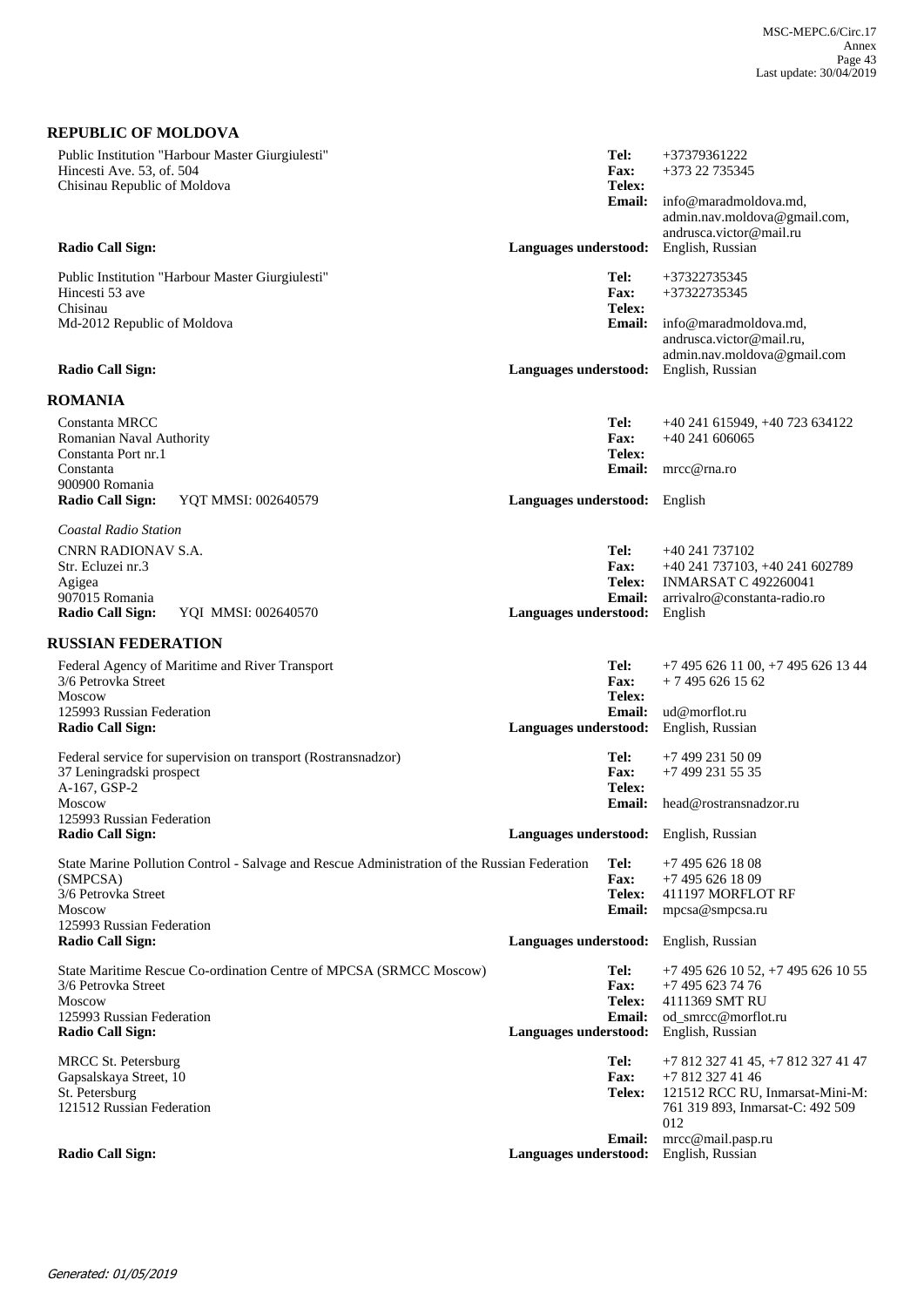MRCC Murmansk Portovy proezd, 19 Murmansk Russian Federation

MRSC Arkhangelsk K.Marksa Street, 6 Arkhangelsk Russian Federation

MRCC Kaliningrad Petra Velikogo emb., 7 Kaliningrad Russian Federation

MRCC Vladivostock Nizhne-Portovaya Street, 3 Vladivostock Russian Federation

MRSC Yuzhno-Sakhalinsk Voksalnaya Street, 54 "a", office 18 Yuzhno-Sakhalinsk Russian Federation

MRSC Petropavlovsk-Kamchatsky Radiosvayasi Street, 26/1 Petropavlovsk-Kamchatsky Russian Federation

MRCC Astrakhan Kapitana Krasnova Street, 31 Astrakhan Russian Federation

MRCC Novorossiysk Admirala Serebrayakova emb., 1 Novorossiysk Russian Federation

MRSC Taman Gor'kogo Street, 51 Taman Russian Federation

rcc@mapm.ru Inmarsat-Mini-M: Tel. 762 137 155, Inmarsat-Mini-M: Fax. 762 137 157, 126178 MAPMU RU +7 8152 42 32 56 **Email: Telex: Fax: Radio Call Sign: Languages understood:** English, Russian **Tel:** +7 8152 48 02 20, +7 8152 42 83 07 rcc@mapa.ru<br>English, Russian 242235 242278 VEGA RU, Inmarsat-C: 422 509 110 +7 8182 63 74 60 **Email: Telex: Fax: Radio Call Sign: Languages understood: Languages understood: Tel:** +7 8182 20 89 21, +7 8182 63 71 00 mrcc@mapkld.ru Inmarsat-Mini-M: 762 830 387, Inmarsat-C: (581) 427 302 168 +7 4012 64 31 99 **Email: Telex: Fax: Radio Call Sign: Languages understood:** English, Russian **Tel:** +7 4012 57 94 75, +7 4012 53 84 70 vldvmrcc@vld.pma.ru MMSI DSC: 002734412, Inmarsat-C: 492 500 379 MAPV, Inmarsat-M: 761 320 633 +7 4232 49 58 95 **Email: Telex: Fax: Radio Call Sign: Languages understood:** English, Russian **Tel:** +7 4232 49 74 01, +7 4232 22 77 82 mspc@sakhalin.ru 152068 GMDSS RU, Inmarsat-C: 427 311 122 +7 4242 72 23 41 **Email: Telex: Fax: Radio Call Sign: Languages understood:** English, Russian **Tel:** +7 4242 78 57 24, +7 4242 78 57 04 spc@mappk.kamchatka.ru<br>English, Russian 244138 RSCPK RU +7 4152 41 23 97 **Email: Telex: Fax: Radio Call Sign: Languages understood:** English, Radio Call Sign: **Tel:** +7 4152 41 28 80, +7 4152 43 40 57 odmrcc@ampastra.ru Inmarsat-C: 427 310 985, 254173 POMOR RU, MMSI: 002734419 +7 8512 58 59 81 **Email: Telex: Fax: Radio Call Sign: Languages understood:** English, Russian **Tel:** +7 8512 58 48 08 mrcc3@ampnovo.ru, mrcc1@ampnovo.ru Inmarsat-B: Tel. 327 325 510, Inmarsat-B: Fax. 327 325 515, 327325518 MAPN RU +7 8617 67 64 20 **Email: Telex: Fax: Radio Call Sign: Languages understood:** English, Russian **Tel:** +7 8617 67 64 19, +7 8617 67 64 17 mrsc3@amptaman.ru, mrsc1@amptaman.ru +7 928 209 33 00 **Email: Telex: Fax: Tel:** +7 928 260 72 40, +7 928 271 18 68, +7 929 846 78 86

**Radio Call Sign: Languages understood:** English, Russian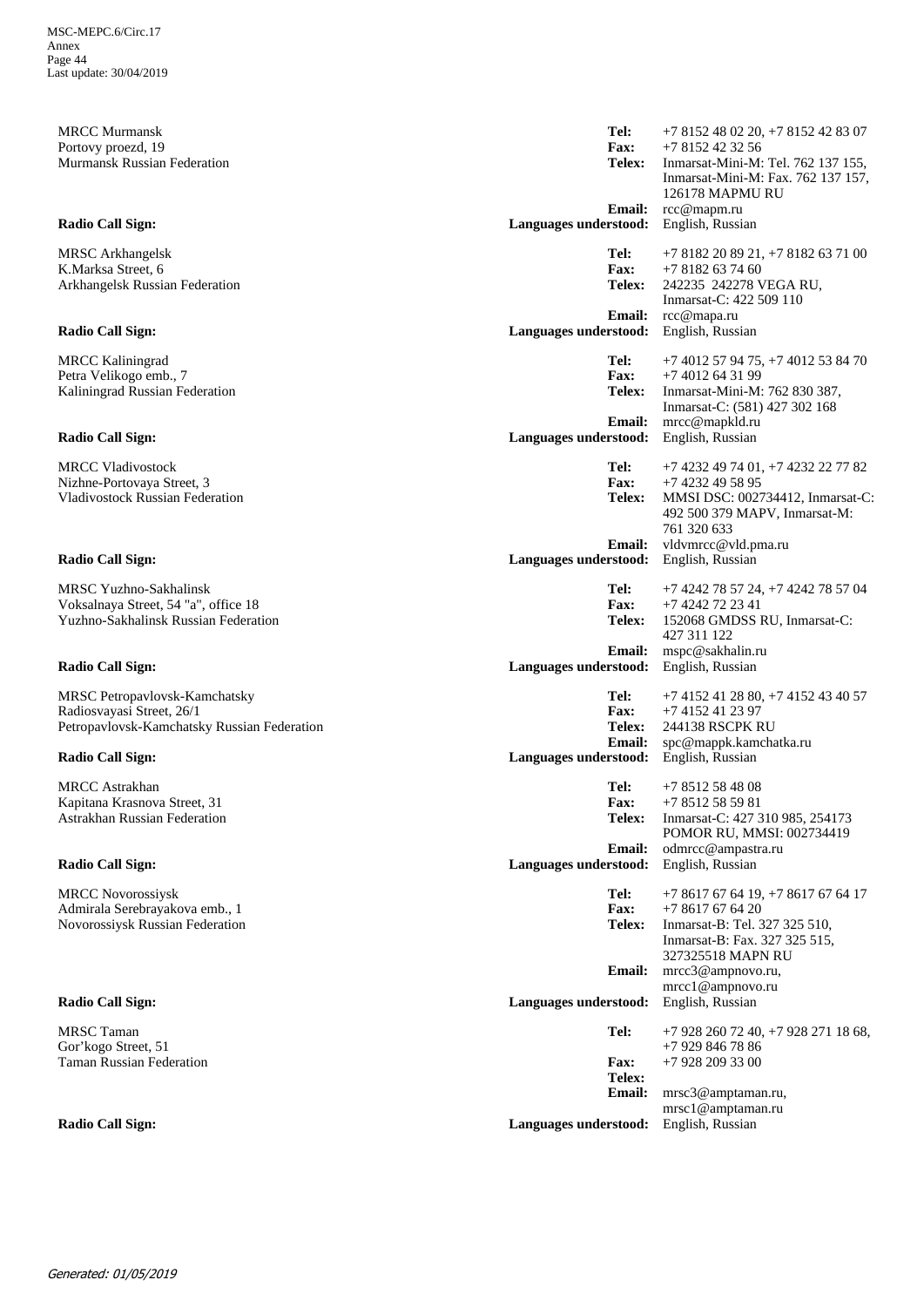| MRSC Tiksi (service time period during summer navigation (approx. July - October)<br>Morskaya Street, 1<br>Tiksi Russian Federation | Tel:<br><b>Fax:</b><br>Telex:                                    | $+74116753065$<br>$+74116752390$<br>Inmarsat BGAN Tel: 772 318 736,<br>Inmarsat BGAN Fax: 782 295 750, |
|-------------------------------------------------------------------------------------------------------------------------------------|------------------------------------------------------------------|--------------------------------------------------------------------------------------------------------|
| Radio Call Sign:                                                                                                                    | <b>Email:</b><br>Languages understood:                           | Inmarsat mini-C: 427 351 446<br>mspc-tiksi@mail.ru<br>English, Russian                                 |
| <b>RWANDA</b>                                                                                                                       |                                                                  |                                                                                                        |
| Ministry of the Environment and Tourism<br>(Environment Division)<br><b>B.P. 2378</b><br>Kigali Rwanda<br><b>Radio Call Sign:</b>   | Tel:<br><b>Fax:</b><br>Telex:<br>Email:<br>Languages understood: | $+25072093/7930/7932$<br>$+25076958$<br>French                                                         |
| <b>SAINT KITTS AND NEVIS</b>                                                                                                        |                                                                  |                                                                                                        |

| Department of Maritime Affairs                                            | Tel:                  | $+18694667032$ Ext. 242   |
|---------------------------------------------------------------------------|-----------------------|---------------------------|
| Ministry Of Public Infrastructure, Posts, Urban Development and Transport | <b>Fax:</b>           | +18694650604              |
| Water Services Building                                                   | Telex:                |                           |
| Needsmust                                                                 | <b>Email:</b>         | maritimeaffairs@yahoo.com |
| <b>Basseterre Saint Kitts and Nevis</b>                                   |                       |                           |
| <b>Radio Call Sign:</b>                                                   | Languages understood: |                           |

## **SAINT LUCIA**

| Saint Lucia Air and Sea Ports Authority         | Tel:                  | 1758-457-6152                                               |
|-------------------------------------------------|-----------------------|-------------------------------------------------------------|
| <b>Manoel Street</b>                            | <b>Fax:</b>           | 17584530889                                                 |
| Castries                                        | Telex:                |                                                             |
| POBox 651 Saint Lucia                           | <b>Email:</b>         | christopher.alexander@slaspa.com                            |
| <b>Radio Call Sign:</b>                         | Languages understood: | English                                                     |
| SAINT LUCIA AIR AND SEA PORTS AUTHORITY- SLASPA | Tel:                  | 17587284846, 17584576152                                    |
| <b>MANOEL STREET. CASTRIES</b>                  | <b>Fax:</b>           | 17584530889                                                 |
| <b>CASTRIES</b>                                 | Telex:                |                                                             |
| PO Box 651 Saint Lucia                          | <b>Email:</b>         | christopher.alexander@slaspa.com,<br>cassel.paul@slaspa.com |
| <b>Radio Call Sign:</b>                         | Languages understood: | English                                                     |
| Marine Police Unit*                             | Tel:                  | $+1$ 758 452 2595                                           |
| Royal St. Lucia Police Force                    | <b>Fax:</b>           | $+1$ 758 453 2799                                           |
| P.O. Box 109                                    | Telex:                |                                                             |
| Castries                                        | Email:                |                                                             |
| <b>Radio Call Sign:</b>                         | Languages understood: |                                                             |
| SAINT VINCENT AND THE GRENADINES                |                       |                                                             |
| St. Vincent and the Grenadines Coast Guard      | $T_{\mathbf{P}}$ .    | $+1$ 784 457 4578/4554                                      |

| St. Vincent and the Grenadines Coast Guard   |                          |                                                           | Tel:                  | +1 784 457 4578/4554 |
|----------------------------------------------|--------------------------|-----------------------------------------------------------|-----------------------|----------------------|
| Coast Guard Base Calliagua                   |                          |                                                           | <b>Fax:</b>           | $+1$ 784 457 4586    |
| P.O. Box 835                                 |                          |                                                           | Telex:                |                      |
| St. Vincent                                  |                          |                                                           | Email:                |                      |
| St. Vincent Saint Vincent and the Grenadines |                          |                                                           |                       |                      |
| Radio Call Sign:                             | Radio Call Sign:<br>KHz. | J8BRadio frequencies: 7850<br>CH <sub>16</sub> Marine VHF | Languages understood: |                      |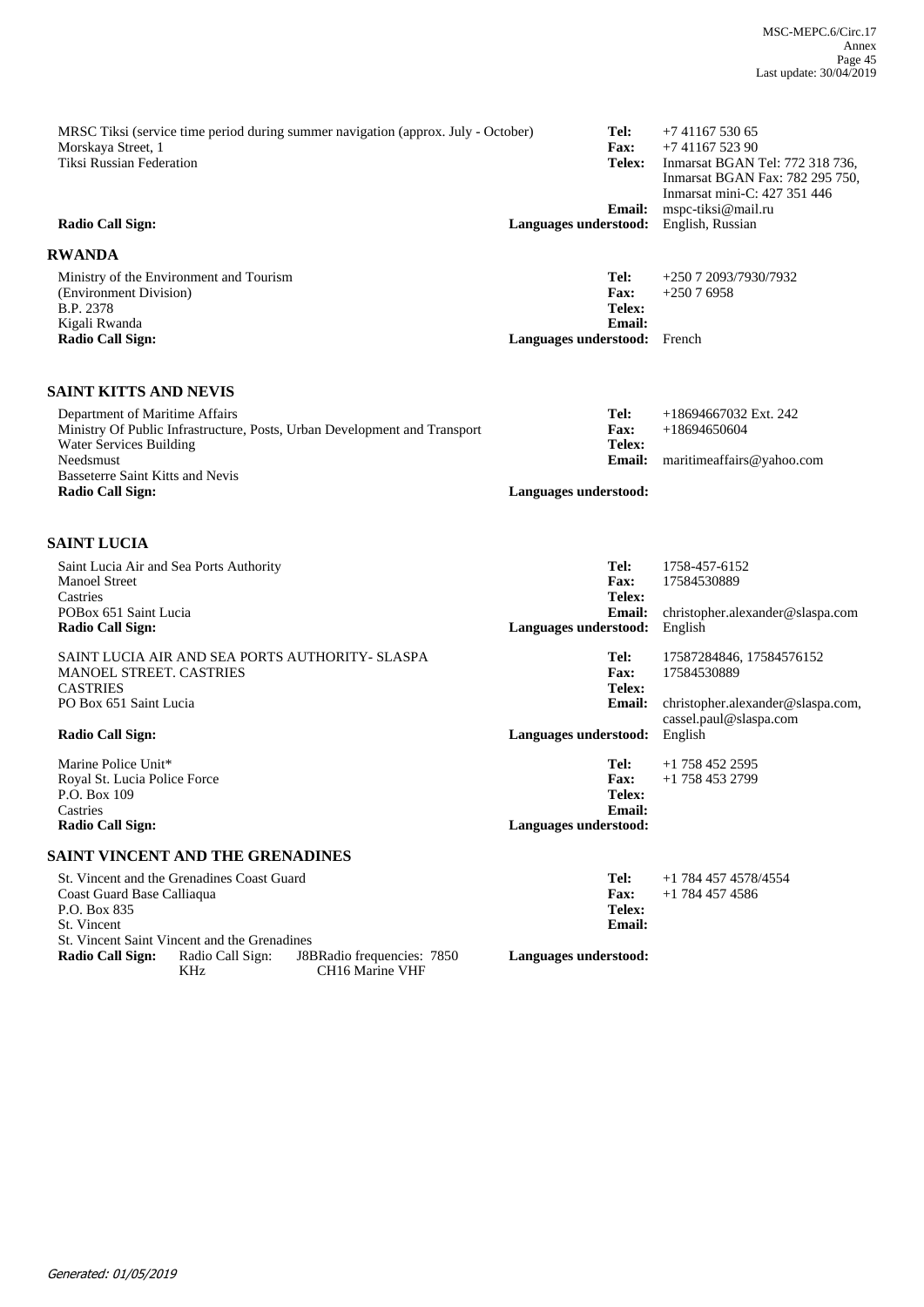## **SAUDI ARABIA**

| Jeddah Port Management                               |                                                                   | Tel:                                   | +966 2 643 2222                           |
|------------------------------------------------------|-------------------------------------------------------------------|----------------------------------------|-------------------------------------------|
| Jeddah                                               |                                                                   | <b>Fax:</b>                            | +966 2 642 1222                           |
| jeddah Saudi Arabia                                  |                                                                   | Telex:                                 | 401175 PORTS SJ<br>401594 PORTS SJ        |
|                                                      |                                                                   | Email:                                 |                                           |
| <b>Radio Call Sign:</b>                              |                                                                   | Languages understood:                  | Arabic, English                           |
| Jubail Port Management*<br>P.O. Box 276              |                                                                   | Tel:<br>Fax:                           | $+966$ 3 361 0600                         |
| Jubail Saudi Arabia                                  |                                                                   | Telex:<br>Email:                       | 631005 JUBPT SJ                           |
| <b>Radio Call Sign:</b>                              |                                                                   | Languages understood:                  |                                           |
| Yanbu Port Management*<br>P.O. Box Yanbu Port        |                                                                   | Tel:<br>Fax:                           | +966 4 322 1163                           |
| Yanbu Saudi Arabia                                   |                                                                   | Telex:                                 | 461005 PORTS SJ                           |
| <b>Radio Call Sign:</b>                              |                                                                   | <b>Email:</b><br>Languages understood: |                                           |
| <b>SENEGAL</b>                                       |                                                                   |                                        |                                           |
| MRCC/HASSMAR                                         |                                                                   | Tel:                                   | +221338892711                             |
| <b>HASSMAR</b><br><b>Immeuble BATIMAT</b>            |                                                                   | Fax:<br>Telex:                         |                                           |
| <b>Avenue Malick SY</b>                              |                                                                   | Email:                                 | hassmar@hassmar.sn                        |
| Dakar Senegal                                        |                                                                   |                                        |                                           |
| <b>Radio Call Sign:</b>                              |                                                                   | Languages understood: English, French  |                                           |
| <b>SERBIA</b>                                        |                                                                   |                                        |                                           |
|                                                      | Ministry of Construction, Transport and Infrastructure            | Tel:                                   | $+381-11-202-99-10$ , $+3811136165$       |
| Nemanjina Street No.22 - 24<br>11000 Belgrade Serbia |                                                                   | Fax:                                   | 20<br>$+381-11-202-99-01$ , $+3811136403$ |
|                                                      |                                                                   | Telex:                                 | 37                                        |
|                                                      |                                                                   | <b>Email:</b>                          | vkpomorstvo@mi.gov.rs,                    |
| <b>Radio Call Sign:</b>                              |                                                                   | Languages understood:                  | predrag.jevremovic@mgsi.gov.rs<br>English |
|                                                      |                                                                   |                                        |                                           |
| <b>SEYCHELLES</b>                                    |                                                                   |                                        |                                           |
| P.O. Box 912                                         | Seychelles Maritime Safety Administration                         | Tel:<br>Fax:                           | $+248224866$<br>$+248226063$              |
| Victoria, Mahe                                       |                                                                   |                                        | $+248224829$                              |
| Republic of Seychelle                                |                                                                   | Telex:                                 |                                           |
|                                                      |                                                                   | Email:                                 | smsa@smasa.sc                             |
| <b>Radio Call Sign:</b>                              |                                                                   | Languages understood:                  | English, French                           |
| Seychelles Coast Guard                               |                                                                   | Tel:                                   | $+248224411$                              |
| Bois de Rose Avenue                                  |                                                                   | Fax:                                   | +248 323288                               |
| PO Box 257<br>Victoria, Mahe                         |                                                                   | Telex:<br>Email:                       | coscg/seycoastguard.sc                    |
| <b>Radio Call Sign:</b>                              |                                                                   | Languages understood:                  | English, French                           |
|                                                      | Contact may also be made to the coastal radio station:            |                                        |                                           |
|                                                      |                                                                   | Tel:                                   | $+248375733$                              |
|                                                      |                                                                   | Fax:                                   | $+248376291$                              |
|                                                      |                                                                   | Telex:<br>Email:                       | 22263                                     |
| <b>Radio Call Sign:</b>                              | Radio telephone: 2182Khz<br>Radio telegraph: 500Khz<br>VHF: ch 16 | Languages understood:                  | English, French                           |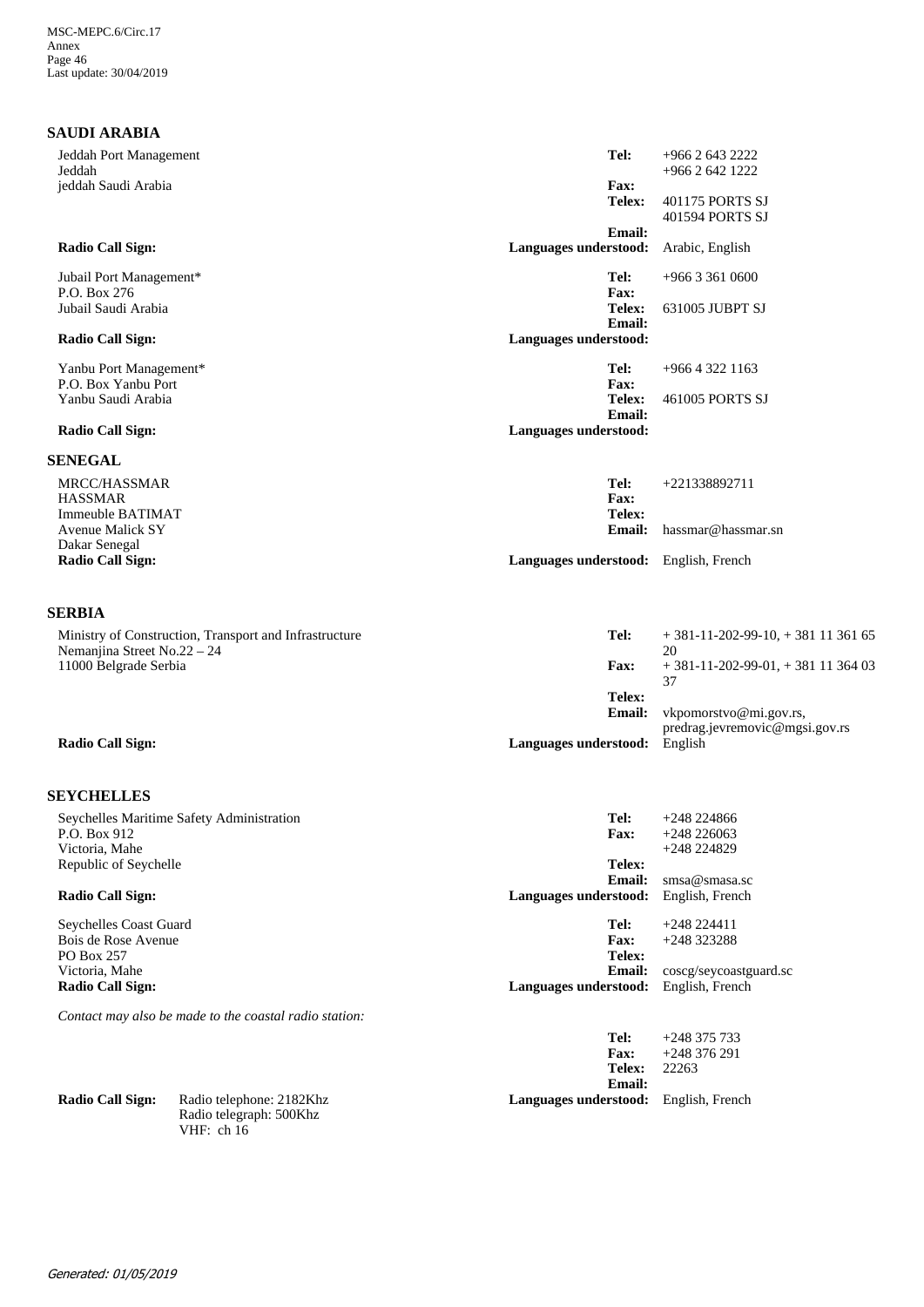| <b>SIERRA LEONE</b>                                                                                                         |                                        |                                                                     |
|-----------------------------------------------------------------------------------------------------------------------------|----------------------------------------|---------------------------------------------------------------------|
| Sierra Leone Ports Authority*<br>PO Box 386<br>Freetown Sierra Leone                                                        | Tel:<br>Fax:<br>Telex:                 | $+232$ 22 50 652, $+442035140630$                                   |
|                                                                                                                             | <b>Email:</b>                          | alhajiwurroh@yahoo.com,                                             |
| <b>Radio Call Sign:</b>                                                                                                     | Languages understood:<br>English       | registrar@slmarad.com                                               |
| <b>SINGAPORE</b>                                                                                                            |                                        |                                                                     |
| Maritime and Port Authority of Singapore<br>7B Keppel Road, #19-00 Tanjong Pagar Complex<br>089055 Singapore                | Tel:<br><b>Fax:</b><br>Telex:          | $+6563252428$<br>$+6563252430$                                      |
| <b>Radio Call Sign:</b><br><b>NA</b>                                                                                        | <b>Email:</b><br>Languages understood: | imo_gisis@mpa.gov.sg<br>Chinese, English                            |
| <b>SLOVAKIA</b>                                                                                                             |                                        |                                                                     |
| Ministry of Transport a Construction of the Slovak Republic Maritime Office of the Slovak<br>Republic<br>Namestie slobody 6 | Tel:<br>Fax:<br>Telex:                 | +421 2 5949 4801, + 421 918 825 054                                 |
| <b>Bratislava</b>                                                                                                           | <b>Email:</b>                          | josef.mrkva@mindop.sk                                               |
| 810 05 Slovakia<br><b>Radio Call Sign:</b>                                                                                  | Languages understood: English          |                                                                     |
| <b>SLOVENIA</b>                                                                                                             |                                        |                                                                     |
| Slovenian Maritime Administration<br>Ukmarjev trg 2                                                                         | Tel:<br>Fax:                           | $+38656632106, +38656632108$<br>$+38656632110$                      |
| Koper                                                                                                                       | Telex:                                 |                                                                     |
| 6000 Slovenia                                                                                                               | <b>Email:</b>                          | URSP.BOX@gov.si,<br>kp.promet@gov.si,                               |
| <b>Radio Call Sign:</b><br>VHF: ch 12, 16                                                                                   | English<br>Languages understood:       | koper.mrcc@gov.si                                                   |
| <b>SOLOMON ISLANDS</b>                                                                                                      |                                        |                                                                     |
| Solomon Islands Maritime Safety Administration                                                                              | Tel:                                   | $+677$ 28157, $+677$ 21535                                          |
| P.O. Box G8,<br><b>HONIARA Solomon Islands</b>                                                                              | Fax:<br>Telex:                         | $+677$ 23798                                                        |
|                                                                                                                             | <b>Email:</b>                          | timwharris@gmail.com,<br>jnhmitau@gmail.com,<br>briaoka@hotmail.com |
| <b>Radio Call Sign:</b>                                                                                                     | Languages understood:<br>English       |                                                                     |
| The Director<br><b>Environment and Conservation Division</b>                                                                | Tel:<br>Fax:                           | $+677$ 25848<br>$+677$ 21245                                        |
| Ministry of Forests<br>Environment and Conservation PO Box G24 Honiara                                                      | Telex:<br><b>Email:</b>                |                                                                     |
| <b>Radio Call Sign:</b>                                                                                                     | Languages understood:                  |                                                                     |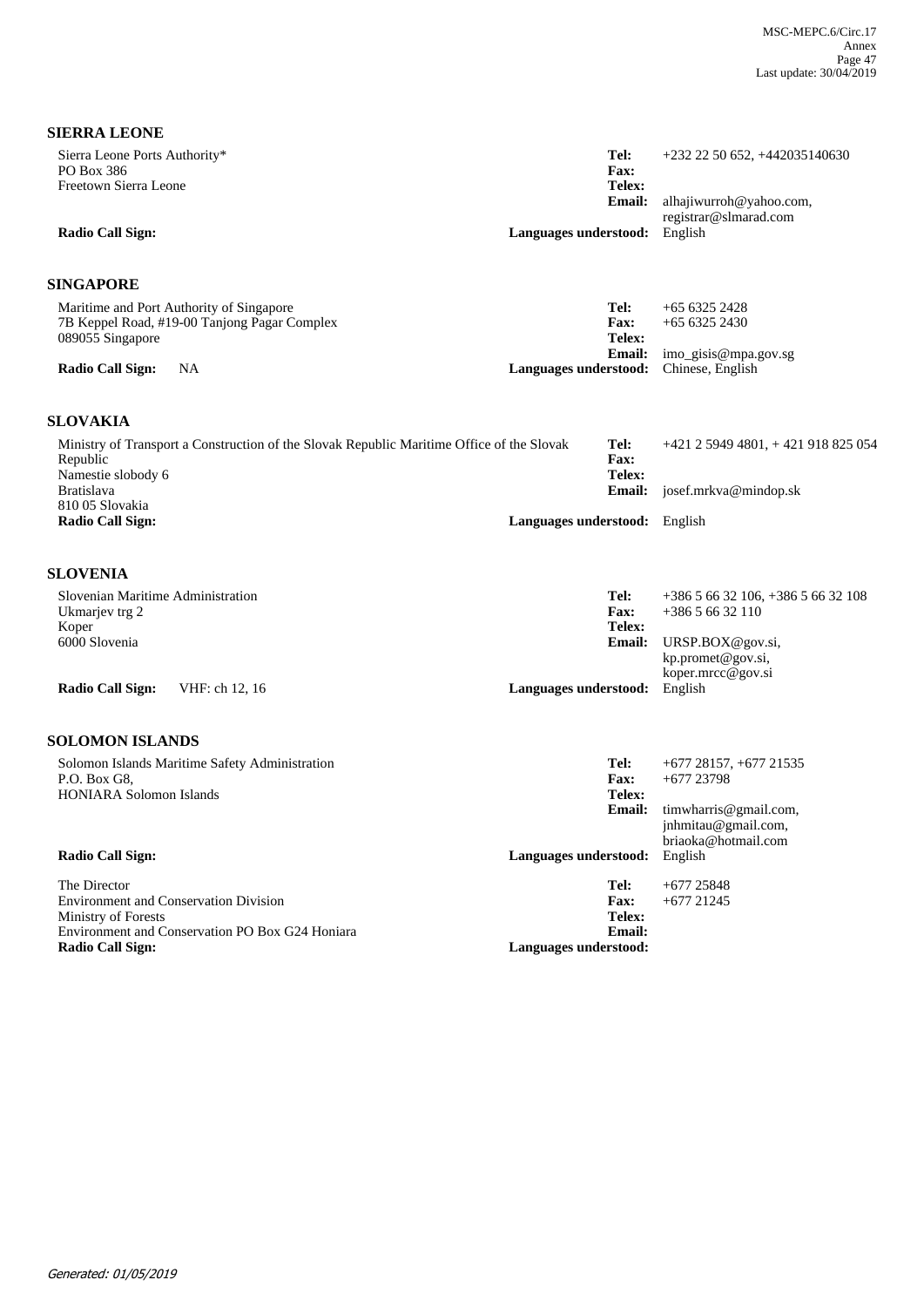## **SOUTH AFRICA**

| <b>SAMSA</b><br>PO Box 13186<br>Hatfield<br>Hatfield<br>Pretoria<br>0028 South Africa                       | Tel:<br>Fax:<br>Telex:<br><b>Email:</b>                 | $+27$ 12 366 2600<br>$+27$ 12 366 2604<br>sali@samsa.org.za                        |
|-------------------------------------------------------------------------------------------------------------|---------------------------------------------------------|------------------------------------------------------------------------------------|
| <b>Radio Call Sign:</b>                                                                                     | Languages understood: English                           |                                                                                    |
| Department of Environmental Affairs<br>Marine Aquatic Pollution Control<br>Private Bag X2<br>Roggebaai 8012 | Tel:                                                    | +27 21 4023911<br>+27 21 4023338/42/44<br>$+27825576612$ (emergency cell<br>phone) |
| Cape Town<br>8012 South Africa                                                                              | Fax:<br>Telex:<br>Email:                                | +27 21 215342<br>520796 ENOM SA                                                    |
| <b>Radio Call Sign:</b>                                                                                     | Languages understood: English                           |                                                                                    |
| Spills can also be reported to local radio stations:                                                        |                                                         |                                                                                    |
| Cape Town Radio                                                                                             | Tel:<br>Fax:<br>Telex:<br>Email:                        | $+27215510700$<br>$+27215513760$<br>5116                                           |
| <b>Radio Call Sign:</b>                                                                                     | Languages understood:                                   |                                                                                    |
| Port Elizabeth Radio                                                                                        | Tel:<br>Fax:<br>Telex:<br><b>Email:</b>                 | $+27413791011$<br>$+2741731016$<br>$+27413683615$                                  |
| <b>Radio Call Sign:</b>                                                                                     | Languages understood:                                   |                                                                                    |
| Durban Radio                                                                                                | Tel:<br><b>Fax:</b><br><b>Telex:</b><br>Email:          | $+27317056156$<br>$+27317055980$<br>6116                                           |
| <b>Radio Call Sign:</b>                                                                                     | Languages understood:                                   |                                                                                    |
| <b>SPAIN</b>                                                                                                |                                                         |                                                                                    |
| Centro Nacional de Coordinacion de Salvamento (CNCS)<br>c/ Fruela 3<br>28011 Madrid                         | Tel:<br><b>Fax:</b><br>Telex:                           | $+34917559132$<br>+34 917 559 133<br>+34 915 261 440                               |
| <b>Radio Call Sign:</b>                                                                                     | <b>Email:</b><br>Languages understood: Spanish, English |                                                                                    |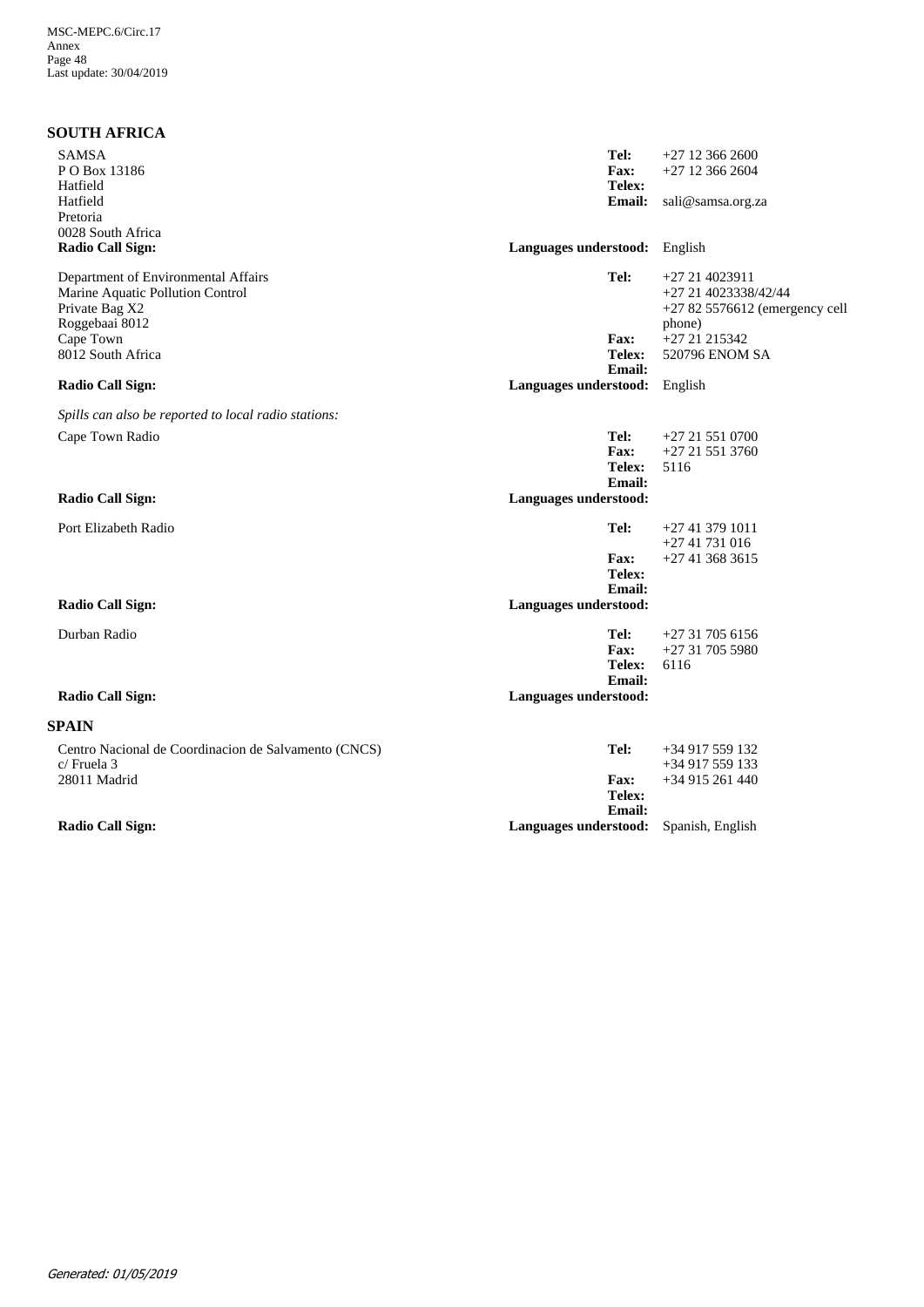| <b>SRI LANKA</b>                                                                  |                                        |                                                                           |
|-----------------------------------------------------------------------------------|----------------------------------------|---------------------------------------------------------------------------|
| Marine Environment Prevention Authority<br>758, 2nd Floor                         | Tel:<br><b>Fax:</b>                    | +94112690604, +94 112672761<br>+94112687451                               |
| <b>Baseline Road</b><br>Colombo 09                                                | Telex:<br><b>Email:</b>                | info@mepa.gov.lk                                                          |
| Colombo<br>00900 Sri Lanka                                                        |                                        |                                                                           |
| <b>Radio Call Sign:</b>                                                           | Languages understood:                  | English                                                                   |
| Sir Lankan Port Authority*<br>No 19<br>Chaithya Road                              | Tel:<br>Fax:<br><b>Telex:</b>          | +94 112 42 12 31, +94 11 2325559<br>+94112440651<br><b>21805 PORTS CE</b> |
| Colombo 01<br>Colombo                                                             | <b>Email:</b>                          | info@slpa.lk, chairman@slpa.lk                                            |
| Colombo<br>00100 Sri Lanka                                                        |                                        |                                                                           |
| <b>Radio Call Sign:</b>                                                           | Languages understood: English          |                                                                           |
| Merchant Shipping Secretariat<br>1st Floor, Bristol Building<br>43-89 York Street | Tel:<br>Fax:<br>Telex:                 | 0094 112441429<br>94 112435160                                            |
| Colombo 01<br>Colombo<br>00100 Sri Lanka                                          | <b>Email:</b>                          | dmsmos@sltnet.lk                                                          |
| <b>Radio Call Sign:</b>                                                           | Languages understood: English          |                                                                           |
| <b>SUDAN</b>                                                                      |                                        |                                                                           |
| Maritime Administration Directorate<br>Port Sudan - Sudan<br>Port Sudan           | Tel:<br>Fax:<br>Telex:                 | $+249123617660$                                                           |
| P.O.Box 511 Sudan                                                                 | <b>Email:</b>                          | smaco22@yahoo.com,<br>elahmedy201@gmail.com                               |
| <b>STP</b><br><b>Radio Call Sign:</b>                                             | Languages understood:                  | Arabic, English                                                           |
| <b>SURINAME</b>                                                                   |                                        |                                                                           |
| Maritime Authority Suriname<br>Cornelis jongbawstraat no. 2, Paramaribo           | Tel:<br><b>Fax:</b>                    | 597-476733, 597-476769<br>597-472940                                      |
| Paramaribo<br>888 Suriname                                                        | Telex:<br><b>Email:</b>                | mamafo@mas.sr, info@mas.sr                                                |
| PZP; PZN<br><b>Radio Call Sign:</b>                                               | Languages understood:                  | English                                                                   |
| <b>SWEDEN</b>                                                                     |                                        |                                                                           |
|                                                                                   |                                        |                                                                           |
| Swedish Coast Guard<br>Stumholmen                                                 | Tel:                                   | Command centre; +46 776 706 000<br>$(24 \text{ hrs})$                     |
| Box 536<br>Karlskrona                                                             | <b>Fax:</b><br>Telex:                  | +46 455 353 400 (office hours)                                            |
| SE-371 23 Sweden<br><b>Radio Call Sign:</b>                                       | <b>Email:</b><br>Languages understood: | lc@kustbevakningen.se<br>English                                          |
| <b>SWITZERLAND</b>                                                                |                                        |                                                                           |
| Swiss Maritime Navigation Office SMNO                                             | Tel:                                   | +41612709120                                                              |
| Elisabethenstrasse 33<br>Basel                                                    | <b>Fax:</b><br>Telex:                  | +41612709129                                                              |
| 4010 Switzerland                                                                  | <b>Email:</b>                          | dv-ssa@eda.admin.ch                                                       |

4010 Switzerland **Radio Call Sign: Languages understood:** English, French, German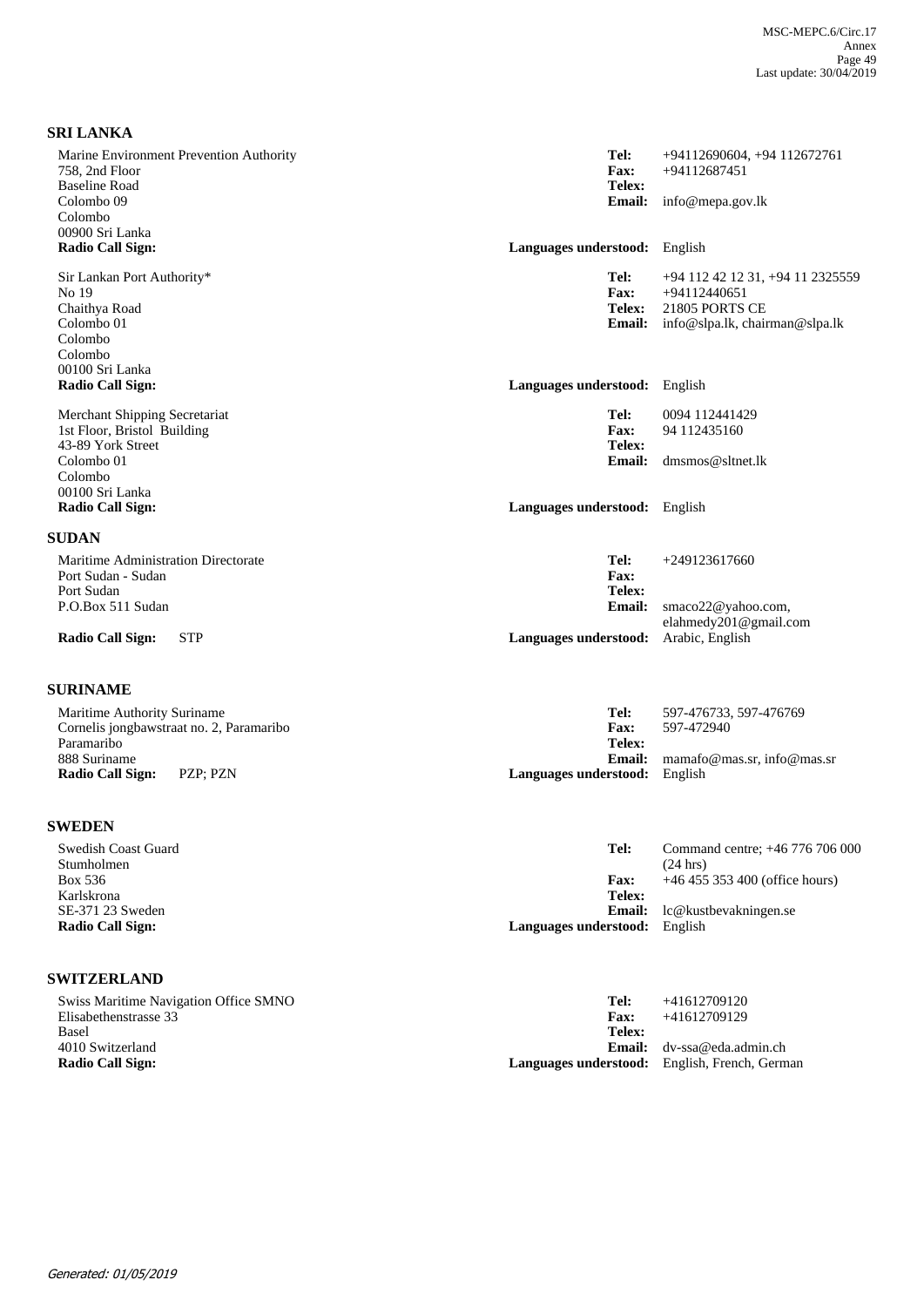# **SYRIAN ARAB REPUBLIC**

| ƏTKIAN AKAD KEFUDLIU                                         |                               |                                                |
|--------------------------------------------------------------|-------------------------------|------------------------------------------------|
| General Directorate of Ports                                 | Tel:                          | +963 41 472 593/472 597                        |
| Ministry of Transport                                        |                               | $+963$ 41 471 577                              |
| P.O. Box 505                                                 |                               | +963 41 473 876/333                            |
| Lattakia                                                     | Fax:                          | $+963$ 41 475 805                              |
|                                                              | Telex:                        | 451216 MWANI SY                                |
|                                                              | <b>Email:</b>                 |                                                |
| <b>Radio Call Sign:</b>                                      | Languages understood: English |                                                |
| <b>THAILAND</b>                                              |                               |                                                |
| Marine Safety and Environment Bureau*                        | Tel:                          | $+6622343832$                                  |
| Marine Department                                            | <b>Fax:</b>                   | $+6622342832$                                  |
| 1278 Yotha Road                                              | Telex:                        |                                                |
| Sampanthawong Bangkok 10100                                  | <b>Email:</b>                 | pakomp@thaimail.com                            |
| <b>Radio Call Sign:</b>                                      | Languages understood:         |                                                |
|                                                              |                               |                                                |
| <b>MAB</b> Bangkok                                           | Tel:                          | $+66$ 1 926 2472                               |
| 310/4 Phatthanakan Road, Soi 57                              | <b>Fax:</b>                   | $+6627223647$                                  |
| <b>Prawet District</b>                                       | Telex:                        |                                                |
| Bangkok Metropolis 10250                                     | <b>Email:</b>                 | haesaguk@mweb.co.th                            |
| <b>Radio Call Sign:</b>                                      | Languages understood:         |                                                |
| <b>TOGO</b>                                                  |                               |                                                |
| Ministère des Infrastructures et des Transports<br>B.P. 4771 | Tel:                          | 0022822214161, 0022870435224,<br>0022892851764 |
| Lomé Togo                                                    | <b>Fax:</b>                   | 0022822221796                                  |
|                                                              | Telex:                        |                                                |
|                                                              | <b>Email:</b>                 | dam_togo@Yahoo.fr,                             |
|                                                              |                               | hubertbakai1@gmail.com                         |
| <b>Radio Call Sign:</b>                                      | Languages understood:         | English, French                                |
| Ministère des Infrastructures et des Transports (MIT))       | Tel:                          | $+22822214161, +22890140835$                   |
| Direction des Affaires Maritimes<br>Lome                     | <b>Fax:</b>                   | (GSM)                                          |
|                                                              | Telex:                        | 5243 TGPORT TO                                 |
| 4771 Togo                                                    | <b>Email:</b>                 | dam_togo@yahoo.fr,                             |
|                                                              |                               | sidi.annemarie@yahoo.fr                        |
| <b>Radio Call Sign:</b>                                      |                               | French                                         |
|                                                              | Languages understood:         |                                                |
| <b>TONGA</b>                                                 |                               |                                                |
| Ministry of Infrastructure                                   | Tel:                          | $+67622555$                                    |
| Former MOW Building                                          | <b>Fax:</b>                   | $+67628032$                                    |
| Alaivahamama'o Road                                          | Telex:                        |                                                |
| PO Box 845                                                   | <b>Email:</b>                 | ktonga@infrastructure.gov.to                   |
| Nuku'alofa Tonga                                             |                               |                                                |
| <b>Radio Call Sign:</b>                                      | Languages understood: English |                                                |
|                                                              |                               |                                                |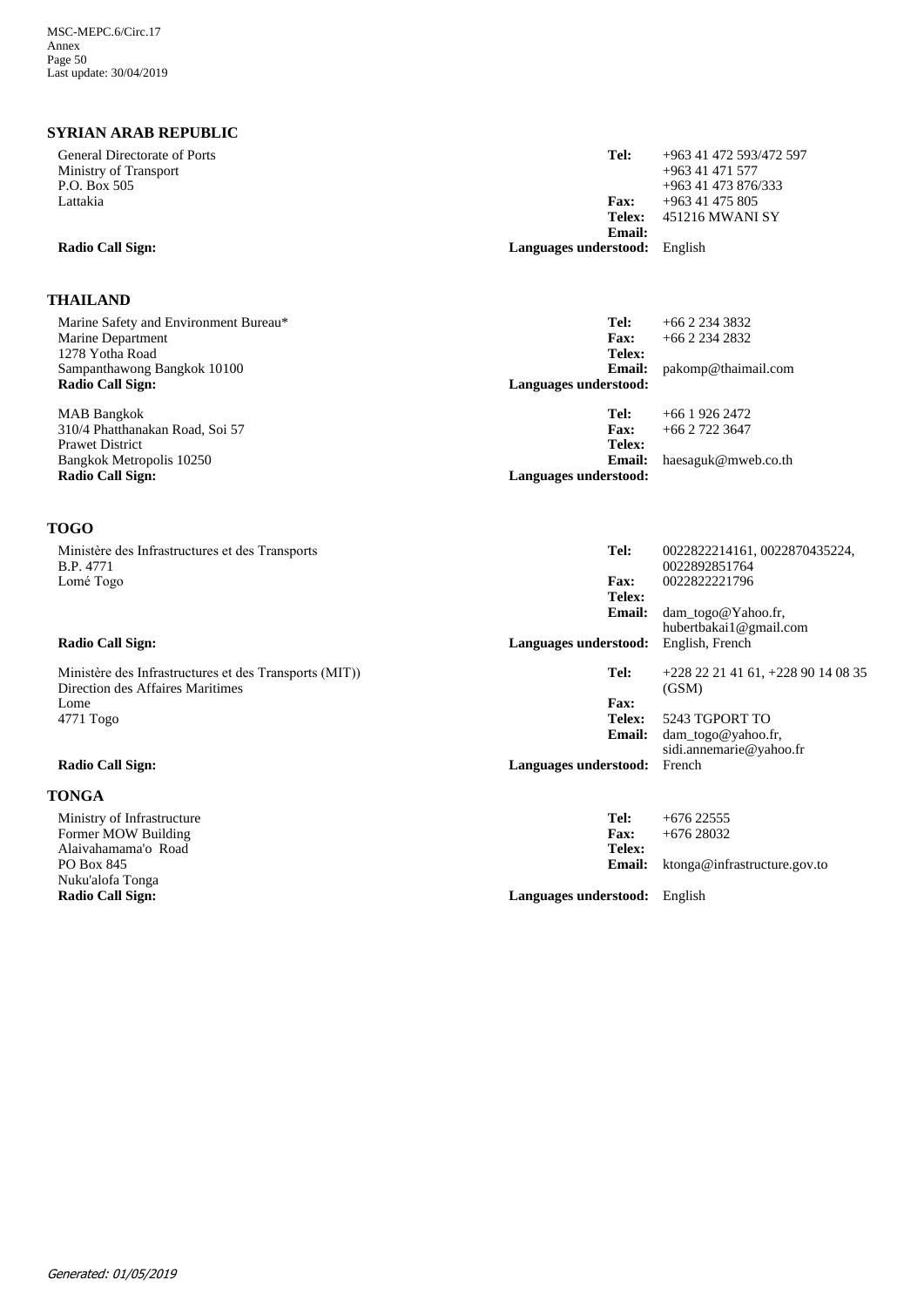## **TRINIDAD AND TOBAGO**

| Levels 15 & 22-26 Energy Tower,<br>Energy)<br><b>Internation Waterfront Complex</b><br>$+18686344235/4439/4440/2131$<br>Wrightson Road<br>(Coast Guard)<br>Port of Spain Trinidad and Tobago<br><b>Fax:</b><br>$+18686232726$<br>$+18686372678$ (After hrs)<br>Telex:<br>22549122321<br><b>Email:</b><br>slashley@energy.gov.tt<br><b>Radio Call Sign:</b><br>Languages understood:<br>English<br>Ministry of Foreign and CARICOM Affairs<br>Tel:<br>623-6894, Ext. 2080, 2607<br>Level 10-14<br>Fax:<br>$+18686270571,623-5853$<br>Tower C international Waterfront Complex<br>Telex:<br>Wrightson Road<br><b>Email:</b><br>permsec@foreign.gov.tt<br>Port of Spain Trinidad and Tobago<br><b>Radio Call Sign:</b><br>Languages understood: English<br><b>TUNISIA</b><br>Ministère du Transport<br>Tel:<br>$+21671906558$ |  |
|----------------------------------------------------------------------------------------------------------------------------------------------------------------------------------------------------------------------------------------------------------------------------------------------------------------------------------------------------------------------------------------------------------------------------------------------------------------------------------------------------------------------------------------------------------------------------------------------------------------------------------------------------------------------------------------------------------------------------------------------------------------------------------------------------------------------------|--|
|                                                                                                                                                                                                                                                                                                                                                                                                                                                                                                                                                                                                                                                                                                                                                                                                                            |  |
|                                                                                                                                                                                                                                                                                                                                                                                                                                                                                                                                                                                                                                                                                                                                                                                                                            |  |
|                                                                                                                                                                                                                                                                                                                                                                                                                                                                                                                                                                                                                                                                                                                                                                                                                            |  |
|                                                                                                                                                                                                                                                                                                                                                                                                                                                                                                                                                                                                                                                                                                                                                                                                                            |  |
| Direction Générale du Transport Maritime et des Ports Maritimes de Commerce<br>Fax:<br>+216 71 90 39 05<br>13 rue Borjine MontPlaisir<br>Telex:<br>Tunis<br><b>Email:</b><br>youssef.benromdhane@mt.gov.tn                                                                                                                                                                                                                                                                                                                                                                                                                                                                                                                                                                                                                 |  |
| 1073 Tunisia<br><b>Radio Call Sign:</b><br>Languages understood: Arabic, English, French                                                                                                                                                                                                                                                                                                                                                                                                                                                                                                                                                                                                                                                                                                                                   |  |
| <b>TURKEY</b>                                                                                                                                                                                                                                                                                                                                                                                                                                                                                                                                                                                                                                                                                                                                                                                                              |  |
| Ministry of Transport Maritime Affairs and Communications<br>Tel:<br>+90 312 231 91 05, +90 312 232 4783<br><b>MSRCC / ANKARA</b><br><b>Fax:</b><br>+90 312 2320823<br>Gazi Mustafa Kemal Bulvarı No:128/A<br>Telex:<br>$+60744144$<br>ANKARA<br><b>Email:</b><br>trmrcc@udhb.gov.tr,<br>trmrcc@denizcilik.gov.tr<br>06570 Maltepe Turkey<br><b>Radio Call Sign:</b><br>Languages understood:<br>English                                                                                                                                                                                                                                                                                                                                                                                                                   |  |
| <b>TUVALU</b>                                                                                                                                                                                                                                                                                                                                                                                                                                                                                                                                                                                                                                                                                                                                                                                                              |  |
| Tel:<br>Ministry of Communication and Transport<br>$+688-20055$<br>Fax:<br><b>Tuvalu Government Building</b><br>Telex:<br>Vaiaku<br>Funafuti Tuvalu<br><b>Email:</b><br>taasi.pitoi@gmail.com,<br>taasi@tvship.com<br><b>Radio Call Sign:</b><br>Languages understood:<br>English                                                                                                                                                                                                                                                                                                                                                                                                                                                                                                                                          |  |
| <b>UGANDA</b>                                                                                                                                                                                                                                                                                                                                                                                                                                                                                                                                                                                                                                                                                                                                                                                                              |  |
| Tel:<br>Ministry of Works and Transport<br>$+256772459176$<br>P.o box 7174<br>Fax:<br>Telex:<br>Kampala Uganda                                                                                                                                                                                                                                                                                                                                                                                                                                                                                                                                                                                                                                                                                                             |  |
| <b>Email:</b><br>ategeka2015@yahoo.com<br><b>Radio Call Sign:</b><br>Languages understood:<br>English                                                                                                                                                                                                                                                                                                                                                                                                                                                                                                                                                                                                                                                                                                                      |  |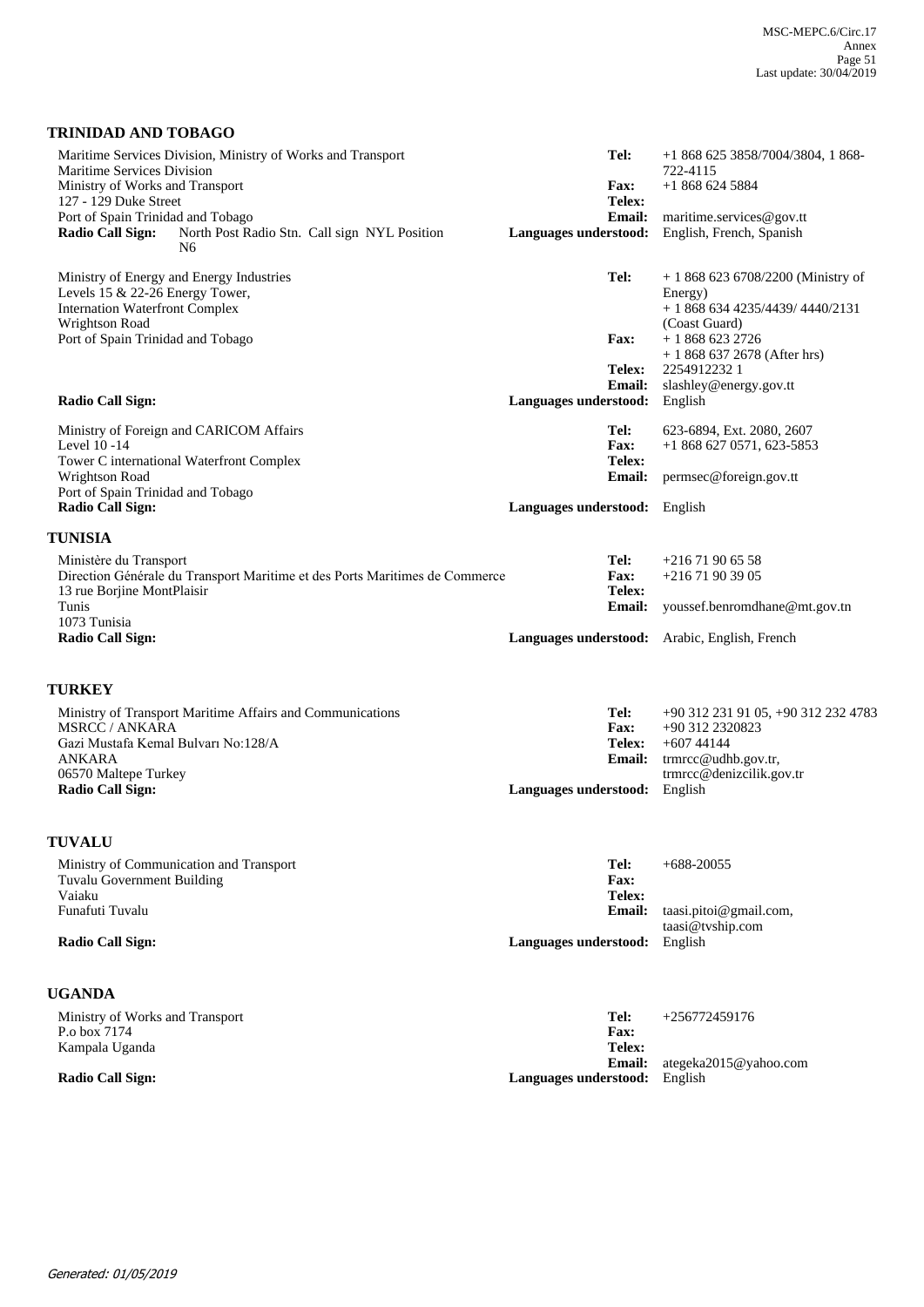MSC-MEPC.6/Circ.17 Annex Page 52 Last update: 30/04/2019

## **UKRAINE**

State Service of Ukraine for Transport Safety 14 Peremohy Ave. Kyiv 01135 Ukraine

chergovi@dsbt.gov.ua, dmytroevg58@ukr.net **Email: Telex: Fax: Tel:** +380445955034, +380445955029

**Radio Call Sign: Languages understood:** English, Russian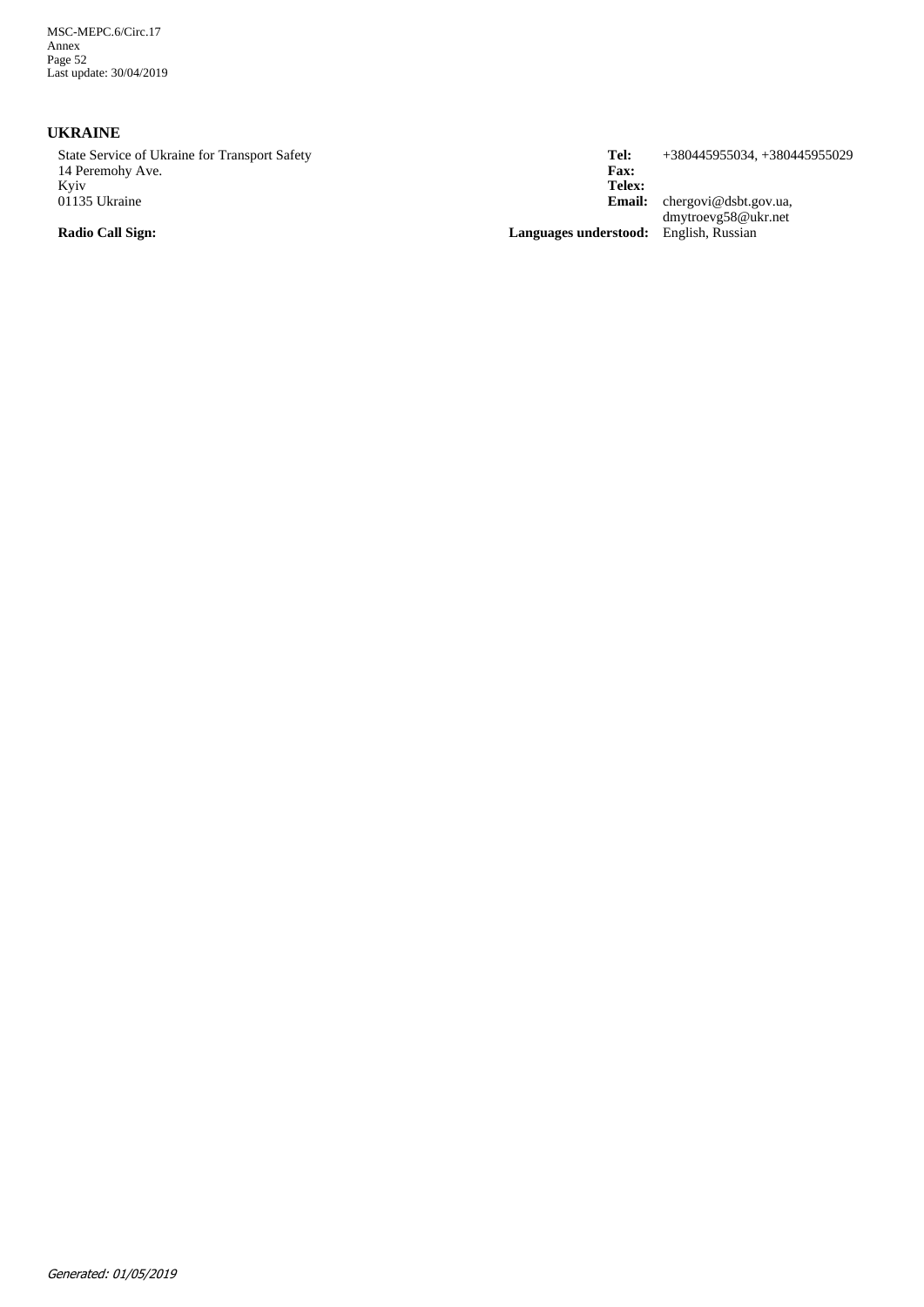| UNITED ARAB EMIRATES                                                                       |                              |                                                                          |
|--------------------------------------------------------------------------------------------|------------------------------|--------------------------------------------------------------------------|
| Federal Transport Authority,<br>Dusit Thani Offices Building, 13th Floor<br>Abu Dhabi      | Tel:<br>Fax:<br>Telex:       | 00971 24182322, 00971 24182222<br>0097126506027                          |
| PO Box:900 United Arab Emirates                                                            | <b>Email:</b>                | marine@fta.gov.ae,                                                       |
| <b>Radio Call Sign:</b>                                                                    | Languages understood:        | diwani@fta.gov.ae<br>Arabic, English                                     |
| <b>Federal Transport Authority</b><br>Dusit Thani Offices Building 13th Floor              | Tel:<br>Fax:                 | 0097124182322, 0097124182222<br>0097126506027                            |
| Abu Dhabi<br>PO Box: 900 United Arab Emirates                                              | Telex:<br>Email:             | marine@fta.gov.ae,<br>diwani@fta.gov.ae                                  |
| <b>Radio Call Sign:</b>                                                                    | Languages understood:        | Arabic, English                                                          |
| <b>Federal Transport Authority</b><br>Dusit Thani Offices Building 13th Floor<br>Abu Dhabi | Tel:<br>Fax:<br>Telex:       | +97124182222, 00971 24182322<br>0097126506027                            |
| PO Box: 900 United Arab Emirates                                                           | <b>Email:</b>                | marine@fta.gov.ae,<br>diwani@fta.gov.ae                                  |
| <b>Radio Call Sign:</b>                                                                    | Languages understood:        | Arabic, English                                                          |
| Spills should be reported to the nearest Port Authority:                                   |                              |                                                                          |
| Dubai Ports Authority, Port Rashid<br>Port Rashid                                          | Tel:                         | $+97143451115$<br>+971 4 3452928                                         |
| Dubai United Arab Emirates                                                                 | <b>Fax:</b>                  | +971 4 3454952<br>$+97143456805$                                         |
|                                                                                            | Telex:<br><b>Email:</b>      | 47530 DPA EM<br>marine@fta.gov.ae,<br>inspectors@fta.gov.ae              |
| <b>Radio Call Sign:</b>                                                                    | Languages understood:        | Arabic, English                                                          |
| Dubai Ports Authority, Jebel Ali Port<br>Jebel Ali Port                                    | Tel:                         | +971 4 8835251<br>+971 4 8815000 (Switchboard)                           |
| Dubai United Arab Emirates                                                                 | <b>Fax:</b>                  | +971 4 8835430                                                           |
|                                                                                            | Telex:                       | 47398 DPA EM                                                             |
|                                                                                            | <b>Email:</b>                | marine@fta.gov.ae,<br>inspectors@fta.gov.ae<br>Arabic, English           |
| <b>Radio Call Sign:</b>                                                                    | Languages understood:        |                                                                          |
| <b>Fujairah Ports Authority</b><br>Fujairah                                                | Tel:                         | +971 9 2228844<br>+971 9 2228877                                         |
| <b>Fujairah United Arab Emirates</b>                                                       |                              | +971 9 2228777                                                           |
|                                                                                            | Fax:                         | mb:050 6497788/4846778<br>+971 9 2228022<br>+971 9 2228811               |
|                                                                                            | Telex:                       | 89085 FPORT EM                                                           |
|                                                                                            | Email:                       | fujport3@emirates.net.ae,<br>marine@fta.gov.ae,<br>inspectors@fta.gov.ae |
| <b>Radio Call Sign:</b>                                                                    | Languages understood:        | Arabic, English                                                          |
| Federal Transport Authority - Land & Maritime                                              | Tel:                         | 971 24182263                                                             |
| Abou Dahabi<br>Abu Dhabi                                                                   | <b>Fax:</b><br><b>Telex:</b> | +971 2 6730090<br>22890 PORTCO EM                                        |
| 900 United Arab Emirates                                                                   | <b>Email:</b>                | marine@fta.gov.ae,                                                       |
| <b>Radio Call Sign:</b>                                                                    | Languages understood:        | inspectors@fta.gov.ae<br>Arabic, English                                 |
| Federal Transport Authority - Land & Maritime                                              | Tel:                         | 971 24182309                                                             |
| Federal Transport Authority -Land &Maritime Sharjah<br>Sharjah United Arab Emirates        | Fax:<br>Telex:               | +971 6 5281425 / 5281932<br>89023                                        |
|                                                                                            | <b>Email:</b>                | marine@fta.gov.ae,                                                       |
| <b>Radio Call Sign:</b>                                                                    | Languages understood:        | inspectors@fta.gov.ae<br>Arabic, English                                 |
| <b>UNITED KINGDOM</b>                                                                      |                              |                                                                          |
| Anguilla Maritime Administration and Shipping Registry                                     | Tel:                         | $(264)497 - 2651, (264)584 - 7661$                                       |
| Ministry of Infrastructure, Communications, Utilities and Housing                          | Fax:                         |                                                                          |
| Government of Anguilla<br>The Valley Anguilla                                              | Telex:<br><b>Email:</b>      | AMASR@gov.ai,                                                            |
| AI-2640 Anguilla (United Kingdom)<br><b>Radio Call Sign:</b>                               | Languages understood:        | Rawle.Hazell@gov.ai<br>English                                           |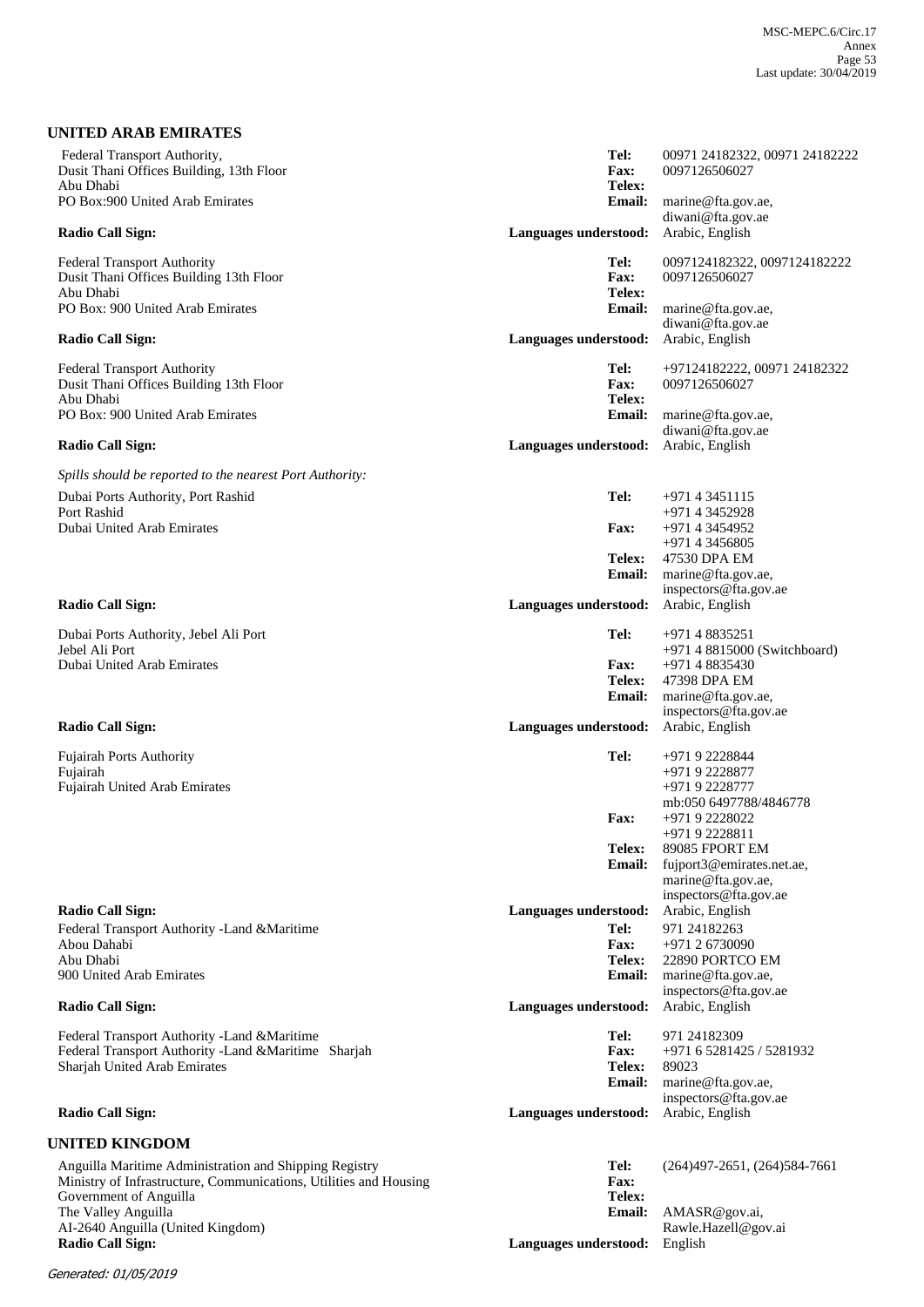| Bermuda. Rescue Co-ordination Centre*<br>Bermuda Harbour Radio<br>- Bermuda (United Kingdom)<br><b>Radio Call Sign:</b>                                                                                                     | Tel:<br>Fax:<br>Telex:<br><b>Email:</b><br>Languages understood:               | +1441 2971010/0686<br>$+1441$ 2971530<br>3208 RCC BA<br>dutyofficer@marops.bm,<br>operations@rccbermuda.bm |
|-----------------------------------------------------------------------------------------------------------------------------------------------------------------------------------------------------------------------------|--------------------------------------------------------------------------------|------------------------------------------------------------------------------------------------------------|
| British Virgin Islands. Tortola Radio (ZBVI)*<br>Road Town<br>Tortola<br>- British Virgin Islands (United Kingdom)<br><b>Radio Call Sign:</b>                                                                               | Tel:<br>Fax:<br>Telex:<br><b>Email:</b><br>Languages understood:               | $+1$ 284 494 2250                                                                                          |
| BVI. Ministry of Communications and Works*<br><b>Marine Division</b><br>Road Town<br>Tortola<br>- British Virgin Islands (United Kingdom)<br><b>Radio Call Sign:</b>                                                        | Tel:<br><b>Fax:</b><br><b>Telex:</b><br><b>Email:</b><br>Languages understood: | $+1$ 284 368 2183, $+1$ 284 468 2183<br>+1 284 494 3878                                                    |
| Department of Disaster Management<br>Government of Anguilla<br>The Valley Anguilla<br>A I-2640 Anguilla (United Kingdom)<br><b>Radio Call Sign:</b>                                                                         | Tel:<br><b>Fax:</b><br>Telex:<br><b>Email:</b><br>Languages understood:        | $(264) - 497 - 2926$<br>melissa.meade@gov.ai, ddm@gov.ai<br>English                                        |
| Department of Environment<br>Government of Anguilla<br>The Valley Anguilla<br>AI-2640 Anguilla (United Kingdom)<br><b>Radio Call Sign:</b>                                                                                  | Tel:<br>Fax:<br>Telex:<br>Email:<br>Languages understood:                      | 264 497 0217<br>Calvin.Samuel@gov.ai,<br>Dallen.Connor@gov.ai<br>English                                   |
| Department of Environment and Coastal Resource<br>Ministry of Tourism, Environment, Heritage, Maritime and Gaming<br>Grand Turk Turks & Caicos Islands Turks and Caicos Islands (United Kingdom)<br><b>Radio Call Sign:</b> | Tel:<br>Fax:<br>Telex:<br><b>Email:</b><br>Languages understood:               | $+16493386656$                                                                                             |
| Falkland Islands Marine Officer<br>The Fisheries Department<br>Stanley Falkland Islands (Malvinas):                                                                                                                         | Tel:<br><b>Fax:</b><br>Telex:<br><b>Email:</b>                                 | $+50027260, +50027266, +500$<br>28100<br>$+500$ 27265*                                                     |
| <b>Radio Call Sign:</b><br><b>Stanley Port Control or Fishops</b>                                                                                                                                                           | Languages understood: English                                                  |                                                                                                            |
| Gibraltar Maritime Administration<br>Watergate House<br>2/8 Casemates Square<br>Gibraltar<br>GX11 1AA Gibraltar (United Kingdom)<br><b>Radio Call Sign:</b>                                                                 | Tel:<br><b>Fax:</b><br>Telex:<br><b>Email:</b><br>Languages understood:        | $(+350)$ 20046862<br>maritime.info@gibraltar.gov.gi,<br>richard.montado@gibraltar.gov.gi                   |
| Guernsey Coastguard<br>Guernsey (United Kingdom)                                                                                                                                                                            | Tel:<br>Fax:<br>Telex:<br>Email:                                               | $+44(0)1481720672$<br>Guernsey.coastguard@gov.gg                                                           |
| <b>Radio Call Sign:</b>                                                                                                                                                                                                     | Languages understood:                                                          | English                                                                                                    |
| <b>Guernsey Harbours</b><br>St Julian's Emplacement<br>St Peter Port<br>GY1 2LW Guernsey (United Kingdom)<br><b>Radio Call Sign:</b>                                                                                        | Tel:<br>Fax:<br>Telex:<br><b>Email:</b><br>Languages understood:               | +44 1481 720229<br>+44 1481 714177<br>guernsey.harbour@gov.gg<br>English, French                           |
| Isle of Man Coastguard - Rescue Teams Manager<br>Ports Division, Department of Infrastructure<br>Sea Terminal Building<br>Douglas<br>Isle of Man<br>IM1 2RF Isle of Man (United Kingdom)<br><b>Radio Call Sign:</b>         | Tel:<br>Fax:<br>Telex:<br><b>Email:</b><br>Languages understood: English       | +44 1624 694383, +44 1624 686628<br>Kevin.Scott2@gov.im,<br>marineoperationscentre.doi@gov.im              |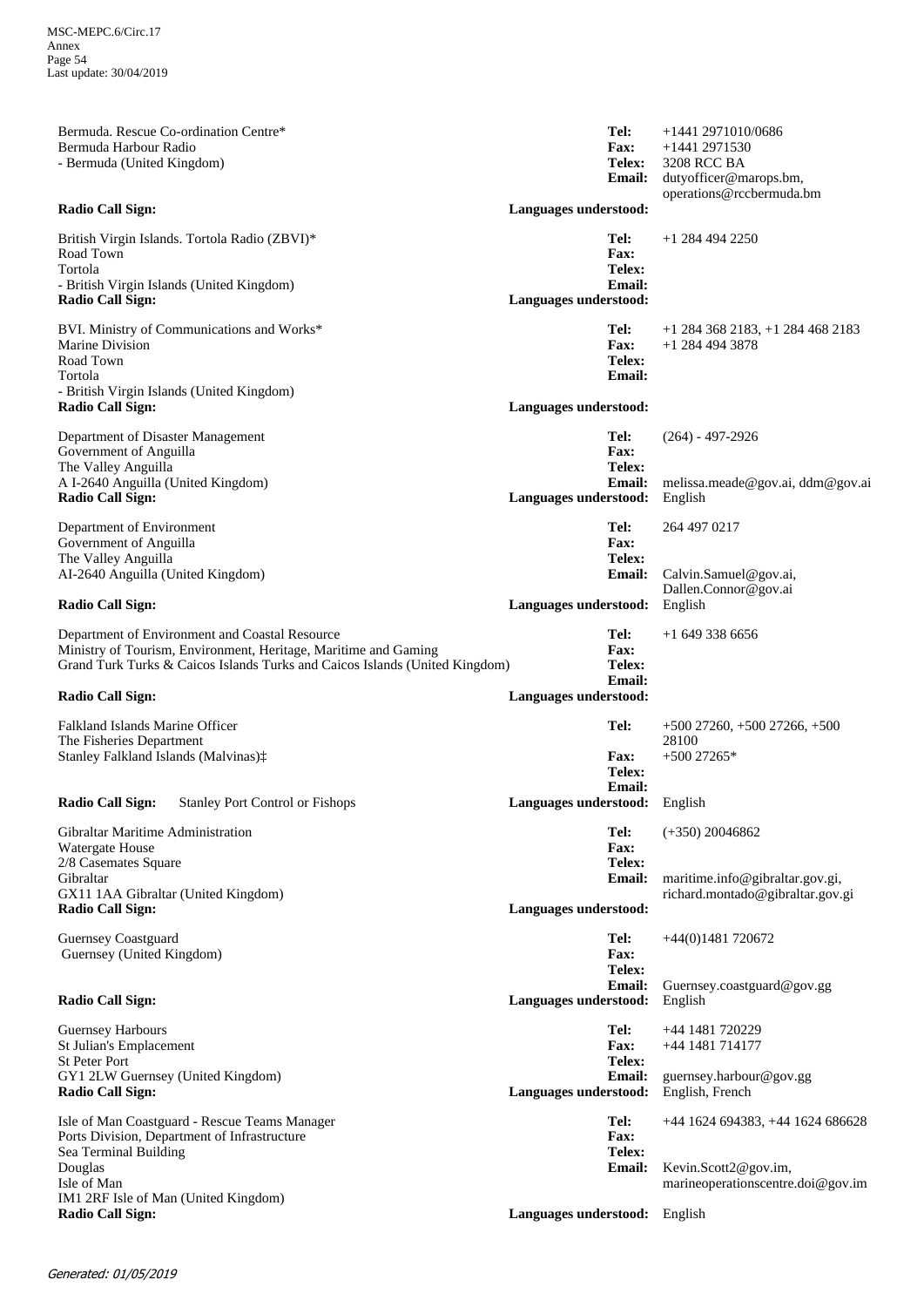| Isle of Man Director of Ports<br>Ports Division, Department of Infrastructure<br>Sea Terminal Building              | Tel:<br><b>Fax:</b><br>Telex:          | +44 1624 686615, +44 7624 490479                          |
|---------------------------------------------------------------------------------------------------------------------|----------------------------------------|-----------------------------------------------------------|
| Douglas<br>IM1 2RF Isle of Man (United Kingdom)<br><b>Radio Call Sign:</b>                                          | <b>Email:</b><br>Languages understood: | Ann.Reynolds@gov.im<br>English                            |
|                                                                                                                     |                                        |                                                           |
| Isle of Man Marine Operations Centre<br>Ports Division, Department of Infrastructure<br>Sea Terminal Building       | Tel:<br>Fax:<br>Telex:                 | $+44$ 1624 686628 (24 hrs)                                |
| Douglas<br>IM1 2RF Isle of Man (United Kingdom)                                                                     | <b>Email:</b>                          | marineoperationscentre.doi@gov.im                         |
| <b>Radio Call Sign:</b>                                                                                             | Languages understood:                  | English                                                   |
| Isle of Man Ports Manager (Harbour Master)<br>Ports Division, Department of Infrastructure<br>Sea Terminal Building | Tel:<br>Fax:<br>Telex:                 | +44 1624 685184, +44 7624 493680                          |
| Douglas                                                                                                             | <b>Email:</b>                          | Mark.Kenyon@gov.im                                        |
| IM1 2RF Isle of Man (United Kingdom)<br><b>Radio Call Sign:</b>                                                     | Languages understood:                  | English                                                   |
| Jersey Coastguard<br>Jersey Harbours                                                                                | Tel:<br>Fax:                           | +44 1534 447705                                           |
| <b>Maritime House</b><br>St Helier                                                                                  | Telex:<br><b>Email:</b>                | jerseycoastguard@ports.je                                 |
| JE1 1HB Jersey (United Kingdom)<br><b>Radio Call Sign:</b>                                                          | Languages understood:                  |                                                           |
| Maritime and Coastguard Agency<br>Counter Pollution and Response Branch                                             | Tel:<br>Fax:                           | 0203 817 2486                                             |
| <b>Spring Place</b><br>105 Commercial Road                                                                          | Telex:                                 | Out of hours contact- Falmouth<br>CGOC on +44 1326 317575 |
| Southampton<br>SO15 1EG United Kingdom                                                                              |                                        | <b>Email:</b> HQ_CounterPollution@mcga.gov.uk             |
| <b>Radio Call Sign:</b>                                                                                             | Languages understood:                  | English                                                   |
| <b>Montserrat Port Authority</b><br>Little Bay                                                                      | Tel:<br>Fax:                           | 664-491-3293, 664-495-1398                                |
| P.O. Box 383 Montserrat (United Kingdom)                                                                            | Telex:<br><b>Email:</b>                | joseph.ogarro@mpa.ms,<br>mpa.manager@candw.ms             |
| <b>Radio Call Sign:</b>                                                                                             | Languages understood:                  |                                                           |
| St Helena Harbour Master<br>Port Control                                                                            | Tel:                                   | $+290$ 22287                                              |
| <b>Customs House</b>                                                                                                | <b>Fax:</b><br>Telex:                  |                                                           |
| Jamestown St. Helena (United Kingdom)<br><b>Radio Call Sign:</b>                                                    | <b>Email:</b><br>Languages understood: | English                                                   |
| British Virgin Islands Port Authority*<br>Road Harbour Office<br>Road Town                                          | Tel:<br><b>Fax:</b><br>Telex:          | +1 284 494 3435                                           |
| Tortola<br><b>Radio Call Sign:</b>                                                                                  | <b>Email:</b><br>Languages understood: |                                                           |
| Royal Virgin Islands Police Force<br>Road Town                                                                      | Tel:<br>Fax:                           | $+1$ 284 368 5371, $+1$ 284 468 5371                      |
| Tortola British Virgin Islands (United Kingdom)                                                                     | Telex:<br><b>Email:</b>                |                                                           |
| <b>Radio Call Sign:</b>                                                                                             | Languages understood:                  |                                                           |
| Cayman Islands 911 Emergency Communication Centre<br>106 Goring Avenue                                              | Tel:<br><b>Fax:</b>                    | $+1$ 345 943 4911<br>+1 345 949 4386                      |
| PO Box 2391 GT<br>Grand Cayman                                                                                      | Telex:<br><b>Email:</b>                | CIEC911@gov.ky                                            |
| George Town<br>KY1-1501 Cayman Islands (United Kingdom)                                                             |                                        |                                                           |
| <b>Radio Call Sign:</b><br><b>VHF 16</b>                                                                            | Languages understood: English          |                                                           |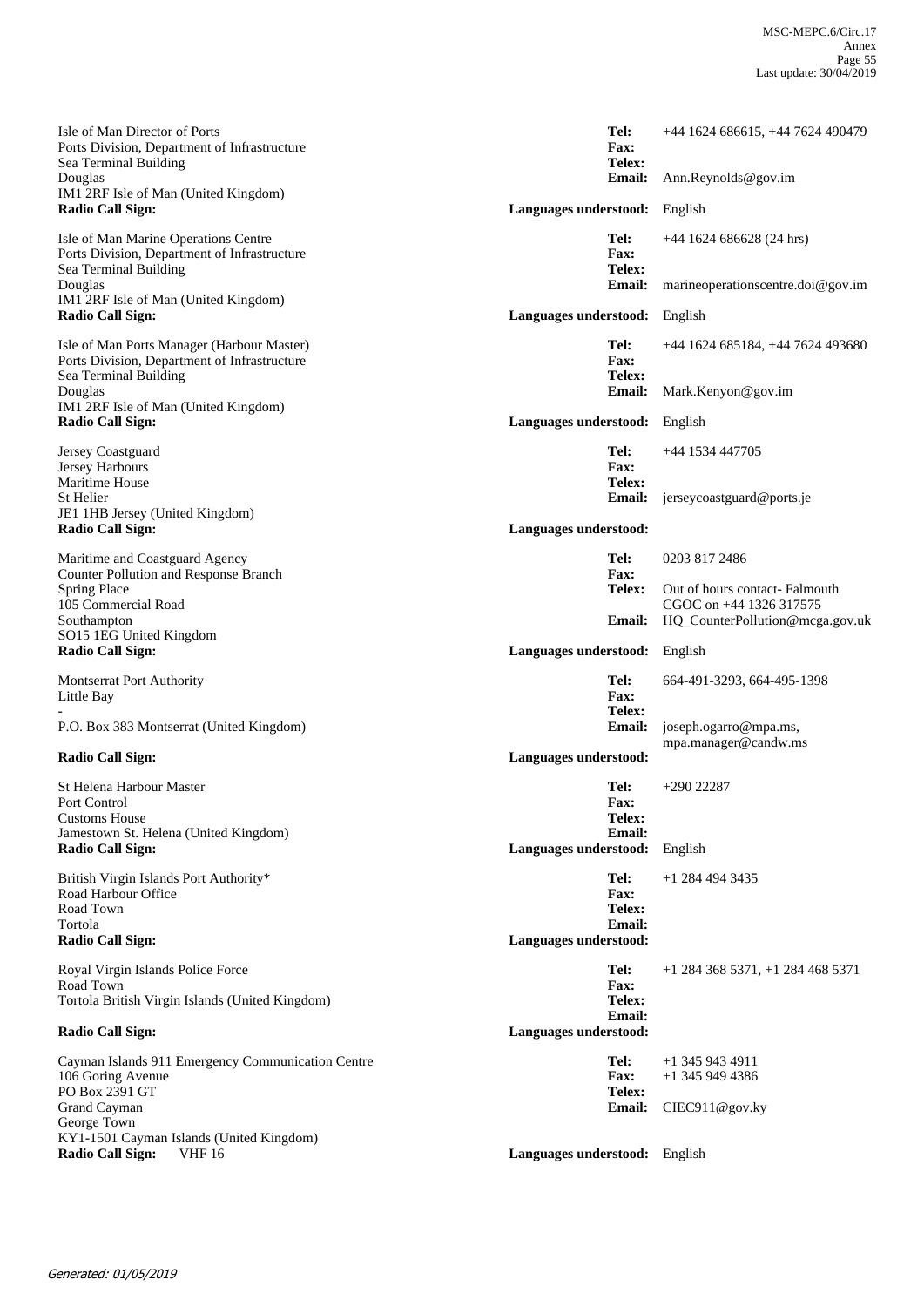| <b>MONTSERRAT</b>                                             |                                        |                                                        |
|---------------------------------------------------------------|----------------------------------------|--------------------------------------------------------|
| Royal Montserrat Police Service<br>P O Box 177                | Tel:<br><b>Fax:</b>                    | $+16644912555/6$<br>$+16644918013$                     |
| Police Headquarters                                           | Telex:                                 |                                                        |
| Brades Montserrat (United Kingdom)<br><b>Radio Call Sign:</b> | Email:<br>Languages understood:        |                                                        |
|                                                               |                                        |                                                        |
| UNITED REPUBLIC OF TANZANIA                                   |                                        |                                                        |
| Tanzania Shipping Agencies (TASAC)                            | Tel:                                   | $+255$ 22 2128263, $+255$ 715 886295,                  |
| Dar es Salaam MRCC-ISC<br>Kivukoni Front Road                 | <b>Fax:</b>                            | +255 767 886295, +255 222128262<br>$\mathbf{0}$        |
| P.O.BOX 989                                                   | <b>Telex:</b>                          | $\mathbf{0}$                                           |
| Dar es Salaam                                                 | <b>Email:</b>                          | mrccdar@tasac.go.tz,                                   |
| Dar es Salaam<br>11000 United Republic of Tanzania            |                                        | alex.katama@tasac.go.tz,<br>tumaini.mtitu2@tasac.go.tz |
| <b>Radio Call Sign:</b><br>5I                                 | Languages understood: English          |                                                        |
| <b>UNITED STATES</b>                                          |                                        |                                                        |
| National Response Center                                      | Tel:                                   | $+1-800$ 424 8802, $+1$ 202 267 2180                   |
| c/o United States Coast Guard (CG-3RPF-2) - Room 2111-B       | <b>Fax:</b>                            | $+1 - 202 - 267 - 1322$                                |
| 2100 2nd Street, SW                                           | Telex:                                 |                                                        |
| Washington, DC<br>20593 - 0001 United States                  | <b>Email:</b>                          | HQS-DG-lst-NRCINFO@uscg.mil                            |
| <b>Radio Call Sign:</b>                                       | Languages understood: English          |                                                        |
| <b>USCG</b> Sector Guam                                       | Tel:                                   | $+1$ 671 339 4107/2001                                 |
| P.O. Box 176                                                  | <b>Fax:</b>                            |                                                        |
| Guam Guam (United States)                                     | Telex:<br><b>Email:</b>                |                                                        |
| <b>Radio Call Sign:</b>                                       | Languages understood:                  |                                                        |
| <b>PUERTO RICO</b>                                            |                                        |                                                        |
| USCG Sector San Juan*                                         | Tel:                                   | $+1$ 787 289 2041 (24 hr)                              |
| 5 Calle La Puntilla                                           | <b>Fax:</b>                            | $+1$ 787 729 6706                                      |
| San Juan<br>Puerto Rico 00901                                 | Telex:<br><b>Email:</b>                |                                                        |
| <b>Radio Call Sign:</b><br>NMR1                               | Languages understood: English, Spanish |                                                        |
| <b>URUGUAY</b>                                                |                                        |                                                        |
| Prefectura de Puerto Montevideo Prefectura Nacional Naval     | Tel:                                   | 0059829152210                                          |
| Rambla 25 de Agosto S/N                                       | Fax:                                   | 0059829160022                                          |
| Edificio Comando General de la Armada                         | <b>Telex:</b>                          |                                                        |
| Primer Piso                                                   | <b>Email:</b>                          | premo_imdg@armada.gub.uy,                              |
| Montevideo<br>11000 Uruguay                                   |                                        | premo@armada.gub.uy                                    |
| <b>Radio Call Sign:</b>                                       | Languages understood: Spanish          |                                                        |
| <b>VANUATU</b>                                                |                                        |                                                        |
| VANUATU MARITIME SERVICES LIMITED                             | Tel:                                   | 1 212-425-9600                                         |
| Vanuatu Maritime Services Limited                             | Fax:                                   | 1 212 425 9652                                         |
| 39 Broadway, Suite 2020<br>New York                           | Telex:<br><b>Email:</b>                | email@vanuatuships.com,                                |
| New York 10006 United States                                  |                                        | mdecharles@vanuatuships.com                            |
| <b>Radio Call Sign:</b>                                       | Languages understood:                  | English                                                |
| <b>VENEZUELA (BOLIVARIAN REPUBLIC OF)</b>                     |                                        |                                                        |
| Instituto Nacional de los Espacios Acuáticos (INEA)           | Tel:                                   | +58 212 909 1430/1431                                  |
| (Venezuelan Maritime Administration)                          |                                        | +58 212 909 1527/1529                                  |
| Av. Orinoco, Entre Callas Perijá y Mucuchies                  | <b>Fax:</b>                            | +58 212 574 3021/9043                                  |

| (Venezuelan Maritime Administration)                                     |             | +58 212 909 1527/152                |
|--------------------------------------------------------------------------|-------------|-------------------------------------|
| Av. Orinoco, Entre Callas Perijá y Mucuchies                             | <b>Fax:</b> | +58 212 574 3021/904                |
| Edif. Sede Principal INEA Las Mercedes-Caracas Zona Postal 1050, Caracas |             | +58 212 509 2722                    |
| caracas Venezuela (Bolivarian Republic of)                               |             | <b>Telex:</b> MTC 22785/6           |
|                                                                          |             | <b>Email:</b> gtrafico@inea.gob.ve. |
|                                                                          |             | inea1@inea.gob.ve                   |

**Radio Call Sign: Languages understood:** English, Spanish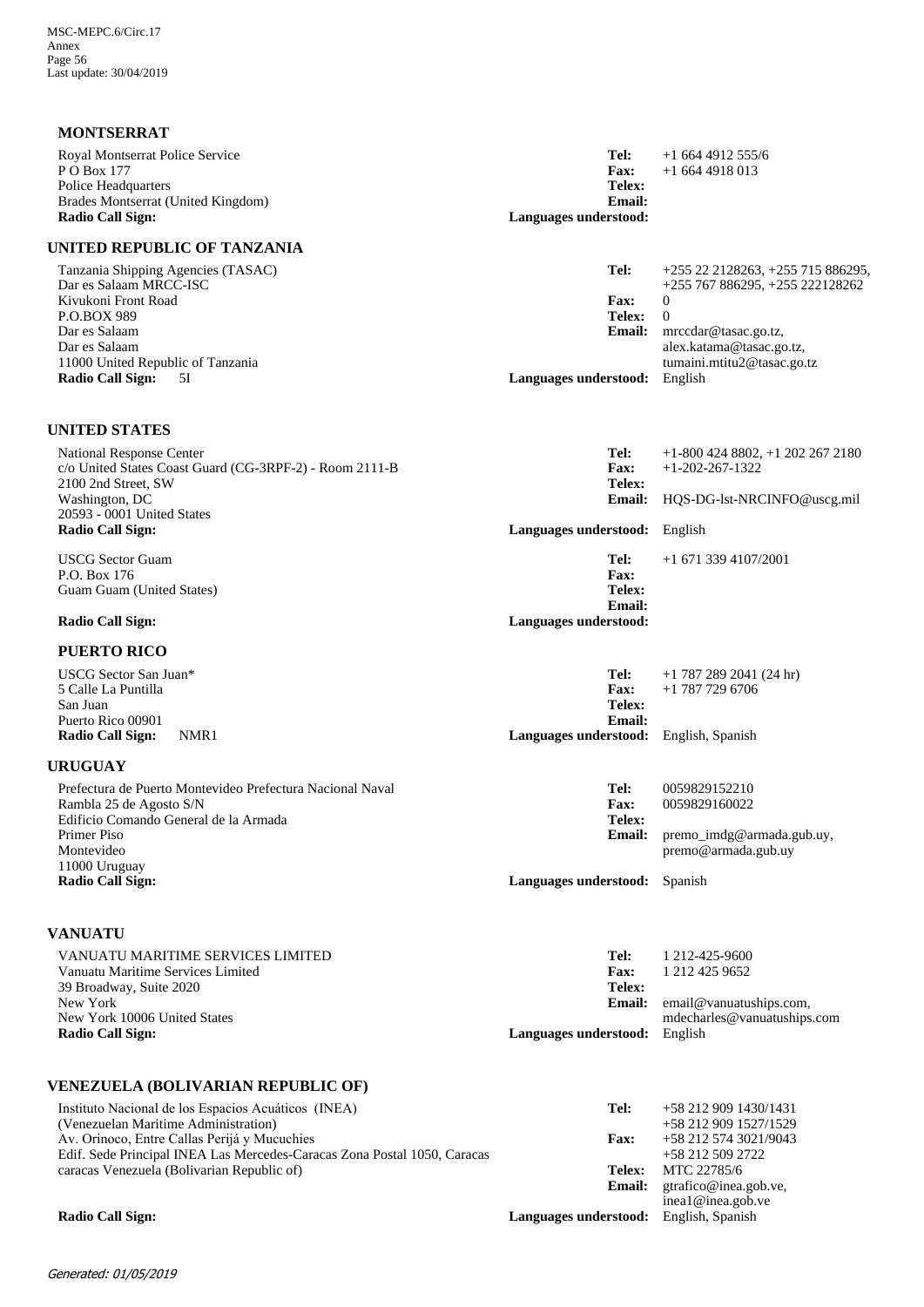| <b>VIET NAM</b>                                                                                                                       |                                        |                                                         |
|---------------------------------------------------------------------------------------------------------------------------------------|----------------------------------------|---------------------------------------------------------|
| Ben Thuy Radio<br>Pleasure-house A7, Cua Lo Port, Cua Lo Town<br>Nghe An Province Viet Nam                                            | Tel:<br>Fax:<br>Telex:                 | $+84-(0238)-3951577$<br>$+84-(0238)-3952177$            |
| <b>Radio Call Sign:</b>                                                                                                               | <b>Email:</b><br>Languages understood: | bthuy_radio@vishipel.com.vn<br>English                  |
| Cam Ranh Radio<br>Thuy Trieu Hamlet, Cam Hai Dong Commune, Cam Lam Precinct<br>Khanh Hoa Province Viet Nam                            | Tel:<br>Fax:<br>Telex:                 | $+84-(0258)-3989181$<br>$+84-(0258)-3989181$            |
| <b>Radio Call Sign:</b>                                                                                                               | Email:<br>Languages understood:        | Cranh_radio@vishipel.com.vn<br>English                  |
| Can Tho Radio<br>Lot B1-9, An Thoi Residential Area, Cach mang Thang Tam Road, Bui Huu Nghia Ward,<br><b>Binh Thuy District</b>       | Tel:<br>Fax:<br>Telex:                 | $+84-(0292)-3841240$<br>$+84-(0292)-3841240$            |
| Can Tho city Viet Nam<br><b>Radio Call Sign:</b>                                                                                      | <b>Email:</b><br>Languages understood: | ctho_radio@vishipel.com.vn<br>English                   |
| Cua Ong Radio<br>Cua Ong Ward<br>Cam Pha City, Quang Ninh Province Viet Nam                                                           | Tel:<br><b>Fax:</b><br>Telex:          | +842033865513<br>+842033734785                          |
| <b>Radio Call Sign:</b>                                                                                                               | <b>Email:</b><br>Languages understood: | cuaong_radio@vishipel.com.vn<br>English                 |
| Da Nang Radio<br>No. 261, Nguyen Van Linh Street<br>Da Nang city Viet Nam                                                             | Tel:<br><b>Fax:</b><br>Telex:          | $+84-(0236)-3650177$<br>$+84-(0236)-3650177$            |
| <b>Radio Call Sign:</b>                                                                                                               | Email:<br>Languages understood:        | dnang_radio@vishipel.com.vn<br>English                  |
| Hai Phong Land Earth Station (HPLES)<br>Km no.3, Pham Van Dong Street, Hai Thanh Ward, Duong Kinh District<br>Hai Phong city Viet Nam | Tel:<br>Fax:<br>Telex:                 | $+84-(0225)-3880114$<br>$+84-(0225)-3981615$            |
| <b>Radio Call Sign:</b>                                                                                                               | <b>Email:</b><br>Languages understood: | hples@vishipel.com.vn<br>English                        |
| Hai Phong Radio<br>No. 2, Nguyen Thuong Hien Street, Minh Khai Ward, Hong Bang District<br>Hai Phong city Viet Nam                    | Tel:<br><b>Fax:</b><br>Telex:          | +842253842066<br>+842253842979                          |
| <b>Radio Call Sign:</b>                                                                                                               | <b>Email:</b><br>Languages understood: | hphong_radio@vishipel.com.vn<br>English                 |
| Ho Chi Minh Radio<br>No. 432-436, Nguyen Tat Thanh Street, District 4<br>Ho Chi Minh city Viet Nam                                    | Tel:<br>Fax:<br>Telex:                 | $+84-(028)$ - 39404148/39404581<br>$+84-(028)-39404581$ |
| Radio Call Sign:                                                                                                                      | <b>Email:</b><br>Languages understood: | hcminh_radio@vishipel.com.vn<br>English                 |
| Hon Gai Radio<br>No. 10, Le Thanh Tong street<br>Ha Long City, Quang Ninh Province Viet Nam                                           | Tel:<br><b>Fax:</b><br>Telex:          | +842033828600<br>+842033826268                          |
| <b>Radio Call Sign:</b>                                                                                                               | <b>Email:</b><br>Languages understood: | hgai_radio@vishipel.com.vn<br>English                   |
| Hue Radio<br>Thua Thien Hue Fishing-Port, Thuan An Town, Phu Vang District<br>Thua Thien Hue Province Viet Nam                        | Tel:<br>Fax:<br>Telex:                 | $+84-(0234)-3856802$<br>$+84-(0234)-3856801$            |
| <b>Radio Call Sign:</b>                                                                                                               | <b>Email:</b><br>Languages understood: | hue_radio@vishipel.com.vn<br>English                    |
| Maritime Administration in Can Tho<br>14/11 Le Hong Phong street, Binh Thuy sub-district, Binh Thuy,<br>Can Tho city Viet Nam         | Tel:<br>Fax:<br>Telex:                 | +84 292 3841696<br>+84 292 3841049                      |
| <b>Radio Call Sign:</b>                                                                                                               | <b>Email:</b><br>Languages understood: | cangvucantho@hcm.vnn.vn<br>English                      |
| Maritime Administration in Da Nang<br>No.4, Duc Loi 3 Street, Hai Chau district<br>Da Nang city Viet Nam                              | Tel:<br>Fax:<br>Telex:                 | +84 236 3823172<br>+84 236 3820372                      |
| <b>Radio Call Sign:</b>                                                                                                               | Email:<br>Languages understood:        | cangvu.dng@vinamarine.gov.vn<br>English                 |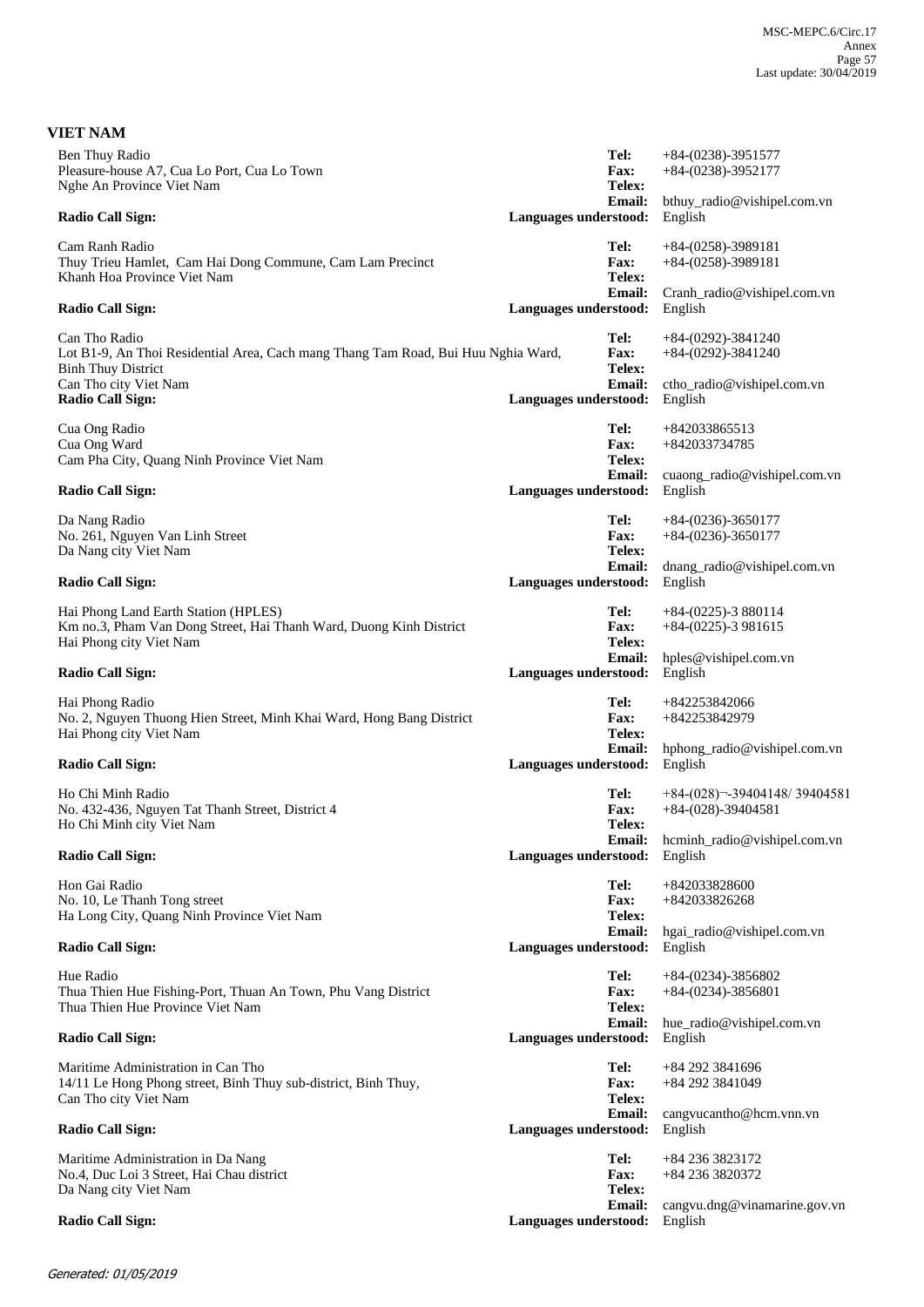Maritime Administration in Dong Nai No. 51 National Route, Long Binh Tan sub-district, Bien Hoa city, Dong Nai Province Viet Nam **Radio Call Sign: Languages understood:** English Maritime Administration in Ha Tinh No. 141, Ha Huy Tap street Ha Tinh city - Ha Tinh province Viet Nam **Radio Call Sign: Languages understood:** English Maritime Administration in Hai Phong No 1A, Minh Khai street, Hong Bang district Hai Phong city Viet Nam **Radio Call Sign: Languages understood:** English Maritime Administration in Ho Chi Minh No. 633, Tran Xuan Soan, Tan Hung Ward, District 7 Ho Chi Minh city Viet Nam **Radio Call Sign: Languages understood:** English Maritime Administration in Nghe An Ho Quy Ly road, 13 group, Ben Thuy sub-district Vinh city, Nghe An Province Viet Nam **Radio Call Sign: Languages understood:** English Maritime Administration in Nha Trang No. 3, Tran Phu street, Cau Da sub-district, Vinh Nguyen district Nha Trang city, Khanh Hoa province Viet Nam **Radio Call Sign: Languages understood:** English Maritime Administration in Quang Ngai Binh Thuan village, Binh Son Quang Ngai Province Viet Nam **Radio Call Sign: Languages understood:** English Maritime Administration in Quang Ninh No. 10, Le Thanh Tong street, Hon Gai sub-district Ha Long city, Quang Ninh province Viet Nam **Radio Call Sign: Languages understood:** English Maritime Administration in Thanh Hoa Le Loi Nation Route, Dong Huong Thanh Hoa city, Thanh Hoa Province Viet Nam **Radio Call Sign: Languages understood:** English Maritime Administration in Thua Thien Hue Thuan An Town, Phu Vang District Thua Thien Hue Province Viet Nam **Radio Call Sign: Languages understood:** English Maritime Administration in Vung Tau No. 2, Quang Trung, No. 1 sub-district Vung Tau city, Ba Ria-Vung Tau Province Viet Nam **Radio Call Sign: Languages understood:** English Maritime Administration of Can Tho 14/11 Le Hong Phong Binh Thuy Can Tho Viet Nam **Radio Call Sign: Languages understood:** English

cangvudongnai@hcm.vnn.vn +84 251 3832135 **Email: Telex: Fax: Tel:** +84 251 3832134 phongtchc.ht@gmail.com +84 239 3854135 **Email: Telex: Fax: Tel:** +84 239 3852503 cangvuhp@vinamarine.gov.vn +84 225 3842634 **Email: Telex: Fax: Tel:** +84 225 3841047 cangvu.hcm@vinamarine.gov.vn +84 28 39404828 **Email: Telex: Fax: Tel:** +84 28 39404151 cangvu.nan@vinamarine.gov.vn +84 238 3855527 **Email: Telex: Fax: Tel:** +84 238 3855322 cangvu.ntg@dng.vnn.vn +84 258 3590053 **Email: Telex: Fax: Tel:** +84 258 3590053 cangvu@quangngai.gov.vn +84 255 3618590 **Email: Telex: Fax: Tel:** +84 255 3618590 cangvu.qnh@vinamarine.gov.vn +84 203 3812118 **Email: Telex: Fax: Tel:** +84 203 3825604 cangvu.tha@vinamarine.gov.vn +84 237 3722264 **Email: Telex: Fax: Tel:** +84 237 3725452 cangvu.hue@vinamarine.gov.vn +84 234 3866240 **Email: Telex: Fax: Tel:** +84 234 3866156 cangvu.vtu@vinamarine.gov.vn +84 254 3856085, +84 254 3856137, +84 254 3512810 **Email: Telex: Fax: Tel:** +84 254 3856270, +84 254 3512811 cangvucantho@hcm.vnn.vn +84 2923841049 **Email: Telex: Fax: Tel:** +84 2923841696

## Generated: 01/05/2019